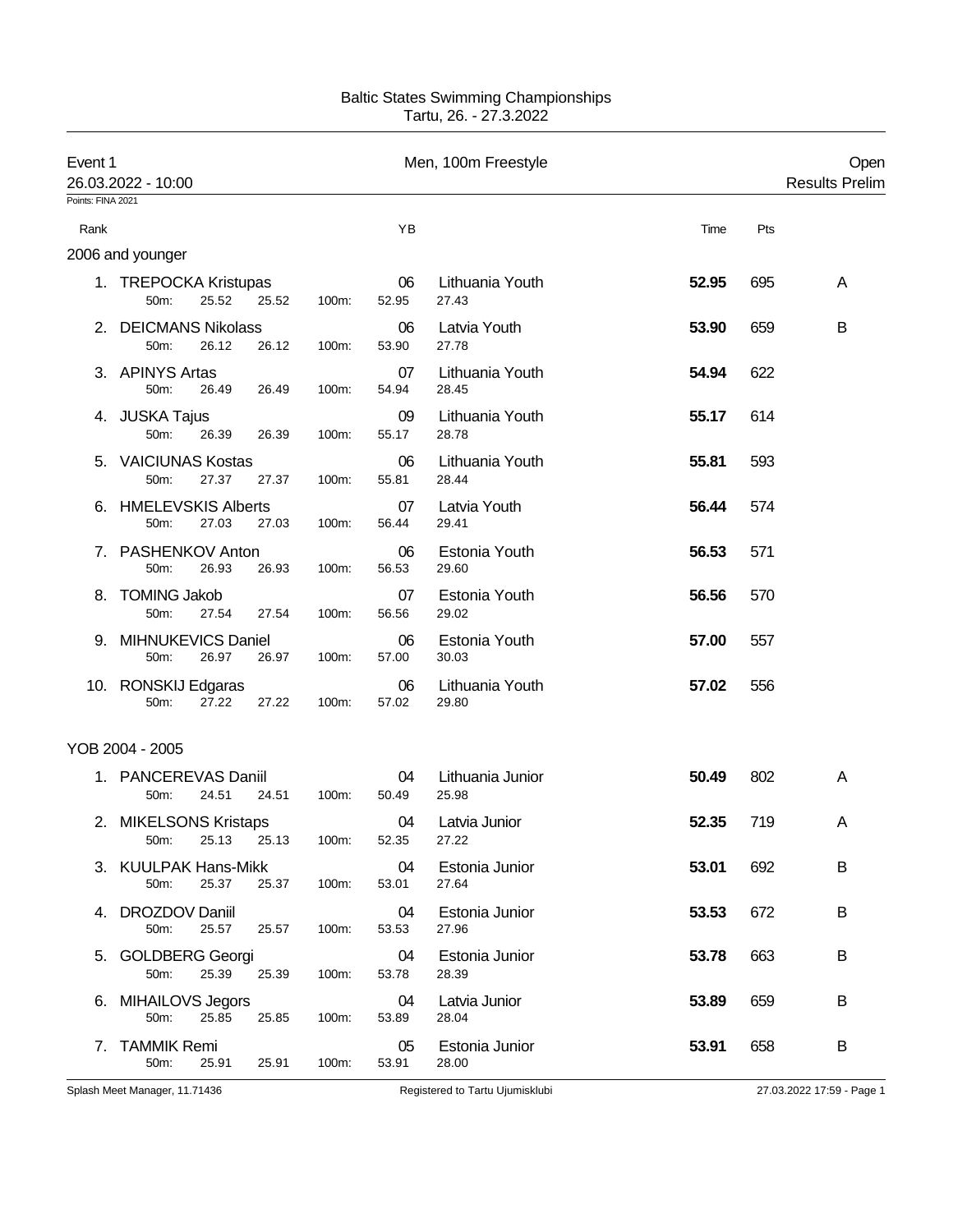| Rank |                                                |       |       | ΥB          |                           | Time  | Pts |   |
|------|------------------------------------------------|-------|-------|-------------|---------------------------|-------|-----|---|
|      | 8. KAIRYS Matas<br>50m:<br>25.89               | 25.89 | 100m: | 05<br>53.95 | Lithuania Junior<br>28.06 | 53.95 | 657 | B |
|      | 9. IVANOV Nikita<br>50m:<br>26.03              | 26.03 | 100m: | 05<br>54.16 | Estonia Junior<br>28.13   | 54.16 | 649 | B |
|      | 10. PETRAGO Deniss<br>50m:<br>25.98            | 25.98 | 100m: | 04<br>54.33 | Latvia Junior<br>28.35    | 54.33 | 643 | R |
|      | 11. VOOL Mattias<br>50m:<br>26.29              | 26.29 | 100m: | 05<br>54.46 | Estonia Junior<br>28.17   | 54.46 | 639 | R |
|      | 12. ORAV Patrick<br>50 <sub>m</sub> :<br>26.18 | 26.18 | 100m: | 04<br>54.91 | Estonia Junior<br>28.73   | 54.91 | 623 |   |
|      | 13. ANJA Erik<br>50m:<br>26.24                 | 26.24 | 100m: | 04<br>54.93 | Estonia Junior<br>28.69   | 54.93 | 622 |   |
|      | 14. TIEDE Kai Robert<br>50m:<br>26.29          | 26.29 | 100m: | 04<br>54.98 | Estonia Junior<br>28.69   | 54.98 | 621 |   |
|      | 15. GUTMANIS Roberts<br>50m:<br>26.33          | 26.33 | 100m: | 04<br>55.18 | Latvia Junior<br>28.85    | 55.18 | 614 |   |
|      | 16. LIIV Armin<br>50m:<br>26.81                | 26.81 | 100m: | 04<br>55.76 | Estonia Junior<br>28.95   | 55.76 | 595 |   |
|      | 17. STERLIKOV Deniss<br>50m:<br>26.50          | 26.50 | 100m: | 05<br>55.79 | Estonia Junior<br>29.29   | 55.79 | 594 |   |
|      | 18. VAINIKK Raido<br>26.97<br>50m:             | 26.97 | 100m: | 05<br>56.43 | Estonia Junior<br>29.46   | 56.43 | 574 |   |
|      | 19. PENT Mihkel<br>50m:<br>26.78               | 26.78 | 100m: | 05<br>56.87 | Estonia Junior<br>30.09   | 56.87 | 561 |   |
|      | 20. SAHPAZOV Artjom<br>26.93<br>50m:           | 26.93 | 100m: | 04<br>57.05 | Estonia Junior<br>30.12   | 57.05 | 555 |   |
|      | 21. VILLEMS Glen Marcus<br>50m:<br>26.43       | 26.43 | 100m: | 04<br>57.19 | Estonia Junior<br>30.76   | 57.19 | 551 |   |
|      | 22. SERGEJEV Nikita<br>50m:<br>27.05           | 27.05 | 100m: | 05<br>57.26 | Estonia Junior<br>30.21   | 57.26 | 549 |   |
|      | 23. SOORM Aleksandr<br>50m:<br>26.92           | 26.92 | 100m: | 05<br>57.29 | Estonia Junior<br>30.37   | 57.29 | 548 |   |
|      | 24. LILL Robin<br>50m:<br>27.06                | 27.06 | 100m: | 05<br>57.50 | Estonia Junior<br>30.44   | 57.50 | 542 |   |
| 25.  | <b>GABALIS Jonas</b><br>50m:<br>28.31          | 28.31 | 100m: | 05<br>58.60 | Lithuania Junior<br>30.29 | 58.60 | 512 |   |
|      | <b>PRANS Sten-Artti</b><br>50m:<br>27.64       | 27.64 | 100m: | 05<br>58.60 | Estonia Junior<br>30.96   | 58.60 | 512 |   |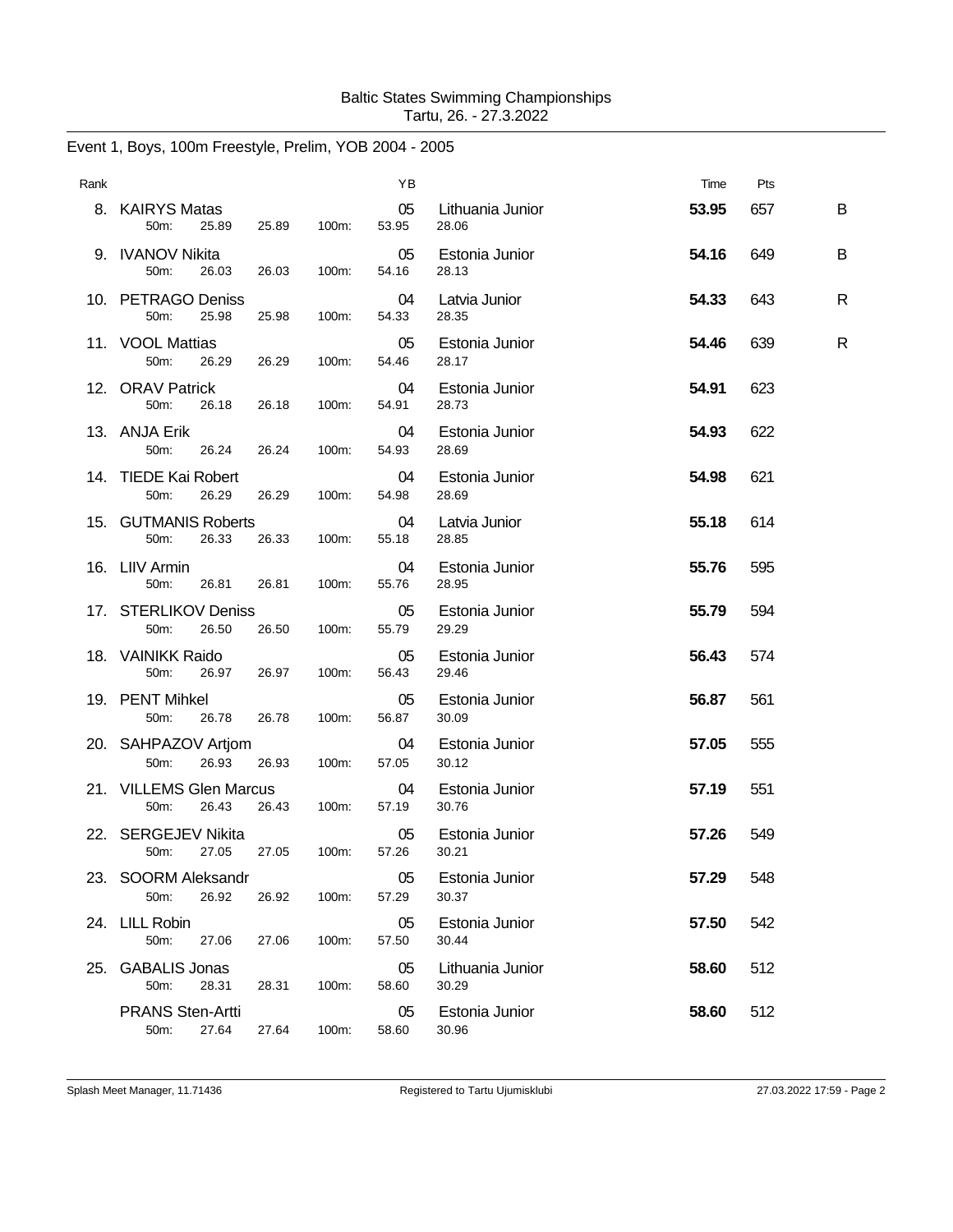|      | Event 1, Boys, 100m Freestyle, Prelim, YOB 2004 - 2005 |       |       |             |                           |       |     |   |
|------|--------------------------------------------------------|-------|-------|-------------|---------------------------|-------|-----|---|
| Rank |                                                        |       |       | YB          |                           | Time  | Pts |   |
|      | 27. AROLD Kaspar<br>50m:<br>27.71                      | 27.71 | 100m: | 05<br>59.22 | Estonia Junior<br>31.51   | 59.22 | 497 |   |
| Open |                                                        |       |       |             |                           |       |     |   |
| 1.   | <b>PANCEREVAS Daniil</b><br>50m:<br>24.51              | 24.51 | 100m: | 04<br>50.49 | Lithuania Junior<br>25.98 | 50.49 | 802 | A |
|      | 2. AHTIAINEN Alex<br>50m:<br>24.57                     | 24.57 | 100m: | 01<br>51.82 | Estonia Open<br>27.25     | 51.82 | 741 | Α |
| З.   | <b>BACKULIS Julius</b><br>50m:<br>25.17                | 25.17 | 100m: | 00<br>51.83 | Lithuania Open<br>26.66   | 51.83 | 741 | A |
|      | 4. ZAITSEV Daniel<br>50m:<br>25.08                     | 25.08 | 100m: | 97<br>51.88 | Estonia Open<br>26.80     | 51.88 | 739 | Α |
| 5.   | <b>MIKELSONS Kristaps</b><br>25.13<br>50m:             | 25.13 | 100m: | 04<br>52.35 | Latvia Junior<br>27.22    | 52.35 | 719 | A |
| 6.   | <b>LIHHATS Erik</b><br>50m:<br>25.00                   | 25.00 | 100m: | 03<br>52.48 | Estonia Open<br>27.48     | 52.48 | 714 | Α |
| 7.   | <b>BOICOVS Jevgenijs</b><br>50m:<br>25.05              | 25.05 | 100m: | 97<br>52.63 | Latvia Open<br>27.58      | 52.63 | 708 | Α |
| 8.   | <b>TREPOCKA Kristupas</b><br>50m:<br>25.52             | 25.52 | 100m: | 06<br>52.95 | Lithuania Youth<br>27.43  | 52.95 | 695 | A |
|      | 9. KUULPAK Hans-Mikk<br>50m:<br>25.37                  | 25.37 | 100m: | 04<br>53.01 | Estonia Junior<br>27.64   | 53.01 | 692 | B |
|      | 10. DROZDOV Daniil<br>50m:<br>25.57                    | 25.57 | 100m: | 04<br>53.53 | Estonia Junior<br>27.96   | 53.53 | 672 | B |
|      | 11. GOLDBERG Georgi<br>25.39<br>50m:                   | 25.39 | 100m: | 04<br>53.78 | Estonia Junior<br>28.39   | 53.78 | 663 | B |
|      | 12. MIHAILOVS Jegors<br>50m:<br>25.85                  | 25.85 | 100m: | 04<br>53.89 | Latvia Junior<br>28.04    | 53.89 | 659 | В |
|      | 13. DEICMANS Nikolass<br>50m:<br>26.12                 | 26.12 | 100m: | 06<br>53.90 | Latvia Youth<br>27.78     | 53.90 | 659 | B |
|      | 14. TAMMIK Remi<br>50m:<br>25.91                       | 25.91 | 100m: | 05<br>53.91 | Estonia Junior<br>28.00   | 53.91 | 658 | B |
|      | 15. KAIRYS Matas<br>50m:<br>25.89                      | 25.89 | 100m: | 05<br>53.95 | Lithuania Junior<br>28.06 | 53.95 | 657 | В |
|      | 16. IVANOV Nikita<br>50m:<br>26.03                     | 26.03 | 100m: | 05<br>54.16 | Estonia Junior<br>28.13   | 54.16 | 649 | B |
|      | 17. PETRAGO Deniss<br>50m:<br>25.98                    | 25.98 | 100m: | 04<br>54.33 | Latvia Junior<br>28.35    | 54.33 | 643 | R |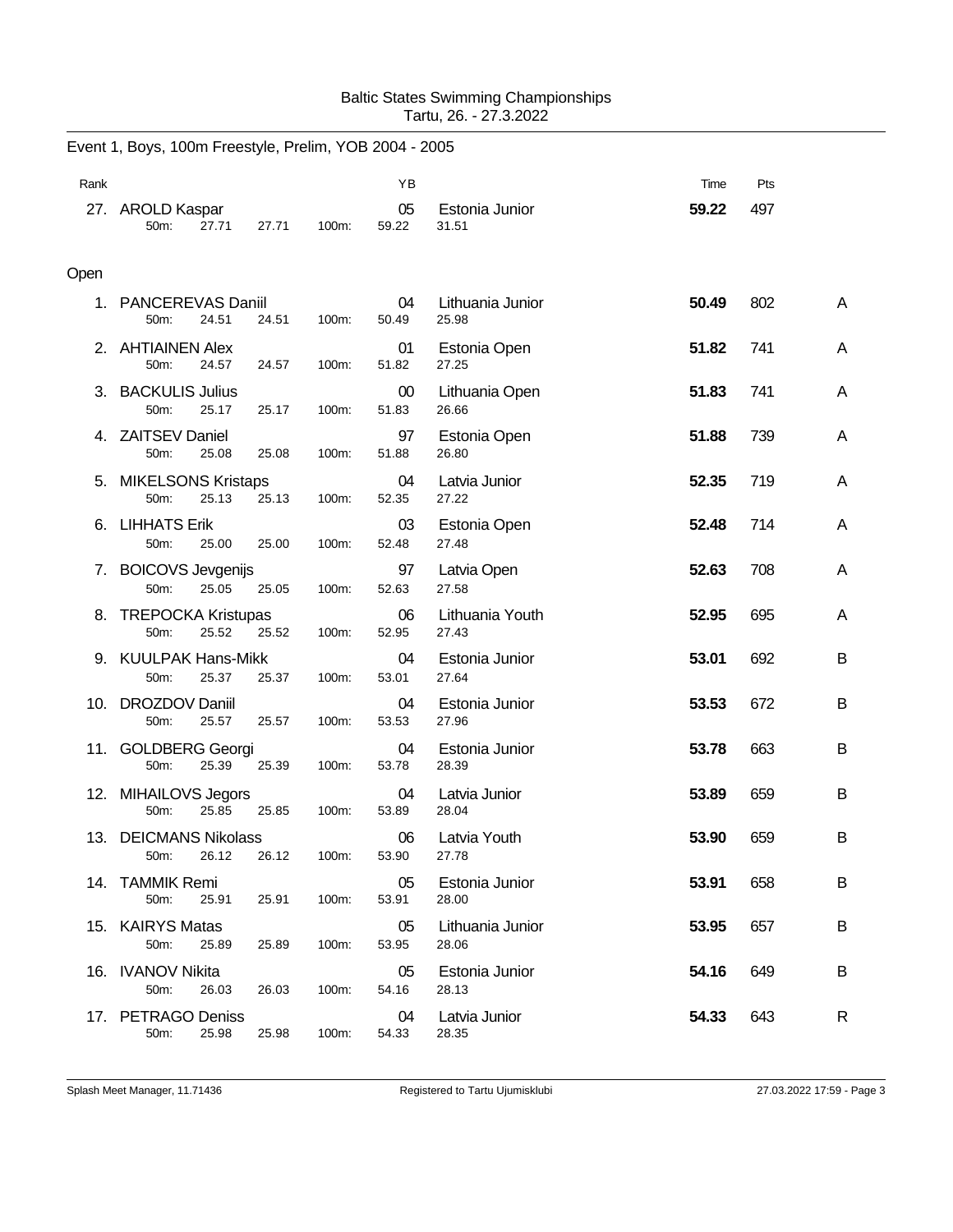# Event 1, Men, 100m Freestyle, Prelim, Open

| Rank |                                         |       |       | YB          |                          | Time  | Pts |              |
|------|-----------------------------------------|-------|-------|-------------|--------------------------|-------|-----|--------------|
|      | 18. VOOL Mattias<br>50m:<br>26.29       | 26.29 | 100m: | 05<br>54.46 | Estonia Junior<br>28.17  | 54.46 | 639 | $\mathsf{R}$ |
|      | 19. VAINIKK Rando<br>50m:<br>26.11      | 26.11 | 100m: | 00<br>54.64 | Estonia Open<br>28.53    | 54.64 | 632 |              |
|      | 20. SKIRUTIS Nojus<br>50m:<br>26.42     | 26.42 | 100m: | 03<br>54.72 | Lithuania Open<br>28.30  | 54.72 | 630 |              |
|      | 21. SOVTSA Mark<br>50m:<br>26.19        | 26.19 | 100m: | 01<br>54.81 | Estonia Open<br>28.62    | 54.81 | 626 |              |
|      | 22. ORAV Patrick<br>50m:<br>26.18       | 26.18 | 100m: | 04<br>54.91 | Estonia Junior<br>28.73  | 54.91 | 623 |              |
|      | 23. ANJA Erik<br>50m:<br>26.24          | 26.24 | 100m: | 04<br>54.93 | Estonia Junior<br>28.69  | 54.93 | 622 |              |
|      | 24. APINYS Artas<br>50m:<br>26.49       | 26.49 | 100m: | 07<br>54.94 | Lithuania Youth<br>28.45 | 54.94 | 622 |              |
|      | 25. TIEDE Kai Robert<br>50m:<br>26.29   | 26.29 | 100m: | 04<br>54.98 | Estonia Junior<br>28.69  | 54.98 | 621 |              |
|      | 26. JUSKA Tajus<br>50m:<br>26.39        | 26.39 | 100m: | 09<br>55.17 | Lithuania Youth<br>28.78 | 55.17 | 614 |              |
|      | 27. GUTMANIS Roberts<br>50m:<br>26.33   | 26.33 | 100m: | 04<br>55.18 | Latvia Junior<br>28.85   | 55.18 | 614 |              |
|      | 28. ZIDKOVS Sergejs<br>50m:<br>25.77    | 25.77 | 100m: | 02<br>55.34 | Latvia Open<br>29.57     | 55.34 | 609 |              |
|      | 29. BEDITSKI Aleksandr<br>50m:<br>25.98 | 25.98 | 100m: | 02<br>55.56 | Estonia Open<br>29.58    | 55.56 | 601 |              |
|      | 30. LIIV Armin<br>50m:<br>26.81         | 26.81 | 100m: | 04<br>55.76 | Estonia Junior<br>28.95  | 55.76 | 595 |              |
|      | 31. STERLIKOV Deniss<br>50m:<br>26.50   | 26.50 | 100m: | 05<br>55.79 | Estonia Junior<br>29.29  | 55.79 | 594 |              |
|      | 32. VAICIUNAS Kostas<br>50m:<br>27.37   | 27.37 | 100m: | 06<br>55.81 | Lithuania Youth<br>28.44 | 55.81 | 593 |              |
|      | 33. VAINIKK Raido<br>50m:<br>26.97      | 26.97 | 100m: | 05<br>56.43 | Estonia Junior<br>29.46  | 56.43 | 574 |              |
|      | 34. HMELEVSKIS Alberts<br>27.03<br>50m: | 27.03 | 100m: | 07<br>56.44 | Latvia Youth<br>29.41    | 56.44 | 574 |              |
|      | 35. PASHENKOV Anton<br>50m:<br>26.93    | 26.93 | 100m: | 06<br>56.53 | Estonia Youth<br>29.60   | 56.53 | 571 |              |
|      | 36. TOMING Jakob<br>50m:<br>27.54       | 27.54 | 100m: | 07<br>56.56 | Estonia Youth<br>29.02   | 56.56 | 570 |              |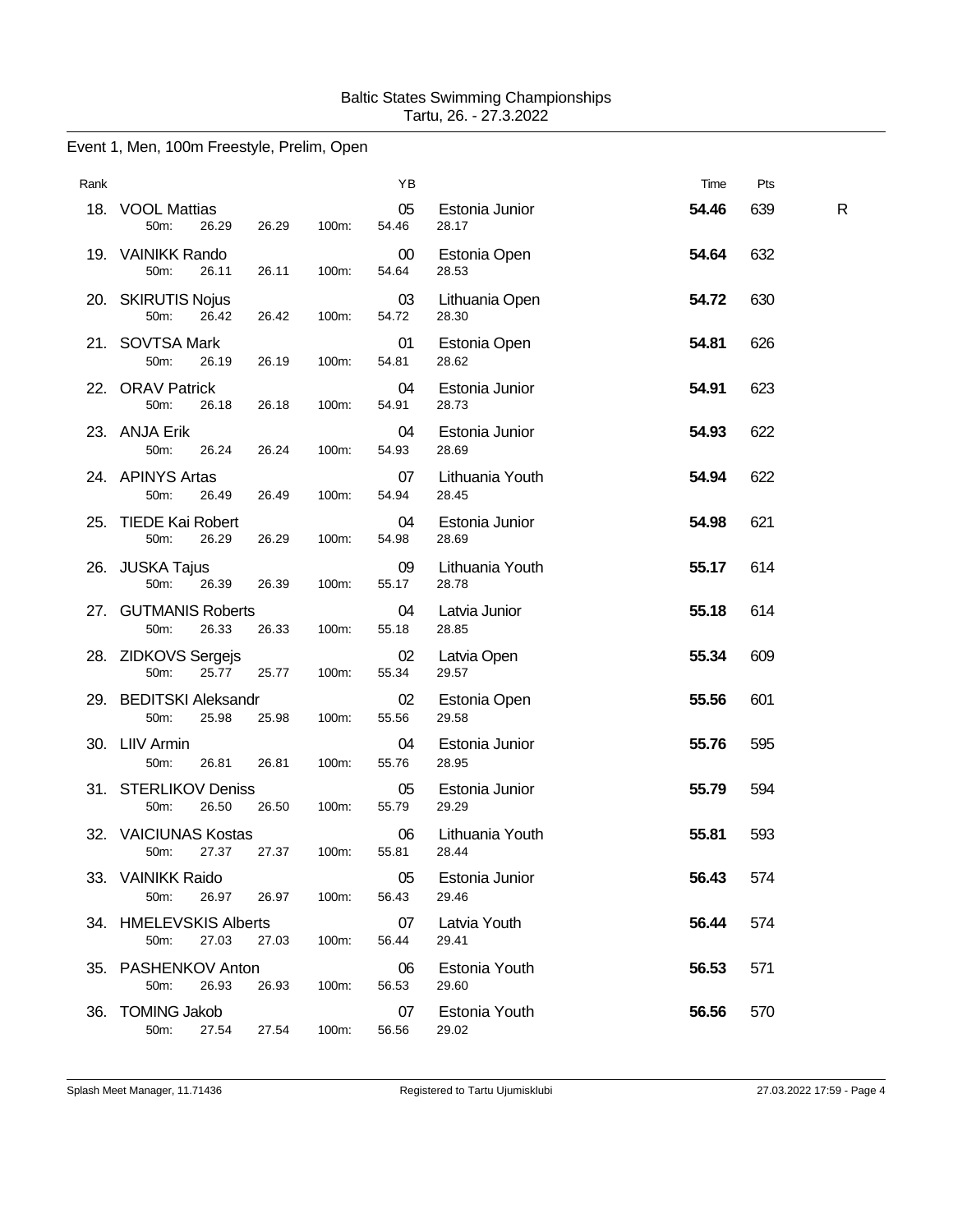# Event 1, Men, 100m Freestyle, Prelim, Open

| Rank |                                                       |       |       | YB          |                           | Time  | Pts |
|------|-------------------------------------------------------|-------|-------|-------------|---------------------------|-------|-----|
|      | 37. PENT Mihkel<br>50m:<br>26.78                      | 26.78 | 100m: | 05<br>56.87 | Estonia Junior<br>30.09   | 56.87 | 561 |
| 38.  | MIHNUKEVICS Daniel<br>26.97<br>50m:                   | 26.97 | 100m: | 06<br>57.00 | Estonia Youth<br>30.03    | 57.00 | 557 |
|      | 39. RONSKIJ Edgaras<br>50m:<br>27.22                  | 27.22 | 100m: | 06<br>57.02 | Lithuania Youth<br>29.80  | 57.02 | 556 |
|      | 40. SAHPAZOV Artjom<br>50m:<br>26.93                  | 26.93 | 100m: | 04<br>57.05 | Estonia Junior<br>30.12   | 57.05 | 555 |
|      | 41. KARATSEVSKI Nikita<br>50m:<br>27.08               | 27.08 | 100m: | 03<br>57.17 | Estonia Open<br>30.09     | 57.17 | 552 |
|      | 42. VILLEMS Glen Marcus<br>26.43<br>50 <sub>m</sub> : | 26.43 | 100m: | 04<br>57.19 | Estonia Junior<br>30.76   | 57.19 | 551 |
|      | 43. SERGEJEV Nikita<br>27.05<br>50m:                  | 27.05 | 100m: | 05<br>57.26 | Estonia Junior<br>30.21   | 57.26 | 549 |
|      | 44. SOORM Aleksandr<br>50m:<br>26.92                  | 26.92 | 100m: | 05<br>57.29 | Estonia Junior<br>30.37   | 57.29 | 548 |
| 45.  | LILL Robin<br>50m:<br>27.06                           | 27.06 | 100m: | 05<br>57.50 | Estonia Junior<br>30.44   | 57.50 | 542 |
| 46.  | <b>GABALIS Jonas</b><br>50m:<br>28.31                 | 28.31 | 100m: | 05<br>58.60 | Lithuania Junior<br>30.29 | 58.60 | 512 |
|      | <b>PRANS Sten-Artti</b><br>27.64<br>50m:              | 27.64 | 100m: | 05<br>58.60 | Estonia Junior<br>30.96   | 58.60 | 512 |
|      | 48. AROLD Kaspar<br>27.71<br>50m:                     | 27.71 | 100m: | 05<br>59.22 | Estonia Junior<br>31.51   | 59.22 | 497 |
|      | DNS FELDBERGS Girts                                   |       |       | 93          | Latvia Open               |       |     |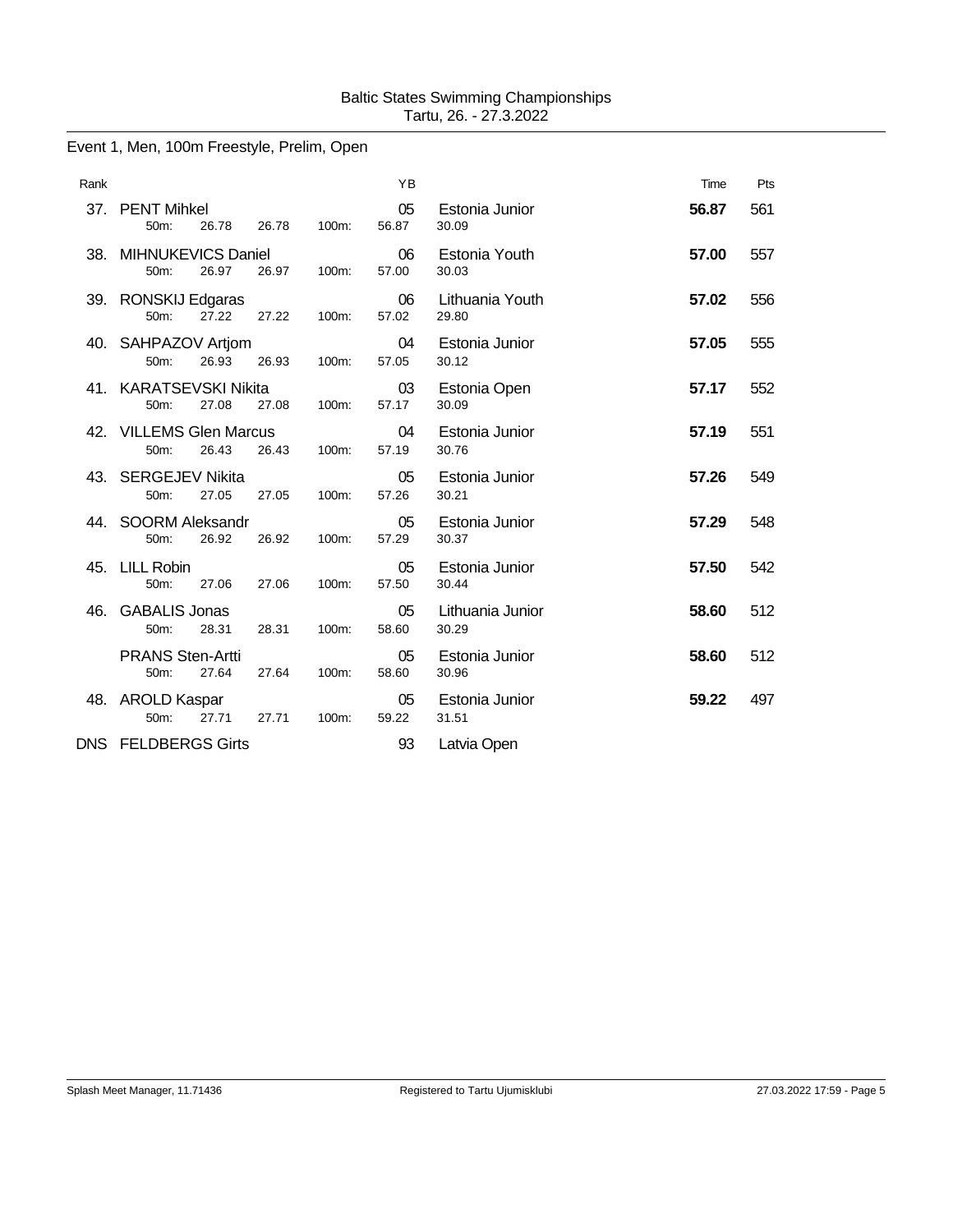| Event 2           | 26.03.2022 - 10:12                             |                | Women, 200m Freestyle | Open<br><b>Results Prelim</b>                      |                                 |            |
|-------------------|------------------------------------------------|----------------|-----------------------|----------------------------------------------------|---------------------------------|------------|
| Points: FINA 2021 |                                                |                |                       |                                                    |                                 |            |
| Rank              |                                                |                | YB                    |                                                    | Time<br>Pts                     |            |
|                   | 2007 and younger                               |                |                       |                                                    |                                 |            |
|                   | 1. GELAZYTE Vyte<br>50m:<br>31.05              | 31.05          | 07<br>100m: 1:04.47   | Lithuania Youth<br>150m: 1:38.31<br>33.42<br>33.84 | 2:11.34<br>636<br>200m: 2:11.34 | Q<br>33.03 |
|                   | 2. NAINYTE leva<br>50m:<br>31.17               | 31.17          | 08<br>100m: 1:05.63   | Lithuania Youth<br>34.46<br>150m: 1:40.69<br>35.06 | 2:13.85<br>601<br>200m: 2:13.85 | Q<br>33.16 |
|                   | 3. VISOCKAITE leva<br>50m:<br>31.55            | 31.55          | 07<br>100m: 1:05.95   | Lithuania Youth<br>34.40<br>150m: 1:40.92<br>34.97 | 2:13.88<br>600<br>200m: 2:13.88 | Q<br>32.96 |
|                   | 4. BAZANOVA Ksenia<br>50m:<br>30.48            | 30.48          | 09<br>100m: 1:03.95   | Estonia Youth<br>33.47<br>150m: 1:39.87<br>35.92   | 2:14.07<br>598<br>200m: 2:14.07 | Q<br>34.20 |
|                   | 5. ELPE Nikola<br>50m:<br>31.43                | 31.43          | 07<br>100m: 1:06.03   | Latvia Youth<br>34.60<br>150m: 1:41.19<br>35.16    | 2:14.72<br>589<br>200m: 2:14.72 | R<br>33.53 |
|                   | 6. MOTSNIK Kirke<br>50m:<br>30.86              | 30.86<br>100m: | 07<br>1:04.73         | Estonia Youth<br>33.87<br>150m: 1:40.12<br>35.39   | 2:15.19<br>583<br>200m: 2:15.19 | 35.07      |
|                   | 7. HALJASTE Heleriin<br>50m:<br>30.52          | 30.52          | 07<br>100m: 1:04.48   | Estonia Youth<br>33.96<br>150m: 1:40.12<br>35.64   | 2:15.96<br>573<br>200m: 2:15.96 | 35.84      |
|                   | 8. RANDVAELI Maari<br>50m:<br>31.77            | 31.77          | 09<br>100m: 1:06.65   | Estonia Youth<br>34.88<br>150m: 1:42.50<br>35.85   | 2:16.36<br>568<br>200m: 2:16.36 | 33.86      |
|                   | 9. KULVINSKAITE Ula<br>50m:<br>32.21           | 32.21          | 08<br>100m: 1:06.82   | Lithuania Youth<br>34.61<br>150m: 1:42.06<br>35.24 | 2:16.94<br>561<br>200m: 2:16.94 | 34.88      |
|                   | 10. MIKKER Juuli-Marie<br>50m:<br>31.03        | 31.03          | 07<br>100m: 1:05.69   | Estonia Youth<br>34.66<br>150m: 1:41.68<br>35.99   | 2:17.53<br>554<br>200m: 2:17.53 | 35.85      |
|                   | 11. LUIK Jette Riin<br>50m:<br>30.11           | 30.11<br>100m: | 08<br>1:05.50         | Estonia Youth<br>35.39<br>150m: 1:42.28<br>36.78   | 2:18.56<br>542<br>200m: 2:18.56 | 36.28      |
|                   | 12. DAUNORAVICIUTE Elze Morta<br>50m:<br>31.57 | 31.57          | 07<br>100m: 1:07.44   | Lithuania Youth<br>35.87<br>150m: 1:44.75<br>37.31 | 2:19.65<br>529<br>200m: 2:19.65 | 34.90      |
|                   | 13. VERZBICKA Anabella<br>31.64<br>50m:        | 31.64          | 08<br>100m: 1:07.53   | Latvia Youth<br>35.89<br>37.01<br>150m: 1:44.54    | 2:20.26<br>522<br>200m: 2:20.26 | 35.72      |
|                   | 14. JANUTENAITE Saule<br>32.23<br>50m:         | 32.23          | 07<br>100m: 1:08.17   | Lithuania Youth<br>35.94 150m: 1:45.77<br>37.60    | 2:20.90<br>515<br>200m: 2:20.90 | 35.13      |
|                   | 15. ZDANOVA Angelina<br>31.82<br>50m:          | 31.82          | 07<br>100m: 1:07.23   | Estonia Youth<br>35.41<br>150m: 1:44.93<br>37.70   | 2:21.88<br>504<br>200m: 2:21.88 | 36.95      |
|                   | 16. SIIMAR Mirtel-Madlen<br>50m:<br>31.68      | 31.68          | 07<br>100m: 1:07.76   | Estonia Youth<br>150m: 1:45.03<br>36.08<br>37.27   | 2:22.37 499<br>200m: 2:22.37    | 37.34      |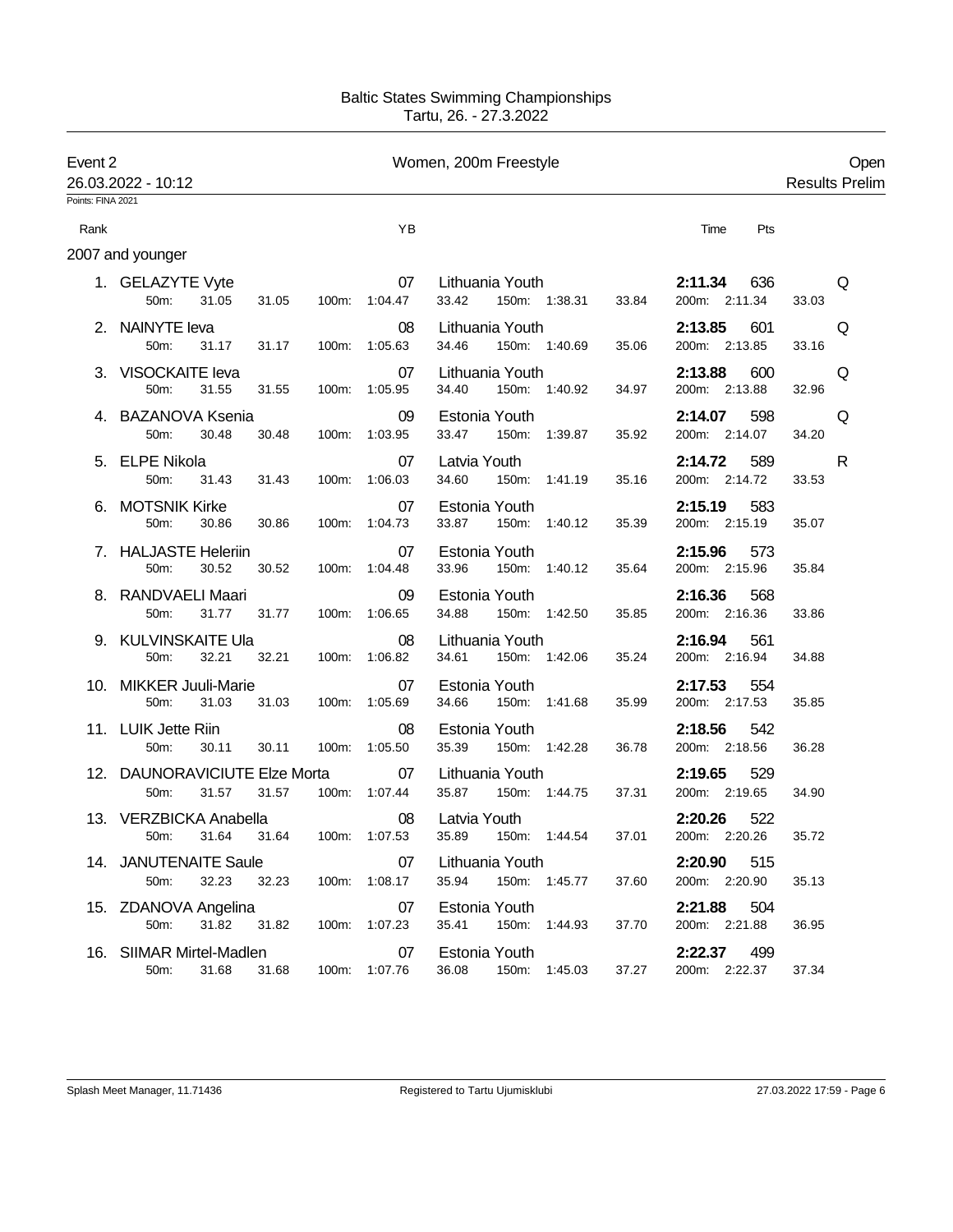# Event 2, Women, 200m Freestyle, Prelim

#### YOB 2005 - 2006

| 1. KONDRASKAITE Patricija 66 Lithuania Junior<br>$50m$ :                                           | 29.59 29.59 |           |       | 100m: 1:01.82 32.23                            |                         |       | 150m: 1:35.88 34.06                                        |       | 2:10.27          | 652<br>200m: 2:10.27                  | <b>O</b><br>34.39 |  |
|----------------------------------------------------------------------------------------------------|-------------|-----------|-------|------------------------------------------------|-------------------------|-------|------------------------------------------------------------|-------|------------------|---------------------------------------|-------------------|--|
| $50m$ :                                                                                            | 30.64       |           |       | 30.64 100m: 1:04.23                            | 33.59                   |       | 150m: 1:37.53                                              | 33.30 |                  | <b>2:10.82</b> 644 Q<br>200m: 2:10.82 | 33.29             |  |
| 3. AABRAMS Evalotta Victoria 60000000 0500 Estonia Junior<br>50m:                                  | 30.41       | 30.41     |       | 100m: 1:03.60                                  |                         |       | 33.19  150m: 1:39.31  35.71                                |       |                  | <b>2:14.40</b> 594 Q<br>200m: 2:14.40 | 35.09             |  |
| 4. BACKEVICIUTE Auste <b>6. COMPOSE 10. COMPOSE 10. COMPOSE 10.</b> O6 Lithuania Junior<br>$50m$ : | 30.35       |           |       | 30.35 100m: 1:04.31                            |                         |       | 33.96 150m: 1:40.55 36.24                                  |       |                  | 2:15.04 585<br>200m: 2:15.04          | <b>R</b><br>34.49 |  |
| 5. SOKK Laura<br>$50m$ :                                                                           |             |           |       | 05 Estonia Junior<br>31.14 31.14 100m: 1:05.29 |                         |       | 34.15 150m: 1:40.76                                        | 35.47 |                  | 2:15.06 585<br>200m: 2:15.06          | 34.30             |  |
| $50m$ :                                                                                            | 30.58       | 30.58     |       | 100m: 1:03.97                                  | Estonia Junior<br>33.39 |       | 150m: 1:39.68                                              | 35.71 |                  | 2:15.50 579<br>200m: 2:15.50          | 35.82             |  |
| 7. TAENNA Sandra<br>$50m$ :                                                                        | 31.63       |           |       | $\sim$ 05<br>31.63  100m: 1:06.56              | Estonia Junior          |       | 34.93 150m: 1:42.59                                        | 36.03 |                  | <b>2:17.58</b> 553<br>200m: 2:17.58   | 34.99             |  |
| 8. PAJO Erika<br>$50m$ :                                                                           | 31.08       | $\sim$ 06 |       | 31.08 100m: 1:05.69                            | Estonia Junior          |       | 34.61 150m: 1:42.27                                        | 36.58 |                  | 2:18.49 542<br>200m: 2:18.49          | 36.22             |  |
| 9. VIENTIESA Liene<br>$50m$ :                                                                      | 31.68       | 31.68     |       | $\sim$ 05<br>100m: 1:07.67                     |                         |       | Latvia Junior <b>Exercise State</b><br>35.99 150m: 1:44.48 | 36.81 |                  | 2:19.05 536<br>200m: 2:19.05          | 34.57             |  |
| 10. TSAERO Grete<br>$50m$ :                                                                        | 32.09       | 32.09     | 100m: | 06 Estonia Junior<br>1:08.02                   | 35.93                   | 150m: | 1:46.02                                                    | 38.00 | 2:22.42<br>200m: | 499<br>2:22.42                        | 36.40             |  |
|                                                                                                    |             |           |       |                                                |                         |       |                                                            |       |                  |                                       |                   |  |

# Open

|    | 1. KONDRASKAITE Patricija<br>$50m$ : | 29.59 | 29.59 | $100m$ : | $\sim$ 06<br>1:01.82 | Lithuania Junior<br>32.23 | 150m:           | 1:35.88             | 34.06 | 2:10.27 | 652<br>200m: 2:10.27   | 34.39 | O |
|----|--------------------------------------|-------|-------|----------|----------------------|---------------------------|-----------------|---------------------|-------|---------|------------------------|-------|---|
|    | 2. KOTSAR Karolin Victoria<br>50m:   | 30.64 | 30.64 | 100m:    | 05<br>1:04.23        | Estonia Junior<br>33.59   | 150m:           | 1:37.53 33.30       |       | 2:10.82 | 644<br>200m: 2:10.82   | 33.29 | O |
|    | 3. GELAZYTE Vyte<br>50m:             | 31.05 | 31.05 | 100m:    | 07<br>1:04.47        | Lithuania Youth<br>33.42  | 150m:           | 1:38.31 33.84       |       | 2:11.34 | 636<br>200m: 2:11.34   | 33.03 | O |
|    | <b>MOORO</b> Anete<br>50m:           | 30.91 | 30.91 | 100m:    | 03<br>1:05.25        | Estonia Open<br>34.34     | 150m:           | 1:39.60 34.35       |       | 2:13.78 | - 602<br>200m: 2:13.78 | 34.18 | O |
|    |                                      |       |       |          |                      |                           |                 |                     |       |         |                        |       |   |
|    | 5. NAINYTE leva<br>$50m$ :           | 31.17 | 31.17 | $100m$ : | 08<br>1:05.63        | 34.46                     | Lithuania Youth | 150m: 1:40.69 35.06 |       | 2:13.85 | 601<br>200m: 2:13.85   | 33.16 | O |
| 6. | VISOCKAITE leva<br>50m:              | 31.55 | 31.55 | 100m:    | 07<br>1:05.95        | Lithuania Youth<br>34.40  | 150m:           | 1:40.92 34.97       |       | 2:13.88 | 600<br>200m: 2:13.88   | 32.96 | O |
|    | 7. BAZANOVA Ksenia<br>50m:           | 30.48 | 30.48 | 100m:    | -09<br>1:03.95       | Estonia Youth<br>33.47    | 150m:           | 1:39.87             | 35.92 | 2:14.07 | 598<br>200m: 2:14.07   | 34.20 | O |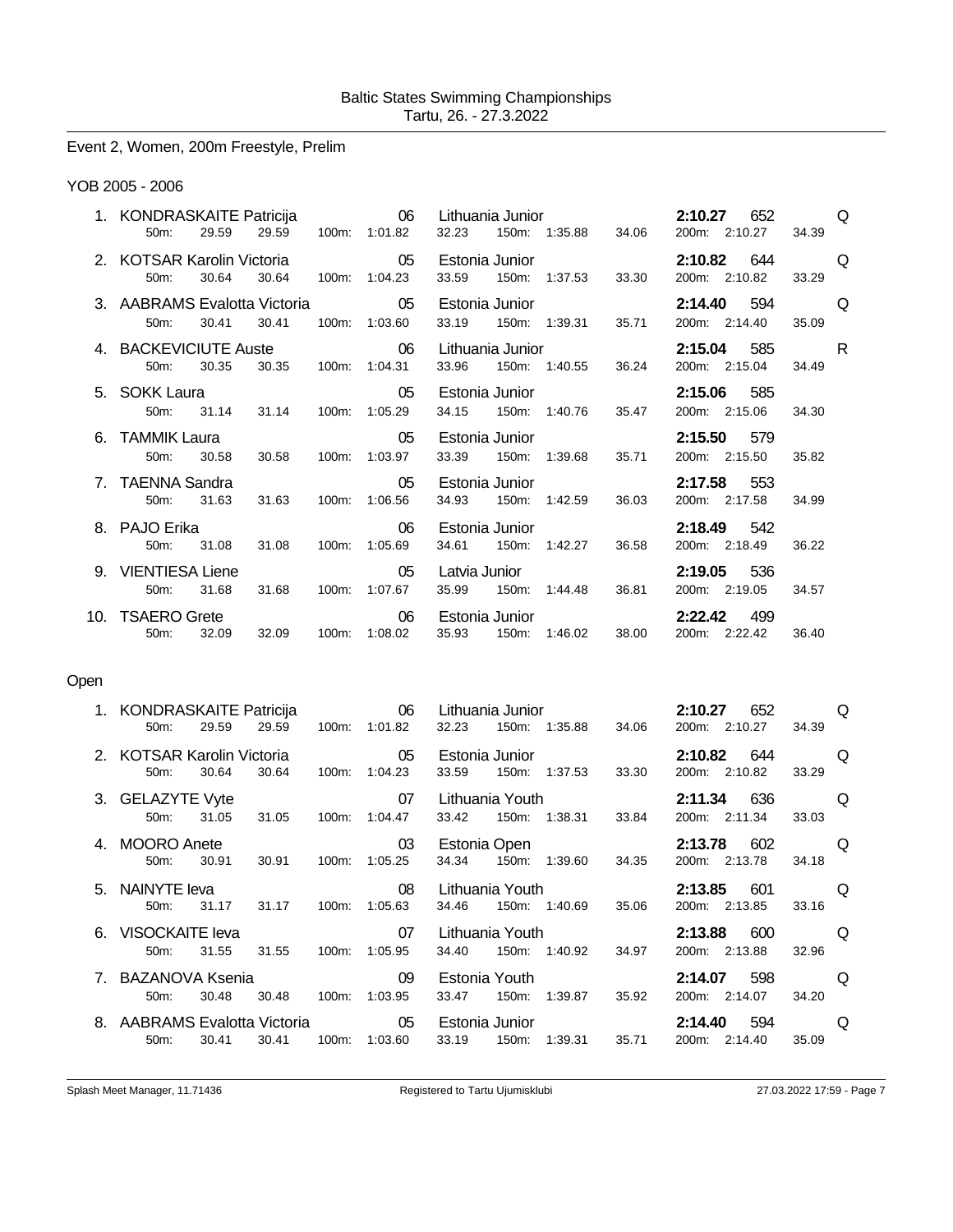# Event 2, Women, 200m Freestyle, Prelim, Open

| Rank |                                                      |                        | ΥB                         |                                          |                        | Pts<br>Time                     |            |
|------|------------------------------------------------------|------------------------|----------------------------|------------------------------------------|------------------------|---------------------------------|------------|
|      | 9. ELPE Nikola<br>31.43<br>50m:                      | 100m: 1:06.03<br>31.43 | 07                         | Latvia Youth<br>34.60                    | 35.16<br>150m: 1:41.19 | 2:14.72<br>589<br>200m: 2:14.72 | R<br>33.53 |
|      | 10. BACKEVICIUTE Auste<br>30.35<br>50m:              | 30.35                  | 06<br>100m: 1:04.31        | Lithuania Junior<br>33.96                | 150m: 1:40.55<br>36.24 | 2:15.04<br>585<br>200m: 2:15.04 | R<br>34.49 |
|      | 11. SOKK Laura<br>50m: 31.14                         | 100m: 1:05.29<br>31.14 | 05                         | Estonia Junior<br>34.15                  | 150m: 1:40.76<br>35.47 | 2:15.06<br>585<br>200m: 2:15.06 | 34.30      |
|      | 12. MOTSNIK Kirke<br>$50m$ :<br>30.86                | 30.86                  | 07<br>100m: 1:04.73        | Estonia Youth<br>33.87 150m: 1:40.12     | 35.39                  | 2:15.19<br>583<br>200m: 2:15.19 | 35.07      |
|      | 13. TAMMIK Laura<br>50m:<br>30.58                    | 30.58                  | 05<br>100m: 1:03.97        | Estonia Junior<br>33.39                  | 150m: 1:39.68<br>35.71 | 2:15.50<br>579<br>200m: 2:15.50 | 35.82      |
|      | 14. HALJASTE Heleriin<br>30.52<br>50m:               | 30.52                  | 07<br>100m: 1:04.48        | Estonia Youth<br>33.96 150m: 1:40.12     | 35.64                  | 2:15.96<br>573<br>200m: 2:15.96 | 35.84      |
|      | 15. RANDVAELI Maari<br>50 <sub>m</sub> :<br>31.77    | 31.77                  | 09<br>100m: 1:06.65        | Estonia Youth<br>34.88                   | 150m: 1:42.50<br>35.85 | 2:16.36<br>568<br>200m: 2:16.36 | 33.86      |
|      | 16. KULVINSKAITE Ula<br>32.21<br>50m:                | 32.21                  | 08<br>100m: 1:06.82        | Lithuania Youth<br>34.61 150m: 1:42.06   | 35.24                  | 2:16.94<br>561<br>200m: 2:16.94 | 34.88      |
|      | 17. MIKKER Juuli-Marie<br>31.03<br>50 <sub>m</sub> : | 31.03                  | 07<br>100m: 1:05.69        | Estonia Youth<br>34.66                   | 150m: 1:41.68<br>35.99 | 2:17.53<br>554<br>200m: 2:17.53 | 35.85      |
|      | 18. TAENNA Sandra<br>50m:<br>31.63                   | 31.63<br>100m: 1:06.56 | 05                         | Estonia Junior<br>34.93<br>150m: 1:42.59 | 36.03                  | 2:17.58<br>553<br>200m: 2:17.58 | 34.99      |
|      | 19. PAJO Erika<br>50m: 31.08                         | 31.08                  | 06<br>100m: 1:05.69        | Estonia Junior<br>34.61 150m: 1:42.27    | 36.58                  | 2:18.49<br>542<br>200m: 2:18.49 | 36.22      |
|      | 20. LUIK Jette Riin<br>50m:<br>30.11                 | 30.11                  | 08<br>100m: 1:05.50        | Estonia Youth<br>35.39                   | 150m: 1:42.28<br>36.78 | 2:18.56<br>542<br>200m: 2:18.56 | 36.28      |
|      | 21. VIENTIESA Liene<br>31.68<br>50 <sub>m</sub> :    | 100m: 1:07.67<br>31.68 | 05                         | Latvia Junior<br>35.99 150m: 1:44.48     | 36.81                  | 536<br>2:19.05<br>200m: 2:19.05 | 34.57      |
|      | 22. DAUNORAVICIUTE Elze Morta<br>31.57<br>$50m$ :    | 31.57                  | $\sim$ 07<br>100m: 1:07.44 | Lithuania Youth<br>35.87 150m: 1:44.75   | 37.31                  | 2:19.65<br>529<br>200m: 2:19.65 | 34.90      |
|      | 23. VERZBICKA Anabella<br>31.64<br>50 <sub>m</sub> : | 31.64<br>100m: 1:07.53 | 08                         | Latvia Youth<br>35.89                    | 150m: 1:44.54<br>37.01 | 2:20.26<br>522<br>200m: 2:20.26 | 35.72      |
|      | 24. JANUTENAITE Saule<br>50m:<br>32.23               | 32.23                  | 07<br>100m: 1:08.17        | Lithuania Youth<br>35.94                 | 150m: 1:45.77<br>37.60 | 2:20.90<br>515<br>200m: 2:20.90 | 35.13      |
|      | 25. ZDANOVA Angelina<br>50m:<br>31.82                | 31.82                  | 07<br>100m: 1:07.23        | Estonia Youth<br>35.41                   | 150m: 1:44.93<br>37.70 | 504<br>2:21.88<br>200m: 2:21.88 | 36.95      |
|      | 26. SIIMAR Mirtel-Madlen<br>50m:<br>31.68            | 31.68                  | 07<br>100m: 1:07.76        | Estonia Youth<br>36.08                   | 150m: 1:45.03<br>37.27 | 2:22.37<br>499<br>200m: 2:22.37 | 37.34      |
|      | 27. TSAERO Grete<br>50m:<br>32.09                    | 32.09<br>100m:         | 06<br>1:08.02              | Estonia Junior<br>35.93                  | 150m: 1:46.02<br>38.00 | 499<br>2:22.42<br>200m: 2:22.42 | 36.40      |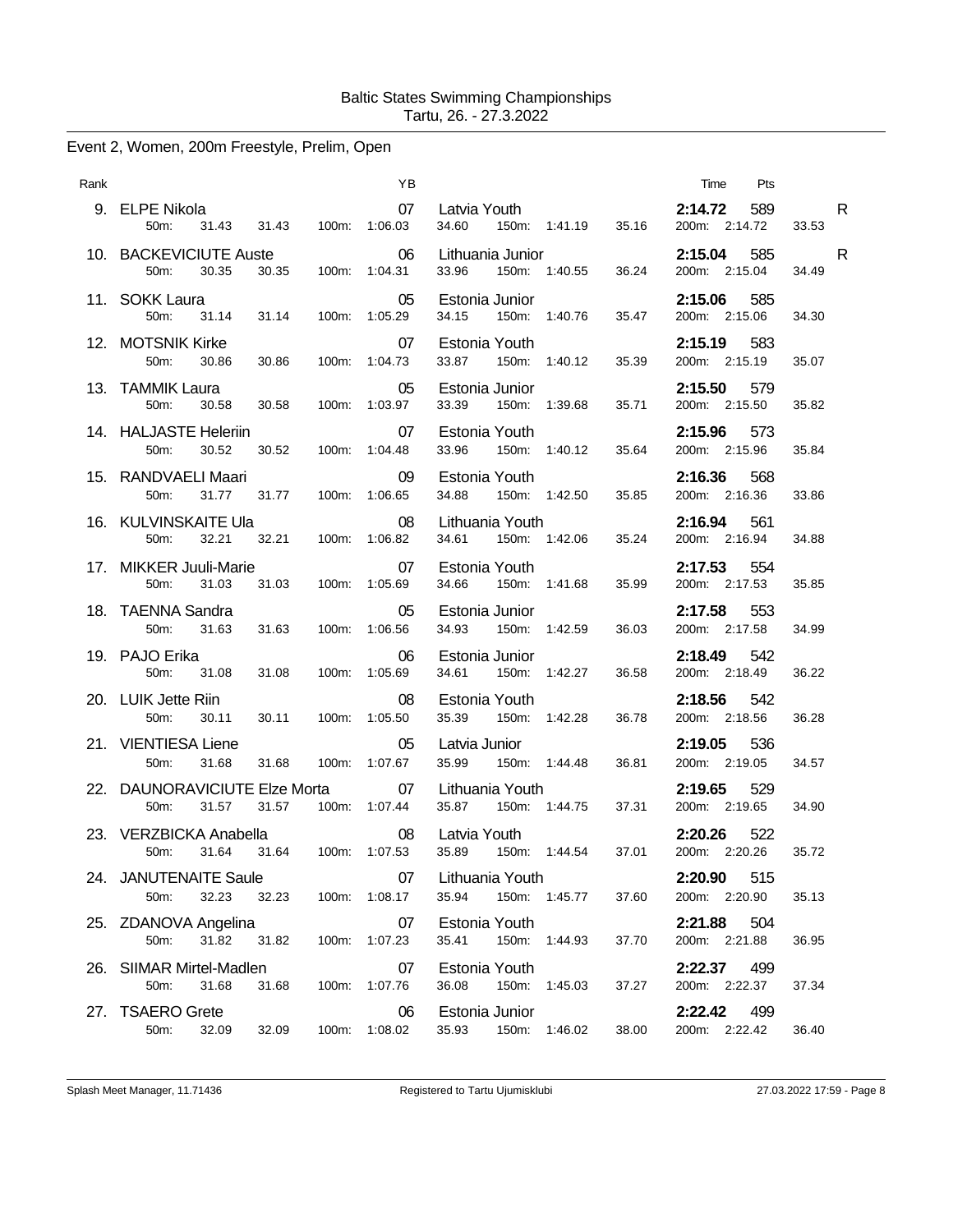| Event 3           | 26.03.2022 - 10:29                                       |                           |                                  | Men, 200m Breaststroke                                                      |                                     | Open<br><b>Results Prelim</b> |  |
|-------------------|----------------------------------------------------------|---------------------------|----------------------------------|-----------------------------------------------------------------------------|-------------------------------------|-------------------------------|--|
| Points: FINA 2021 |                                                          |                           |                                  |                                                                             |                                     |                               |  |
| Rank              |                                                          |                           | YB                               |                                                                             | Time<br>Pts                         |                               |  |
|                   | 2006 and younger                                         |                           |                                  |                                                                             |                                     |                               |  |
|                   | 1. ALTEBERG Artjom<br>33.20<br>50m:<br>33.20             | 100m:                     | 06<br>1:10.65                    | Estonia Youth<br>37.45<br>150m: 1:49.11<br>38.46                            | 2:28.07<br>617<br>200m: 2:28.07     | Q<br>38.96                    |  |
|                   | 2. SLIZIUS Povilas<br>50m:<br>32.70<br>32.70             | 100m:                     | 06<br>1:10.45                    | Lithuania Youth<br>37.75<br>150m: 1:49.26<br>38.81                          | 2:28.15<br>616<br>200m: 2:28.15     | Q<br>38.89                    |  |
|                   | 3. VARANAVICIUS Karolis<br>34.05<br>50m:<br>34.05        |                           | 06<br>100m: 1:13.27              | Lithuania Youth<br>39.22<br>150m: 1:53.23<br>39.96                          | 2:32.64<br>564<br>200m: 2:32.64     | 39.41                         |  |
|                   | 4. VILSON Karl<br>50m:<br>34.45<br>34.45                 | 100m:                     | 08<br>1:14.02                    | Estonia Youth<br>39.57<br>150m: 1:54.89<br>40.87                            | 2:36.23<br>526<br>200m: 2:36.23     | 41.34                         |  |
|                   | 5. PAERTEL Martin<br>35.20<br>50m:<br>35.20              |                           | 08<br>100m: 1:15.22              | Estonia Youth<br>40.02<br>150m: 1:56.12<br>40.90                            | 2:36.41<br>524<br>200m: 2:36.41     | 40.29                         |  |
|                   | 6. AUGUSTINAVICIUS Arnas<br>35.81<br>35.81<br>50m:       | 100m:                     | 07<br>1:16.05                    | Lithuania Youth<br>40.24<br>150m: 1:58.05<br>42.00                          | 2:39.31<br>496<br>200m: 2:39.31     | 41.26                         |  |
| 7.                | <b>MILLER Jarko</b><br>50m:<br>36.09<br>36.09            | 100m:                     | 06<br>1:16.66                    | Estonia Youth<br>40.57<br>150m: 1:58.53<br>41.87                            | 2:39.66<br>492<br>200m: 2:39.66     | 41.13                         |  |
| 8.                | <b>OKULOVS Deniss</b><br>34.64<br>34.64<br>50m:          | 100m:                     | 06<br>1:16.47                    | Latvia Youth<br>41.83<br>150m: 1:59.30<br>42.83                             | 2:41.77<br>473<br>200m: 2:41.77     | 42.47                         |  |
|                   | YOB 2004 - 2005                                          |                           |                                  |                                                                             |                                     |                               |  |
|                   | 1. SAKELS Stanislavs<br>32.42<br>50m:<br>32.42           | 100m:                     | 04<br>1:09.37                    | Latvia Junior<br>36.95<br>150m: 1:46.76<br>37.39                            | 2:25.03<br>657<br>200m: 2:25.03     | Q<br>38.27                    |  |
|                   | 2. KAKTINS Matiss<br>50m:<br>33.01<br>33.01              | 100m:                     | 05<br>1:09.65                    | Latvia Junior<br>36.64<br>150m: 1:47.25<br>37.60                            | 652<br>2:25.43<br>200m: 2:25.43     | Q<br>38.18                    |  |
|                   | 3. ROOSE Ralf<br>50m:<br>33.18<br>33.18                  | 100m:                     | 04<br>1:11.14                    | Estonia Junior<br>37.96<br>150m:<br>1:48.55<br>37.41                        | 647<br>2:25.77<br>200m: 2:25.77     | Q<br>37.22                    |  |
|                   | 4. ANTONIAK Lars Sebastian<br>50m:<br>34.13<br>34.13     | 100m:                     | 05<br>1:12.16                    | Estonia Junior<br>38.05<br>38.03<br>150m:<br>1:50.21                        | 2:27.45<br>625<br>200m: 2:27.45     | Q<br>37.24                    |  |
|                   | 5. KILMANAS Edvinas 04<br>50m: 33.36 33.36 100m: 1:11.30 |                           |                                  | Lithuania Junior<br>37.94  150m: 1:49.39<br>38.09                           | <b>2:28.18</b> 616<br>200m: 2:28.18 | Q<br>38.79                    |  |
|                   | 6. ALEKSINAS Domantas<br>50m: 33.19 33.19                |                           | $\overline{04}$<br>100m: 1:11.27 | Lithuania Junior <b>Exercise Structure</b><br>38.08  150m: 1:49.92<br>38.65 | 2:28.23 615<br>200m: 2:28.23        | R<br>38.31                    |  |
|                   | 7. NOPPONEN Jorven<br>50m:                               | 33.74 33.74 100m: 1:11.38 | 05                               | Estonia Junior<br>37.64 150m: 1:49.87<br>38.49                              | 2:28.56 611<br>200m: 2:28.56        | <b>R</b><br>38.69             |  |
|                   | 8. DRAGASIUS Donatas<br>50m: 33.66 33.66 100m: 1:10.73   |                           | 04                               | Latvia Junior<br>37.07 150m: 1:49.35<br>38.62                               | <b>2:28.60</b> 611<br>200m: 2:28.60 | 39.25                         |  |
|                   | 9. GATULIS Adomas<br>50m: 32.86 32.86                    |                           | 05<br>100m: 1:10.49              | Lithuania Junior<br>37.63 150m: 1:50.19<br>39.70                            | 2:30.82 584<br>200m: 2:30.82        | 40.63                         |  |

Splash Meet Manager, 11.71436 **Registered to Tartu Ujumisklubi** 27.03.2022 17:59 - Page 9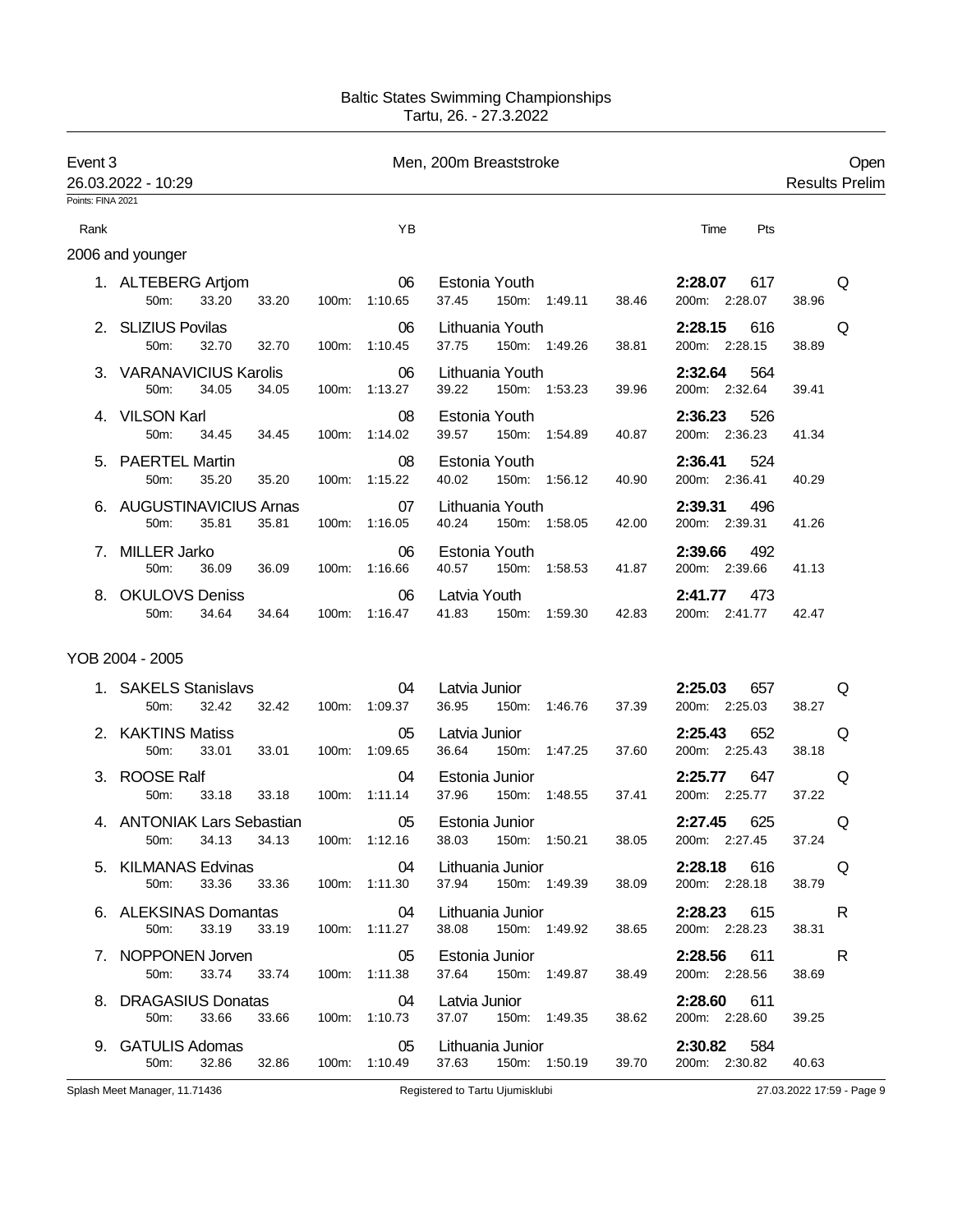|  |  | Event 3, Boys, 200m Breaststroke, Prelim, YOB 2004 - 2005 |  |  |  |
|--|--|-----------------------------------------------------------|--|--|--|
|--|--|-----------------------------------------------------------|--|--|--|

| Rank |                                         |       |       |          | ΥB            |       |                            |         |       | <b>Pts</b><br>Time                    |       |
|------|-----------------------------------------|-------|-------|----------|---------------|-------|----------------------------|---------|-------|---------------------------------------|-------|
| 10.  | MOSKALENKO Denis<br>$50m$ :             | 34.51 | 34.51 | 100m:    | 05<br>1:13.59 | 39.08 | Estonia Junior<br>$150m$ : | 1:53.69 | 40.10 | 576<br>2:31.55<br>2:31.55<br>200m:    | 37.86 |
|      | 11. TEDER Karl Christopher<br>$50m$ :   | 33.16 | 33.16 | $100m$ : | 04<br>1:12.31 | 39.15 | Estonia Junior<br>$150m$ : | 1:51.91 | 39.60 | 2:32.13<br>569<br>2:32.13<br>200m:    | 40.22 |
|      | 12. SOOVIK Carl Robert<br>$50m$ :       | 34.68 | 34.68 | 100m:    | 04<br>1:15.32 | 40.64 | Estonia Junior<br>150m:    | 1:57.02 | 41.70 | 512<br>2:37.58<br>2:37.58<br>200m     | 40.56 |
| 13   | <b>LINDMA Jakob Matthias</b><br>$50m$ : | 35.76 | 35.76 | 100m:    | 05<br>1:15.72 | 39.96 | Estonia Junior<br>$150m$ : | 1:56.70 | 40.98 | 512<br>2:37.61<br>2:37.61<br>$200m$ : | 40.91 |

# Open

| 1. BOBROVS Daniils<br>50m:<br>32.40                                                        | 97<br>32.40  100m: 1:07.62              | Latvia Open<br>35.22 150m: 1:43.92                                           | 36.30 | 2:19.86 733<br>200m: 2:19.86        | Q<br>35.94                      |
|--------------------------------------------------------------------------------------------|-----------------------------------------|------------------------------------------------------------------------------|-------|-------------------------------------|---------------------------------|
| 2. SAKELS Stanislavs 04<br>32.42<br>50m:                                                   | 32.42 100m: 1:09.37                     | Latvia Junior <b>Exercise Service Service Service</b><br>36.95 150m: 1:46.76 | 37.39 | <b>2:25.03</b> 657<br>200m: 2:25.03 | <b>O</b><br>38.27               |
| 3. KAKTINS Matiss<br>33.01<br>33.01<br>50m:                                                | $\sim$ 05<br>100m: 1:09.65              | Latvia Junior<br>36.64 150m: 1:47.25                                         | 37.60 | 2:25.43 652<br>200m: 2:25.43        | <b>O</b><br>38.18               |
| 4. ROOSE Ralf<br>33.18 33.18 100m: 1:11.14<br>50m:                                         | $\sim$ 04                               | Estonia Junior<br>37.96 150m: 1:48.55                                        | 37.41 | 2:25.77 647<br>200m: 2:25.77        | a da que de la contrad<br>37.22 |
| 5. ANTONIAK Lars Sebastian<br>34.13 34.13<br>50 <sub>m</sub> :                             | $\sim$ 05<br>100m: 1:12.16              | Estonia Junior<br>38.03 150m: 1:50.21                                        | 38.05 | 2:27.45 625<br>200m: 2:27.45        | a da que de la contrad<br>37.24 |
| 6. ALTEBERG Artjom 06<br>33.20 33.20 100m: 1:10.65<br>50m:                                 |                                         | Estonia Youth<br>37.45 150m: 1:49.11                                         | 38.46 | 2:28.07 617 Q<br>200m: 2:28.07      | 38.96                           |
| 7. SLIZIUS Povilas<br>50m: 32.70 32.70 100m: 1:10.45                                       |                                         | 06 Lithuania Youth<br>37.75  150m: 1:49.26  38.81                            |       | 2:28.15 616<br>200m: 2:28.15        | <b>DESCRIPTION</b><br>38.89     |
| 8. KILMANAS Edvinas<br>50m:<br>33.36<br>33.36                                              | $\overline{04}$<br>100m: 1:11.30        | Lithuania Junior<br>37.94  150m: 1:49.39                                     | 38.09 | 2:28.18 616<br>200m: 2:28.18        | Q<br>38.79                      |
| 9. ALEKSINAS Domantas 04                                                                   |                                         |                                                                              |       | 2:28.23 615                         | <b>Example</b> R                |
| 33.19<br>33.19<br>50m:                                                                     | 100m: 1:11.27                           | Lithuania Junior<br>38.08 150m: 1:49.92                                      | 38.65 | 200m: 2:28.23                       | 38.31                           |
| 10. NOPPONEN Jorven 65 Estonia Junior<br>33.74 33.74 100m: 1:11.38<br>50m:                 |                                         | 37.64 150m: 1:49.87                                                          | 38.49 | 2:28.56 611<br>200m: 2:28.56        | R<br>38.69                      |
| 11. DRAGASIUS Donatas<br>50m:<br>33.66                                                     | $\overline{0}$ 4<br>33.66 100m: 1:10.73 | Latvia Junior<br>37.07 150m: 1:49.35                                         | 38.62 | 2:28.60 611<br>200m: 2:28.60        | 39.25                           |
| 12. GATULIS Adomas<br>32.86 32.86<br>50m:                                                  | $\sim$ 05<br>100m: 1:10.49              | Lithuania Junior<br>37.63 150m: 1:50.19                                      | 39.70 | 2:30.82 584<br>200m: 2:30.82        | 40.63                           |
| 13. MOSKALENKO Denis 05<br>34.51 34.51<br>50m:                                             | 100m: 1:13.59                           | Estonia Junior <b>Example 19</b><br>39.08 150m: 1:53.69                      | 40.10 | 2:31.55 576<br>200m: 2:31.55        | 37.86                           |
| 14. TEDER Karl Christopher 04 Estonia Junior<br>50m: 33.16 33.16 100m: 1:12.31 39.15 150m: |                                         | 39.15 150m: 1:51.91                                                          | 39.60 | 2:32.13<br>569<br>200m: 2:32.13     | 40.22                           |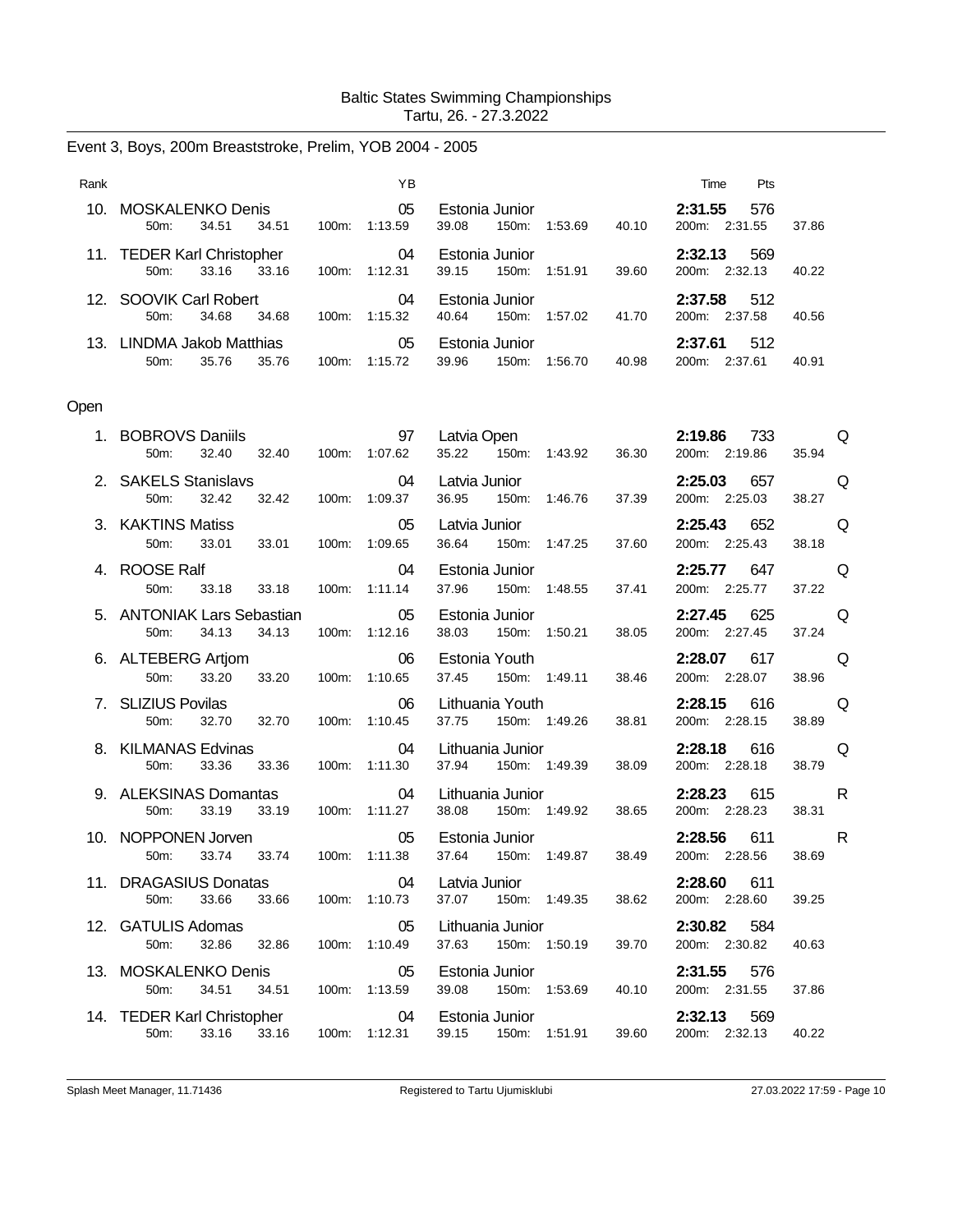# Event 3, Men, 200m Breaststroke, Prelim, Open

| Rank |                                         |       |       |       | YB                  |                          |       |                                                            |       | Time                                |                | Pts   |  |
|------|-----------------------------------------|-------|-------|-------|---------------------|--------------------------|-------|------------------------------------------------------------|-------|-------------------------------------|----------------|-------|--|
|      | 15. VARANAVICIUS Karolis 66<br>$50m$ :  | 34.05 | 34.05 | 100m: | 1:13.27             | 39.22                    | 150m: | Lithuania Youth <b>Exercise Structure</b><br>1:53.23       | 39.96 | 2:32.64 564<br>200m:                | 2:32.64        | 39.41 |  |
|      | 16. VILSON Karl<br>$50m$ :              | 34.45 | 34.45 |       | 08<br>100m: 1:14.02 | Estonia Youth<br>39.57   | 150m: | 1:54.89 40.87                                              |       | <b>2:36.23</b> 526<br>200m: 2:36.23 |                | 41.34 |  |
|      | 17. PAERTEL Martin<br>$50m$ :           | 35.20 | 35.20 | 100m: | 08<br>1:15.22       | Estonia Youth<br>40.02   | 150m: | 1:56.12                                                    | 40.90 | <b>2:36.41</b> 524<br>200m: 2:36.41 |                | 40.29 |  |
|      | 18. SOOVIK Carl Robert<br>$50m$ :       | 34.68 | 34.68 |       | 04<br>100m: 1:15.32 | Estonia Junior<br>40.64  | 150m: | 1:57.02                                                    | 41.70 | 2:37.58 512<br>200m: 2:37.58        |                | 40.56 |  |
|      | 19. LINDMA Jakob Matthias 65<br>$50m$ : | 35.76 | 35.76 | 100m: | 1:15.72             | Estonia Junior<br>39.96  | 150m: | 1:56.70                                                    | 40.98 | $2:37.61$ 512<br>200m: 2:37.61      |                | 40.91 |  |
|      | 20. AUGUSTINAVICIUS Arnas<br>$50m$ :    | 35.81 | 35.81 |       | 07<br>100m: 1:16.05 | Lithuania Youth<br>40.24 | 150m: | 1:58.05 42.00                                              |       | <b>2:39.31</b> 496<br>200m: 2:39.31 |                | 41.26 |  |
|      | 21. MILLER Jarko<br>$50m$ :             | 36.09 | 36.09 | 100m: | 06<br>1:16.66       | Estonia Youth<br>40.57   | 150m: | 1:58.53                                                    | 41.87 | 2:39.66<br>200m: 2:39.66            | 492            | 41.13 |  |
|      | 22. OKULOVS Deniss<br>50m:              | 34.64 | 34.64 |       | 06<br>100m: 1:16.47 | 41.83                    | 150m: | Latvia Youth <b>Santa</b> Province and Security<br>1:59.30 | 42.83 | 2:41.77<br>200m:                    | 473<br>2:41.77 | 42.47 |  |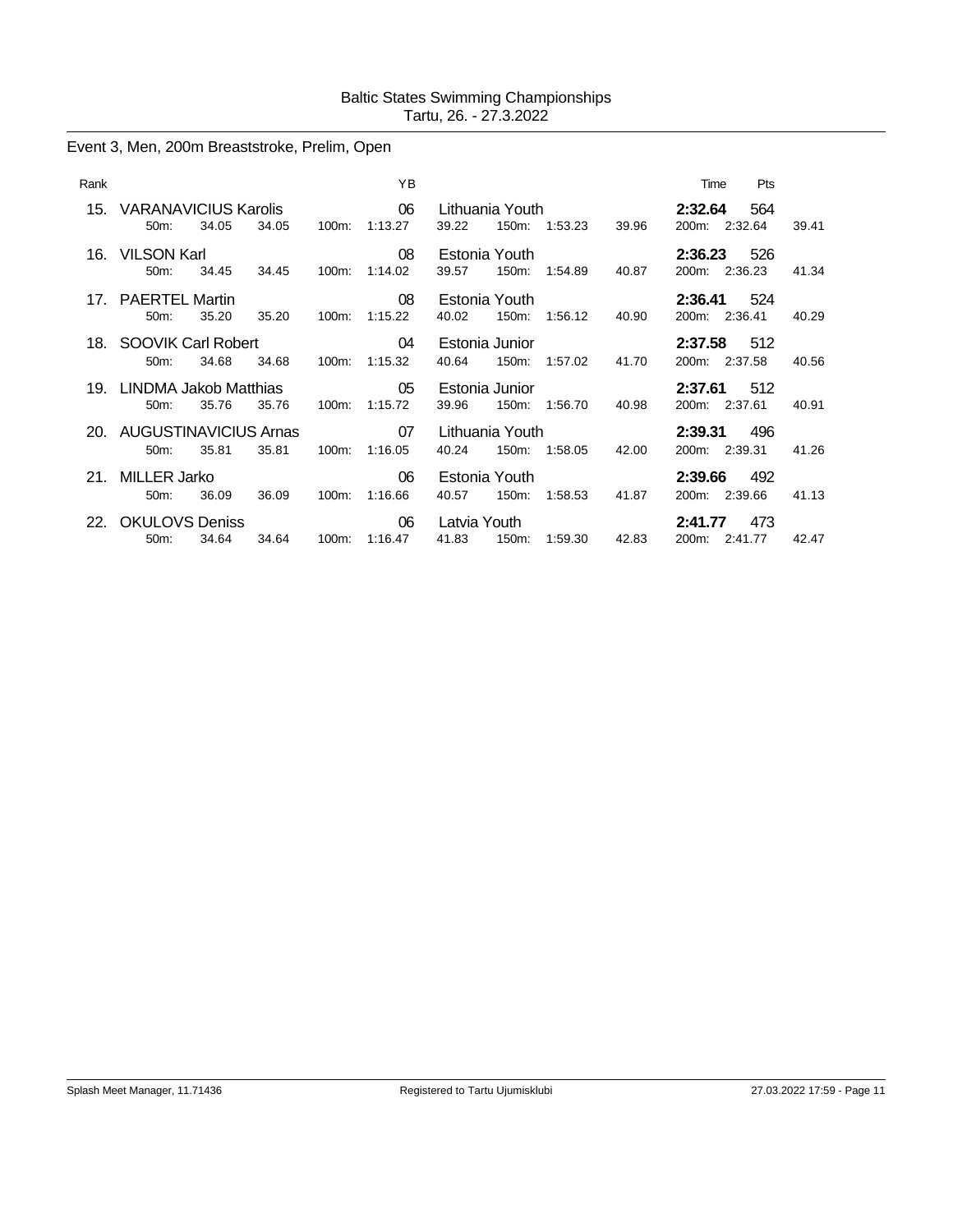| Event 4           | 26.03.2022 - 10:39                            |       |       |                     | Women, 100m Breaststroke  |         |     | Open<br><b>Results Prelim</b> |
|-------------------|-----------------------------------------------|-------|-------|---------------------|---------------------------|---------|-----|-------------------------------|
| Points: FINA 2021 |                                               |       |       |                     |                           |         |     |                               |
| Rank              |                                               |       |       | YB                  |                           | Time    | Pts |                               |
|                   | 2007 and younger                              |       |       |                     |                           |         |     |                               |
|                   | 1. ALISAUSKAITE Karile<br>50m:<br>33.85       | 33.85 | 100m: | 08<br>1:11.71       | Lithuania Youth<br>37.86  | 1:11.71 | 715 | Α                             |
|                   | 2. STANCIKAITE Guoda<br>50m:<br>34.57         | 34.57 | 100m: | 07<br>1:13.43       | Lithuania Youth<br>38.86  | 1:13.43 | 666 | A                             |
| 3.                | <b>SALU Egle</b><br>50m:<br>35.25             | 35.25 | 100m: | 07<br>1:14.75       | Estonia Youth<br>39.50    | 1:14.75 | 631 | A                             |
| 4.                | <b>MERIMAA Mirtel</b><br>35.71<br>50m:        | 35.71 | 100m: | 08<br>1:15.61       | Estonia Youth<br>39.90    | 1:15.61 | 610 | A                             |
| 5.                | <b>BOBORIKO Evita</b><br>50m:<br>36.21        | 36.21 | 100m: | 08<br>1:16.78       | Lithuania Youth<br>40.57  | 1:16.78 | 582 | в                             |
| 6.                | <b>TRUCINSKAITE Guoda</b><br>50m:<br>36.86    | 36.86 | 100m: | 08<br>1:17.41       | Lithuania Youth<br>40.55  | 1:17.41 | 568 | B                             |
|                   | 7. ZAIDENTSAL Alessandra<br>50m:<br>36.69     | 36.69 | 100m: | 08<br>1:18.58       | Estonia Youth<br>41.89    | 1:18.58 | 543 | B                             |
|                   | 8. SKIRUS Ruta<br>50m:<br>36.81               | 36.81 | 100m: | 07<br>1:19.18       | Latvia Youth<br>42.37     | 1:19.18 | 531 | В                             |
|                   | 9. ANSON Emilia<br>50m:<br>37.53              | 37.53 | 100m: | 08<br>1:20.05       | Estonia Youth<br>42.52    | 1:20.05 | 514 | B                             |
|                   | YOB 2005 - 2006                               |       |       |                     |                           |         |     |                               |
| 1.                | <b>SLATKEVICIUTE Aiste</b><br>50m:<br>34.51   | 34.51 |       | 05<br>100m: 1:15.76 | Lithuania Junior<br>41.25 | 1:15.76 | 606 | A                             |
|                   | <b>VORONTSOVA Jekaterina</b><br>50m:<br>35.47 | 35.47 | 100m: | 05<br>1:16.53       | Estonia Junior<br>41.06   | 1:16.53 | 588 | В                             |
| 3.                | <b>BAKUTYTE Ausrine</b><br>36.04<br>50m:      | 36.04 | 100m: | 06<br>1:17.37       | Lithuania Junior<br>41.33 | 1:17.37 | 569 | В                             |
| 4.                | <b>GRJUNBERGA Gertrude</b><br>50m:<br>36.59   | 36.59 |       | 05<br>100m: 1:18.26 | Latvia Junior<br>41.67    | 1:18.26 | 550 | B                             |
|                   | 5. VILLEMS Mariette<br>50m:<br>37.67          | 37.67 | 100m: | 05<br>1:23.77       | Estonia Junior<br>46.10   | 1:23.77 | 448 | R                             |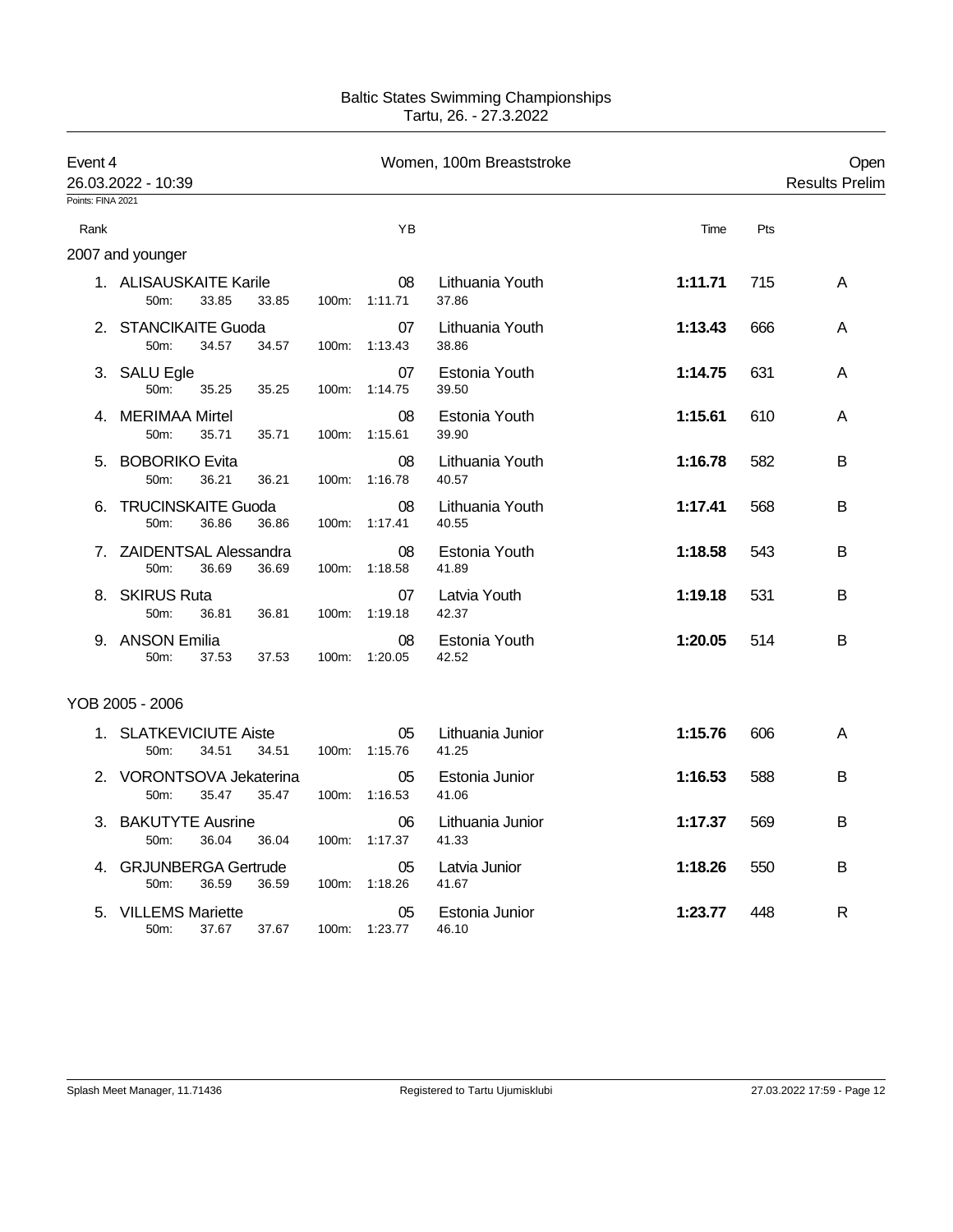Event 4, Women, 100m Breaststroke, Prelim

### Open

| 1. ALISAUSKAITE Karile<br>50m:<br>33.85<br>33.85    | 100m: | 08<br>1:11.71 | Lithuania Youth<br>37.86  | 1:11.71 | 715 | A |
|-----------------------------------------------------|-------|---------------|---------------------------|---------|-----|---|
| 2. ROMANJUK Maria<br>50m:<br>34.41<br>34.41         | 100m: | 96<br>1:12.67 | Estonia Open<br>38.26     | 1:12.67 | 687 | A |
| 3. STANCIKAITE Guoda<br>50m:<br>34.57<br>34.57      | 100m: | 07<br>1:13.43 | Lithuania Youth<br>38.86  | 1:13.43 | 666 | A |
| 4. SELEIKAITE Agne<br>34.81<br>50m:<br>34.81        | 100m: | 00<br>1:13.87 | Lithuania Open<br>39.06   | 1:13.87 | 654 | A |
| 5. SALU Egle<br>50m:<br>35.25<br>35.25              | 100m: | 07<br>1:14.75 | Estonia Youth<br>39.50    | 1:14.75 | 631 | A |
| 6. MERIMAA Mirtel<br>50m:<br>35.71<br>35.71         | 100m: | 08<br>1:15.61 | Estonia Youth<br>39.90    | 1:15.61 | 610 | A |
| 7. SLATKEVICIUTE Aiste<br>50m:<br>34.51<br>34.51    | 100m: | 05<br>1:15.76 | Lithuania Junior<br>41.25 | 1:15.76 | 606 | A |
| 8. RASMANN Simona<br>35.46<br>35.46<br>50m:         | 100m: | 04<br>1:15.94 | Estonia Open<br>40.48     | 1:15.94 | 602 | A |
| 9. VORONTSOVA Jekaterina<br>50m:<br>35.47<br>35.47  | 100m: | 05<br>1:16.53 | Estonia Junior<br>41.06   | 1:16.53 | 588 | B |
| 10. BOBORIKO Evita<br>50m:<br>36.21<br>36.21        | 100m: | 08<br>1:16.78 | Lithuania Youth<br>40.57  | 1:16.78 | 582 | B |
| 11. BAKUTYTE Ausrine<br>50m:<br>36.04<br>36.04      | 100m: | 06<br>1:17.37 | Lithuania Junior<br>41.33 | 1:17.37 | 569 | B |
| 12. TRUCINSKAITE Guoda<br>50m:<br>36.86<br>36.86    | 100m: | 08<br>1:17.41 | Lithuania Youth<br>40.55  | 1:17.41 | 568 | B |
| 13. GRJUNBERGA Gertrude<br>50m:<br>36.59<br>36.59   | 100m: | 05<br>1:18.26 | Latvia Junior<br>41.67    | 1:18.26 | 550 | B |
| 14. ZAIDENTSAL Alessandra<br>50m:<br>36.69<br>36.69 | 100m: | 08<br>1:18.58 | Estonia Youth<br>41.89    | 1:18.58 | 543 | B |
| 15. SKIRUS Ruta<br>50m:<br>36.81<br>36.81           | 100m: | 07<br>1:19.18 | Latvia Youth<br>42.37     | 1:19.18 | 531 | B |
| 16. ANSON Emilia<br>50m:<br>37.53<br>37.53          | 100m: | 08<br>1:20.05 | Estonia Youth<br>42.52    | 1:20.05 | 514 | B |
| 17. UPPUS Elisabet<br>36.76<br>50m:<br>36.76        | 100m: | 04<br>1:20.30 | Estonia Open<br>43.54     | 1:20.30 | 509 | R |
| 18. VILLEMS Mariette<br>37.67<br>50m:<br>37.67      | 100m: | 05<br>1:23.77 | Estonia Junior<br>46.10   | 1:23.77 | 448 | R |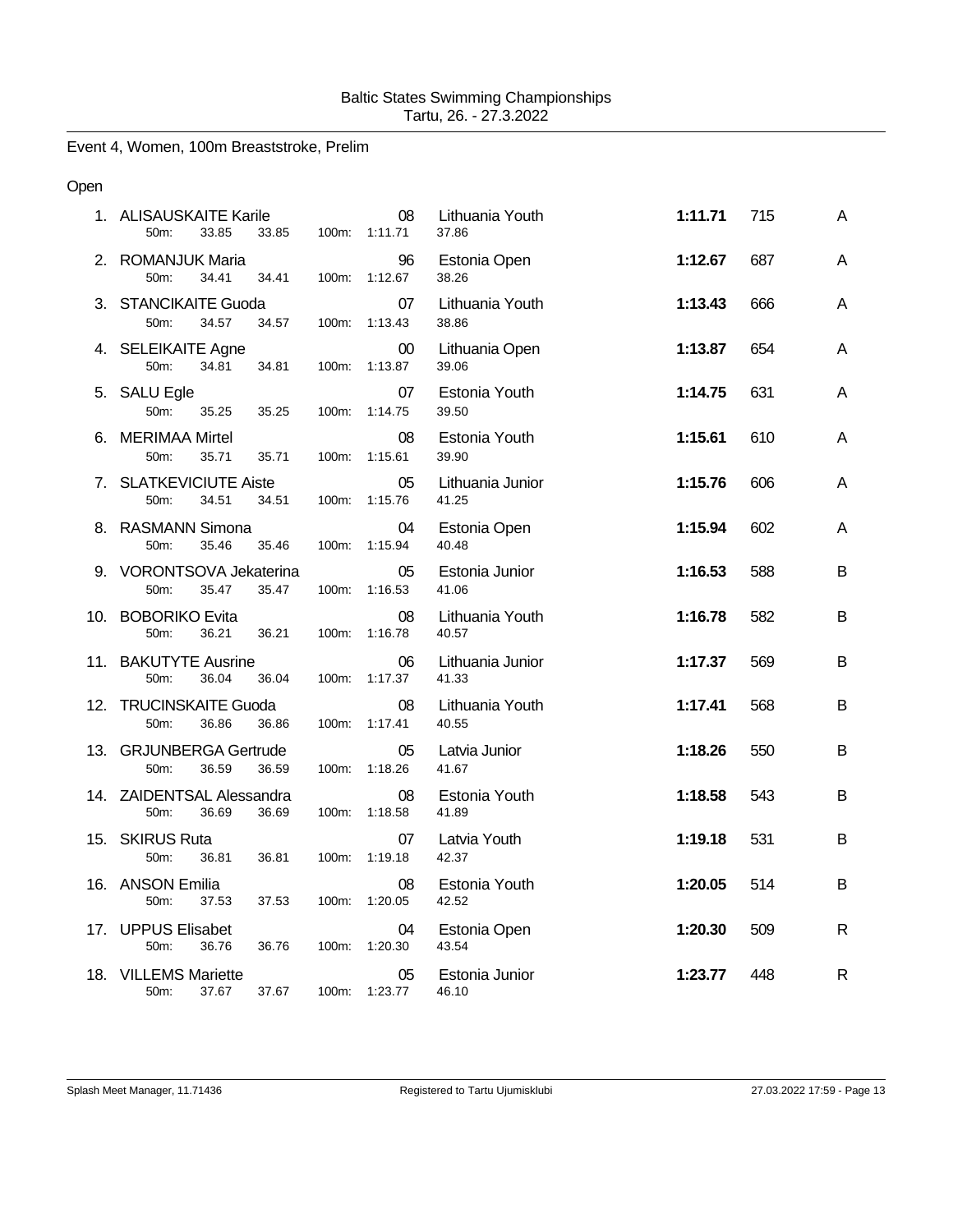| Event 5 | 26.03.2022 - 10:50<br>Points: FINA 2021   |       |       |                     | Men, 100m Backstroke      |         |     | Open<br><b>Results Prelim</b> |
|---------|-------------------------------------------|-------|-------|---------------------|---------------------------|---------|-----|-------------------------------|
|         |                                           |       |       |                     |                           |         |     |                               |
| Rank    |                                           |       |       | ΥB                  |                           | Time    | Pts |                               |
|         | 2006 and younger                          |       |       |                     |                           |         |     |                               |
|         | 1. BRENCS Kristians<br>50m:<br>28.17      | 28.17 | 100m: | 06<br>58.63         | Latvia Youth<br>30.46     | 58.63   | 691 | A                             |
|         | 2. KAUSPEDAS Mantas<br>29.35<br>50m:      | 29.35 | 100m: | 07<br>1:00.01       | Lithuania Youth<br>30.66  | 1:00.01 | 645 | B                             |
|         | 3. TREPOCKA Kristupas<br>29.52<br>50m:    | 29.52 | 100m: | 06<br>1:00.06       | Lithuania Youth<br>30.54  | 1:00.06 | 643 | B                             |
|         | 4. VAITUKAITIS Titas<br>50m:<br>30.38     | 30.38 |       | 06<br>100m: 1:03.37 | Lithuania Youth<br>32.99  | 1:03.37 | 547 | R                             |
|         | 5. SURNA Matas<br>50m:<br>30.61           | 30.61 | 100m: | 07<br>1:03.43       | Lithuania Youth<br>32.82  | 1:03.43 | 546 |                               |
|         | SOOSAAR Andreas<br>50m:<br>30.18          | 30.18 | 100m: | 06<br>1:04.15       | Estonia Youth<br>33.97    | 1:04.15 | 528 |                               |
| 7.      | <b>TOMING Jakob</b><br>50m:<br>31.23      | 31.23 | 100m: | 07<br>1:04.52       | Estonia Youth<br>33.29    | 1:04.52 | 518 |                               |
|         | 8. LEJNIEKS Roberts<br>50m:<br>32.03      | 32.03 | 100m: | 07<br>1:05.45       | Latvia Youth<br>33.42     | 1:05.45 | 497 |                               |
|         | 9. SILLASTE Dmitri<br>50m:<br>31.05       | 31.05 | 100m: | 07<br>1:07.24       | Estonia Youth<br>36.19    | 1:07.24 | 458 |                               |
|         | YOB 2004 - 2005                           |       |       |                     |                           |         |     |                               |
|         | 1. STANKEVICIUS Kajus<br>28.16<br>$50m$ : | 28.16 | 100m: | 04<br>58.30         | Lithuania Junior<br>30.14 | 58.30   | 703 | A                             |
|         | 2. BORISSOV Pavel<br>28.28<br>50m:        | 28.28 | 100m: | 05<br>58.80         | Estonia Junior<br>30.52   | 58.80   | 685 | A                             |
|         | 3. SMOK Alan<br>28.51 28.51<br>50m:       |       | 100m: | 05<br>59.22         | Estonia Junior<br>30.71   | 59.22   | 671 | A                             |
|         | 4. BABAKINAS Evaldas<br>28.93<br>50m:     | 28.93 | 100m: | 05<br>59.44         | Lithuania Junior<br>30.51 | 59.44   | 663 | B                             |
|         | 5. MAENNIK Hans Herman<br>50m:<br>29.20   | 29.20 | 100m: | 05<br>1:00.30       | Estonia Junior<br>31.10   | 1:00.30 | 635 | В                             |
|         | 6. DZIRKALIS Janis<br>29.26<br>50m:       | 29.26 | 100m: | 05<br>1:00.35       | Latvia Junior<br>31.09    | 1:00.35 | 634 | В                             |
|         | 7. TAMMIK Remi<br>50m:<br>30.05           | 30.05 | 100m: | 05<br>1:00.81       | Estonia Junior<br>30.76   | 1:00.81 | 619 | В                             |
|         | 8. CURGELIS Valerijs<br>29.19<br>50m:     | 29.19 |       | 05<br>100m: 1:00.96 | Latvia Junior<br>31.77    | 1:00.96 | 615 | B                             |

Splash Meet Manager, 11.71436 **Registered to Tartu Ujumisklubi** 27.03.2022 17:59 - Page 14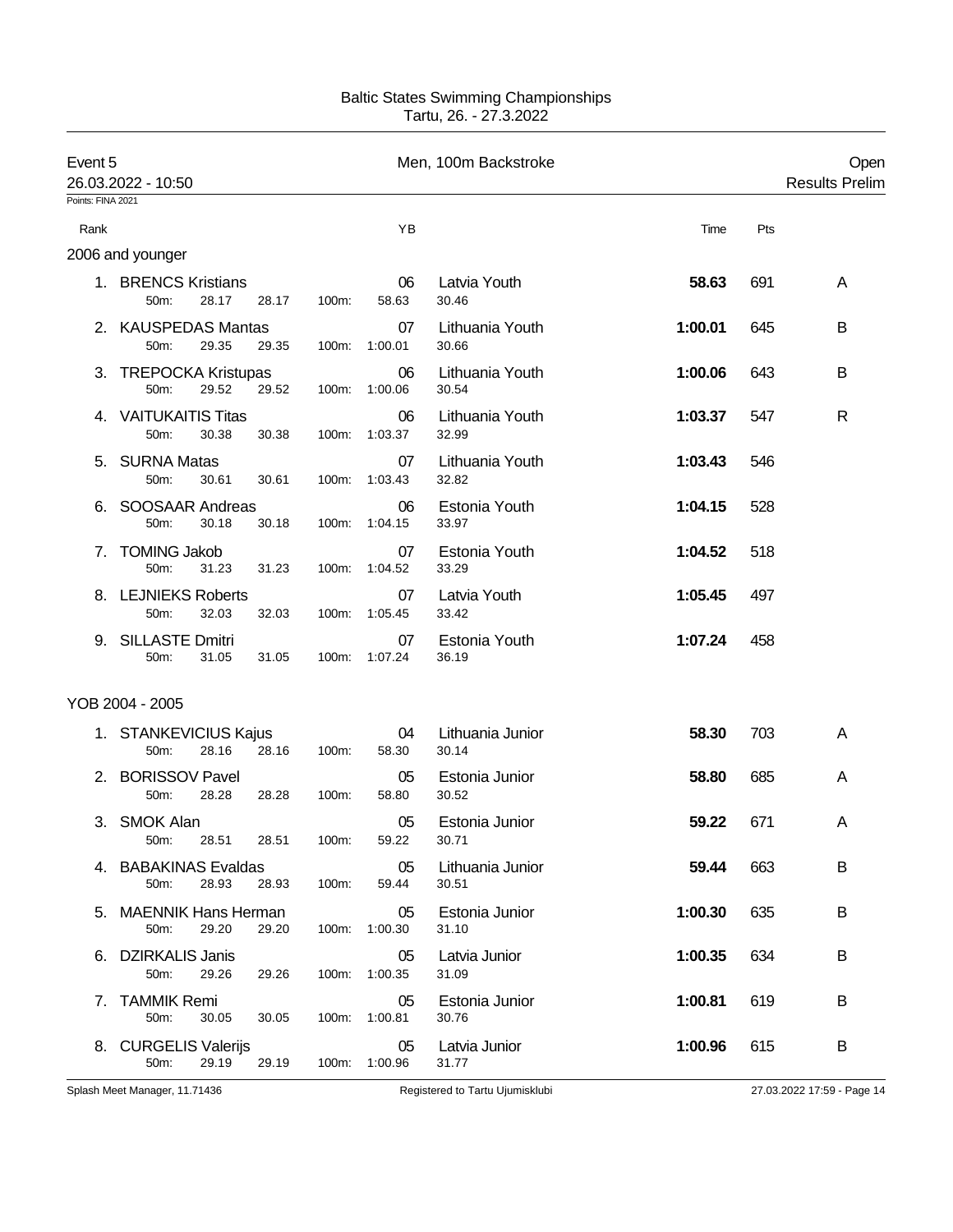|      | Event 5, Boys, 100m Backstroke, Prelim, YOB 2004 - 2005 |                |                     |                           |         |     |    |
|------|---------------------------------------------------------|----------------|---------------------|---------------------------|---------|-----|----|
| Rank |                                                         |                | YB                  |                           | Time    | Pts |    |
| 9.   | <b>EINBERG Endrik</b><br>50m:<br>30.47                  | 30.47<br>100m: | 04<br>1:02.86       | Estonia Junior<br>32.39   | 1:02.86 | 561 | R. |
|      | 10. VAINIKK Raido<br>50m:<br>30.76                      | 30.76<br>100m: | 05<br>1:03.60       | Estonia Junior<br>32.84   | 1:03.60 | 541 |    |
| Open |                                                         |                |                     |                           |         |     |    |
|      | 1. FELDBERGS Girts<br>50m:<br>28.01                     | 28.01<br>100m: | 93<br>56.36         | Latvia Open<br>28.35      | 56.36   | 778 | A  |
| 2.   | <b>CESNAKAS Edvinas</b><br>50m:<br>28.14                | 28.14<br>100m: | 03<br>57.92         | Lithuania Open<br>29.78   | 57.92   | 717 | A  |
|      | 3. GRIGAITIS Erikas<br>28.11<br>50m:                    | 28.11<br>100m: | 02<br>58.14         | Lithuania Open<br>30.03   | 58.14   | 709 | A  |
|      | 4. STANKEVICIUS Kajus<br>28.16<br>50m:                  | 28.16<br>100m: | 04<br>58.30         | Lithuania Junior<br>30.14 | 58.30   | 703 | A  |
| 5.   | <b>BRENCS Kristians</b><br>28.17<br>50m:                | 28.17<br>100m: | 06<br>58.63         | Latvia Youth<br>30.46     | 58.63   | 691 | A  |
| 6.   | <b>BORISSOV Pavel</b><br>28.28<br>50m:                  | 100m:<br>28.28 | 05<br>58.80         | Estonia Junior<br>30.52   | 58.80   | 685 | A  |
|      | 7. VEINBERGS Toms<br>50m:<br>28.69                      | 28.69<br>100m: | 02<br>59.19         | Latvia Open<br>30.50      | 59.19   | 672 | A  |
|      | 8. SMOK Alan<br>50m:<br>28.51                           | 28.51<br>100m: | 05<br>59.22         | Estonia Junior<br>30.71   | 59.22   | 671 | A  |
| 9.   | <b>NIINE Jannes</b><br>50m:<br>28.33                    | 28.33<br>100m: | 02<br>59.39         | Estonia Open<br>31.06     | 59.39   | 665 | В  |
|      | 10. BABAKINAS Evaldas<br>28.93<br>50m:                  | 28.93<br>100m: | 05<br>59.44         | Lithuania Junior<br>30.51 | 59.44   | 663 | B  |
|      | 11. KAUSPEDAS Mantas<br>50m:<br>29.35                   | 29.35<br>100m: | 07<br>1:00.01       | Lithuania Youth<br>30.66  | 1:00.01 | 645 | B  |
|      | 12. TREPOCKA Kristupas<br>29.52<br>50m:                 | 29.52          | 06<br>100m: 1:00.06 | Lithuania Youth<br>30.54  | 1:00.06 | 643 | В  |
|      | 13. MAENNIK Hans Herman<br>50m:<br>29.20                | 29.20<br>100m: | 05<br>1:00.30       | Estonia Junior<br>31.10   | 1:00.30 | 635 | В  |
|      | 14. DZIRKALIS Janis<br>50m:<br>29.26                    | 29.26<br>100m: | 05<br>1:00.35       | Latvia Junior<br>31.09    | 1:00.35 | 634 | В  |
|      | 15. TAMMIK Remi<br>50m:<br>30.05                        | 30.05<br>100m: | 05<br>1:00.81       | Estonia Junior<br>30.76   | 1:00.81 | 619 | B  |
|      | 16. CURGELIS Valerijs<br>50m:<br>29.19                  | 29.19          | 05<br>100m: 1:00.96 | Latvia Junior<br>31.77    | 1:00.96 | 615 | В  |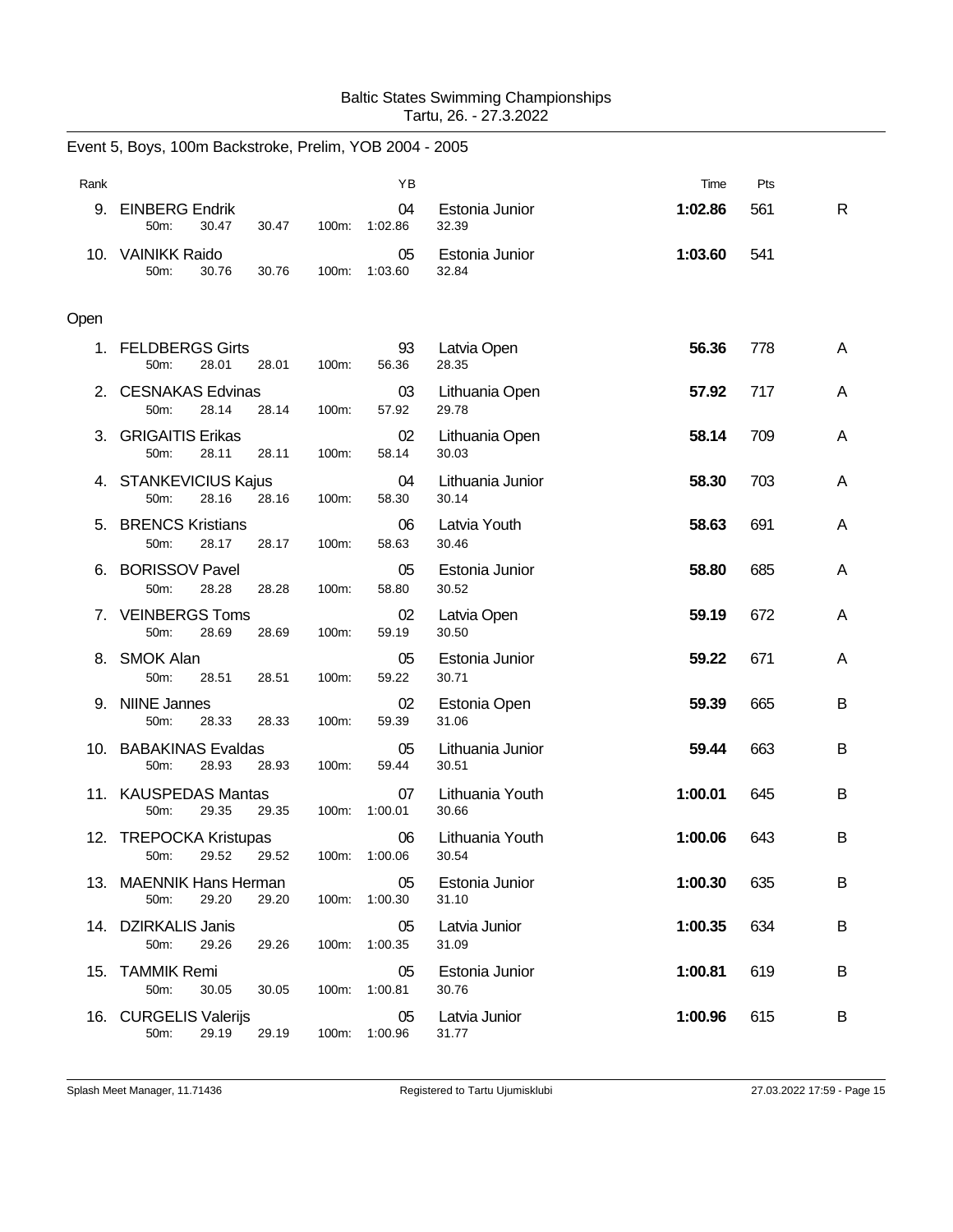# Event 5, Men, 100m Backstroke, Prelim, Open

| Rank |                                               |       |       |       | YB            |                          | Time    | Pts |    |
|------|-----------------------------------------------|-------|-------|-------|---------------|--------------------------|---------|-----|----|
| 17.  | <b>EINBERG Endrik</b><br>$50m$ :              | 30.47 | 30.47 | 100m: | 04<br>1:02.86 | Estonia Junior<br>32.39  | 1:02.86 | 561 | R. |
| 18.  | <b>VAITUKAITIS Titas</b><br>50 <sub>m</sub> : | 30.38 | 30.38 | 100m: | 06<br>1:03.37 | Lithuania Youth<br>32.99 | 1:03.37 | 547 | R  |
|      | 19. SURNA Matas<br>50 <sub>m</sub> :          | 30.61 | 30.61 | 100m: | 07<br>1:03.43 | Lithuania Youth<br>32.82 | 1:03.43 | 546 |    |
| 20.  | <b>VAINIKK Raido</b><br>50m:                  | 30.76 | 30.76 | 100m: | 05<br>1:03.60 | Estonia Junior<br>32.84  | 1:03.60 | 541 |    |
| 21.  | SOOSAAR Andreas<br>$50m$ :                    | 30.18 | 30.18 | 100m: | 06<br>1:04.15 | Estonia Youth<br>33.97   | 1:04.15 | 528 |    |
|      | 22. TOMING Jakob<br>50 <sub>m</sub> :         | 31.23 | 31.23 | 100m: | 07<br>1:04.52 | Estonia Youth<br>33.29   | 1:04.52 | 518 |    |
| 23.  | <b>LEJNIEKS Roberts</b><br>50 <sub>m</sub> :  | 32.03 | 32.03 | 100m: | 07<br>1:05.45 | Latvia Youth<br>33.42    | 1:05.45 | 497 |    |
| 24.  | <b>SILLASTE Dmitri</b><br>50m:                | 31.05 | 31.05 | 100m: | 07<br>1:07.24 | Estonia Youth<br>36.19   | 1:07.24 | 458 |    |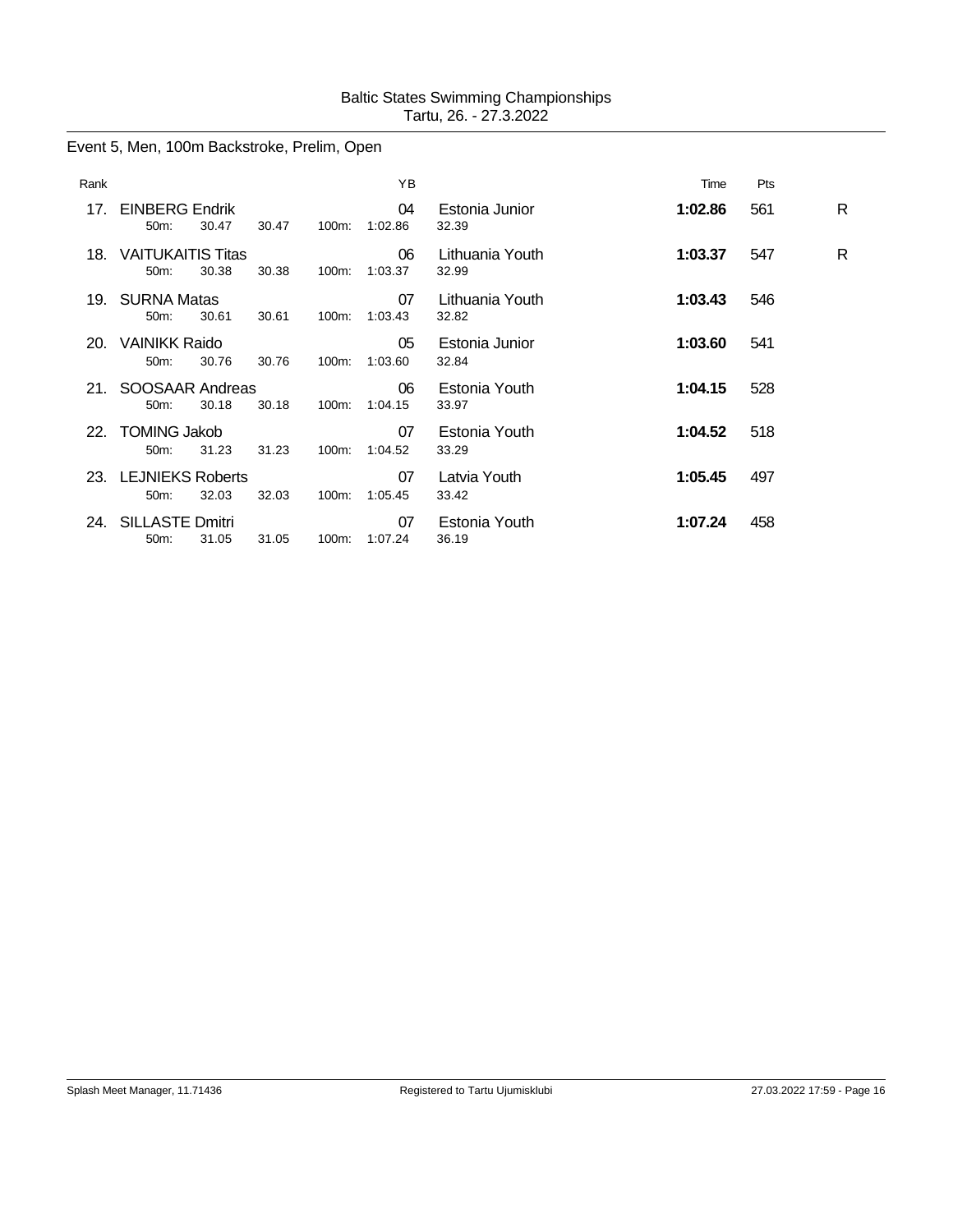| Event 6           |                                          |       |                     | Women, 200m Backstroke                             |                                       | Open                  |
|-------------------|------------------------------------------|-------|---------------------|----------------------------------------------------|---------------------------------------|-----------------------|
| Points: FINA 2021 | 26.03.2022 - 10:57                       |       |                     |                                                    |                                       | <b>Results Prelim</b> |
| Rank              |                                          |       | YB                  |                                                    | Time<br>Pts                           |                       |
|                   |                                          |       |                     |                                                    |                                       |                       |
|                   | 2007 and younger                         |       |                     |                                                    |                                       |                       |
|                   | 1. SOVTSA Polina<br>33.91<br>50m:        | 33.91 | 08<br>100m: 1:11.54 | Estonia Youth<br>37.63<br>150m: 1:50.54<br>39.00   | 2:26.40<br>598<br>200m: 2:26.40       | Q<br>35.86            |
|                   | 2. SVENCIONYTE Stela<br>50m:<br>33.94    | 33.94 | 08<br>100m: 1:11.68 | Lithuania Youth<br>37.74 150m: 1:49.85<br>38.17    | 2:26.78<br>593<br>200m: 2:26.78       | Q<br>36.93            |
|                   | 3. VASILIAUSKAITE Rusne<br>50m:<br>33.92 | 33.92 | 07<br>100m: 1:11.12 | Lithuania Youth<br>37.20<br>150m: 1:49.48<br>38.36 | 2:28.37<br>574<br>200m: 2:28.37       | Q<br>38.89            |
|                   | 4. KRAUKLE Emilija<br>50m:<br>34.94      | 34.94 | 08<br>100m: 1:13.44 | Latvia Youth<br>38.50<br>150m: 1:52.20<br>38.76    | 2:29.37<br>563<br>200m: 2:29.37       | Q<br>37.17            |
|                   | 5. KRIVORUKOVA Amalia<br>34.80<br>50m:   | 34.80 | 07<br>100m: 1:13.78 | Estonia Youth<br>38.98<br>150m: 1:54.68<br>40.90   | 529<br>2:32.46<br>200m: 2:32.46       | R<br>37.78            |
|                   | 6. JAKSTAITE Auguste<br>50m:<br>36.60    | 36.60 | 08<br>100m: 1:16.03 | Lithuania Youth<br>150m: 1:56.13<br>39.43<br>40.10 | 2:33.77<br>516<br>200m: 2:33.77       | 37.64                 |
|                   | 7. ROOP Adele<br>50m:<br>34.99           | 34.99 | 09<br>100m: 1:15.65 | Estonia Youth<br>150m: 1:57.59<br>40.66<br>41.94   | 2:37.42 481<br>200m: 2:37.42          | 39.83                 |
|                   | YOB 2005 - 2006                          |       |                     |                                                    |                                       |                       |
|                   | 1. JAKSTAITE Beata<br>50m:<br>35.52      | 35.52 | 05<br>100m: 1:13.19 | Lithuania Junior<br>37.67 150m: 1:51.09<br>37.90   | 2:26.06<br>602<br>200m: 2:26.06       | Q<br>34.97            |
|                   | 2. KANN Kertu<br>50m:<br>33.81           | 33.81 | 06<br>100m: 1:11.73 | Estonia Junior<br>37.92<br>150m: 1:50.23<br>38.50  | 2:27.56<br>584<br>200m: 2:27.56       | Q<br>37.33            |
|                   | 3. IRBE Birgit<br>50m:<br>35.04          | 35.04 | 06<br>100m: 1:12.86 | Estonia Junior<br>37.82  150m: 1:51.76<br>38.90    | 2:30.02<br>555<br>200m: 2:30.02       | R<br>38.26            |
|                   | 4. RAHAMAEGI Karolin<br>50m:<br>35.54    | 35.54 | 05<br>100m: 1:14.52 | Estonia Junior<br>38.98<br>150m: 1:55.37<br>40.85  | 2:35.38<br>500<br>200m: 2:35.38       | 40.01                 |
| Open              |                                          |       |                     |                                                    |                                       |                       |
|                   | 1. JAKSTAITE Beata<br>50m:<br>35.52      | 35.52 | 05<br>100m: 1:13.19 | Lithuania Junior<br>37.67 150m: 1:51.09<br>37.90   | 602<br>2:26.06<br>200m: 2:26.06       | Q<br>34.97            |
|                   | 2. SOVTSA Polina<br>50m:<br>33.91        | 33.91 | 08<br>100m: 1:11.54 | Estonia Youth<br>37.63 150m: 1:50.54<br>39.00      | 2:26.40 598<br>200m: 2:26.40          | Q<br>35.86            |
|                   | 3. VUTT Hanna Grete<br>50m:<br>34.59     | 34.59 | 03<br>100m: 1:12.91 | Estonia Open<br>38.32 150m: 1:50.56<br>37.65       | 2:26.76 593<br>200m: 2:26.76          | Q<br>36.20            |
|                   | 4. SVENCIONYTE Stela<br>50m:<br>33.94    | 33.94 | 08<br>100m: 1:11.68 | Lithuania Youth<br>37.74 150m: 1:49.85             | 2:26.78 593<br>200m: 2:26.78<br>38.17 | Q<br>36.93            |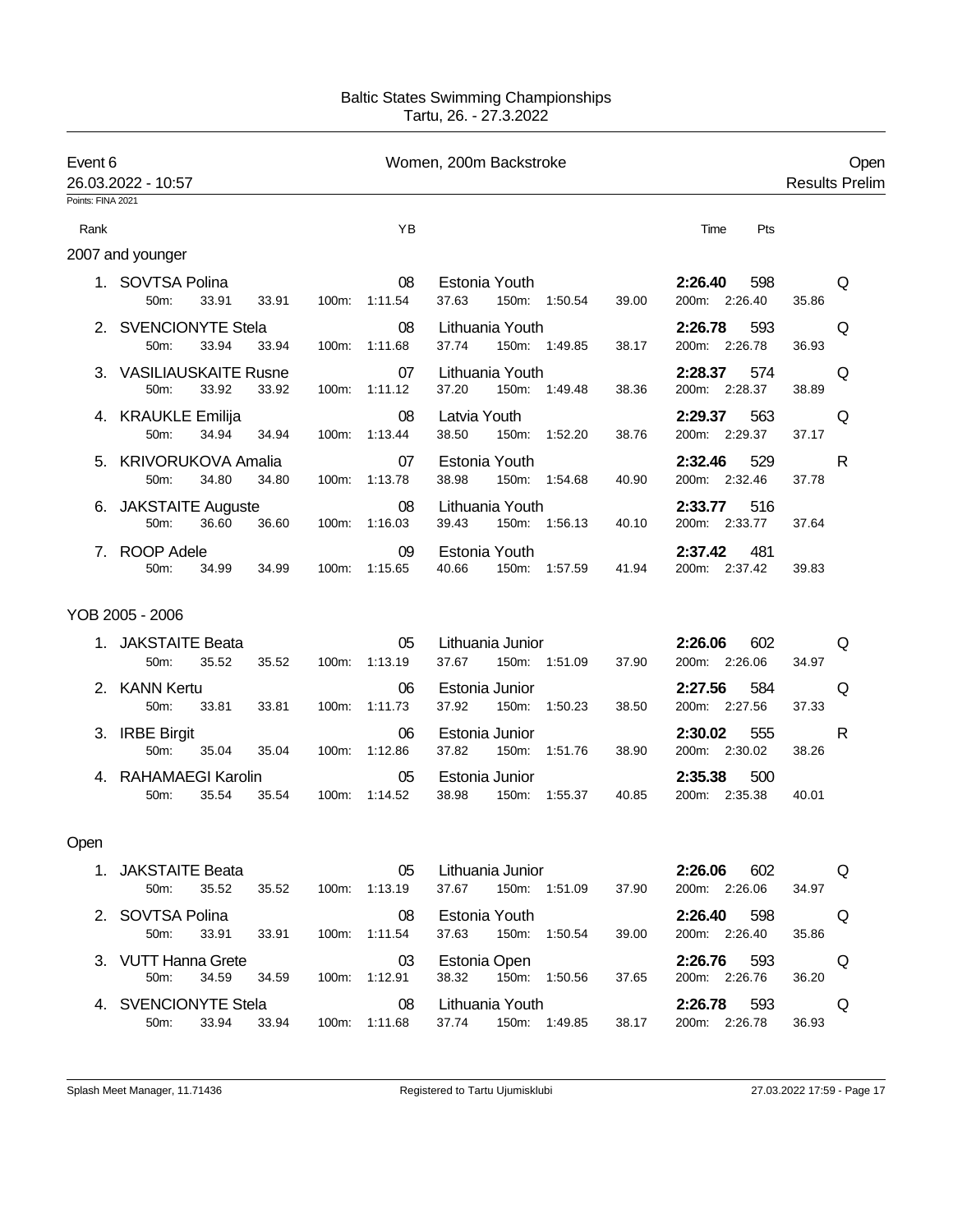# Event 6, Women, 200m Backstroke, Prelim, Open

| Rank |                                      |       |       |       | <b>YB</b>           |                          |       |               |       | Time                     | Pts |       |   |
|------|--------------------------------------|-------|-------|-------|---------------------|--------------------------|-------|---------------|-------|--------------------------|-----|-------|---|
|      | 5. MAAS Mari-Liis<br>50m:            | 34.65 | 34.65 |       | 04<br>100m: 1:12.75 | Estonia Open<br>38.10    |       | 150m: 1:51.22 | 38.47 | 2:27.51<br>200m: 2:27.51 | 584 | 36.29 | Q |
|      | 6. KANN Kertu<br>50m:                | 33.81 | 33.81 | 100m: | 06<br>1:11.73       | Estonia Junior<br>37.92  |       | 150m: 1:50.23 | 38.50 | 2:27.56<br>200m: 2:27.56 | 584 | 37.33 | Q |
|      | 7. VASILIAUSKAITE Rusne<br>50m:      | 33.92 | 33.92 | 100m: | 07<br>1:11.12       | Lithuania Youth<br>37.20 |       | 150m: 1:49.48 | 38.36 | 2:28.37<br>200m: 2:28.37 | 574 | 38.89 | Q |
|      | 8. KRAUKLE Emilija<br>50m:           | 34.94 | 34.94 | 100m: | 08<br>1:13.44       | Latvia Youth<br>38.50    |       | 150m: 1:52.20 | 38.76 | 2:29.37<br>200m: 2:29.37 | 563 | 37.17 | Q |
| 9.   | <b>IRBE Birgit</b><br>50m:           | 35.04 | 35.04 | 100m: | 06<br>1:12.86       | Estonia Junior<br>37.82  |       | 150m: 1:51.76 | 38.90 | 2:30.02<br>200m: 2:30.02 | 555 | 38.26 | R |
|      | 10. KRIVORUKOVA Amalia<br>50m:       | 34.80 | 34.80 | 100m: | 07<br>1:13.78       | Estonia Youth<br>38.98   |       | 150m: 1:54.68 | 40.90 | 2:32.46<br>200m: 2:32.46 | 529 | 37.78 | R |
|      | 11. KAPELINA Anna<br>50m:            | 34.96 | 34.96 | 100m: | 03<br>1:13.97       | Estonia Open<br>39.01    | 150m: | 1:54.10       | 40.13 | 2:33.60<br>200m: 2:33.60 | 517 | 39.50 |   |
|      | 12. JAKSTAITE Auguste<br>50m:        | 36.60 | 36.60 | 100m: | 08<br>1:16.03       | Lithuania Youth<br>39.43 |       | 150m: 1:56.13 | 40.10 | 2:33.77<br>200m: 2:33.77 | 516 | 37.64 |   |
|      | 13. RAHAMAEGI Karolin<br>50m:        | 35.54 | 35.54 | 100m: | 05<br>1:14.52       | Estonia Junior<br>38.98  |       | 150m: 1:55.37 | 40.85 | 2:35.38<br>200m: 2:35.38 | 500 | 40.01 |   |
|      | 14. ROOP Adele<br>50m:               | 34.99 | 34.99 | 100m: | 09<br>1:15.65       | Estonia Youth<br>40.66   |       | 150m: 1:57.59 | 41.94 | 2:37.42<br>200m: 2:37.42 | 481 | 39.83 |   |
|      | 15. TREIAL Elis<br>50 <sub>m</sub> : | 36.87 | 36.87 | 100m: | 04<br>1:16.66       | Estonia Open<br>39.79    |       | 150m: 1:57.24 | 40.58 | 2:37.60<br>200m: 2:37.60 | 479 | 40.36 |   |
|      | <b>DSQ</b> PEKUNAITE Paulina         |       |       |       | 02                  | Lithuania Open           |       |               |       |                          |     |       |   |

*BaC - Shoulders past vertical*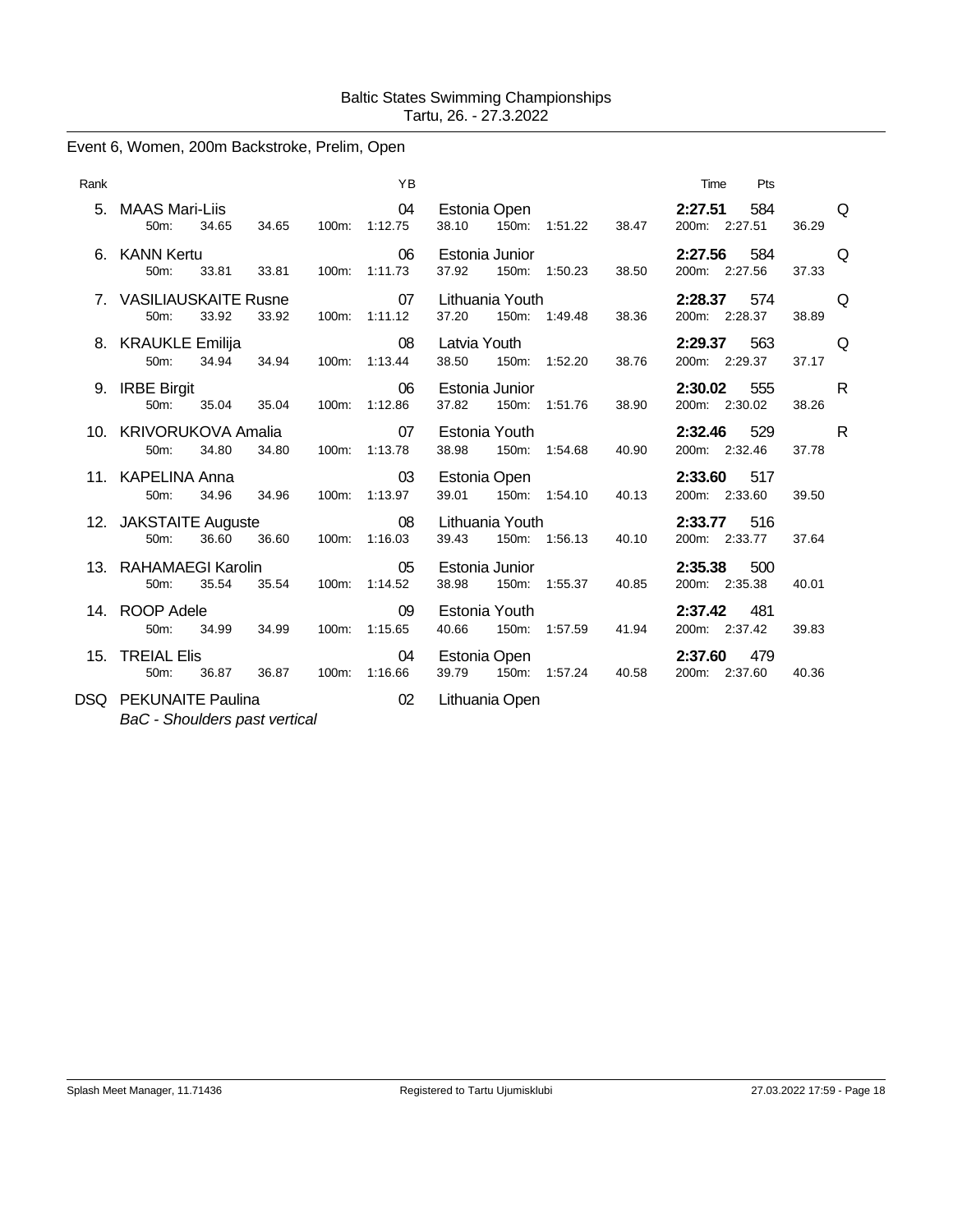| Event 7           | 26.03.2022 - 11:12                        |       |       |                     | Men, 200m Butterfly                        |       |                                 |       | Open<br><b>Results Prelim</b> |
|-------------------|-------------------------------------------|-------|-------|---------------------|--------------------------------------------|-------|---------------------------------|-------|-------------------------------|
| Points: FINA 2021 |                                           |       |       |                     |                                            |       |                                 |       |                               |
| Rank              |                                           |       |       | YB                  |                                            |       | Pts<br>Time                     |       |                               |
|                   | 2006 and younger                          |       |       |                     |                                            |       |                                 |       |                               |
|                   | 1. SHUVALOV Danil<br>29.78<br>50m:        | 29.78 | 100m: | 06<br>1:04.63       | Estonia Youth<br>34.85<br>150m: 1:40.32    | 35.69 | 2:16.01<br>539<br>200m: 2:16.01 | 35.69 | Q                             |
|                   | 2. AKSJONOV Artjom<br>50m:<br>30.29       | 30.29 |       | 07<br>100m: 1:05.65 | Estonia Youth<br>35.36<br>150m: 1:42.06    | 36.41 | 2:16.33<br>535<br>200m: 2:16.33 | 34.27 | Q                             |
|                   | 3. ALEKSEJEVS Elijs<br>29.15<br>50m:      | 29.15 |       | 06<br>100m: 1:04.38 | Latvia Youth<br>35.23<br>150m: 1:41.03     | 36.65 | 2:17.51<br>522<br>200m: 2:17.51 | 36.48 | Q                             |
|                   | 4. RONSKIJ Edgaras<br>50m:<br>31.59       | 31.59 |       | 06<br>100m: 1:09.11 | Lithuania Youth<br>37.52<br>150m: 1:49.95  | 40.84 | 2:30.05<br>401<br>200m: 2:30.05 | 40.10 | Q                             |
|                   | YOB 2004 - 2005                           |       |       |                     |                                            |       |                                 |       |                               |
|                   | 1. GIEDRAITIS Nedas<br>50m:<br>28.63      | 28.63 |       | 04<br>100m: 1:02.64 | Lithuania Junior<br>34.01<br>150m: 1:39.98 | 37.34 | 2:15.98<br>539<br>200m: 2:15.98 | 36.00 | Q                             |
|                   | 2. RULLIS Reds<br>50m:<br>28.81           | 28.81 |       | 05<br>100m: 1:04.53 | Latvia Junior<br>35.72<br>150m: 1:41.96    | 37.43 | 2:16.53<br>533<br>200m: 2:16.53 | 34.57 | Q                             |
|                   | 3. REIMAND Hannes Villem<br>50m:<br>33.73 | 33.73 | 100m: | 05<br>1:14.12       | Estonia Junior<br>40.39<br>150m: 1:57.15   | 43.03 | 2:42.05<br>319<br>200m: 2:42.05 | 44.90 | R                             |
| Open              |                                           |       |       |                     |                                            |       |                                 |       |                               |
|                   | 1. GIEDRAITIS Nedas<br>50m:<br>28.63      | 28.63 | 100m: | 04<br>1:02.64       | Lithuania Junior<br>34.01<br>150m: 1:39.98 | 37.34 | 2:15.98<br>539<br>200m: 2:15.98 | 36.00 | Q                             |
|                   | 2. SHUVALOV Danil<br>50m:<br>29.78        | 29.78 |       | 06<br>100m: 1:04.63 | Estonia Youth<br>34.85<br>150m:<br>1:40.32 | 35.69 | 539<br>2:16.01<br>200m: 2:16.01 | 35.69 | Q                             |
|                   | 3. AKSJONOV Artjom<br>50m:<br>30.29       | 30.29 | 100m: | 07<br>1:05.65       | Estonia Youth<br>35.36<br>150m:<br>1:42.06 | 36.41 | 2:16.33<br>535<br>200m: 2:16.33 | 34.27 | Q                             |
|                   | 4. RULLIS Reds<br>50m: 28.81              | 28.81 |       | 05<br>100m: 1:04.53 | Latvia Junior<br>35.72<br>150m: 1:41.96    | 37.43 | 2:16.53<br>533<br>200m: 2:16.53 | 34.57 | Q                             |
|                   | 5. ASTRELIN Dmitri<br>29.18<br>50m:       | 29.18 |       | 03<br>100m: 1:03.48 | Estonia Open<br>34.30 150m: 1:40.16        | 36.68 | 2:16.74 531<br>200m: 2:16.74    | 36.58 | Q                             |
|                   | <b>TATAR Robin</b><br>50m:<br>30.15       | 30.15 |       | 02<br>100m: 1:04.74 | Estonia Open<br>34.59 150m: 1:40.97        | 36.23 | 2:16.74<br>531<br>200m: 2:16.74 | 35.77 | Q                             |
|                   | 7. ALEKSEJEVS Elijs<br>29.15<br>50m:      | 29.15 |       | 06<br>100m: 1:04.38 | Latvia Youth<br>35.23 150m: 1:41.03        | 36.65 | 2:17.51 522<br>200m: 2:17.51    | 36.48 | Q                             |
|                   | 8. RONSKIJ Edgaras<br>31.59<br>50m:       | 31.59 |       | 06<br>100m: 1:09.11 | Lithuania Youth<br>37.52<br>150m: 1:49.95  | 40.84 | 2:30.05 401<br>200m: 2:30.05    | 40.10 | Q                             |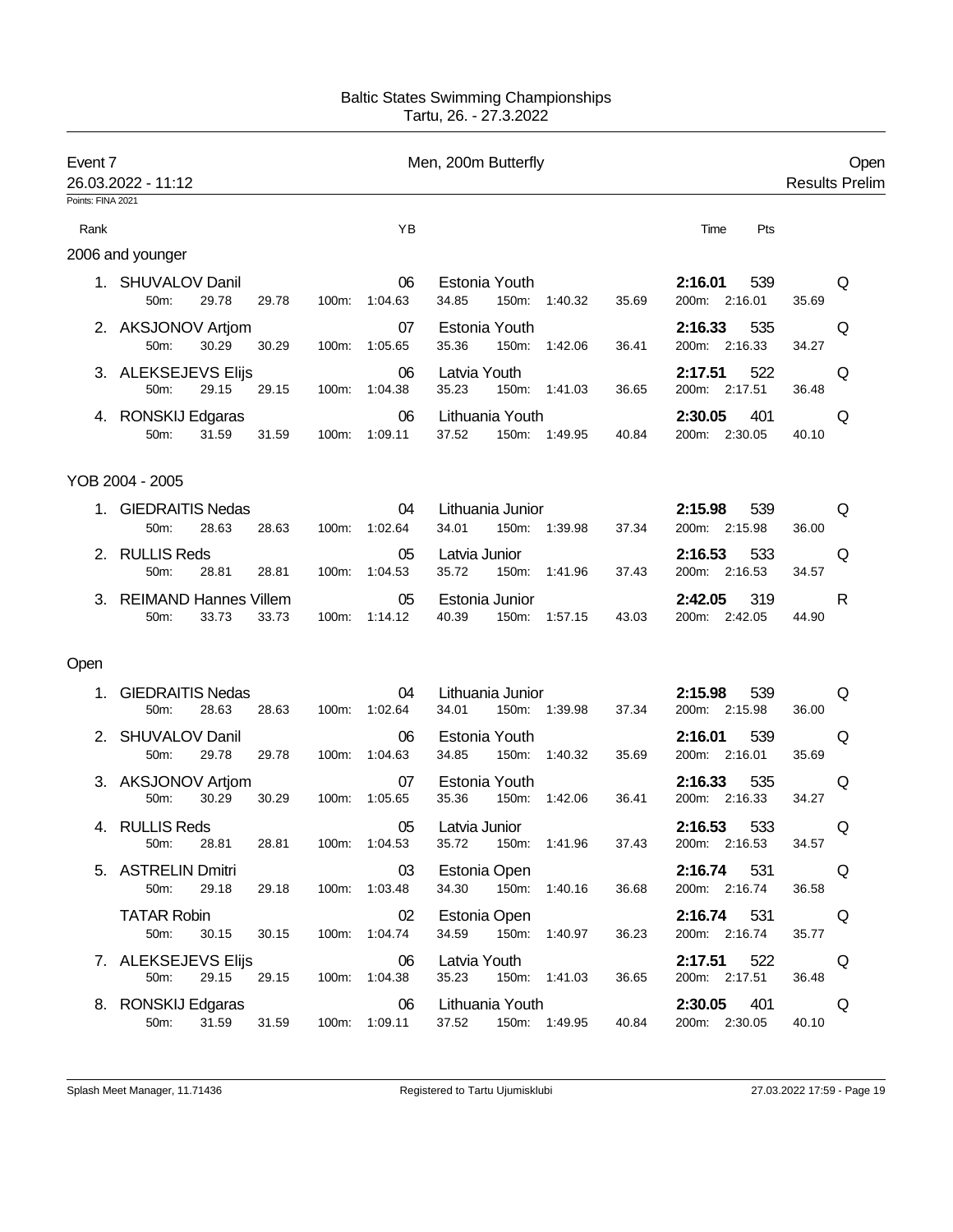Event 7, Men, 200m Butterfly, Prelim, Open

| Rank |                                            |       |       | ΥB                  |       |                         |         |       | Time             | Pts            |            |
|------|--------------------------------------------|-------|-------|---------------------|-------|-------------------------|---------|-------|------------------|----------------|------------|
|      | REIMAND Hannes Villem<br>50 <sub>m</sub> : | 33.73 | 33.73 | 05<br>100m: 1:14.12 | 40.39 | Estonia Junior<br>150m: | 1:57.15 | 43.03 | 2:42.05<br>200m: | 319<br>2:42.05 | R<br>44.90 |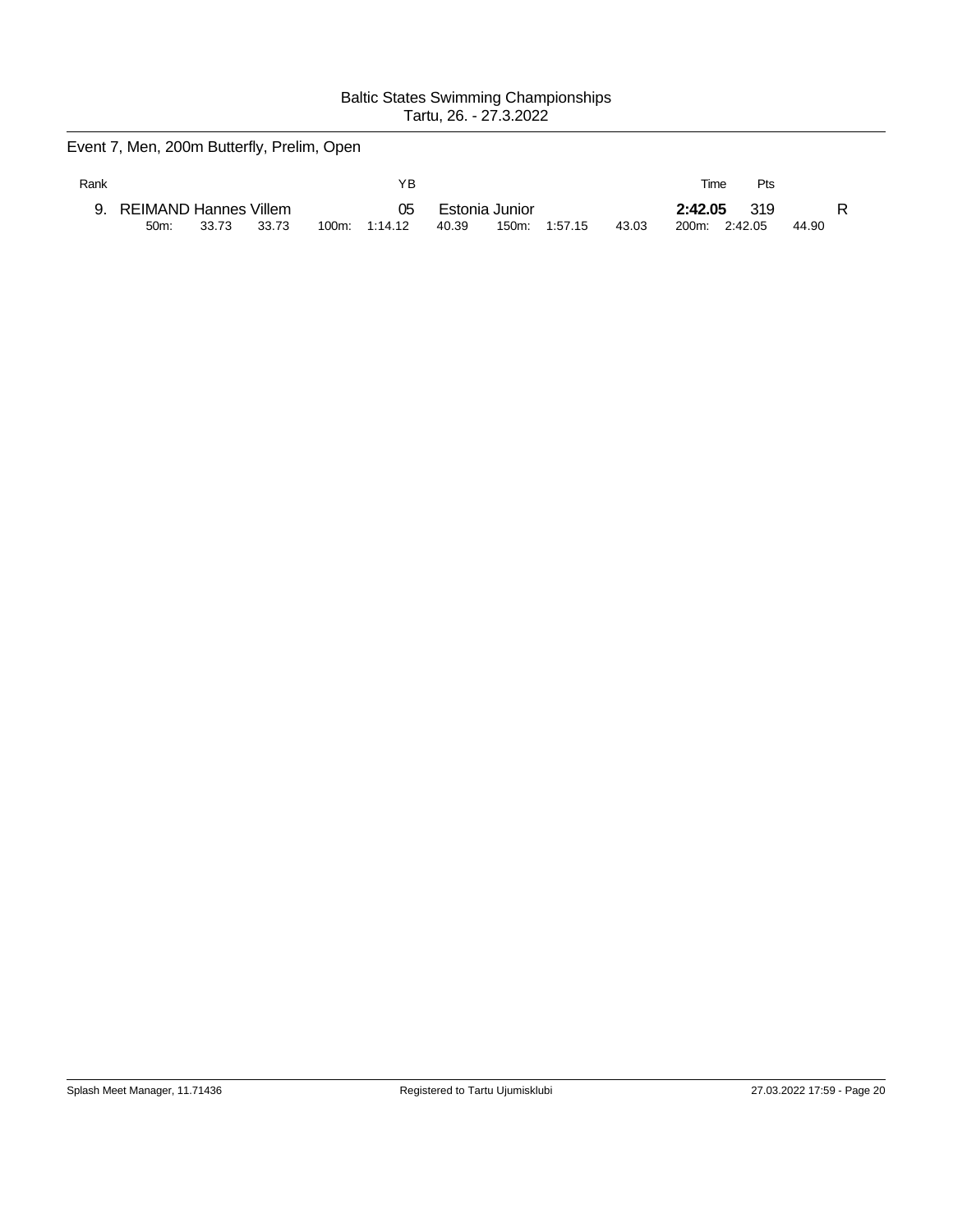| Event 8<br>26.03.2022 - 11:21 |                                       |       |       |       |                     | Women, 100m Butterfly     |         |     | Open<br><b>Results Prelim</b> |
|-------------------------------|---------------------------------------|-------|-------|-------|---------------------|---------------------------|---------|-----|-------------------------------|
| Points: FINA 2021             |                                       |       |       |       |                     |                           |         |     |                               |
| Rank                          |                                       |       |       |       | YB                  |                           | Time    | Pts |                               |
|                               | 2007 and younger                      |       |       |       |                     |                           |         |     |                               |
|                               | 1. MADAR Kirke<br>50m:                | 29.72 | 29.72 | 100m: | 07<br>1:03.56       | Estonia Youth<br>33.84    | 1:03.56 | 665 | A                             |
| 2.                            | <b>PLYTNYKAITE Smilte</b><br>50m:     | 29.47 | 29.47 | 100m: | 07<br>1:04.36       | Lithuania Youth<br>34.89  | 1:04.36 | 640 | A                             |
| 3.                            | <b>JUERISOO Miriam</b><br>50m:        | 30.36 | 30.36 | 100m: | 08<br>1:04.81       | Estonia Youth<br>34.45    | 1:04.81 | 627 | A                             |
|                               | 4. BOREVICIUTE Liepa Veronika<br>50m: | 31.37 | 31.37 |       | 09<br>100m: 1:07.25 | Lithuania Youth<br>35.88  | 1:07.25 | 561 | A                             |
| 5.                            | <b>VOLKOVA Zlata</b><br>50m:          | 31.17 | 31.17 | 100m: | 09<br>1:08.45       | Estonia Youth<br>37.28    | 1:08.45 | 532 | в                             |
| 6.                            | <b>GOLIKOVA Arina</b><br>50m:         | 32.26 | 32.26 | 100m: | 08<br>1:08.77       | Latvia Youth<br>36.51     | 1:08.77 | 525 | B                             |
| 7.                            | <b>ELPE Nikola</b><br>50m:            | 32.43 | 32.43 | 100m: | 07<br>1:10.32       | Latvia Youth<br>37.89     | 1:10.32 | 491 | В                             |
|                               | 8. JANUTENAITE Saule<br>50m:          | 32.52 | 32.52 | 100m: | 07<br>1:10.33       | Lithuania Youth<br>37.81  | 1:10.33 | 490 | B                             |
| 9.                            | <b>HALJASTE Heleriin</b><br>50m:      | 32.49 | 32.49 | 100m: | 07<br>1:10.37       | Estonia Youth<br>37.88    | 1:10.37 | 490 | B                             |
|                               | 10. MERIMAA Mirtel<br>50m:            | 31.73 | 31.73 | 100m: | 08<br>1:10.71       | Estonia Youth<br>38.98    | 1:10.71 | 483 | В                             |
|                               | 11. LIIAS Laura<br>50m:               | 33.57 | 33.57 | 100m: | 07<br>1:12.20       | Estonia Youth<br>38.63    | 1:12.20 | 453 | R                             |
|                               | YOB 2005 - 2006                       |       |       |       |                     |                           |         |     |                               |
|                               | 1. KERSEVICIUTE Radvile<br>50m:       | 29.62 | 29.62 | 100m: | 05<br>1:03.78       | Lithuania Junior<br>34.16 | 1:03.78 | 658 | A                             |
| 2.                            | <b>TIMOFEJEVA Polina</b><br>50m:      | 30.06 | 30.06 | 100m: | 05<br>1:04.59       | Estonia Junior<br>34.53   | 1:04.59 | 633 | A                             |
|                               | 3. KONDRASKAITE Patricija<br>50m:     | 31.51 | 31.51 | 100m: | 06<br>1:08.48       | Lithuania Junior<br>36.97 | 1:08.48 | 531 | B                             |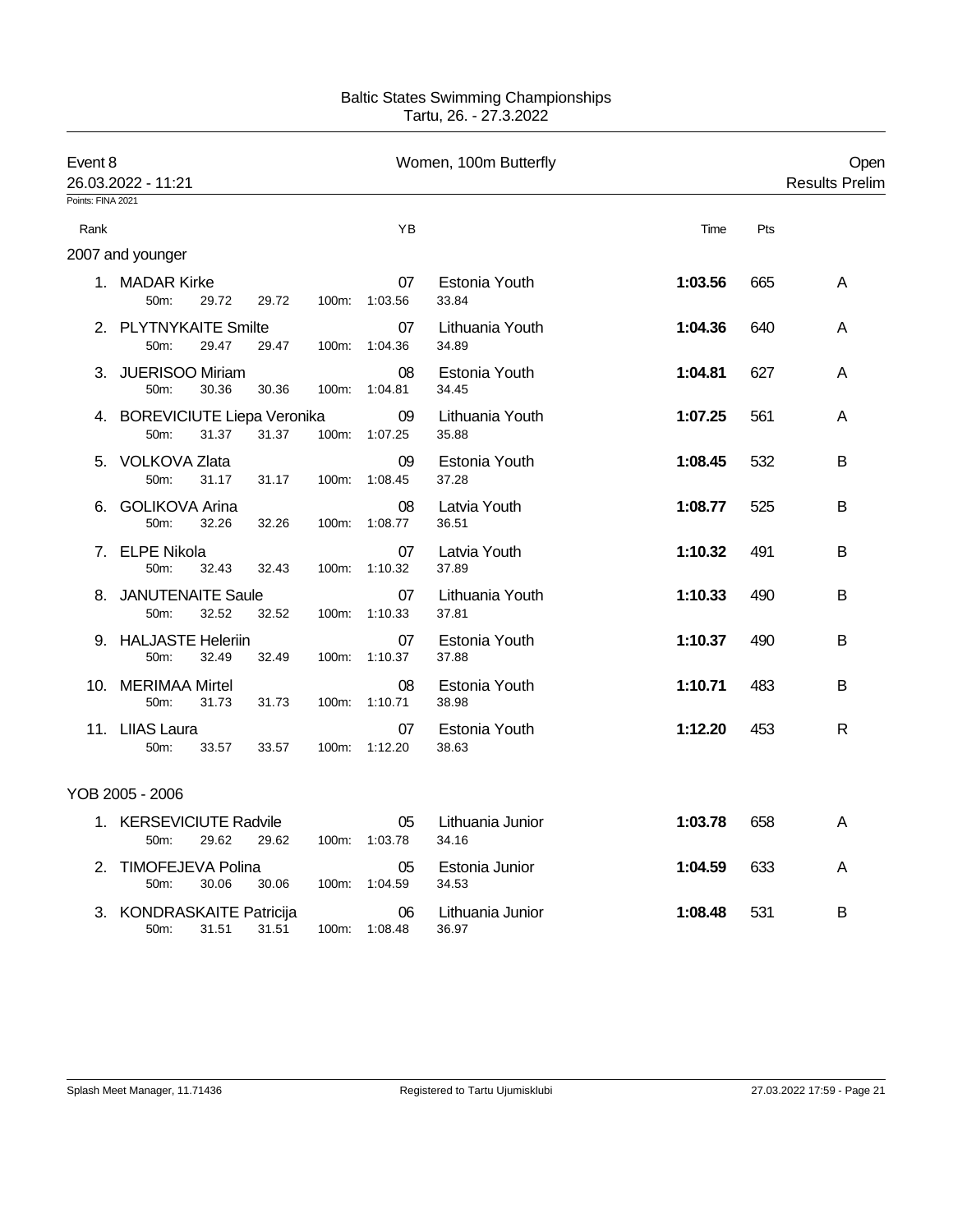Event 8, Women, 100m Butterfly, Prelim

### Open

|    | 1. VEDEHHOVA Alina<br>50m:<br>29.36            | 29.36<br>100m: | 99<br>1:03.08 | Estonia Open<br>33.72     | 1:03.08 | 680 | A |
|----|------------------------------------------------|----------------|---------------|---------------------------|---------|-----|---|
|    | 2. MADAR Kirke<br>50m:<br>29.72                | 29.72<br>100m: | 07<br>1:03.56 | Estonia Youth<br>33.84    | 1:03.56 | 665 | A |
|    | 3. KERSEVICIUTE Radvile<br>29.62<br>50m:       | 29.62<br>100m: | 05<br>1:03.78 | Lithuania Junior<br>34.16 | 1:03.78 | 658 | A |
|    | 4. PLYTNYKAITE Smilte<br>29.47<br>50m:         | 29.47<br>100m: | 07<br>1:04.36 | Lithuania Youth<br>34.89  | 1:04.36 | 640 | A |
| 5. | <b>TIMOFEJEVA Polina</b><br>50m:<br>30.06      | 30.06<br>100m: | 05<br>1:04.59 | Estonia Junior<br>34.53   | 1:04.59 | 633 | A |
|    | 6. JUERISOO Miriam<br>50m:<br>30.36            | 30.36<br>100m: | 08<br>1:04.81 | Estonia Youth<br>34.45    | 1:04.81 | 627 | A |
|    | 7. ROOS Aurelia<br>50m:<br>29.99               | 29.99<br>100m: | 04<br>1:05.38 | Estonia Open<br>35.39     | 1:05.38 | 611 | A |
|    | 8. BOREVICIUTE Liepa Veronika<br>31.37<br>50m: | 31.37<br>100m: | 09<br>1:07.25 | Lithuania Youth<br>35.88  | 1:07.25 | 561 | A |
|    | 9. VOLKOVA Zlata<br>50m:<br>31.17              | 31.17<br>100m: | 09<br>1:08.45 | Estonia Youth<br>37.28    | 1:08.45 | 532 | B |
|    | 10. KONDRASKAITE Patricija<br>50m:<br>31.51    | 31.51<br>100m: | 06<br>1:08.48 | Lithuania Junior<br>36.97 | 1:08.48 | 531 | B |
|    | 11. GOLIKOVA Arina<br>32.26<br>50m:            | 32.26<br>100m: | 08<br>1:08.77 | Latvia Youth<br>36.51     | 1:08.77 | 525 | B |
|    | 12. MURENAITE Amelija<br>50m:<br>30.98         | 30.98<br>100m: | 04<br>1:09.64 | Lithuania Open<br>38.66   | 1:09.64 | 505 | B |
|    | 13. ELPE Nikola<br>50m:<br>32.43               | 100m:<br>32.43 | 07<br>1:10.32 | Latvia Youth<br>37.89     | 1:10.32 | 491 | B |
|    | 14. JANUTENAITE Saule<br>50m:<br>32.52         | 32.52<br>100m: | 07<br>1:10.33 | Lithuania Youth<br>37.81  | 1:10.33 | 490 | B |
|    | 15. HALJASTE Heleriin<br>50m:<br>32.49         | 32.49<br>100m: | 07<br>1:10.37 | Estonia Youth<br>37.88    | 1:10.37 | 490 | B |
|    | 16. MERIMAA Mirtel<br>50m:<br>31.73            | 31.73<br>100m: | 08<br>1:10.71 | Estonia Youth<br>38.98    | 1:10.71 | 483 | B |
|    | 17. LIIAS Laura<br>50m:<br>33.57               | 33.57<br>100m: | 07<br>1:12.20 | Estonia Youth<br>38.63    | 1:12.20 | 453 | R |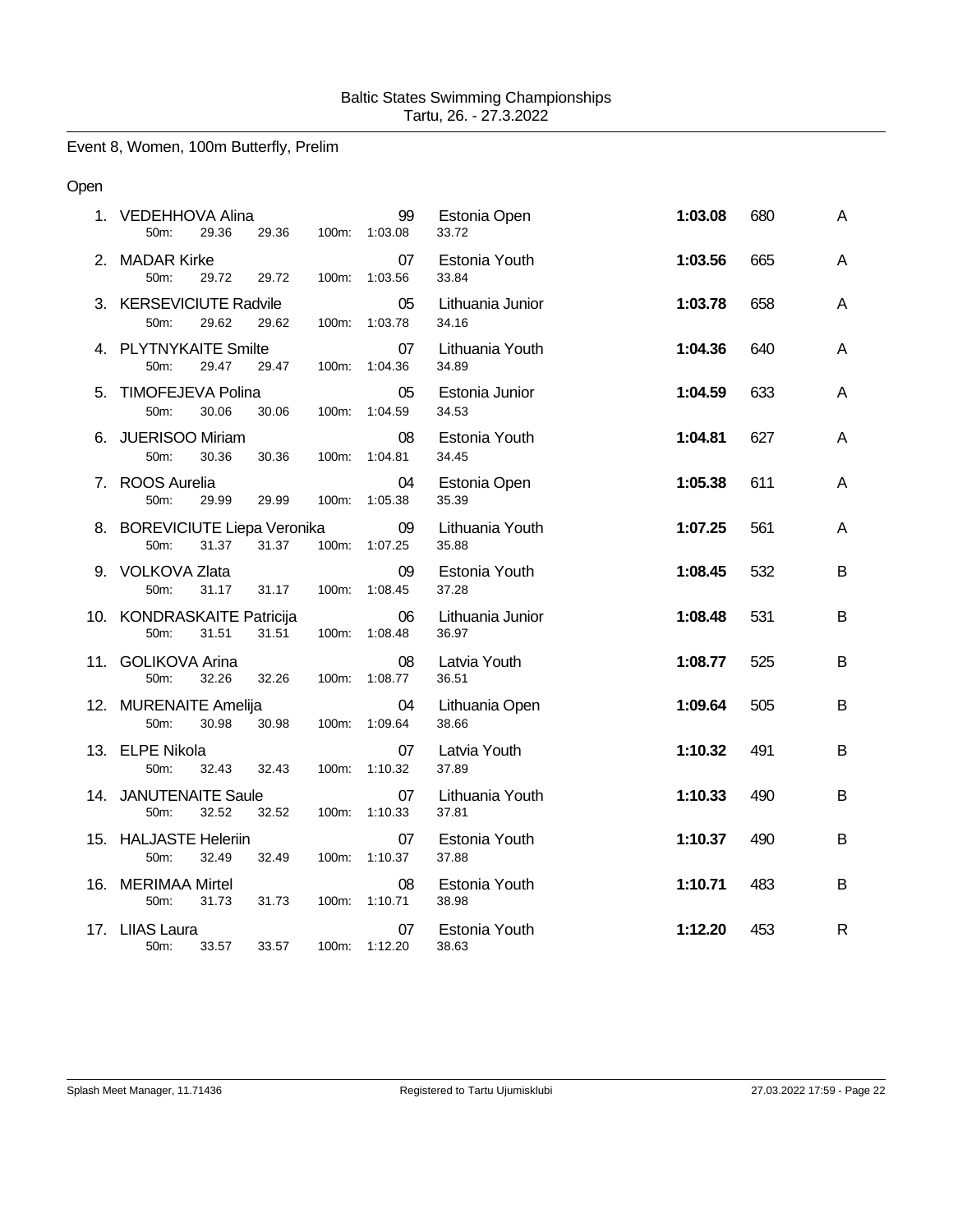| Event 9           |                          |                  |                |                |                    | Men, 400m Freestyle |                        |                          |                |                        |                    |                | Open                  |
|-------------------|--------------------------|------------------|----------------|----------------|--------------------|---------------------|------------------------|--------------------------|----------------|------------------------|--------------------|----------------|-----------------------|
|                   | 26.03.2022 - 11:31       |                  |                |                |                    |                     |                        |                          |                |                        |                    |                | <b>Results Prelim</b> |
| Points: FINA 2021 |                          |                  |                |                |                    |                     |                        |                          |                |                        |                    |                |                       |
| Rank              |                          |                  |                |                | YB                 |                     |                        |                          |                | Time                   | Pts                |                |                       |
|                   | 2006 and younger         |                  |                |                |                    |                     |                        |                          |                |                        |                    |                |                       |
|                   | 1. ILTSISIN Mark         |                  |                |                | 06                 |                     | Estonia Youth          |                          |                | 4:12.21                | 664                |                | Q                     |
|                   | 50m:                     | 27.87            | 27.87          | 150m:          | 1:31.27            | 32.41               | 250m:                  | 2:37.09                  | 33.05          | 350m:                  | 3:42.53            | 32.82          |                       |
|                   | 100m:                    | 58.86            | 30.99          | 200m:          | 2:04.04            | 32.77               | 300m:                  | 3:09.71                  | 32.62          | 400m:                  | 4:12.21            | 29.68          |                       |
|                   | 2. VAICIUNAS Kostas      |                  |                |                | 06                 |                     | Lithuania Youth        |                          |                | 4:12.58                | 661                |                | Q                     |
|                   | 50m:                     | 29.47            | 29.47          | 150m:          | 1:33.66            | 32.70               |                        | 250m: 2:37.88            | 31.87          | 350m:                  | 3:42.25            | 32.55          |                       |
|                   | 100m:                    | 1:00.96          | 31.49          | 200m:          | 2:06.01            | 32.35               |                        | 300m: 3:09.70            | 31.82          | 400m:                  | 4:12.58            | 30.33          |                       |
| 3.                | <b>VAITUKAITIS Titas</b> |                  |                |                | 06                 |                     | Lithuania Youth        |                          |                | 4:20.13                | 605                |                | Q                     |
|                   | 50m:<br>100m:            | 29.44<br>1:02.30 | 29.44<br>32.86 | 150m:<br>200m: | 1:35.21<br>2:08.85 | 32.91<br>33.64      | 300m:                  | 250m: 2:41.70<br>3:15.28 | 32.85<br>33.58 | 350m:<br>400m:         | 3:48.48<br>4:20.13 | 33.20<br>31.65 |                       |
|                   |                          |                  |                |                |                    |                     |                        |                          |                |                        |                    |                |                       |
|                   | 4. PETRIKOV Andrei       |                  |                |                | 06                 |                     | Estonia Youth          |                          |                | 4:26.66                | 562                |                | Q                     |
|                   | 50m:<br>100m:            | 29.95<br>1:03.29 | 29.95<br>33.34 | 150m:<br>200m: | 1:37.38<br>2:11.64 | 34.09<br>34.26      | 250m:<br>300m:         | 2:46.02<br>3:20.55       | 34.38<br>34.53 | 350m:<br>400m:         | 3:54.19<br>4:26.66 | 33.64<br>32.47 |                       |
|                   |                          |                  |                |                |                    |                     |                        |                          |                |                        |                    |                |                       |
| 5.                | PASHENKOV Anton<br>50m:  | 29.14            | 29.14          | 150m:          | 06<br>1:36.54      | 34.25               | Estonia Youth<br>250m: | 2:45.96                  | 34.91          | 4:32.05<br>350m:       | 529<br>3:57.17     | 35.73          |                       |
|                   | 100m:                    | 1:02.29          | 33.15          | 200m:          | 2:11.05            | 34.51               | 300m:                  | 3:21.44                  | 35.48          | 400m:                  | 4:32.05            | 34.88          |                       |
|                   | YOB 2004 - 2005          |                  |                |                |                    |                     |                        |                          |                |                        |                    |                |                       |
|                   | 1. MIHAILOVS Jegors      |                  |                |                | 04                 | Latvia Junior       |                        |                          |                | 4:13.12                | 657                |                | Q                     |
|                   | 50m:                     | 28.25            | 28.25          | 150m:          | 1:31.91            | 32.53               | 250m:                  | 2:37.17                  | 32.51          | 350m:                  | 3:41.95            | 32.22          |                       |
|                   | 100m:                    | 59.38            | 31.13          | 200m:          | 2:04.66            | 32.75               | 300m:                  | 3:09.73                  | 32.56          | 400m:                  | 4:13.12            | 31.17          |                       |
| 2.                | <b>KAIRYS Matas</b>      |                  |                |                | 05                 |                     | Lithuania Junior       |                          |                | 4:14.64                | 645                |                | Q                     |
|                   | 50m:                     | 28.84            | 28.84          | 150m:          | 1:32.55            | 32.26               | 250m:                  | 2:37.40                  | 32.60          | 350m:                  | 3:42.93            | 32.43          |                       |
|                   | 100m:                    | 1:00.29          | 31.45          | 200m:          | 2:04.80            | 32.25               | 300m:                  | 3:10.50                  | 33.10          | 400m:                  | 4:14.64            | 31.71          |                       |
| 3.                | <b>MIHAILOVS Olegs</b>   |                  |                |                | 05                 | Latvia Junior       |                        |                          |                | 4:18.44                | 617                |                | Q                     |
|                   | 50m:<br>100m:            | 28.41<br>59.70   | 28.41<br>31.29 | 150m:<br>200m: | 1:32.51<br>2:05.31 | 32.81<br>32.80      | 250m:<br>300m:         | 2:39.01<br>3:12.38       | 33.70<br>33.37 | 350m:<br>400m:         | 3:46.38<br>4:18.44 | 34.00<br>32.06 |                       |
|                   |                          |                  |                |                |                    |                     |                        |                          |                |                        |                    |                |                       |
|                   | 4. ANJA Erik             |                  |                |                | 04                 |                     | Estonia Junior         |                          |                | 4:29.00                | 547                |                | R                     |
|                   | 50m:<br>100m:            | 28.99<br>1:00.75 | 28.99<br>31.76 | 150m:<br>200m: | 1:34.00<br>2:08.30 | 33.25<br>34.30      | 250m:<br>300m:         | 2:43.46<br>3:18.83       | 35.16<br>35.37 | 350m:<br>400m: 4:29.00 | 3:54.36            | 35.53<br>34.64 |                       |
| Open              |                          |                  |                |                |                    |                     |                        |                          |                |                        |                    |                |                       |
|                   |                          |                  |                |                |                    |                     |                        |                          |                |                        |                    |                |                       |
|                   | 1. ILTSISIN Mark<br>50m: | 27.87            | 27.87          | 150m:          | 06<br>1:31.27      | 32.41               | Estonia Youth          | 250m: 2:37.09            | 33.05          | 4:12.21<br>350m:       | 664<br>3:42.53     | 32.82          | Q                     |
|                   | 100m:                    | 58.86            | 30.99          | 200m:          | 2:04.04            | 32.77               |                        | 300m: 3:09.71            | 32.62          | 400m:                  | 4:12.21            | 29.68          |                       |
|                   | 2. VAICIUNAS Kostas      |                  |                |                | 06                 |                     | Lithuania Youth        |                          |                | 4:12.58                | 661                |                | Q                     |
|                   | 50m:                     | 29.47            | 29.47          | 150m:          | 1:33.66            | 32.70               |                        | 250m: 2:37.88            | 31.87          | 350m:                  | 3:42.25            | 32.55          |                       |
|                   | 100m:                    | 1:00.96          | 31.49          | 200m:          | 2:06.01            | 32.35               |                        | 300m: 3:09.70            | 31.82          | 400m:                  | 4:12.58            | 30.33          |                       |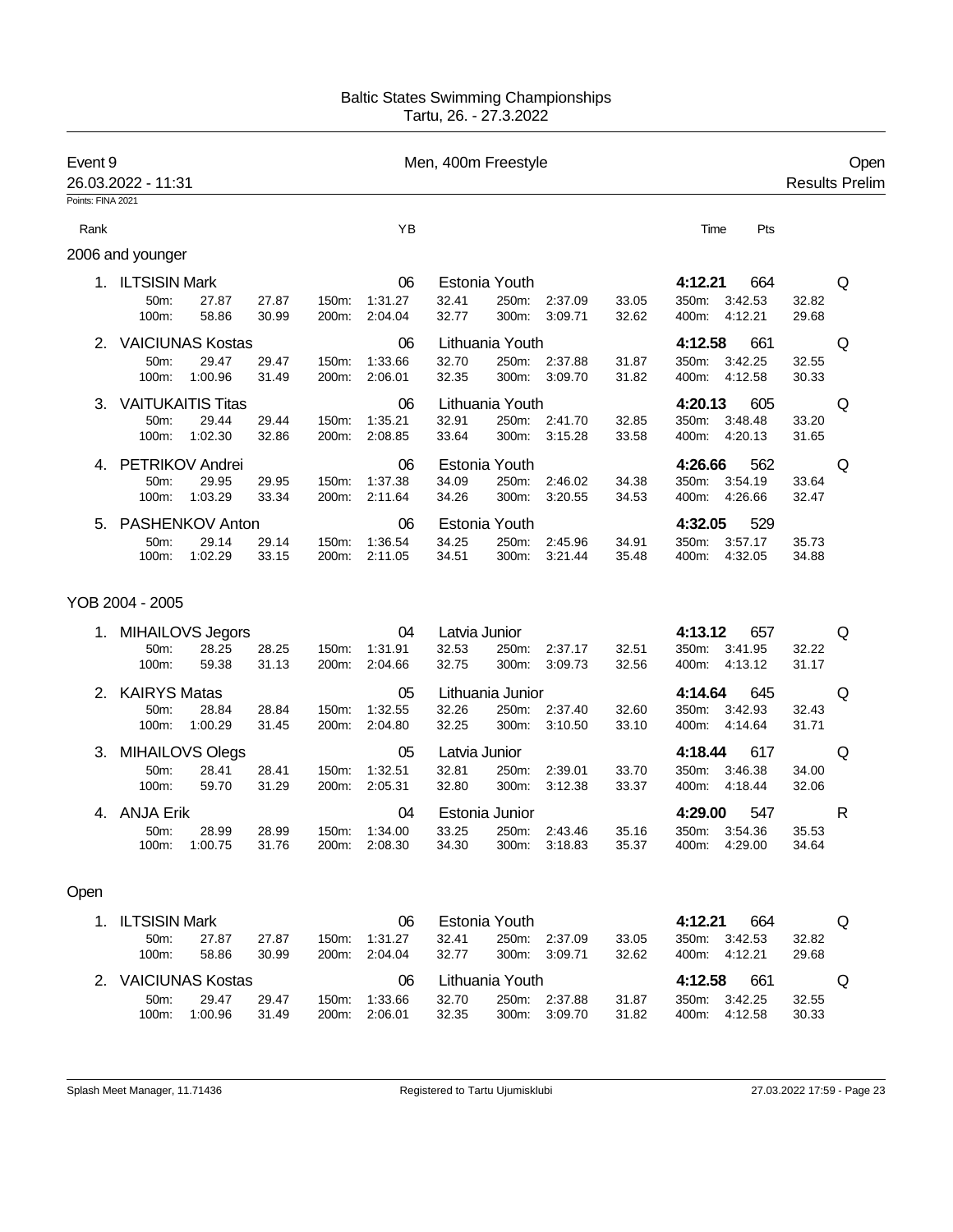# Event 9, Men, 400m Freestyle, Prelim, Open

| Rank |                                                   |                                  |                | YB                       |                                 |                                    |                    |                | Time                      | Pts                       |                |   |
|------|---------------------------------------------------|----------------------------------|----------------|--------------------------|---------------------------------|------------------------------------|--------------------|----------------|---------------------------|---------------------------|----------------|---|
| 3.   | <b>MIHAILOVS Jegors</b><br>50m:<br>100m:          | 28.25<br>28.25<br>59.38<br>31.13 | 150m:<br>200m: | 04<br>1:31.91<br>2:04.66 | Latvia Junior<br>32.53<br>32.75 | 250m:<br>300m:                     | 2:37.17<br>3:09.73 | 32.51<br>32.56 | 4:13.12<br>350m:<br>400m: | 657<br>3:41.95<br>4:13.12 | 32.22<br>31.17 | Q |
|      | <b>KAIRYS Matas</b><br>50m:<br>1:00.29<br>100m:   | 28.84<br>28.84<br>31.45          | 150m:<br>200m: | 05<br>1:32.55<br>2:04.80 | 32.26<br>32.25                  | Lithuania Junior<br>250m:<br>300m: | 2:37.40<br>3:10.50 | 32.60<br>33.10 | 4:14.64<br>350m:<br>400m: | 645<br>3:42.93<br>4:14.64 | 32.43<br>31.71 | Q |
| 5.   | <b>TAMMER Toomas Tanel</b><br>50m:<br>100m:       | 27.75<br>27.75<br>58.84<br>31.09 | 150m:<br>200m: | 03<br>1:30.67<br>2:03.57 | 31.83<br>32.90                  | Estonia Open<br>250m:<br>300m:     | 2:36.10<br>3:09.36 | 32.53<br>33.26 | 4:14.68<br>350m:<br>400m: | 645<br>3:42.37<br>4:14.68 | 33.01<br>32.31 | Q |
| 6.   | MIHAILOVS Olegs<br>50m:<br>100m:                  | 28.41<br>28.41<br>59.70<br>31.29 | 150m:<br>200m: | 05<br>1:32.51<br>2:05.31 | Latvia Junior<br>32.81<br>32.80 | 250m:<br>300m:                     | 2:39.01<br>3:12.38 | 33.70<br>33.37 | 4:18.44<br>350m:<br>400m: | 617<br>3:46.38<br>4:18.44 | 34.00<br>32.06 | Q |
|      | 7. VAITUKAITIS Titas<br>50m:<br>1:02.30<br>100m:  | 29.44<br>29.44<br>32.86          | 150m:<br>200m: | 06<br>1:35.21<br>2:08.85 | 32.91<br>33.64                  | Lithuania Youth<br>250m:<br>300m:  | 2:41.70<br>3:15.28 | 32.85<br>33.58 | 4:20.13<br>350m:<br>400m: | 605<br>3:48.48<br>4:20.13 | 33.20<br>31.65 | Q |
|      | 8. PETRIKOV Andrei<br>50m:<br>1:03.29<br>100m:    | 29.95<br>29.95<br>33.34          | 150m:<br>200m: | 06<br>1:37.38<br>2:11.64 | 34.09<br>34.26                  | Estonia Youth<br>250m:<br>300m:    | 2:46.02<br>3:20.55 | 34.38<br>34.53 | 4:26.66<br>350m:<br>400m: | 562<br>3:54.19<br>4:26.66 | 33.64<br>32.47 | Q |
| 9.   | <b>ANJA Erik</b><br>50m:<br>1:00.75<br>100m:      | 28.99<br>28.99<br>31.76          | 150m:<br>200m: | 04<br>1:34.00<br>2:08.30 | 33.25<br>34.30                  | Estonia Junior<br>250m:<br>300m:   | 2:43.46<br>3:18.83 | 35.16<br>35.37 | 4:29.00<br>350m:<br>400m: | 547<br>3:54.36<br>4:29.00 | 35.53<br>34.64 | R |
| 10.  | <b>MAKAROV</b> Sergei<br>50m:<br>1:02.07<br>100m: | 29.22<br>29.22<br>32.85          | 150m:<br>200m: | 02<br>1:36.11<br>2:10.76 | 34.04<br>34.65                  | Estonia Open<br>250m:<br>300m:     | 2:45.90<br>3:21.17 | 35.14<br>35.27 | 4:30.61<br>350m:<br>400m: | 537<br>3:56.01<br>4:30.61 | 34.84<br>34.60 | R |
| 11.  | PASHENKOV Anton<br>50m:<br>1:02.29<br>100m:       | 29.14<br>29.14<br>33.15          | 150m:<br>200m: | 06<br>1:36.54<br>2:11.05 | 34.25<br>34.51                  | Estonia Youth<br>250m:<br>300m:    | 2:45.96<br>3:21.44 | 34.91<br>35.48 | 4:32.05<br>350m:<br>400m: | 529<br>3:57.17<br>4:32.05 | 35.73<br>34.88 |   |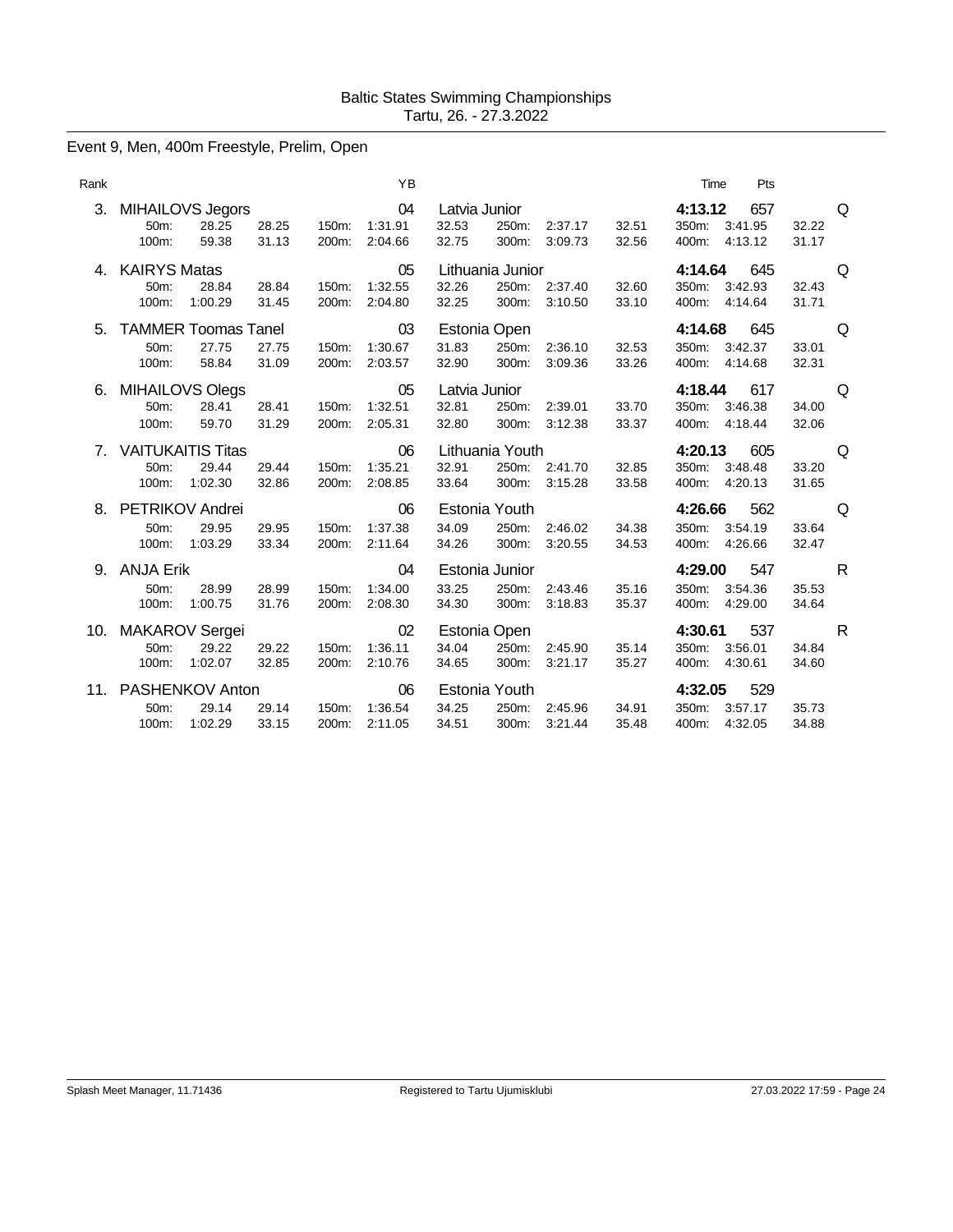| Event 10          | 26.03.2022 - 11:47               |    | Women, 50m Freestyle |       | Open<br>Results Prelim |
|-------------------|----------------------------------|----|----------------------|-------|------------------------|
| Points: FINA 2021 |                                  |    |                      |       |                        |
| Rank              |                                  | YB |                      | Time  | Pts                    |
|                   | 2007 and younger                 |    |                      |       |                        |
|                   | 1. PLYTNYKAITE Smilte            | 07 | Lithuania Youth      | 26.37 | 723<br>A               |
| 2.                | <b>MADAR Kirke</b>               | 07 | Estonia Youth        | 26.91 | 680<br>A               |
| 3.                | <b>DAUNORAVICIUTE Elze Morta</b> | 07 | Lithuania Youth      | 27.62 | 629<br>B               |
|                   | 4. LUIK Jette Riin               | 08 | Estonia Youth        | 27.90 | B<br>610               |
|                   | 5. SALU Egle                     | 07 | Estonia Youth        | 28.07 | 599<br>$\mathsf{R}$    |
|                   | 6. RANDVAELI Maari               | 09 | Estonia Youth        | 28.10 | 597                    |
| 7.                | SIDLOVSKA Evelina                | 07 | Latvia Youth         | 28.26 | 587                    |
|                   | 8. KULVINSKAITE Ula              | 08 | Lithuania Youth      | 28.48 | 574                    |
| 9.                | <b>MOTSNIK Kirke</b>             | 07 | Estonia Youth        | 28.54 | 570                    |
|                   | 10. VANAGA-STURE Sofija          | 07 | Latvia Youth         | 28.73 | 559                    |
|                   | 11. ISRAEL Romi                  | 07 | Estonia Youth        | 28.81 | 554                    |
|                   | 12. HALJASTE Heleriin            | 07 | Estonia Youth        | 29.22 | 531                    |
|                   | 13. ZDANOVA Angelina             | 07 | Estonia Youth        | 29.24 | 530                    |
|                   | 14. LIIAS Laura                  | 07 | Estonia Youth        | 29.31 | 526                    |
|                   | 15. BOREVICIUTE Liepa Veronika   | 09 | Lithuania Youth      | 29.73 | 504                    |
|                   | YOB 2005 - 2006                  |    |                      |       |                        |
|                   | 1. MILEISYTE Barbora             | 06 | Lithuania Junior     | 27.11 | 665<br>A               |
|                   | 2. KOTSAR Karolin Victoria       | 05 | Estonia Junior       | 27.39 | 645<br>B               |
|                   | 3. BAUMANE Petra Aleksandra      | 06 | Latvia Junior        | 27.55 | 634<br>B               |
|                   | 4. TEDER Anette                  | 06 | Estonia Junior       | 27.98 | 605<br>B               |
| 5.                | VORONTSOVA Jekaterina            | 05 | Estonia Junior       | 28.01 | 603<br>$\mathsf{R}$    |
| 6.                | <b>VIENTIESA Liene</b>           | 05 | Latvia Junior        | 28.13 | 595                    |
|                   | 7. LOCANE Alise                  | 05 | Latvia Junior        | 28.38 | 580                    |
|                   | 8. AABRAMS Evalotta Victoria     | 05 | Estonia Junior       | 28.41 | 578                    |
|                   | 9. SLATKEVICIUTE Aiste           | 05 | Lithuania Junior     | 28.55 | 569                    |
|                   | 10. GUDOVSKAJA Anita             | 05 | Estonia Junior       | 28.67 | 562                    |
|                   | 11. SOKK Laura                   | 05 | Estonia Junior       | 28.74 | 558                    |
|                   | 12. BACKEVICIUTE Auste           | 06 | Lithuania Junior     | 28.82 | 554                    |
|                   | 13. DOMAN Maia                   | 06 | Estonia Junior       | 28.99 | 544                    |
|                   | 14. PAJO Erika                   | 06 | Estonia Junior       | 29.41 | 521                    |
| 15.               | <b>TAENNA Sandra</b>             | 05 | Estonia Junior       | 29.58 | 512                    |
| 16.               | <b>TSAERO Grete</b>              | 06 | Estonia Junior       | 29.97 | 492                    |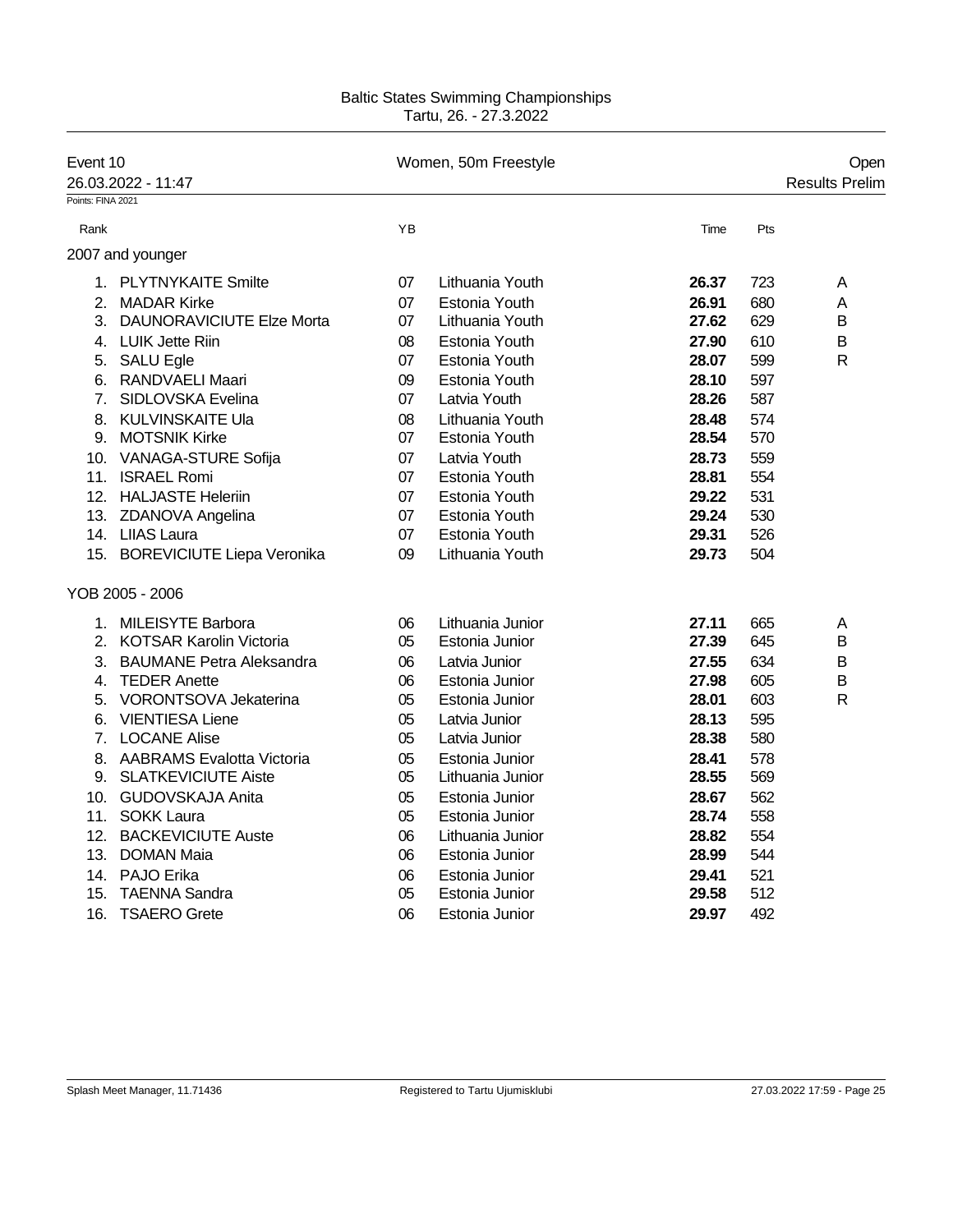# Event 10, Women, 50m Freestyle, Prelim

### Open

| 1.             | NIKITINA Gabriela                 | 94     | Latvia Open      | 26.29 | 729 | A              |
|----------------|-----------------------------------|--------|------------------|-------|-----|----------------|
| 2.             | <b>PLYTNYKAITE Smilte</b>         | 07     | Lithuania Youth  | 26.37 | 723 | A              |
| 3.             | <b>BOITSUK Mariangela</b>         | 04     | Estonia Open     | 26.74 | 693 | Α              |
| 4.             | <b>MADAR Kirke</b>                | 07     | Estonia Youth    | 26.91 | 680 | A              |
| 5.             | <b>VAINIKK Annika</b>             | $00\,$ | Estonia Open     | 27.03 | 671 | A              |
| 6.             | <b>MILEISYTE Barbora</b>          | 06     | Lithuania Junior | 27.11 | 665 | A              |
| 7 <sub>1</sub> | <b>VEDEHHOVA Alina</b>            | 99     | Estonia Open     | 27.25 | 655 | A              |
| 8.             | <b>KAARE Kertu</b>                | 02     | Estonia Open     | 27.26 | 654 | A              |
| 9.             | <b>KOTSAR Karolin Victoria</b>    | 05     | Estonia Junior   | 27.39 | 645 | B              |
|                | 10. ROMANJUK Maria                | 96     | Estonia Open     | 27.46 | 640 | B              |
|                | 11. BAUMANE Petra Aleksandra      | 06     | Latvia Junior    | 27.55 | 634 | B              |
|                | 12. DAUNORAVICIUTE Elze Morta     | 07     | Lithuania Youth  | 27.62 | 629 | B              |
|                | 13. LUIK Jette Riin               | 08     | Estonia Youth    | 27.90 | 610 | B              |
|                | 14. TEDER Anette                  | 06     | Estonia Junior   | 27.98 | 605 | $\overline{B}$ |
| 15.            | <b>MURENAITE Amelija</b>          | 04     | Lithuania Open   | 28.00 | 604 | $\mathsf B$    |
|                | <b>RASMANN Simona</b>             | 04     | Estonia Open     | 28.00 | 604 | B              |
|                | 17. VORONTSOVA Jekaterina         | 05     | Estonia Junior   | 28.01 | 603 | $\mathsf{R}$   |
|                | 18. SALU Egle                     | 07     | Estonia Youth    | 28.07 | 599 | $\mathsf{R}$   |
|                | 19. RANDVAELI Maari               | 09     | Estonia Youth    | 28.10 | 597 |                |
|                | 20. VIENTIESA Liene               | 05     | Latvia Junior    | 28.13 | 595 |                |
|                | 21. SIDLOVSKA Evelina             | 07     | Latvia Youth     | 28.26 | 587 |                |
|                | 22. LOCANE Alise                  | 05     | Latvia Junior    | 28.38 | 580 |                |
|                | 23. MOORO Anete                   | 03     | Estonia Open     | 28.39 | 579 |                |
|                | <b>PEKUNAITE Paulina</b>          | 02     | Lithuania Open   | 28.39 | 579 |                |
|                | 25. AABRAMS Evalotta Victoria     | 05     | Estonia Junior   | 28.41 | 578 |                |
| 26.            | KULVINSKAITE Ula                  | 08     | Lithuania Youth  | 28.48 | 574 |                |
| 27.            | <b>MOTSNIK Kirke</b>              | 07     | Estonia Youth    | 28.54 | 570 |                |
|                | 28. SLATKEVICIUTE Aiste           | 05     | Lithuania Junior | 28.55 | 569 |                |
|                | 29. GUDOVSKAJA Anita              | 05     | Estonia Junior   | 28.67 | 562 |                |
|                | 30. VANAGA-STURE Sofija           | 07     | Latvia Youth     | 28.73 | 559 |                |
|                | 31. SOKK Laura                    | 05     | Estonia Junior   | 28.74 | 558 |                |
|                | 32. ISRAEL Romi                   | 07     | Estonia Youth    | 28.81 | 554 |                |
|                | 33. BACKEVICIUTE Auste            | 06     | Lithuania Junior | 28.82 | 554 |                |
|                | 34. DOMAN Maia                    | 06     | Estonia Junior   | 28.99 | 544 |                |
| 35.            | <b>HALJASTE Heleriin</b>          | 07     | Estonia Youth    | 29.22 | 531 |                |
|                | 36. ZDANOVA Angelina              | 07     | Estonia Youth    | 29.24 | 530 |                |
| 37.            | <b>UPPUS Elisabet</b>             | 04     | Estonia Open     | 29.26 | 529 |                |
|                | 38. LIIAS Laura                   | 07     | Estonia Youth    | 29.31 | 526 |                |
|                | 39. PAJO Erika                    | 06     | Estonia Junior   | 29.41 | 521 |                |
| 40.            | <b>TAENNA Sandra</b>              | 05     | Estonia Junior   | 29.58 | 512 |                |
| 41.            | <b>BOREVICIUTE Liepa Veronika</b> | 09     | Lithuania Youth  | 29.73 | 504 |                |
| 42.            | <b>TSAERO Grete</b>               | 06     | Estonia Junior   | 29.97 | 492 |                |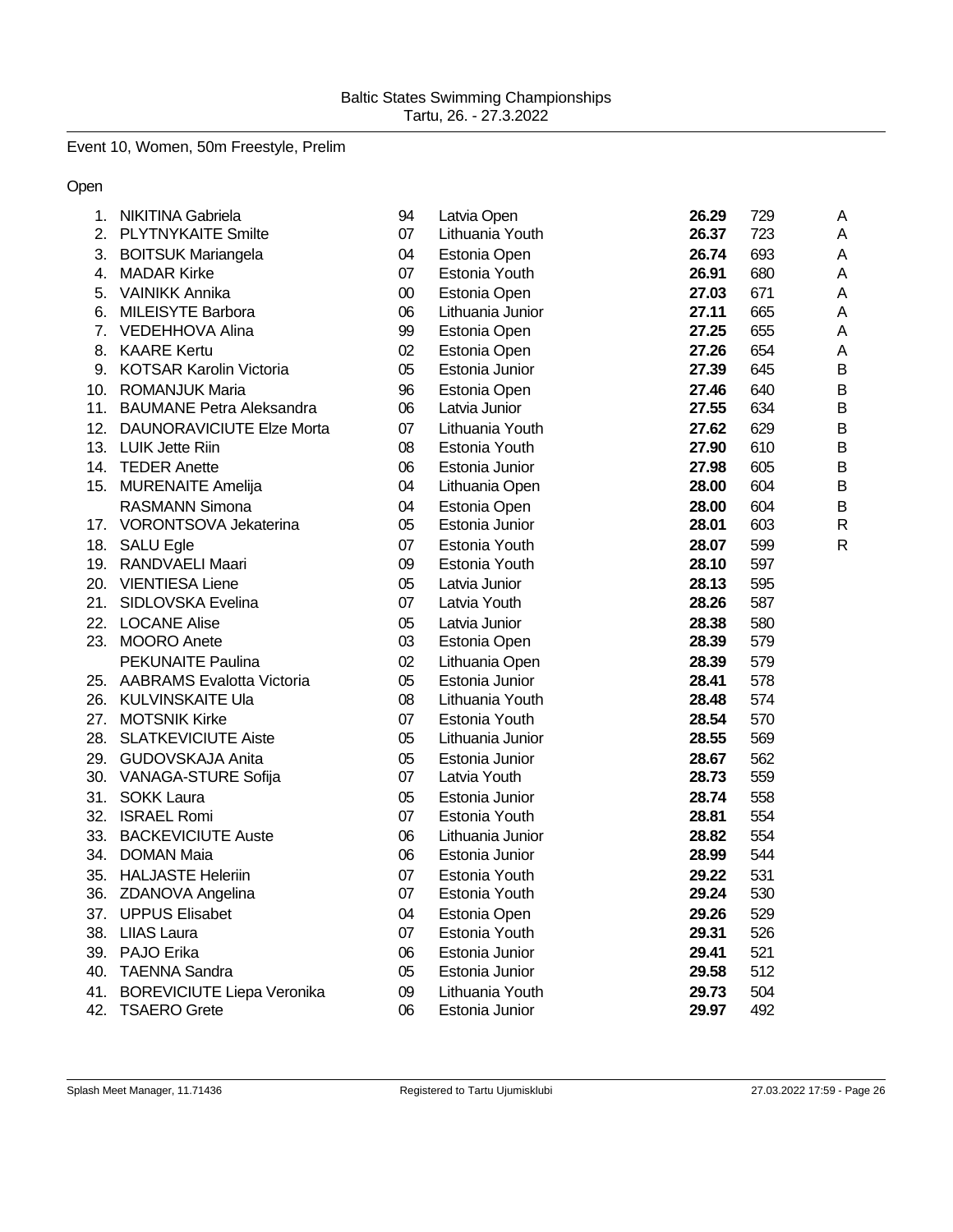| Event 11          |                               |    | Men, 50m Breaststroke |       |     | Open                  |
|-------------------|-------------------------------|----|-----------------------|-------|-----|-----------------------|
|                   | 26.03.2022 - 11:55            |    |                       |       |     | <b>Results Prelim</b> |
| Points: FINA 2021 |                               |    |                       |       |     |                       |
| Rank              |                               | YB |                       | Time  | Pts |                       |
| 1.                | <b>ROOSE Ralf</b>             | 04 | Estonia Junior        | 29.36 | 690 | A                     |
| 2.                | <b>LUFTS Francis Peteris</b>  | 05 | Latvia Junior         | 29.43 | 685 | A                     |
| 3.                | <b>BOICOVS Jevgenijs</b>      | 97 | Latvia Open           | 29.46 | 683 | A                     |
| 4.                | <b>SELI Karel</b>             | 98 | Estonia Open          | 29.70 | 667 | Α                     |
| 5.                | <b>TEDER Karl Christopher</b> | 04 | Estonia Junior        | 30.08 | 642 | A                     |
| 6.                | <b>VILLEMS Glen Marcus</b>    | 04 | Estonia Junior        | 30.23 | 632 | Α                     |
| 7.                | <b>SIKORSKIS Nojus</b>        | 05 | Lithuania Junior      | 30.40 | 622 | Α                     |
| 8.                | <b>SOVTSA Mark</b>            | 01 | Estonia Open          | 30.44 | 619 | A                     |
| 9.                | <b>AUGUSTINAVICIUS Arnas</b>  | 07 | Lithuania Youth       | 30.52 | 614 | B                     |
| 10.               | <b>MOSKALENKO Denis</b>       | 05 | Estonia Junior        | 30.83 | 596 | B                     |
| 11.               | <b>ALEKSINAS Domantas</b>     | 04 | Lithuania Junior      | 30.90 | 592 | B                     |
| 12.               | <b>ORAV Patrick</b>           | 04 | Estonia Junior        | 31.04 | 584 | B                     |
| 13.               | <b>GABALIS Jonas</b>          | 05 | Lithuania Junior      | 31.14 | 578 | B                     |
| 14.               | <b>KILMANAS Edvinas</b>       | 04 | Lithuania Junior      | 31.18 | 576 | B                     |
| 15.               | SOOVIK Carl Robert            | 04 | Estonia Junior        | 31.37 | 566 | B                     |
| 16.               | <b>LINDMA Jakob Matthias</b>  | 05 | Estonia Junior        | 31.55 | 556 | B                     |
| 17.               | <b>MARRAN Mihkel Melker</b>   | 03 | Estonia Open          | 31.60 | 553 | R                     |
| 18.               | <b>PAERTEL Martin</b>         | 08 | Estonia Youth         | 31.66 | 550 | R                     |
| 19.               | <b>MILLER Jarko</b>           | 06 | Estonia Youth         | 32.24 | 521 |                       |
| 20.               | <b>STERLIKOV Deniss</b>       | 05 | Estonia Junior        | 32.29 | 519 |                       |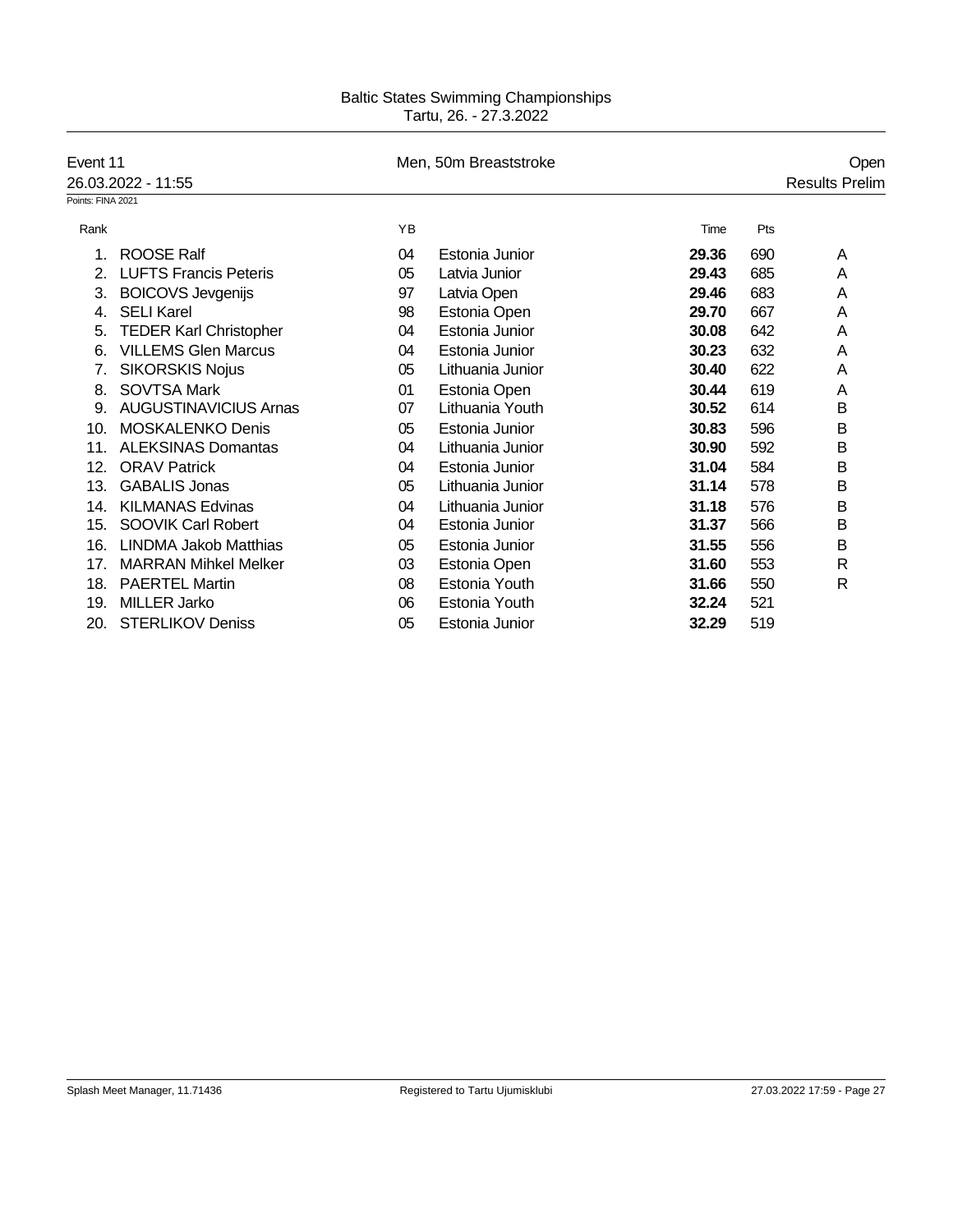| Event 12          | 26.03.2022 - 12:03                 |       |       |          | Open<br><b>Results Prelim</b> |                                                                                  |                              |
|-------------------|------------------------------------|-------|-------|----------|-------------------------------|----------------------------------------------------------------------------------|------------------------------|
| Points: FINA 2021 |                                    |       |       |          |                               |                                                                                  |                              |
| Rank              |                                    |       |       |          | YB                            | Time                                                                             | Pts                          |
|                   | 2006 and younger                   |       |       |          |                               |                                                                                  |                              |
|                   | 1. DEICMANS Nikolass<br>50m:       | 28.15 | 28.15 | $100m$ : | 06<br>1:02.43                 | 2:13.96<br>Latvia Youth<br>34.28<br>150m: 1:43.15<br>40.72<br>200m: 2:13.96      | 616<br>Q<br>30.81            |
|                   | 2. ALTEBERG Artjom<br>50m:         | 28.65 | 28.65 | 100m:    | 06<br>1:06.08                 | 2:17.84<br>Estonia Youth<br>37.43<br>200m: 2:17.84<br>150m:<br>1:44.89<br>38.81  | 565<br>32.95                 |
| 3.                | <b>DENISSOV Aleksei</b><br>50m:    | 29.28 | 29.28 | 100m:    | 08<br>1:06.49                 | 2:19.18<br>Estonia Youth<br>37.21<br>150m: 1:46.78<br>40.29<br>200m:<br>2:19.18  | 549<br>32.40                 |
|                   | 4. SLIZIUS Povilas<br>50m:         | 29.45 | 29.45 | 100m:    | 06<br>1:09.31                 | Lithuania Youth<br>2:21.90<br>39.86<br>150m: 1:47.29<br>200m: 2:21.90<br>37.98   | 518<br>34.61                 |
|                   | 5. APINYS Artas<br>50m:            | 30.79 | 30.79 | 100m:    | 07<br>1:09.31                 | Lithuania Youth<br>2:22.50<br>38.52<br>150m: 1:50.64<br>200m: 2:22.50<br>41.33   | 512<br>31.86                 |
|                   | 6. HMELEVSKIS Alberts<br>50m:      | 28.61 | 28.61 |          | 07<br>100m: 1:07.10           | 2:24.16<br>Latvia Youth<br>38.49<br>150m: 1:50.62<br>43.52<br>200m: 2:24.16      | 494<br>33.54                 |
|                   | YOB 2004 - 2005                    |       |       |          |                               |                                                                                  |                              |
|                   | 1. PANCEREVAS Daniil<br>50m:       | 26.50 | 26.50 | 100m:    | 04<br>59.86                   | 2:06.06<br>Lithuania Junior<br>33.36<br>200m: 2:06.06<br>150m: 1:36.66<br>36.80  | 739<br>Q<br>29.40            |
|                   | 2. TOBLER Artur<br>50m:            | 26.88 | 26.88 | 100m:    | 04<br>1:00.26                 | Estonia Junior<br>2:09.71<br>33.38<br>200m: 2:09.71<br>150m:<br>1:39.14<br>38.88 | 678<br>Q<br>30.57            |
|                   | 3. MIKELSONS Kristaps<br>50m:      | 26.96 | 26.96 | 100m:    | 04<br>59.73                   | Latvia Junior<br>2:10.49<br>32.77<br>200m: 2:10.49<br>150m: 1:39.19<br>39.46     | 666<br>Q<br>31.30            |
|                   | <b>GATULIS Adomas</b><br>50m:      | 27.61 | 27.61 | 100m:    | 05<br>1:02.93                 | Lithuania Junior<br>2:12.72<br>35.32<br>200m: 2:12.72<br>150m: 1:41.52<br>38.59  | 633<br>Q<br>31.20            |
| 5.                | <b>DRAGASIUS Donatas</b><br>50m:   | 27.96 | 27.96 | 100m:    | 04<br>1:02.50                 | 2:12.79<br>Latvia Junior<br>34.54<br>150m:<br>200m: 2:12.79<br>1:41.24<br>38.74  | 632<br>Q<br>31.55            |
|                   | 6. ANTONIAK Lars Sebastian<br>50m: | 29.58 | 29.58 | 100m:    | 05<br>1:05.07                 | 2:17.68<br>Estonia Junior<br>35.49<br>150m:<br>200m: 2:17.68<br>1:46.03<br>40.96 | 567<br>$\mathsf{R}$<br>31.65 |
|                   | 7. LIIV Armin<br>50m:              | 28.71 | 28.71 | 100m:    | 04<br>1:05.56                 | 2:20.47<br>Estonia Junior<br>36.85<br>200m: 2:20.47<br>150m:<br>1:46.79<br>41.23 | 534<br>33.68                 |
|                   | 8. LILL Robin<br>50m:              | 30.03 | 30.03 | $100m$ : | 05<br>1:09.61                 | 2:25.12<br>Estonia Junior<br>39.58<br>42.27<br>200m: 2:25.12<br>150m:<br>1:51.88 | 484<br>33.24                 |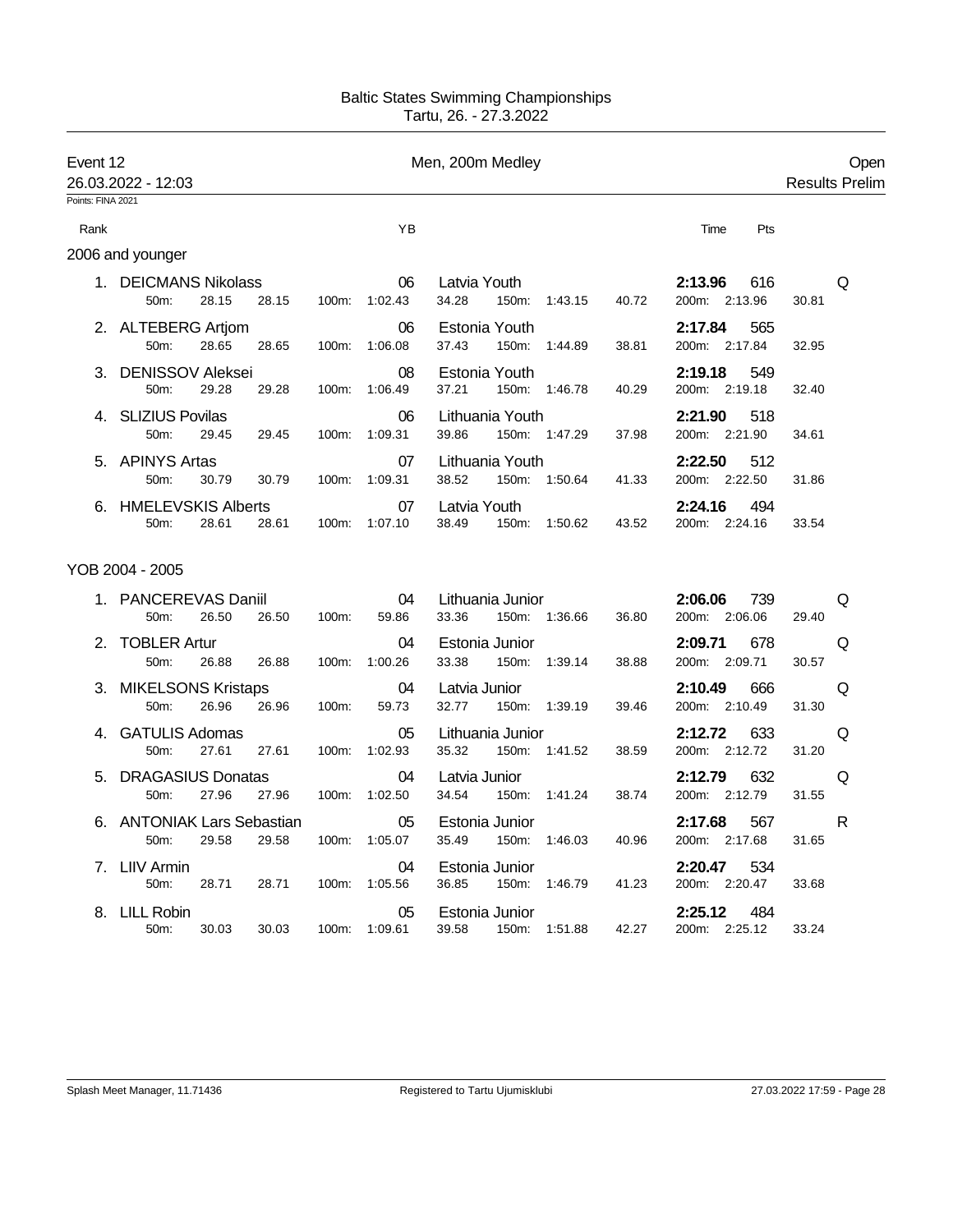Event 12, Men, 200m Medley, Prelim

### Open

| 1. PANCEREVAS Daniil<br>50m:<br>26.50<br>26.50                | 100m: | 04<br>59.86         | Lithuania Junior<br>33.36<br>150m: 1:36.66  | 36.80            | 2:06.06<br>739<br>200m: 2:06.06 | Q<br>29.40            |
|---------------------------------------------------------------|-------|---------------------|---------------------------------------------|------------------|---------------------------------|-----------------------|
| 2. MILIUS Eimantas<br>27.43<br>50m:<br>27.43                  | 100m: | 96<br>59.86         | Lithuania Open<br>150m: 1:38.18<br>32.43    | 38.32            | 2:09.35<br>684<br>200m: 2:09.35 | Q<br>31.17            |
| 3. TOBLER Artur<br>50 <sub>m</sub> :<br>26.88<br>26.88        |       | 04<br>100m: 1:00.26 | Estonia Junior<br>33.38<br>150m: 1:39.14    | 38.88            | 2:09.71<br>678<br>200m: 2:09.71 | Q<br>30.57            |
| 4. LIHHATS Erik<br>27.07<br>50m:<br>27.07                     |       | 03<br>100m: 1:00.39 | Estonia Open<br>33.32<br>150m: 1:39.40      | 39.01            | 2:10.11<br>672<br>200m: 2:10.11 | Q<br>30.71            |
| 5. MIKELSONS Kristaps<br>50m:<br>26.96<br>26.96               | 100m: | 04<br>59.73         | Latvia Junior<br>32.77<br>150m: 1:39.19     | 39.46            | 2:10.49<br>666<br>200m: 2:10.49 | Q<br>31.30            |
| 6. GATULIS Adomas<br>50m:<br>27.61<br>27.61                   |       | 05<br>100m: 1:02.93 | Lithuania Junior<br>35.32<br>150m: 1:41.52  | 38.59            | 2:12.72<br>633<br>200m: 2:12.72 | Q<br>31.20            |
| 7. DRAGASIUS Donatas<br>27.96<br>50m:<br>27.96                |       | 04<br>100m: 1:02.50 | Latvia Junior<br>34.54<br>150m: 1:41.24     | 38.74            | 2:12.79<br>632<br>200m: 2:12.79 | Q<br>31.55            |
| 8. DEICMANS Nikolass<br>50 <sub>m</sub> :<br>28.15<br>28.15   |       | 06<br>100m: 1:02.43 | Latvia Youth<br>34.28<br>150m: 1:43.15      | 40.72            | 2:13.96<br>616<br>200m: 2:13.96 | Q<br>30.81            |
| 9. SKIRUTIS Nojus<br>50m:<br>29.10<br>29.10                   | 100m: | 03<br>1:05.02       | Lithuania Open<br>35.92<br>150m: 1:44.60    | 39.58            | 2:15.77<br>591<br>200m: 2:15.77 | $\mathsf{R}$<br>31.17 |
| 10. ANTONIAK Lars Sebastian<br>50m:<br>29.58<br>29.58         |       | 05<br>100m: 1:05.07 | Estonia Junior<br>35.49<br>150m:            | 1:46.03<br>40.96 | 2:17.68<br>567<br>200m: 2:17.68 | $\mathsf{R}$<br>31.65 |
| 11. ALTEBERG Artjom<br>50m:<br>28.65<br>28.65                 |       | 06<br>100m: 1:06.08 | Estonia Youth<br>37.43<br>150m:<br>1:44.89  | 38.81            | 2:17.84<br>565<br>200m: 2:17.84 | 32.95                 |
| 12. DENISSOV Aleksei<br>50m:<br>29.28<br>29.28                |       | 08<br>100m: 1:06.49 | Estonia Youth<br>37.21  150m: 1:46.78       | 40.29            | 2:19.18<br>549<br>200m: 2:19.18 | 32.40                 |
| 13. LIIV Armin<br>50m:<br>28.71<br>28.71                      | 100m: | 04<br>1:05.56       | Estonia Junior<br>36.85<br>150m:<br>1:46.79 | 41.23            | 534<br>2:20.47<br>200m: 2:20.47 | 33.68                 |
| 14. SLIZIUS Povilas<br>50m:<br>29.45<br>29.45                 |       | 06<br>100m: 1:09.31 | Lithuania Youth<br>39.86<br>150m: 1:47.29   | 37.98            | 518<br>2:21.90<br>200m: 2:21.90 | 34.61                 |
| 15. APINYS Artas<br>50m:<br>30.79<br>30.79                    |       | 07<br>100m: 1:09.31 | Lithuania Youth<br>38.52<br>150m: 1:50.64   | 41.33            | 512<br>2:22.50<br>200m: 2:22.50 | 31.86                 |
| 16. HMELEVSKIS Alberts<br>50 <sub>m</sub> :<br>28.61<br>28.61 |       | 07<br>100m: 1:07.10 | Latvia Youth<br>38.49<br>150m: 1:50.62      | 43.52            | 2:24.16<br>494<br>200m: 2:24.16 | 33.54                 |
| 17. LILL Robin<br>30.03<br>30.03<br>50m:                      |       | 05<br>100m: 1:09.61 | Estonia Junior<br>39.58<br>150m: 1:51.88    | 42.27            | 2:25.12<br>484<br>200m: 2:25.12 | 33.24                 |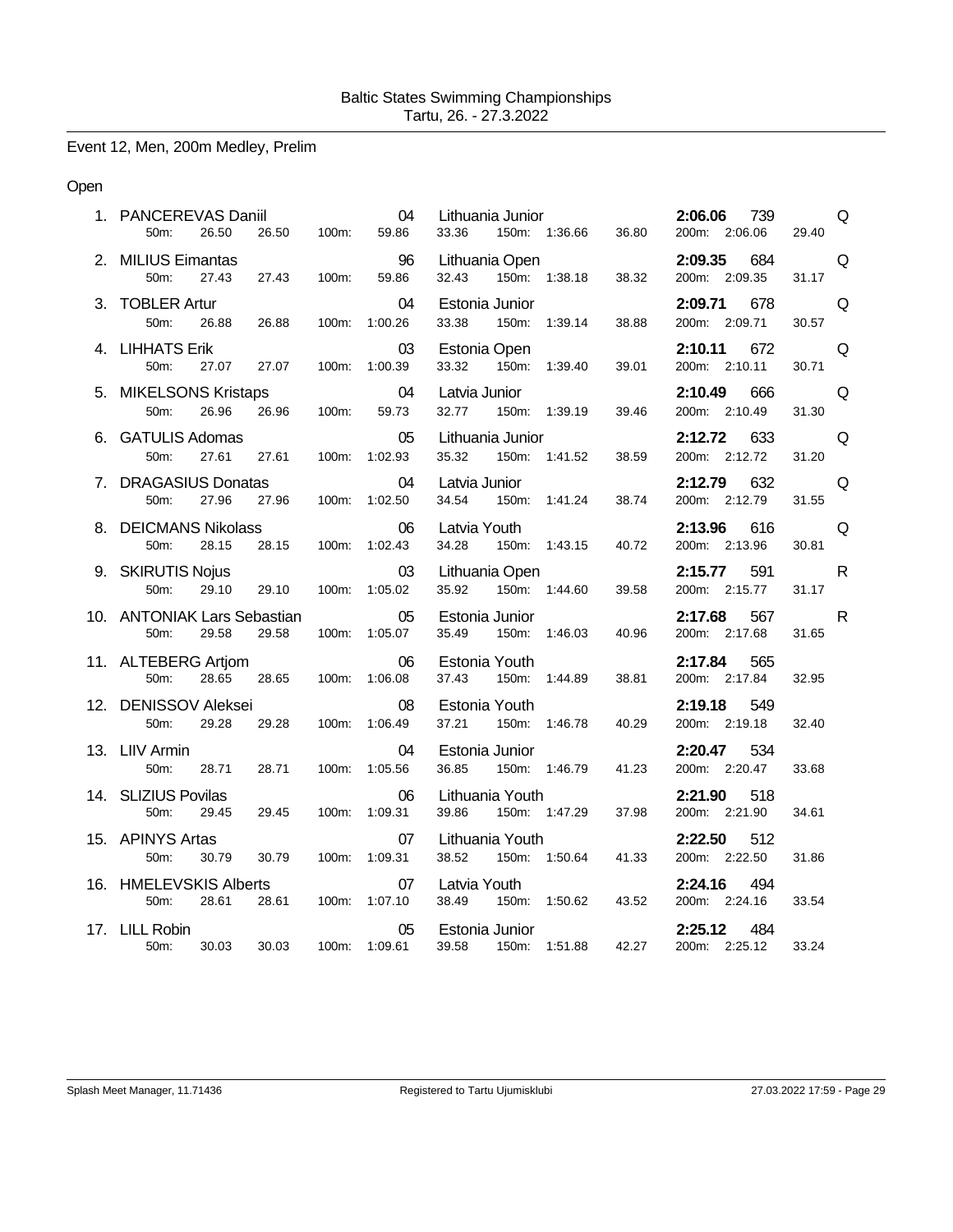| Event 13          | 26.03.2022 - 12:13                           |                  |                |                |                          | Women, 400m Medley |                                   |                                | Open<br><b>Results Prelim</b> |                                                        |                |   |
|-------------------|----------------------------------------------|------------------|----------------|----------------|--------------------------|--------------------|-----------------------------------|--------------------------------|-------------------------------|--------------------------------------------------------|----------------|---|
| Points: FINA 2021 |                                              |                  |                |                |                          |                    |                                   |                                |                               |                                                        |                |   |
| Rank              |                                              |                  |                |                | YB                       |                    |                                   |                                |                               | Time<br>Pts                                            |                |   |
|                   | 2007 and younger                             |                  |                |                |                          |                    |                                   |                                |                               |                                                        |                |   |
|                   | 1. GELAZYTE Vyte<br>50m:<br>100m:            | 32.96<br>1:11.57 | 32.96<br>38.61 | 150m:<br>200m: | 07<br>1:53.91<br>2:35.25 | 42.34<br>41.34     | Lithuania Youth                   | 250m: 3:19.19<br>300m: 4:03.34 | 43.94<br>44.15                | 5:13.11<br>615<br>350m: 4:39.44<br>400m: 5:13.11       | 36.10<br>33.67 | Q |
|                   | <b>TRUCINSKAITE Guoda</b><br>50m:<br>100m:   | 36.51<br>1:18.47 | 36.51<br>41.96 | 150m:<br>200m: | 08<br>1:58.11<br>2:37.57 | 39.64<br>39.46     | Lithuania Youth<br>250m:<br>300m: | 3:21.65<br>4:06.45             | 44.08<br>44.80                | 5:16.85<br>594<br>350m:<br>4:41.69<br>5:16.85<br>400m: | 35.24<br>35.16 | Q |
| 3.                | <b>NAINYTE leva</b><br>50m:<br>100m:         | 33.54<br>1:14.19 | 33.54<br>40.65 | 150m:<br>200m: | 08<br>1:57.99<br>2:39.13 | 43.80<br>41.14     | Lithuania Youth<br>300m:          | 250m: 3:24.03<br>4:09.68       | 44.90<br>45.65                | 5:19.25<br>580<br>350m: 4:45.22<br>400m:<br>5:19.25    | 35.54<br>34.03 | Q |
|                   | 4. RAUDSEPP Britt<br>50m:<br>100m:           | 33.39<br>1:14.73 | 33.39<br>41.34 | 150m:<br>200m: | 07<br>1:55.44<br>2:34.42 | 40.71<br>38.98     | Estonia Youth<br>250m:<br>300m:   | 3:20.89<br>4:07.35             | 46.47<br>46.46                | 5:19.57<br>579<br>350m:<br>4:44.44<br>400m: 5:19.57    | 37.09<br>35.13 | Q |
|                   | 5. VISOCKAITE leva<br>50m:<br>100m:          | 33.20<br>1:14.07 | 33.20<br>40.87 | 150m:<br>200m: | 07<br>1:56.91<br>2:39.27 | 42.84<br>42.36     | Lithuania Youth<br>250m:<br>300m: | 3:26.16<br>4:12.96             | 46.89<br>46.80                | 5:24.98<br>550<br>350m:<br>4:48.70<br>400m:<br>5:24.98 | 35.74<br>36.28 | Q |
|                   | <b>SVENCIONYTE Stela</b><br>50m:<br>100m:    | 36.63<br>1:18.24 | 36.63<br>41.61 | 150m:<br>200m: | 08<br>1:57.41<br>2:37.94 | 39.17<br>40.53     | Lithuania Youth<br>300m:          | 250m: 3:28.41<br>4:18.38       | 50.47<br>49.97                | 5:28.97<br>530<br>350m: 4:55.88<br>400m:<br>5:28.97    | 37.50<br>33.09 |   |
|                   | TSISTJAKOVA Veronika<br>50m:<br>100m:        | 34.62<br>1:19.25 | 34.62<br>44.63 | 150m:<br>200m: | 08<br>2:03.44<br>2:46.40 | 44.19<br>42.96     | Estonia Youth<br>250m:<br>300m:   | 3:33.23<br>4:20.37             | 46.83<br>47.14                | 5:38.07<br>489<br>350m:<br>4:59.84<br>400m: 5:38.07    | 39.47<br>38.23 |   |
| 8.                | <b>SIIMAR Mirtel-Madlen</b><br>50m:<br>100m: | 35.23<br>1:18.78 | 35.23<br>43.55 | 150m:<br>200m: | 07<br>2:02.31<br>2:44.96 | 43.53<br>42.65     | Estonia Youth<br>250m:<br>300m:   | 3:34.19<br>4:24.76             | 49.23<br>50.57                | 5:40.94<br>476<br>5:03.52<br>350m:<br>400m:<br>5:40.94 | 38.76<br>37.42 |   |
| 9.                | <b>MADDISON Helena</b><br>50m:<br>100m:      | 38.26<br>1:24.21 | 38.26<br>45.95 | 150m:<br>200m: | 09<br>2:11.69<br>2:57.88 | 47.48<br>46.19     | Estonia Youth<br>250m:<br>300m:   | 3:46.93<br>4:36.82             | 49.05<br>49.89                | 5:56.97<br>415<br>350m:<br>5:17.98<br>5:56.97<br>400m: | 41.16<br>38.99 |   |

## YOB 2005 - 2006

|              | 1. KOTSAR Karolin Victoria  |         |       |                    | 05      |       | Estonia Junior   |         |       | 5:10.98 | 628     |       | Q |
|--------------|-----------------------------|---------|-------|--------------------|---------|-------|------------------|---------|-------|---------|---------|-------|---|
|              | 50 <sub>m</sub> :           | 32.12   | 32.12 | 150m:              | 1:51.48 | 40.65 | 250m:            | 3:15.67 | 44.38 | 350m:   | 4:36.45 | 35.39 |   |
|              | $100m$ :                    | 1:10.83 | 38.71 | 200 <sub>m</sub> : | 2:31.29 | 39.81 | 300m:            | 4:01.06 | 45.39 | 400m:   | 5:10.98 | 34.53 |   |
| 2            | <b>GURJANOVA Violanta</b>   |         |       |                    | 06      |       | Estonia Junior   |         |       | 5:11.56 | 624     |       | O |
|              | 50 <sub>m</sub> :           | 32.41   | 32.41 | $150m$ :           | 1:50.85 | 39.72 | 250m:            | 3:12.24 | 43.51 | 350m:   | 4:35.33 | 37.88 |   |
|              | $100m$ :                    | 1:11.13 | 38.72 | 200m:              | 2:28.73 | 37.88 | 300m:            | 3.57.45 | 45.21 | 400m:   | 5:11.56 | 36.23 |   |
| $\mathbf{3}$ | <b>KERSEVICIUTE Radvile</b> |         |       |                    | 05      |       | Lithuania Junior |         |       | 5:28.33 | 533     |       | R |
|              | $50m$ :                     | 33.78   | 33.78 | $150m$ :           | 1:58.21 | 45.37 | 250m:            | 3:25.86 | 45.92 | 350m:   | 4:50.76 | 38.98 |   |
|              | $100m$ :                    | 1:12.84 | 39.06 | $200m$ :           | 2:39.94 | 41.73 | 300m:            | 4:11.78 | 45.92 | 400m:   | 5:28.33 | 37.57 |   |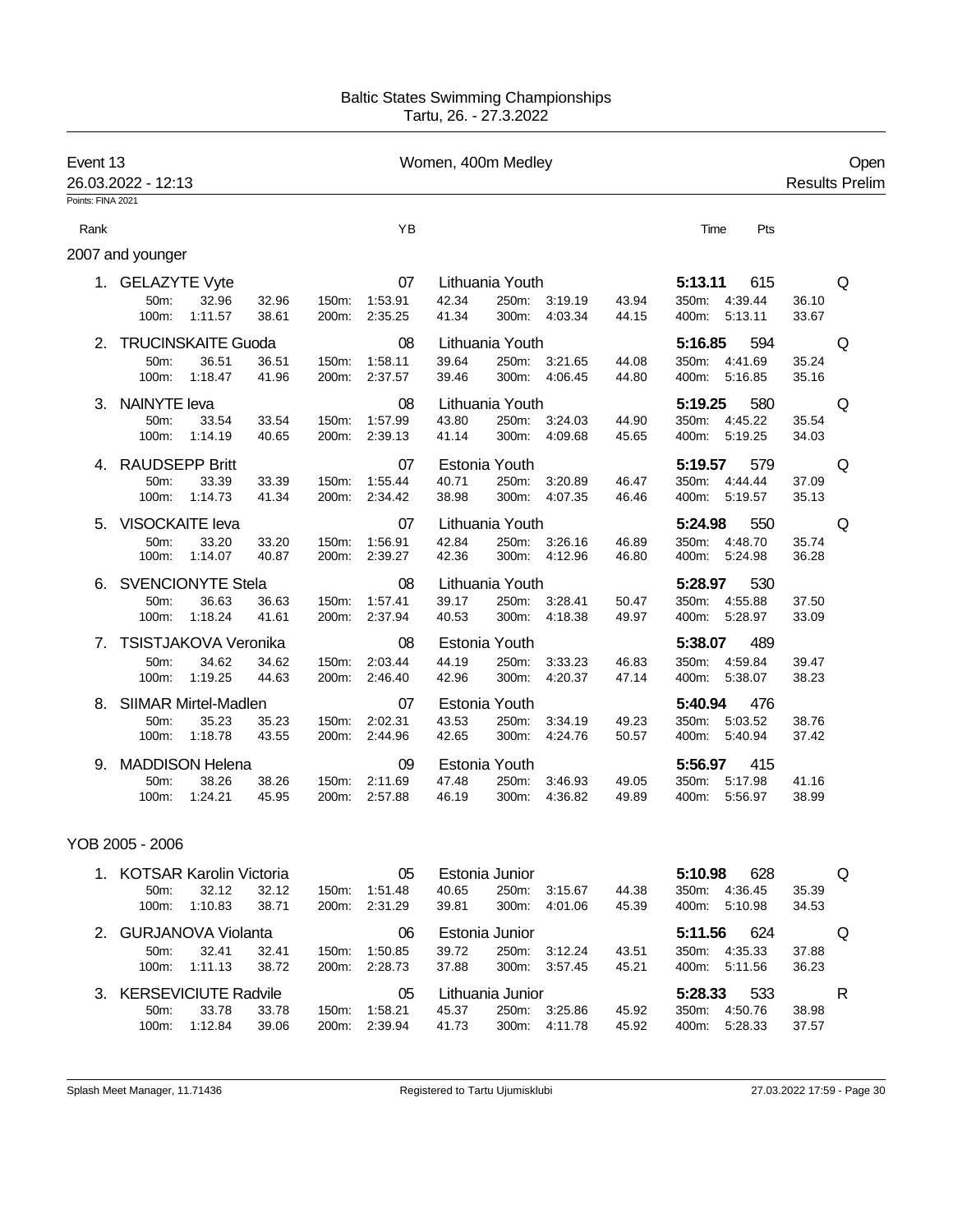|      | Event 13, Women, 400m Medley, Prelim, YOB 2005 - 2006 |                  |                |                |                                |                                  |                                   |                                |                |                                                  |                                       |
|------|-------------------------------------------------------|------------------|----------------|----------------|--------------------------------|----------------------------------|-----------------------------------|--------------------------------|----------------|--------------------------------------------------|---------------------------------------|
| Rank |                                                       |                  |                |                | YB                             |                                  |                                   |                                |                | Time                                             | Pts                                   |
| 4.   | <b>TAMMIK Laura</b><br>50m:<br>100m:                  | 33.58<br>1:14.78 | 33.58<br>41.20 | 150m:<br>200m: | 05<br>1:57.18<br>2:38.60       | Estonia Junior<br>42.40<br>41.42 | 250m:<br>300m:                    | 3:25.50<br>4:13.42             | 46.90<br>47.92 | 5:28.81<br>350m:<br>4:52.27<br>400m:<br>5:28.81  | 531<br>R<br>38.85<br>36.54            |
| Open |                                                       |                  |                |                |                                |                                  |                                   |                                |                |                                                  |                                       |
|      | 1. KOTSAR Karolin Victoria<br>50m:<br>100m:           | 32.12<br>1:10.83 | 32.12<br>38.71 | 150m:<br>200m: | 05<br>1:51.48<br>2:31.29       | Estonia Junior<br>40.65<br>39.81 | 250m:<br>300m:                    | 3:15.67<br>4:01.06             | 44.38<br>45.39 | 5:10.98<br>350m:<br>4:36.45<br>400m:<br>5.10.98  | 628<br>Q<br>35.39<br>34.53            |
|      | 2. GURJANOVA Violanta<br>50m:<br>100m:                | 32.41<br>1:11.13 | 32.41<br>38.72 | 150m:<br>200m: | 06<br>1:50.85<br>2:28.73       | Estonia Junior<br>39.72<br>37.88 | 250m:<br>300m:                    | 3:12.24<br>3:57.45             | 43.51<br>45.21 | 5:11.56<br>350m: 4:35.33<br>400m: 5:11.56        | 624<br>Q<br>37.88<br>36.23            |
|      | 3. GELAZYTE Vyte<br>50m:<br>100m:                     | 32.96<br>1:11.57 | 32.96<br>38.61 | 150m:<br>200m: | 07<br>1:53.91<br>2:35.25       | 42.34<br>41.34                   | Lithuania Youth                   | 250m: 3:19.19<br>300m: 4:03.34 | 43.94<br>44.15 | 5:13.11<br>350m: 4:39.44<br>400m:<br>5:13.11     | Q<br>615<br>36.10<br>33.67            |
|      | 4. TRUCINSKAITE Guoda<br>50m:<br>100m:                | 36.51<br>1:18.47 | 36.51<br>41.96 | 150m:<br>200m: | 08<br>1:58.11<br>2:37.57       | 39.64<br>39.46                   | Lithuania Youth<br>300m:          | 250m: 3:21.65<br>4:06.45       | 44.08<br>44.80 | 5:16.85<br>350m: 4:41.69<br>400m: 5:16.85        | 594<br>Q<br>35.24<br>35.16            |
|      | 5. MAAS Mari-Liis<br>50m:<br>100m:                    | 35.74<br>1:16.97 | 35.74<br>41.23 | 150m:<br>200m: | 04<br>1:57.10<br>2:36.13       | Estonia Open<br>40.13<br>39.03   | 250m:<br>300m:                    | 3:22.57<br>4:10.28             | 46.44<br>47.71 | 5:18.73<br>350m:<br>4:45.86<br>400m:<br>5:18.73  | 583<br>Q<br>35.58<br>32.87            |
|      | 6. NAINYTE leva<br>50m:<br>100m:                      | 33.54<br>1:14.19 | 33.54<br>40.65 | 150m:<br>200m: | 08<br>1:57.99<br>2:39.13       | 43.80<br>41.14                   | Lithuania Youth<br>250m:<br>300m: | 3:24.03<br>4:09.68             | 44.90<br>45.65 | 5:19.25<br>350m: 4:45.22<br>400m:<br>5:19.25     | 580<br>Q<br>35.54<br>34.03            |
|      | 7. RAUDSEPP Britt<br>50m:<br>100m: 1:14.73            | 33.39            | 33.39<br>41.34 | 150m:          | 07<br>1:55.44<br>200m: 2:34.42 | Estonia Youth<br>40.71<br>38.98  | 250m:<br>300m:                    | 3:20.89<br>4:07.35             | 46.47<br>46.46 | 5:19.57<br>350m: 4:44.44<br>400m: 5:19.57        | 579<br>Q<br>37.09<br>35.13            |
|      | 8. VISOCKAITE leva<br>50m:<br>100m:                   | 33.20<br>1:14.07 | 33.20<br>40.87 | 150m:<br>200m: | 07<br>1:56.91<br>2:39.27       | 42.84<br>42.36                   | Lithuania Youth                   | 250m: 3:26.16<br>300m: 4:12.96 | 46.89<br>46.80 | 5:24.98<br>350m:<br>4:48.70<br>400m: 5:24.98     | 550<br>Q<br>35.74<br>36.28            |
|      | 9. KERSEVICIUTE Radvile<br>50m:<br>100m: 1:12.84      | 33.78            | 33.78<br>39.06 | 150m:<br>200m: | 05<br>1:58.21<br>2:39.94       | 45.37<br>41.73                   | Lithuania Junior                  | 250m: 3:25.86<br>300m: 4:11.78 | 45.92<br>45.92 | 5:28.33<br>350m: 4:50.76<br>400m: 5:28.33        | 533<br>R<br>38.98<br>37.57            |
|      | 10. TAMMIK Laura<br>50m:<br>100m: 1:14.78             | 33.58            | 33.58<br>41.20 | 150m:<br>200m: | 05<br>1:57.18<br>2:38.60       | 42.40<br>41.42                   | Estonia Junior                    | 250m: 3:25.50<br>300m: 4:13.42 | 46.90<br>47.92 | 5:28.81<br>350m: 4:52.27<br>400m: 5:28.81        | 531<br>in Richard R<br>38.85<br>36.54 |
|      | 11. SVENCIONYTE Stela<br>50m:<br>100m:                | 36.63<br>1:18.24 | 36.63<br>41.61 | 150m:<br>200m: | 08<br>1:57.41<br>2:37.94       | 39.17<br>40.53                   | Lithuania Youth                   | 250m: 3:28.41<br>300m: 4:18.38 | 50.47<br>49.97 | 5:28.97 530<br>350m: 4:55.88<br>400m:<br>5:28.97 | 37.50<br>33.09                        |
|      | 12. TSISTJAKOVA Veronika<br>50m:<br>100m: 1:19.25     | 34.62            | 34.62<br>44.63 | 150m:          | 08<br>2:03.44<br>200m: 2:46.40 | Estonia Youth<br>44.19<br>42.96  |                                   | 250m: 3:33.23<br>300m: 4:20.37 | 46.83<br>47.14 | 5:38.07<br>350m: 4:59.84<br>400m: 5:38.07        | 489<br>39.47<br>38.23                 |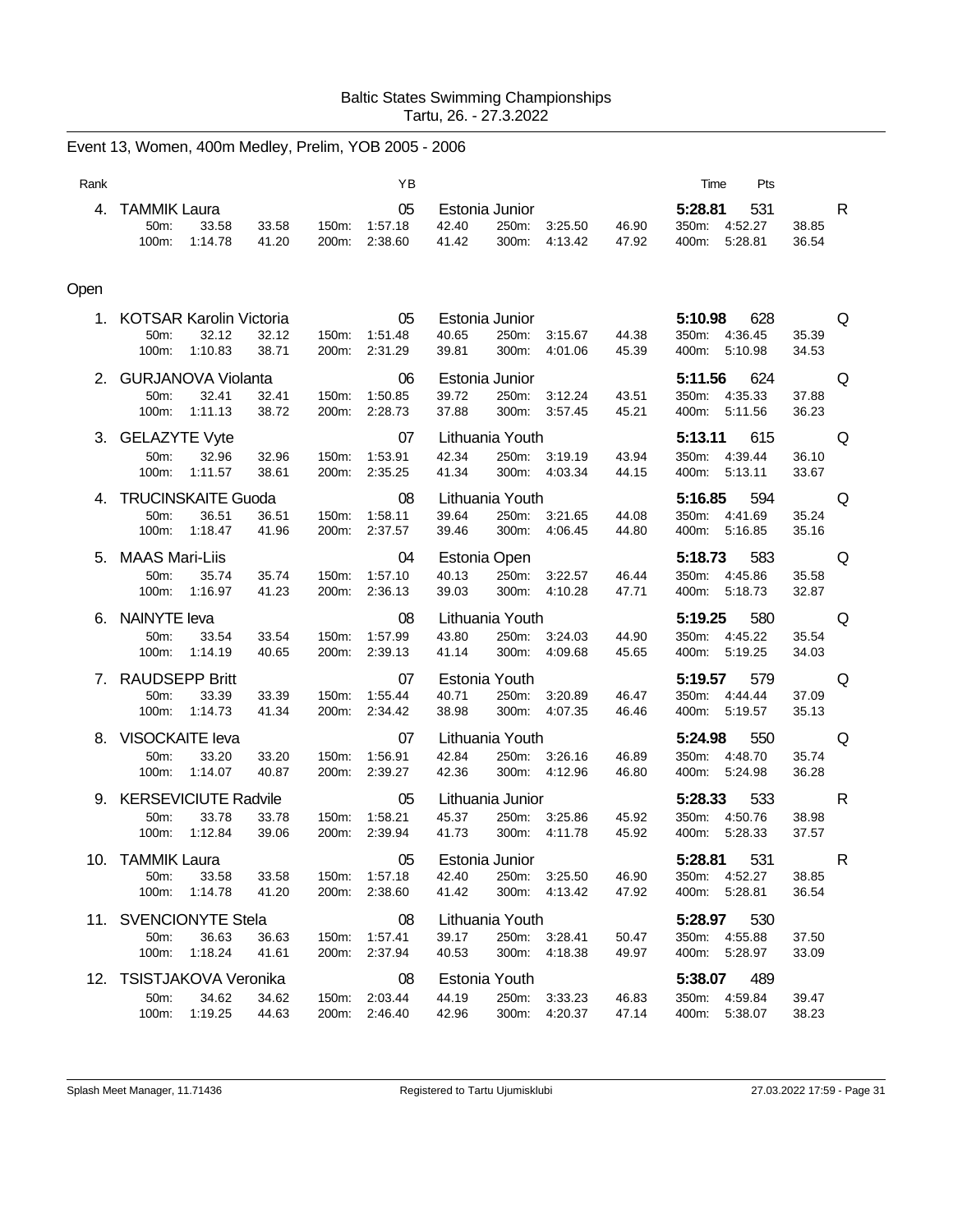Event 13, Women, 400m Medley, Prelim, Open

| Rank  |                      |         |       |       | ΥB      |               |               |         |                | Time     | Pts     |       |
|-------|----------------------|---------|-------|-------|---------|---------------|---------------|---------|----------------|----------|---------|-------|
|       | SIIMAR Mirtel-Madlen |         |       |       | 07      | Estonia Youth |               |         | 5:40.94<br>476 |          |         |       |
|       | $50m$ :              | 35.23   | 35.23 | 150m: | 2:02.31 | 43.53         | 250m:         | 3:34.19 | 49.23          | $350m$ : | 5:03.52 | 38.76 |
|       | $100m$ :             | 1:18.78 | 43.55 | 200m: | 2:44.96 | 42.65         | $300m$ :      | 4:24.76 | 50.57          | 400m:    | 5:40.94 | 37.42 |
| - 14. | MADDISON Helena      |         |       |       | 09      |               | Estonia Youth |         |                | 5:56.97  | 415     |       |
|       | $50m$ :              | 38.26   | 38.26 | 150m: | 2:11.69 | 47.48         | 250m:         | 3:46.93 | 49.05          | $350m$ : | 5:17.98 | 41.16 |
|       | 100m:                | 1:24.21 | 45.95 | 200m: | 2:57.88 | 46.19         | 300m:         | 4:36.82 | 49.89          | 400m:    | 5:56.97 | 38.99 |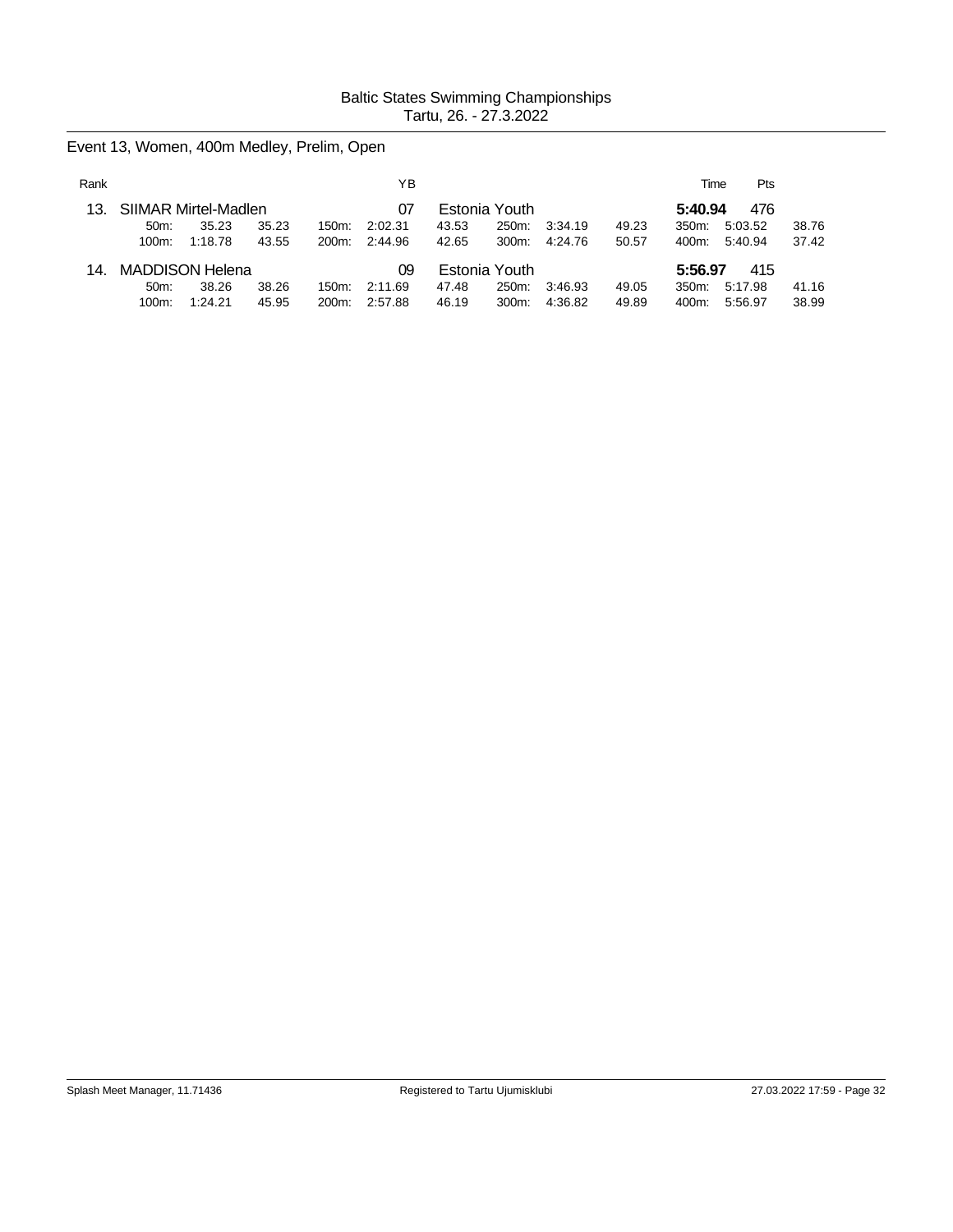| Event 14          | 26.03.2022 - 12:33        |        | Men, 50m Butterfly |       | Open<br><b>Results Prelim</b> |
|-------------------|---------------------------|--------|--------------------|-------|-------------------------------|
| Points: FINA 2021 |                           |        |                    |       |                               |
|                   |                           | YB     |                    |       | Pts                           |
| Rank              |                           |        |                    | Time  |                               |
| 1.                | <b>ZAITSEV Daniel</b>     | 97     | Estonia Open       | 24.56 | 745<br>A                      |
| 2.                | <b>AHTIAINEN Alex</b>     | 01     | Estonia Open       | 24.87 | 718<br>Α                      |
| 3.                | <b>RULLIS Reds</b>        | 05     | Latvia Junior      | 25.67 | 652<br>A                      |
| 4.                | <b>DROZDOV Daniil</b>     | 04     | Estonia Junior     | 25.74 | 647<br>Α                      |
| 5.                | <b>ASTRELIN Dmitri</b>    | 03     | Estonia Open       | 26.05 | 624<br>Α                      |
| 6.                | <b>GIEDRAITIS Nedas</b>   | 04     | Lithuania Junior   | 26.06 | 624<br>Α                      |
| 7.                | <b>SIKORSKIS Nojus</b>    | 05     | Lithuania Junior   | 26.08 | 622<br>A                      |
| 8.                | <b>BACKULIS Julius</b>    | $00\,$ | Lithuania Open     | 26.15 | 617<br>A                      |
| 9.                | <b>VAINIKK Rando</b>      | $00\,$ | Estonia Open       | 26.16 | 616<br>B                      |
| 10.               | <b>JUSKA Tajus</b>        | 09     | Lithuania Youth    | 26.26 | 609<br>B                      |
| 11.               | <b>KARATSEVSKI Nikita</b> | 03     | Estonia Open       | 26.35 | 603<br>B                      |
| 12.               | <b>IVANOV Nikita</b>      | 05     | Estonia Junior     | 26.36 | 603<br>B                      |
| 13.               | <b>BORISSOV Pavel</b>     | 05     | Estonia Junior     | 26.76 | 576<br>B                      |
| 14.               | <b>VESKI Harri</b>        | 03     | Estonia Open       | 26.78 | 575<br>B                      |
| 15.               | <b>BEDITSKI Aleksandr</b> | 02     | Estonia Open       | 26.92 | 566<br>B                      |
| 16.               | <b>GUTMANIS Roberts</b>   | 04     | Latvia Junior      | 27.03 | 559<br>В                      |
| 17.               | SAHPAZOV Artjom           | 04     | Estonia Junior     | 27.10 | $\mathsf{R}$<br>554           |
| 18.               | <b>ORAV Patrick</b>       | 04     | Estonia Junior     | 27.13 | 553<br>$\mathsf{R}$           |
| 19.               | <b>CILEKS Germans</b>     | 05     | Latvia Junior      | 27.24 | 546                           |
| 20.               | <b>TATAR Robin</b>        | 02     | Estonia Open       | 27.25 | 545                           |
| 21.               | <b>SHUVALOV Danil</b>     | 06     | Estonia Youth      | 27.28 | 544                           |
| 22.               | <b>SERGEJEV Nikita</b>    | 05     | Estonia Junior     | 27.29 | 543                           |
| 23.               | <b>SILLASTE Dmitri</b>    | 07     | Estonia Youth      | 27.31 | 542                           |
| 24.               | <b>TIEDE Kai Robert</b>   | 04     | Estonia Junior     | 27.40 | 536                           |
| 25.               | <b>BABAKINAS Evaldas</b>  | 05     | Lithuania Junior   | 27.75 | 516                           |
| 26.               | <b>VAINIKK Raido</b>      | 05     | Estonia Junior     | 27.81 | 513                           |
| 27.               | <b>PENT Mihkel</b>        | 05     | Estonia Junior     | 28.06 | 499                           |
|                   |                           |        |                    |       |                               |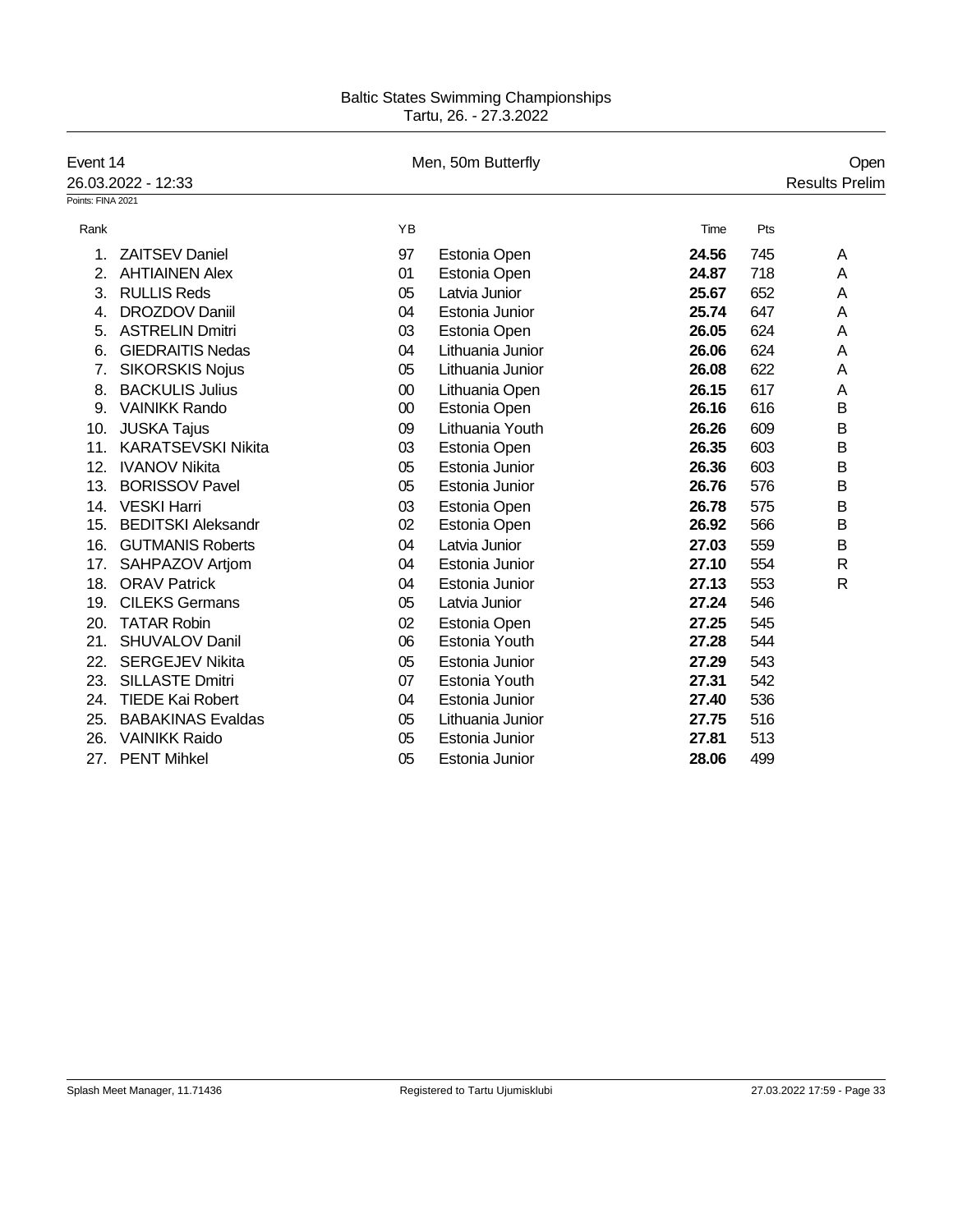| Event 15          |                                 |        | Women, 50m Backstroke |       |     |                       |  |  |
|-------------------|---------------------------------|--------|-----------------------|-------|-----|-----------------------|--|--|
|                   | 26.03.2022 - 12:38              |        |                       |       |     | <b>Results Prelim</b> |  |  |
| Points: FINA 2021 |                                 |        |                       |       |     |                       |  |  |
| Rank              |                                 | YB     |                       | Time  | Pts |                       |  |  |
| 1.                | <b>VUTT Hanna Grete</b>         | 03     | Estonia Open          | 30.49 | 692 | A                     |  |  |
| 2.                | <b>BOITSUK Mariangela</b>       | 04     | Estonia Open          | 30.75 | 675 | A                     |  |  |
| 3.                | <b>KANN Kertu</b>               | 06     | Estonia Junior        | 30.96 | 661 | A                     |  |  |
| 4.                | <b>SINKUS Laura</b>             | 04     | Latvia Open           | 31.17 | 648 | A                     |  |  |
| 5.                | <b>VAINIKK Annika</b>           | $00\,$ | Estonia Open          | 31.20 | 646 | A                     |  |  |
| 6.                | <b>VALDMAA Laura-Liis</b>       | 04     | Estonia Open          | 31.33 | 638 | Α                     |  |  |
| 7.                | <b>JAKSTAITE Beata</b>          | 05     | Lithuania Junior      | 31.36 | 636 | Α                     |  |  |
| 8.                | <b>KAARE Kertu</b>              | 02     | Estonia Open          | 31.49 | 628 | Α                     |  |  |
| 9.                | SOVTSA Polina                   | 08     | Estonia Youth         | 31.56 | 624 | B                     |  |  |
| 10.               | <b>ROOS Aurelia</b>             | 04     | Estonia Open          | 31.59 | 622 | B                     |  |  |
| 11.               | <b>TIMOFEJEVA Polina</b>        | 05     | Estonia Junior        | 31.60 | 622 | B                     |  |  |
| 12.               | <b>BAUMANE Petra Aleksandra</b> | 06     | Latvia Junior         | 32.01 | 598 | B                     |  |  |
| 13.               | <b>VASILIAUSKAITE Rusne</b>     | 07     | Lithuania Youth       | 32.07 | 595 | B                     |  |  |
| 14.               | <b>VITSUT Laura</b>             | 04     | Estonia Open          | 32.36 | 579 | B                     |  |  |
| 15.               | <b>KAPELINA Anna</b>            | 03     | Estonia Open          | 32.47 | 573 | B                     |  |  |
| 16.               | <b>KRIVORUKOVA Amalia</b>       | 07     | Estonia Youth         | 32.76 | 558 | B                     |  |  |
| 17.               | <b>IRBE Birgit</b>              | 06     | Estonia Junior        | 33.00 | 546 | R                     |  |  |
| 18.               | <b>ISRAEL Romi</b>              | 07     | Estonia Youth         | 33.30 | 531 | $\mathsf{R}$          |  |  |
| 19.               | <b>MILEISYTE Barbora</b>        | 06     | Lithuania Junior      | 33.50 | 522 |                       |  |  |
|                   | <b>ROOP Adele</b>               | 09     | Estonia Youth         | 33.50 | 522 |                       |  |  |
| 21.               | <b>RAHAMAEGI Karolin</b>        | 05     | Estonia Junior        | 33.60 | 517 |                       |  |  |
| 22.               | <b>TREIAL Elis</b>              | 04     | Estonia Open          | 34.55 | 476 |                       |  |  |
| 23.               | <b>JAKSTAITE Auguste</b>        | 08     | Lithuania Youth       | 35.57 | 436 |                       |  |  |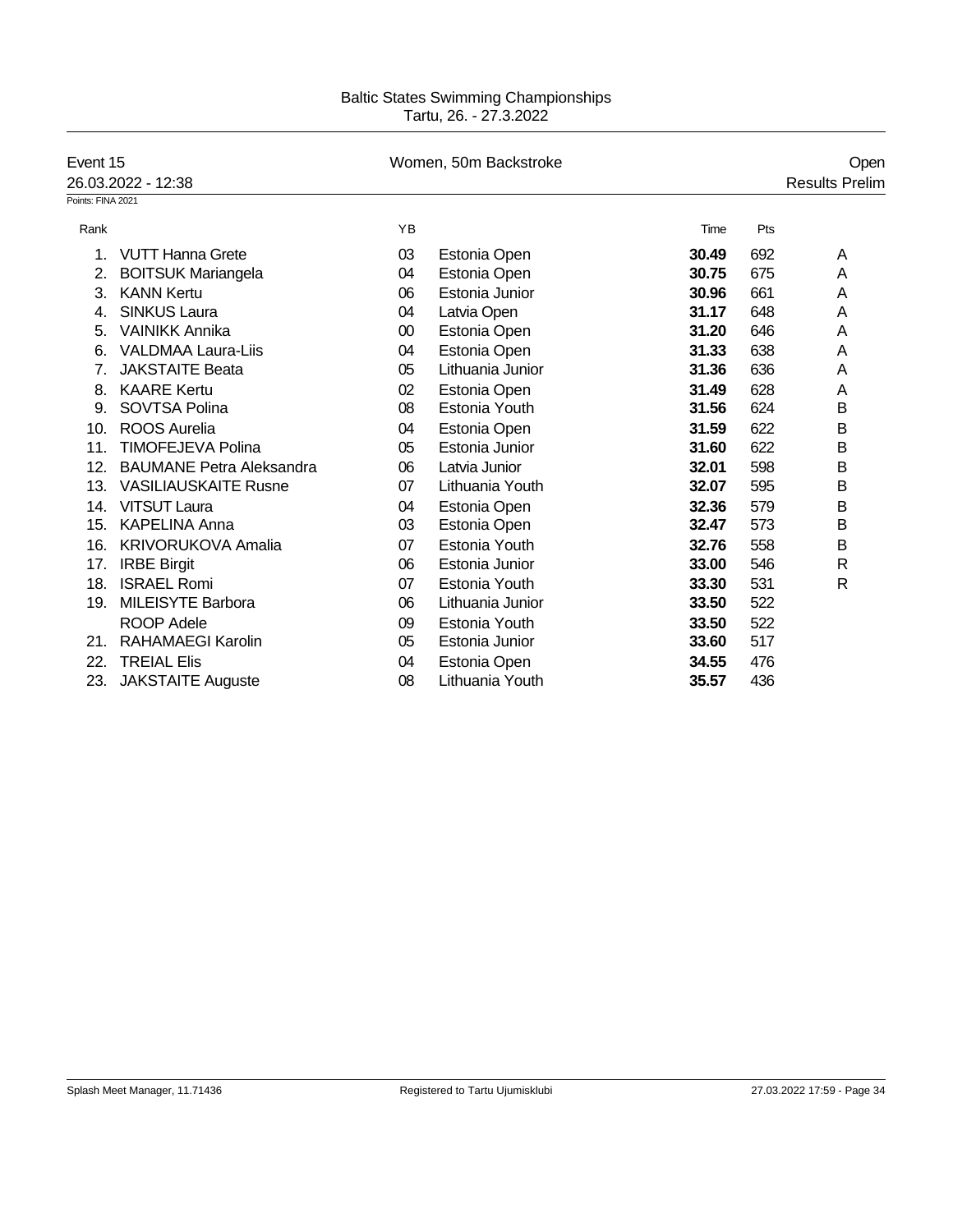| Event 16          |                              |    |              | Boys, 4 x 100m Medley |                           |         | 2006 and younger |         |  |
|-------------------|------------------------------|----|--------------|-----------------------|---------------------------|---------|------------------|---------|--|
|                   | 26.03.2022 - 12:42           |    |              |                       |                           |         |                  | Results |  |
| Points: FINA 2021 |                              |    |              |                       |                           |         |                  |         |  |
| Rank              |                              |    |              |                       |                           | Time    | <b>Pts</b>       |         |  |
| Lithuania Youth 1 |                              |    |              |                       | Lithuania Youth           | 4:01.74 | 630              |         |  |
|                   | <b>KAUSPEDAS Mantas</b>      | 07 | 29.34        | 1:00.36               | <b>TREPOCKA Kristupas</b> | 06      | 27.23            | 57.53   |  |
|                   | <b>AUGUSTINAVICIUS Arnas</b> | 07 | 32.87        | 1:08.56               | <b>APINYS Artas</b>       | 07      | 26.02            | 55.29   |  |
| 2.                | Latvia Youth                 |    | Latvia Youth |                       |                           |         | 614              |         |  |
|                   | <b>BRENCS Kristians</b>      | 06 | 28.31        | 58.87                 | <b>ALEKSEJEVS Elijs</b>   | 06      | 27.44            | 59.64   |  |
|                   | <b>OKULOVS Deniss</b>        | 06 | 32.24        | 1:11.28               | <b>DEICMANS Nikolass</b>  | 06      | 26.11            | 53.98   |  |
| 3.                | Estonia Youth                |    |              |                       | Estonia Youth             | 4:05.47 | 602              |         |  |
|                   | <b>SILLASTE Dmitri</b>       | 07 | 30.38        | 1:03.77               | SHUVALOV Danil            | 06      | 26.35            | 58.13   |  |
|                   | <b>ALTEBERG Artiom</b>       | 06 | 31.48        | 1:07.96               | <b>TOMING Jakob</b>       | 07      | 26.39            | 55.61   |  |
| 4.                | Lithuania Youth 2            |    |              | Lithuania Youth       | 4:06.47                   | 594     |                  |         |  |
|                   | <b>VAITUKAITIS Titas</b>     | 06 | 30.11        | 1:03.36               | <b>JUSKA Tajus</b>        | 09      | 27.48            | 59.57   |  |
|                   | <b>SLIZIUS Povilas</b>       | 06 | 32.39        | 1:09.39               | <b>VAICIUNAS Kostas</b>   | 06      | 26.21            | 54.15   |  |
|                   |                              |    |              |                       |                           |         |                  |         |  |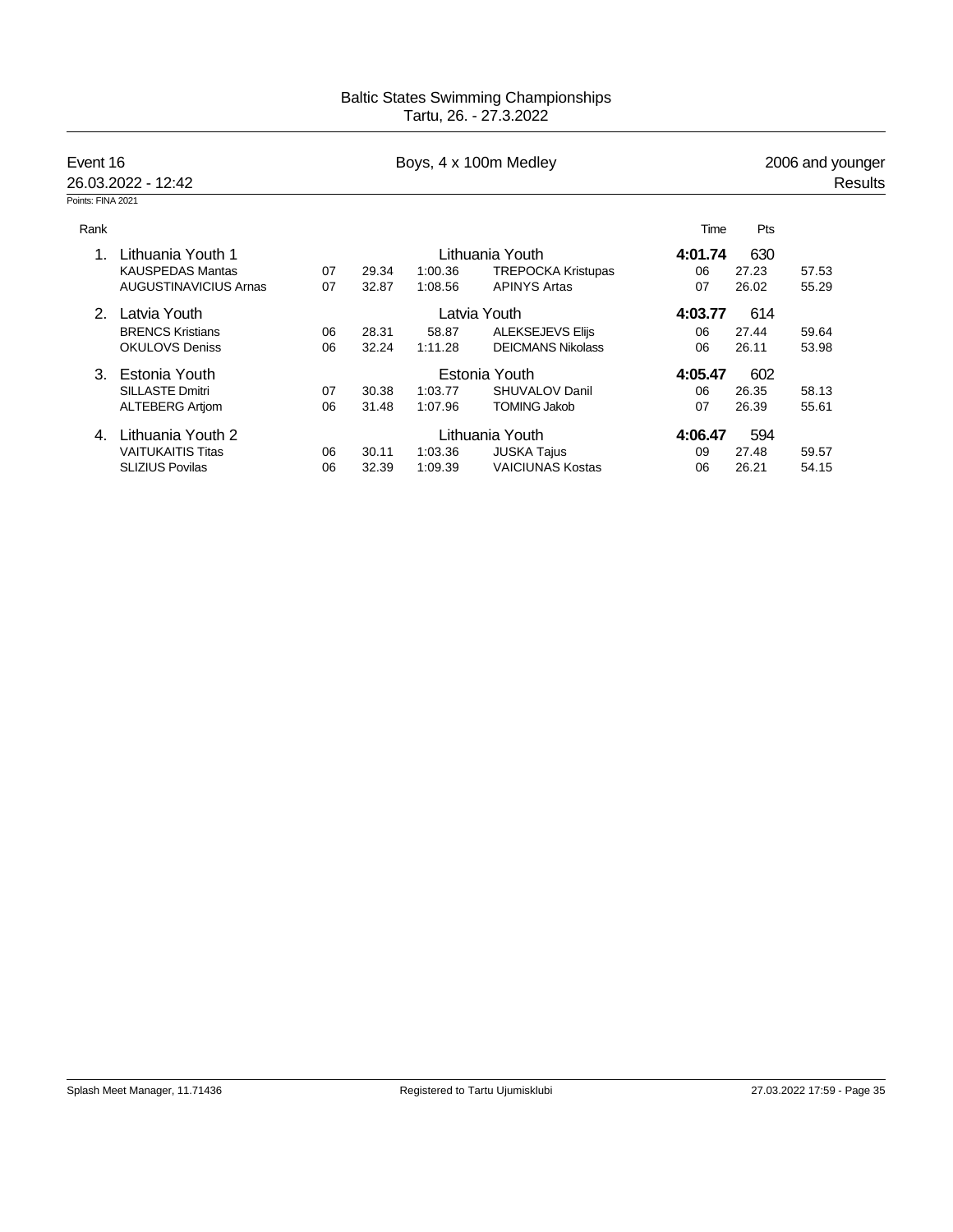| Event 161         |                                                                    |                  |       |         | Boys, 4 x 100m Medley    | YOB 2004 - 2005 |       |         |  |
|-------------------|--------------------------------------------------------------------|------------------|-------|---------|--------------------------|-----------------|-------|---------|--|
|                   | 26.03.2022 - 12:47                                                 |                  |       |         |                          |                 |       | Results |  |
| Points: FINA 2021 |                                                                    |                  |       |         |                          |                 |       |         |  |
| Rank              |                                                                    |                  |       |         |                          | Time            | Pts   |         |  |
| 1.                | Estonia Junior                                                     |                  |       |         | Estonia Junior           | 3:52.50         | 708   |         |  |
|                   | <b>SMOK Alan</b>                                                   | 05               | 28.77 | 59.03   | <b>TOBLER Artur</b>      | 04              | 26.28 | 56.06   |  |
|                   | ROOSE Ralf                                                         | 04               | 29.73 | 1:05.09 | <b>KUULPAK Hans-Mikk</b> | 04              | 24.75 | 52.32   |  |
| 2 <sup>1</sup>    | Lithuania Junior 1                                                 | Lithuania Junior |       |         |                          |                 |       |         |  |
|                   | <b>STANKEVICIUS Kajus</b>                                          | 04               | 28.02 | 57.89   | <b>GIEDRAITIS Nedas</b>  | 04              | 26.22 | 57.55   |  |
|                   | <b>ALEKSINAS Domantas</b>                                          | 04               | 30.81 | 1:07.61 | <b>PANCEREVAS Daniil</b> | 04              | 24.06 | 50.27   |  |
| 3.                | Latvia Junior                                                      |                  |       |         | Latvia Junior            | 3:57.06         | 668   |         |  |
|                   | <b>MIKELSONS Kristaps</b>                                          | 04               | 28.81 | 1:00.52 | <b>RULLIS Reds</b>       | 05              | 26.92 | 58.12   |  |
|                   | <b>SAKELS Stanislavs</b>                                           | 04               | 28.98 | 1:04.33 | MIHAILOVS Jegors         | 04              | 25.78 | 54.09   |  |
| DSQ.              | Lithuania Junior 2                                                 |                  |       |         | Lithuania Junior         |                 |       |         |  |
|                   | BaB - Head did not break surface by 15 meters after start or turn  |                  |       |         |                          |                 |       |         |  |
|                   | BABAKINAS Evaldas, KILMANAS Edvinas, SIKORSKIS Noius, KAIRYS Matas |                  |       |         |                          |                 |       |         |  |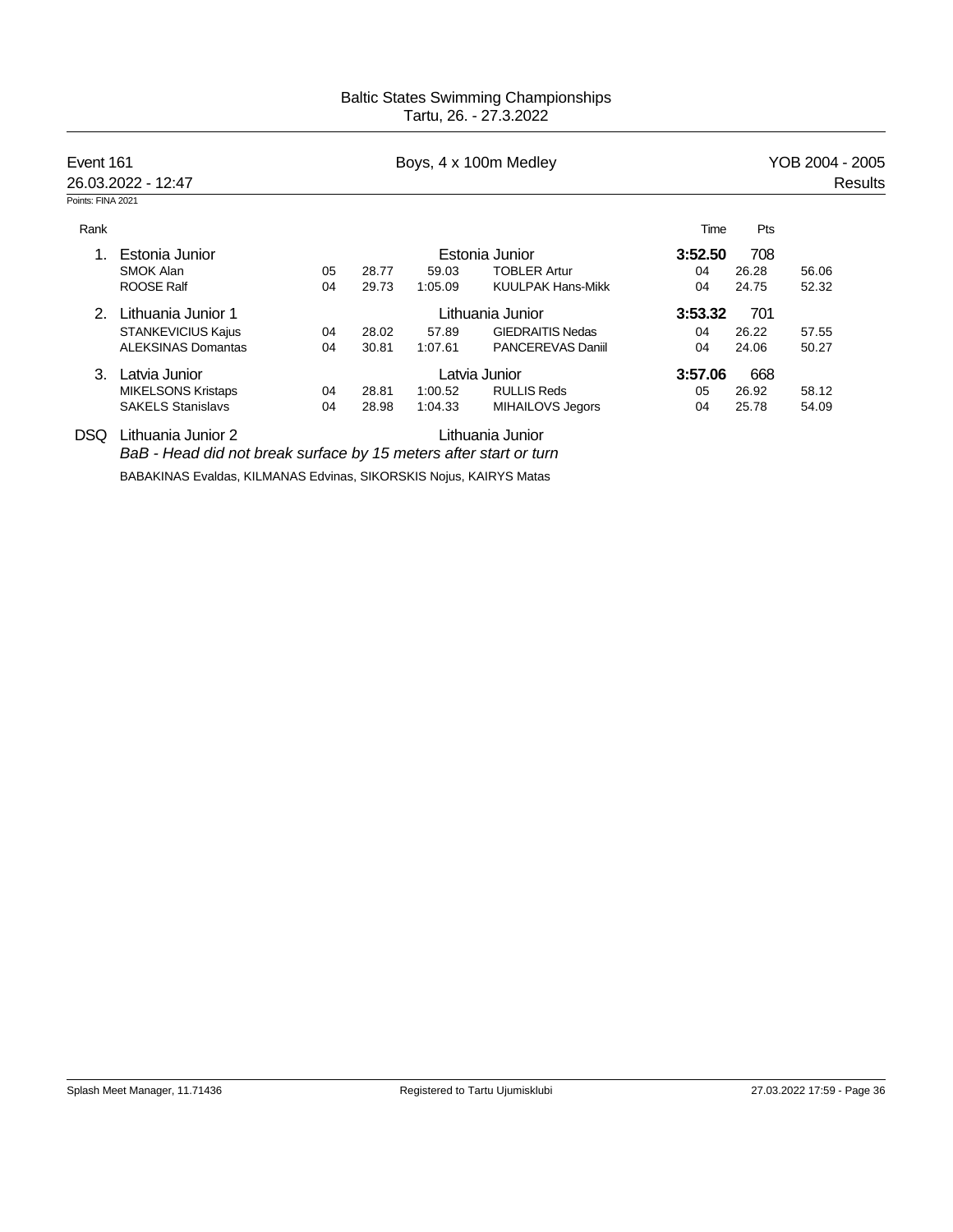| Event 17          | 26.03.2022 - 12:52          |    |       |         | Girls, 4 x 100m Freestyle |         | 2007 and younger<br>Results |         |  |  |
|-------------------|-----------------------------|----|-------|---------|---------------------------|---------|-----------------------------|---------|--|--|
| Points: FINA 2021 |                             |    |       |         |                           |         |                             |         |  |  |
| Rank              |                             |    |       |         |                           | Time    | Pts                         |         |  |  |
|                   | Estonia Youth               |    |       |         | Estonia Youth             | 4:00.46 | 666                         |         |  |  |
|                   | <b>MADAR Kirke</b>          | 07 | 29.05 | 58.90   | RANDVAELI Maari           | 09      | 29.51                       | 1:01.05 |  |  |
|                   | LUIK Jette Riin             | 08 | 28.40 | 1:00.66 | <b>JUERISOO Miriam</b>    | 08      | 28.50                       | 59.85   |  |  |
| 2.                | Lithuania Youth             |    |       |         | Lithuania Youth           | 4:05.34 | 627                         |         |  |  |
|                   | <b>SVENCIONYTE Stela</b>    | 08 | 29.95 | 1:01.11 | VISOCKAITE leva           | 07      | 29.64                       | 1:01.90 |  |  |
|                   | <b>VASILIAUSKAITE Rusne</b> | 07 | 29.57 | 1:01.87 | <b>NAINYTE leva</b>       | 08      | 29.06                       | 1:00.46 |  |  |
| 3                 | Latvia Youth                |    |       |         | Latvia Youth              | 4:11.70 | 581                         |         |  |  |
|                   | SIDLOVSKA Evelina           | 07 | 29.57 | 1:02.18 | <b>VERZBICKA Anabella</b> | 08      | 29.62                       | 1:02.51 |  |  |
|                   | <b>VANAGA-STURE Sofija</b>  | 07 | 29.87 | 1:04.29 | <b>ELPE Nikola</b>        | 07      | 30.18                       | 1:02.72 |  |  |
|                   |                             |    |       |         |                           |         |                             |         |  |  |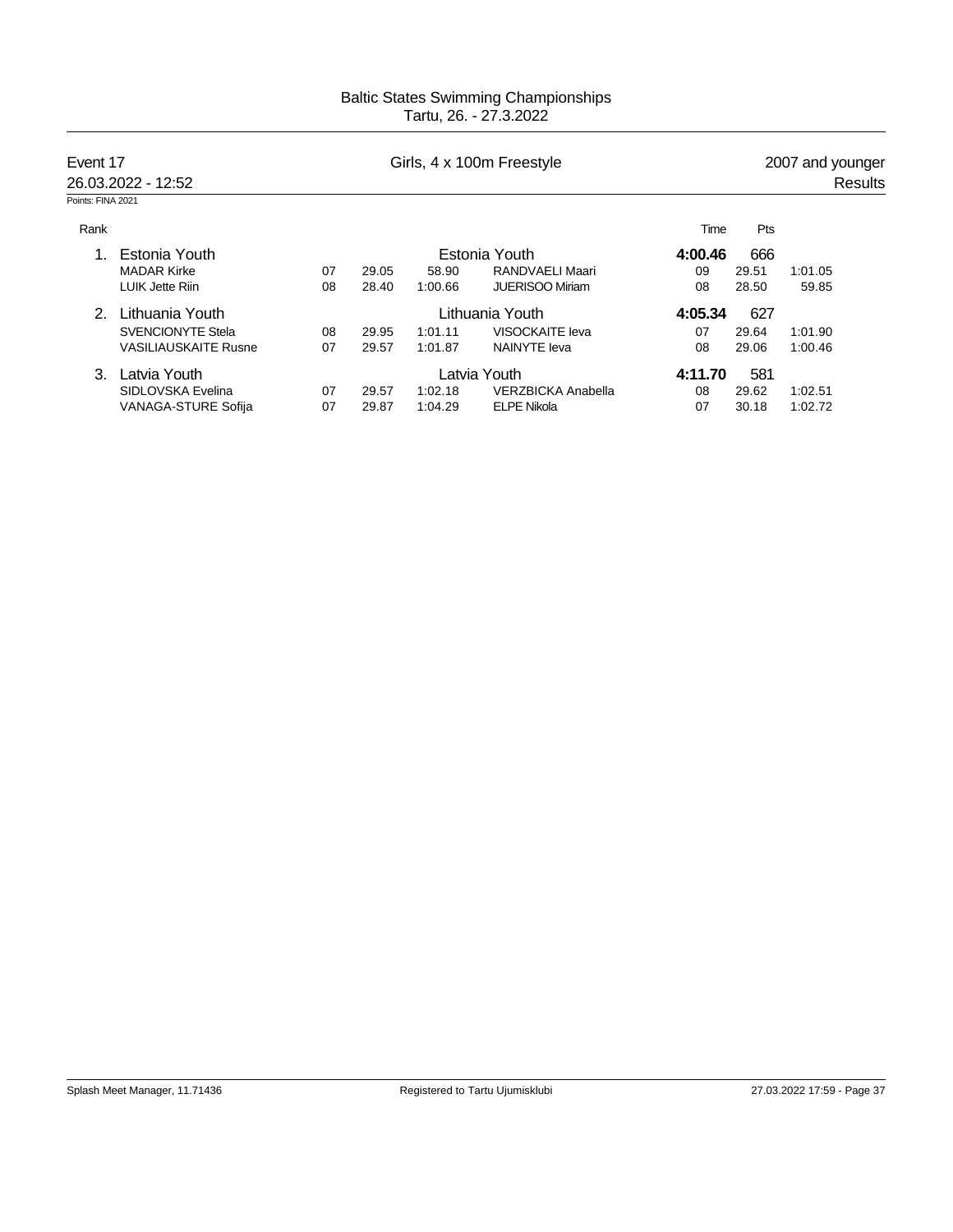| Event 171         | 26.03.2022 - 12:57              |    |       |         | Women, 4 x 100m Freestyle      | YOB 2005 - 2006<br>Results |       |         |  |
|-------------------|---------------------------------|----|-------|---------|--------------------------------|----------------------------|-------|---------|--|
| Points: FINA 2021 |                                 |    |       |         |                                |                            |       |         |  |
| Rank              |                                 |    |       |         |                                | Time                       | Pts   |         |  |
|                   | Estonia Junior                  |    |       |         | Estonia Junior                 | 4:02.63                    | 648   |         |  |
|                   | AABRAMS Evalotta Victoria       | 05 | 29.59 | 1:01.44 | <b>TEDER Anette</b>            | 06                         | 29.22 | 1:02.01 |  |
|                   | <b>TAMMIK Laura</b>             | 05 | 28.74 | 1:00.38 | <b>KOTSAR Karolin Victoria</b> | 05                         | 28.08 | 58.80   |  |
| 2.                | Lithuania Junior                |    |       |         | Lithuania Junior               | 4:06.77                    | 616   |         |  |
|                   | <b>KONDRASKAITE Patricija</b>   | 06 | 29.72 | 1:00.95 | <b>MILEISYTE Barbora</b>       | 06                         | 29.18 | 1:01.92 |  |
|                   | <b>BACKEVICIUTE Auste</b>       | 06 | 29.50 | 1:02.07 | <b>KERSEVICIUTE Radvile</b>    | 05                         | 29.92 | 1:01.83 |  |
| 3                 | Latvia Junior                   |    |       |         | Latvia Junior                  | 4:07.07                    | 614   |         |  |
|                   | <b>VIENTIESA Liene</b>          | 05 | 29.82 | 1:01.10 | <b>GRJUNBERGA Gertrude</b>     | 05                         | 29.61 | 1:03.63 |  |
|                   | <b>BAUMANE Petra Aleksandra</b> | 06 | 29.55 | 1:01.67 | <b>LOCANE Alise</b>            | 05                         | 28.89 | 1:00.67 |  |
|                   |                                 |    |       |         |                                |                            |       |         |  |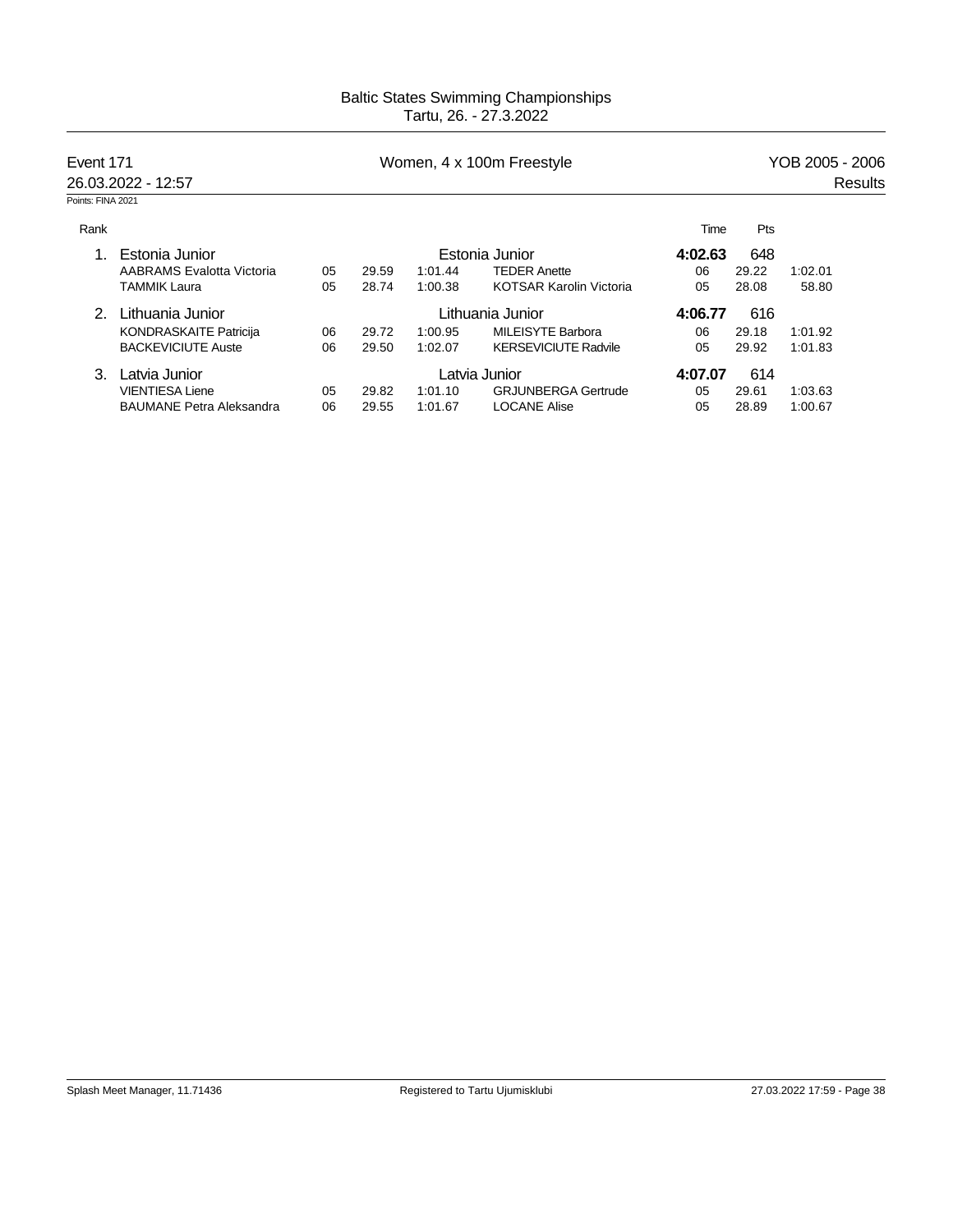| Event 1<br>26.03.2022 - 17:00<br>Points: FINA 2021 |                                            |       |       |                 | Men, 100m Freestyle       |       |     | Open<br><b>Results Finals</b> |
|----------------------------------------------------|--------------------------------------------|-------|-------|-----------------|---------------------------|-------|-----|-------------------------------|
| Rank                                               |                                            |       |       | YB              |                           | Time  | Pts |                               |
| Final A                                            |                                            |       |       |                 |                           |       |     |                               |
|                                                    | 1. PANCEREVAS Daniil<br>24.76<br>50m:      | 24.76 | 100m: | 04<br>50.82     | Lithuania Junior<br>26.06 | 50.82 | 786 |                               |
|                                                    | 2. ZAITSEV Daniel<br>50m:<br>24.31         | 24.31 | 100m: | 97<br>51.79     | Estonia Open<br>27.48     | 51.79 | 743 |                               |
|                                                    | 3. AHTIAINEN Alex<br>50m:<br>24.85         | 24.85 | 100m: | 01<br>51.92     | Estonia Open<br>27.07     | 51.92 | 737 |                               |
|                                                    | 4. BACKULIS Julius<br>50m:<br>25.06        | 25.06 | 100m: | $00\,$<br>52.34 | Lithuania Open<br>27.28   | 52.34 | 719 |                               |
| 5.                                                 | <b>LIHHATS Erik</b><br>50m:<br>24.76       | 24.76 | 100m: | 03<br>52.47     | Estonia Open<br>27.71     | 52.47 | 714 |                               |
| 6.                                                 | <b>TREPOCKA Kristupas</b><br>25.40<br>50m: | 25.40 | 100m: | 06<br>52.72     | Lithuania Youth<br>27.32  | 52.72 | 704 |                               |
|                                                    | 7. MIKELSONS Kristaps<br>25.32<br>50m:     | 25.32 | 100m: | 04<br>52.84     | Latvia Junior<br>27.52    | 52.84 | 699 |                               |
|                                                    | 8. BOICOVS Jevgenijs<br>50m:<br>25.40      | 25.40 | 100m: | 97<br>52.99     | Latvia Open<br>27.59      | 52.99 | 693 |                               |
| Final B                                            |                                            |       |       |                 |                           |       |     |                               |
|                                                    | 9. TAMMIK Remi<br>50m:<br>25.79            | 25.79 | 100m: | 05<br>53.76     | Estonia Junior<br>27.97   | 53.76 | 664 |                               |
|                                                    | 10. KUULPAK Hans-Mikk<br>25.74<br>50m:     | 25.74 | 100m: | 04<br>53.77     | Estonia Junior<br>28.03   | 53.77 | 664 |                               |
|                                                    | 11. GOLDBERG Georgi<br>50m:<br>25.66       | 25.66 | 100m: | 04<br>53.97     | Estonia Junior<br>28.31   | 53.97 | 656 |                               |
|                                                    | 12. DROZDOV Daniil<br>50m:<br>25.68        | 25.68 | 100m: | 04<br>54.00     | Estonia Junior<br>28.32   | 54.00 | 655 |                               |
|                                                    | 13. KAIRYS Matas<br>50m:<br>26.17          | 26.17 | 100m: | 05<br>54.19     | Lithuania Junior<br>28.02 | 54.19 | 648 |                               |
|                                                    | 14. IVANOV Nikita<br>26.14<br>50m:         | 26.14 | 100m: | 05<br>54.29     | Estonia Junior<br>28.15   | 54.29 | 645 |                               |
|                                                    | 15. VOOL Mattias<br>50m:<br>26.06          | 26.06 | 100m: | 05<br>54.67     | Estonia Junior<br>28.61   | 54.67 | 631 |                               |
|                                                    | 16. PETRAGO Deniss<br>50m:<br>26.51        | 26.51 | 100m: | 04<br>54.89     | Latvia Junior<br>28.38    | 54.89 | 624 |                               |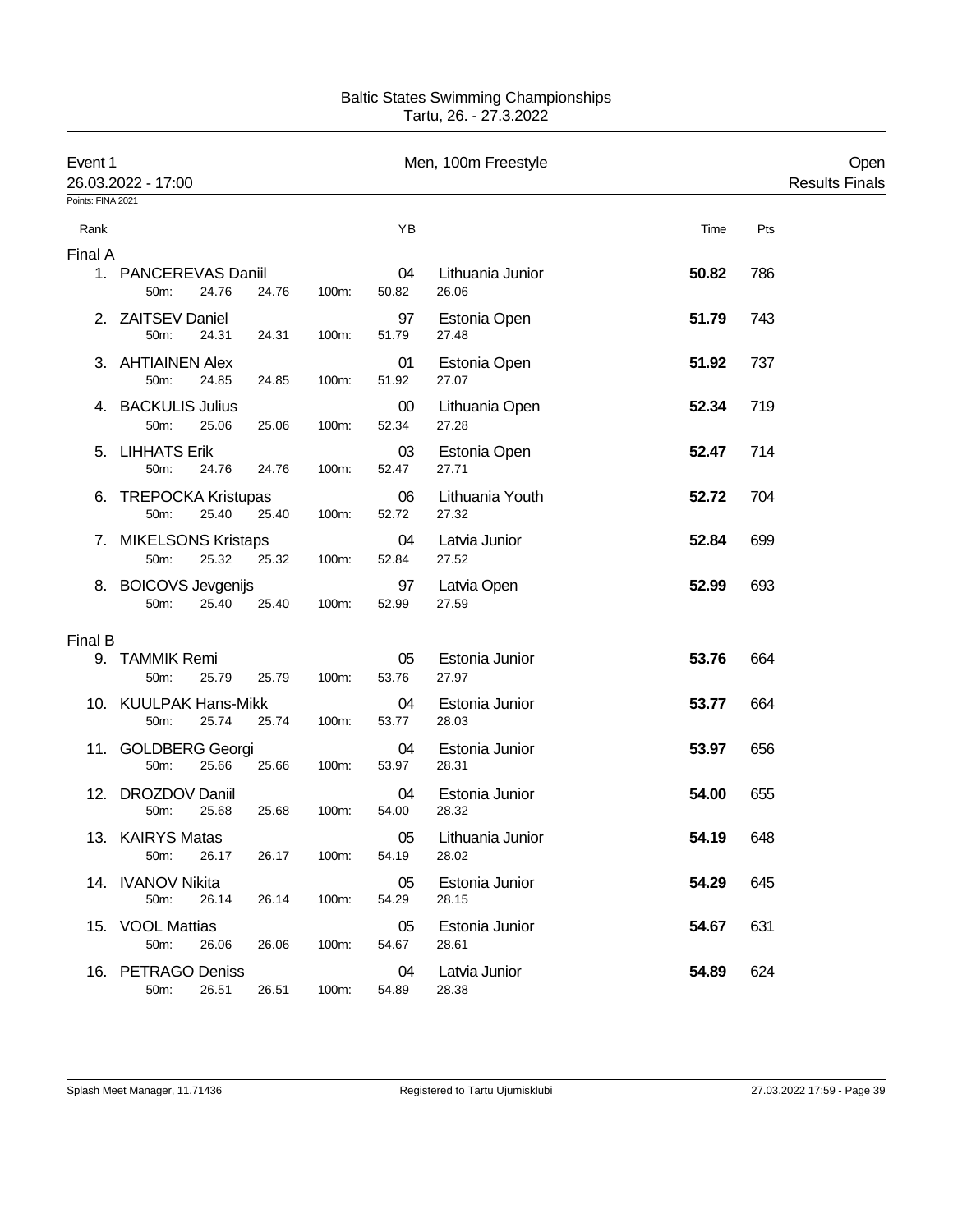| Event 2<br>26.03.2022 - 17:04 |                                      |       |       |       | Women, 200m Freestyle |       |                         |               |       |                                 | Open<br><b>Results Final</b> |
|-------------------------------|--------------------------------------|-------|-------|-------|-----------------------|-------|-------------------------|---------------|-------|---------------------------------|------------------------------|
| Points: FINA 2021             |                                      |       |       |       |                       |       |                         |               |       |                                 |                              |
| Rank                          |                                      |       |       |       | YB                    |       |                         |               |       | Pts<br>Time                     |                              |
|                               | 1. GELAZYTE Vyte<br>50m:             | 30.72 | 30.72 | 100m: | 07<br>1:03.77         | 33.05 | Lithuania Youth         | 150m: 1:37.17 | 33.40 | 2:09.42<br>665<br>200m: 2:09.42 | 32.25                        |
|                               | 2. KOTSAR Karolin Victoria<br>50m:   | 30.38 | 30.38 | 100m: | 05<br>1:04.08         | 33.70 | Estonia Junior          | 150m: 1:37.48 | 33.40 | 2:09.51<br>663<br>200m: 2:09.51 | 32.03                        |
|                               | 3. KONDRASKAITE Patricija<br>50m:    | 30.35 | 30.35 | 100m: | 06<br>1:03.65         | 33.30 | Lithuania Junior        | 150m: 1:37.07 | 33.42 | 2:09.86<br>658<br>200m: 2:09.86 | 32.79                        |
|                               | 4. MOORO Anete<br>50m:               | 30.69 | 30.69 | 100m: | 03<br>1:04.63         | 33.94 | Estonia Open            | 150m: 1:38.51 | 33.88 | 2:12.02<br>626<br>200m: 2:12.02 | 33.51                        |
|                               | 5. NAINYTE leva<br>50m:              | 30.62 | 30.62 | 100m: | 08<br>1:04.61         | 33.99 | Lithuania Youth         | 150m: 1:38.95 | 34.34 | 2:12.11<br>625<br>200m: 2:12.11 | 33.16                        |
|                               | 6. BAZANOVA Ksenia<br>50m:           | 30.12 | 30.12 | 100m: | 09<br>1:04.32         | 34.20 | Estonia Youth           | 150m: 1:39.20 | 34.88 | 2:13.25<br>609<br>200m: 2:13.25 | 34.05                        |
|                               | AABRAMS Evalotta Victoria<br>$50m$ : | 30.94 | 30.94 | 100m: | 05<br>1:04.69         | 33.75 | Estonia Junior<br>150m: | 1:38.98       | 34.29 | 2:13.28<br>609<br>200m: 2:13.28 | 34.30                        |
| 8.                            | VISOCKAITE leva<br>50m:              | 31.52 | 31.52 | 100m: | 07<br>1:05.87         | 34.35 | Lithuania Youth         | 150m: 1:40.31 | 34.44 | 589<br>2:14.77<br>200m: 2:14.77 | 34.46                        |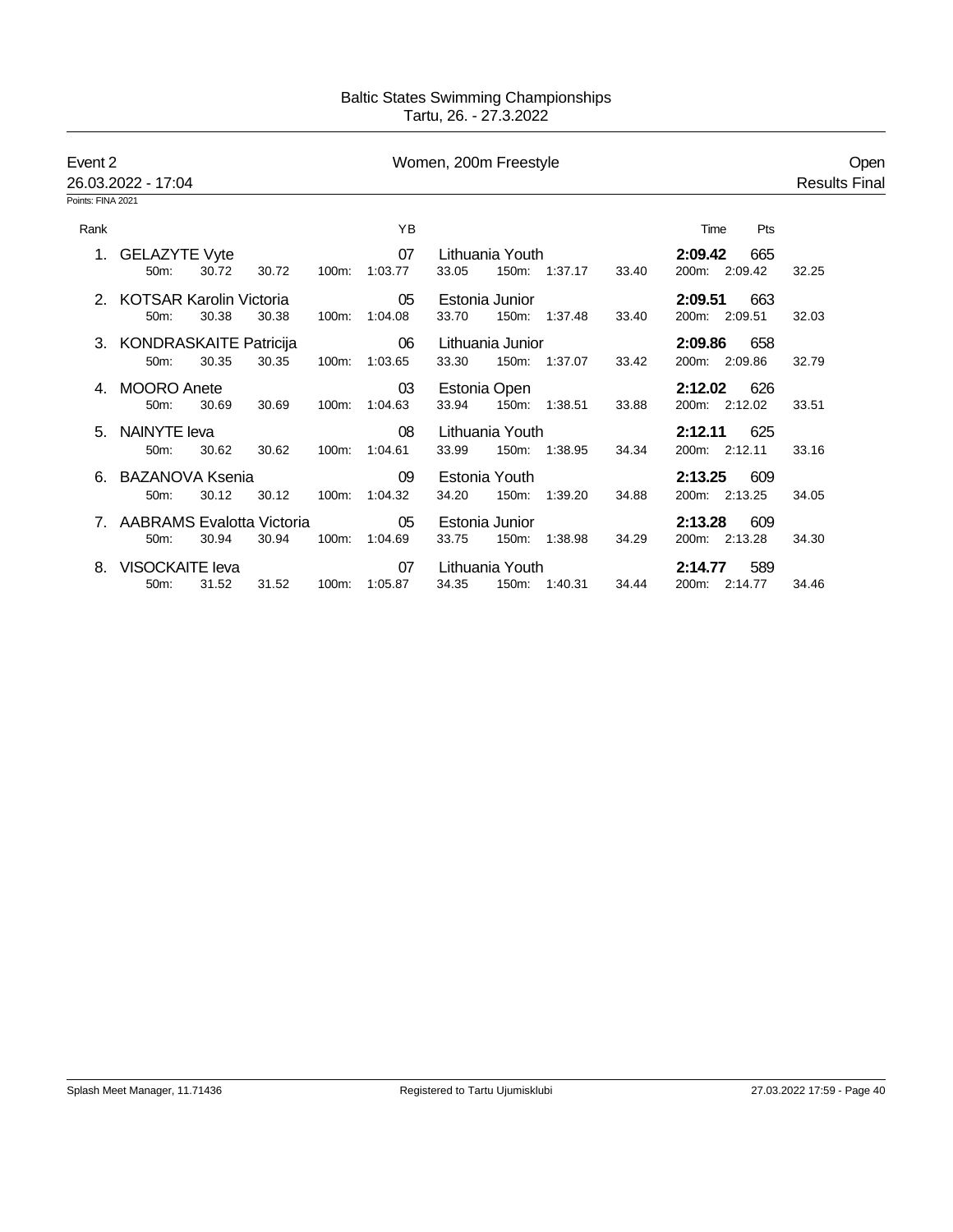| Event 3<br>26.03.2022 - 17:10 |                                   |       |       |       |                     | Men, 200m Breaststroke |                         |               |       |                                 |                      |
|-------------------------------|-----------------------------------|-------|-------|-------|---------------------|------------------------|-------------------------|---------------|-------|---------------------------------|----------------------|
| Points: FINA 2021             |                                   |       |       |       |                     |                        |                         |               |       |                                 | <b>Results Final</b> |
| Rank                          |                                   |       |       |       | YB                  |                        |                         |               |       | Pts<br>Time                     |                      |
| $1_{-}$                       | <b>BOBROVS Daniils</b><br>$50m$ : | 31.29 | 31.29 | 100m: | 97<br>1:05.76       | Latvia Open<br>34.47   |                         | 150m: 1:41.54 | 35.78 | 2:16.19<br>794<br>200m: 2:16.19 | 34.65                |
|                               | 2. ROOSE Ralf<br>50m:             | 30.88 | 30.88 | 100m: | 04<br>1:07.56       | 36.68                  | Estonia Junior<br>150m: | 1:45.05       | 37.49 | 2:22.60<br>691<br>200m: 2:22.60 | 37.55                |
|                               | 3. KAKTINS Matiss<br>50m:         | 32.63 | 32.63 | 100m: | 05<br>1:08.60       | Latvia Junior<br>35.97 | 150m:                   | 1:46.52       | 37.92 | 659<br>2:24.92<br>200m: 2:24.92 | 38.40                |
|                               | 4. SAKELS Stanislavs<br>50m:      | 32.24 | 32.24 |       | 04<br>100m: 1:09.06 | Latvia Junior<br>36.82 |                         | 150m: 1:47.42 | 38.36 | 2:26.20<br>641<br>200m: 2:26.20 | 38.78                |
|                               | 5. SLIZIUS Povilas<br>50m:        | 33.87 | 33.87 |       | 06<br>100m: 1:12.49 | 38.62                  | Lithuania Youth         | 150m: 1:50.73 | 38.24 | 2:28.04<br>618<br>200m: 2:28.04 | 37.31                |
|                               | 6. ALTEBERG Artiom<br>50m:        | 33.29 | 33.29 | 100m: | 06<br>1:11.70       | 38.41                  | Estonia Youth           | 150m: 1:50.65 | 38.95 | 2:29.17<br>604<br>200m: 2:29.17 | 38.52                |
|                               | <b>ALEKSINAS Domantas</b><br>50m: | 34.21 | 34.21 | 100m: | 04<br>1:13.46       | 39.25                  | Lithuania Junior        | 150m: 1:53.09 | 39.63 | 2:30.14<br>592<br>200m: 2:30.14 | 37.05                |
|                               | <b>KILMANAS Edvinas</b><br>50m:   | 34.94 | 34.94 | 100m: | 04<br>1:14.66       | 39.72                  | Lithuania Junior        | 150m: 1:55.06 | 40.40 | 563<br>2:32.71<br>200m: 2:32.71 | 37.65                |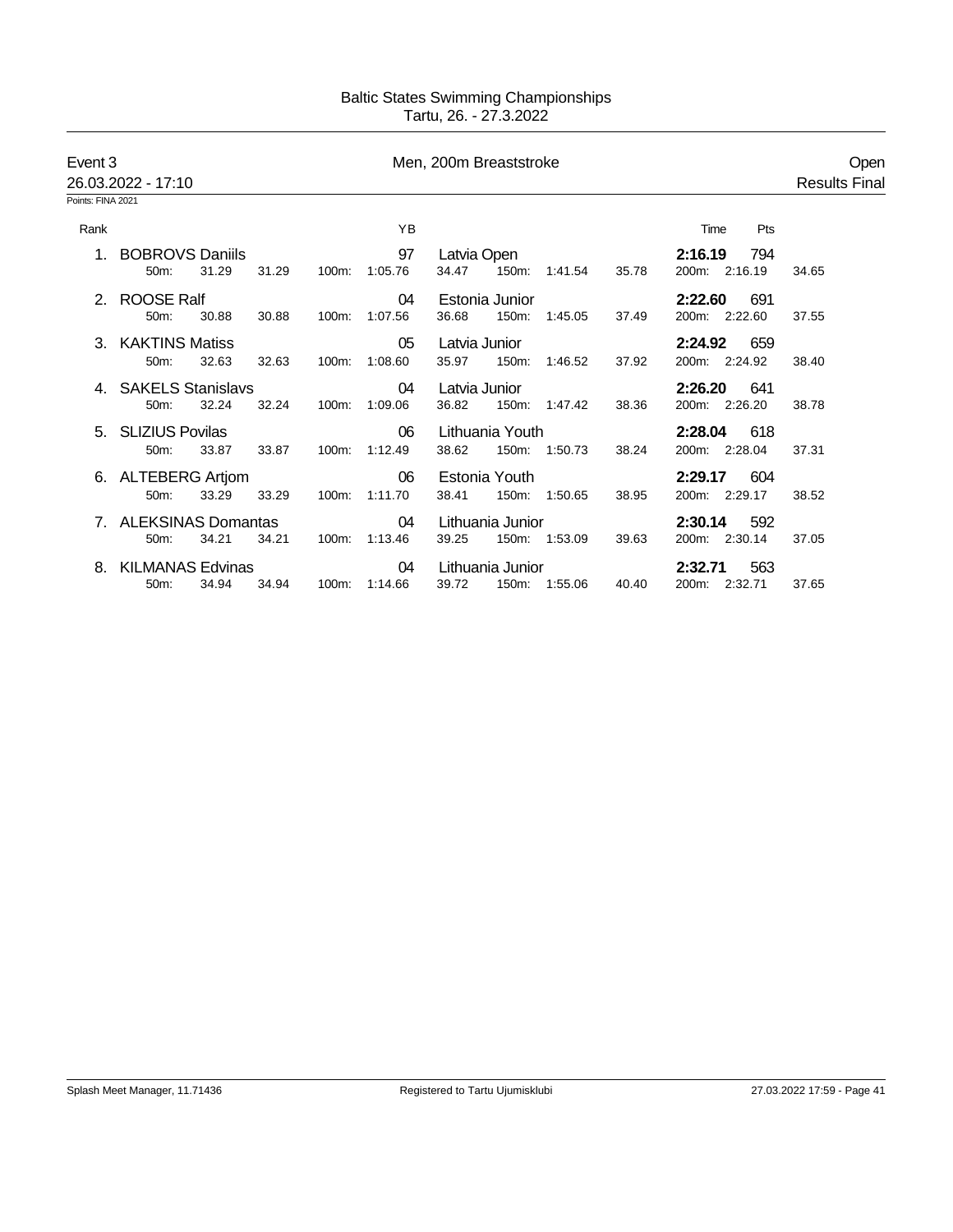| Event 4<br>26.03.2022 - 17:14 |                                   |       |       |       |                         | Women, 100m Breaststroke  |         |     | Open<br><b>Results Finals</b> |
|-------------------------------|-----------------------------------|-------|-------|-------|-------------------------|---------------------------|---------|-----|-------------------------------|
| Points: FINA 2021             |                                   |       |       |       |                         |                           |         |     |                               |
| Rank                          |                                   |       |       |       | ΥB                      |                           | Time    | Pts |                               |
| Final A                       |                                   |       |       |       |                         |                           |         |     |                               |
|                               | 1. ROMANJUK Maria<br>50m:         | 33.50 | 33.50 |       | 96<br>100m: 1:10.62     | Estonia Open<br>37.12     | 1:10.62 | 748 |                               |
|                               | 2. ALISAUSKAITE Karile<br>50m:    | 34.43 | 34.43 |       | 08<br>100m: 1:12.07     | Lithuania Youth<br>37.64  | 1:12.07 | 704 |                               |
|                               | 3. SELEIKAITE Agne<br>50m:        | 34.05 | 34.05 |       | $00\,$<br>100m: 1:12.92 | Lithuania Open<br>38.87   | 1:12.92 | 680 |                               |
|                               | 4. STANCIKAITE Guoda<br>50m:      | 35.04 | 35.04 |       | 07<br>100m: 1:13.55     | Lithuania Youth<br>38.51  | 1:13.55 | 662 |                               |
|                               | 5. SALU Egle<br>50m:              | 35.19 | 35.19 | 100m: | 07<br>1:14.74           | Estonia Youth<br>39.55    | 1:14.74 | 631 |                               |
|                               | 6. RASMANN Simona<br>50m:         | 34.94 | 34.94 |       | 04<br>100m: 1:15.37     | Estonia Open<br>40.43     | 1:15.37 | 616 |                               |
|                               | 7. MERIMAA Mirtel<br>50m:         | 35.11 | 35.11 |       | 08<br>100m: 1:15.57     | Estonia Youth<br>40.46    | 1:15.57 | 611 |                               |
|                               | 8. SLATKEVICIUTE Aiste<br>50m:    | 35.49 | 35.49 |       | 05<br>100m: 1:15.68     | Lithuania Junior<br>40.19 | 1:15.68 | 608 |                               |
| Final B                       |                                   |       |       |       |                         |                           |         |     |                               |
|                               | 9. VORONTSOVA Jekaterina<br>50m:  | 35.10 | 35.10 |       | 05<br>100m: 1:15.02     | Estonia Junior<br>39.92   | 1:15.02 | 624 |                               |
|                               | 10. BOBORIKO Evita<br>50m:        | 36.34 | 36.34 |       | 08<br>100m: 1:17.27     | Lithuania Youth<br>40.93  | 1:17.27 | 571 |                               |
|                               | 11. BAKUTYTE Ausrine<br>50m:      | 36.50 | 36.50 |       | 06<br>100m: 1:17.67     | Lithuania Junior<br>41.17 | 1:17.67 | 562 |                               |
|                               | 12. ZAIDENTSAL Alessandra<br>50m: | 36.68 | 36.68 |       | 08<br>100m: 1:17.96     | Estonia Youth<br>41.28    | 1:17.96 | 556 |                               |
|                               | 13. GRJUNBERGA Gertrude<br>50m:   | 36.71 | 36.71 |       | 05<br>100m: 1:18.66     | Latvia Junior<br>41.95    | 1:18.66 | 541 |                               |
|                               | 14. SKIRUS Ruta<br>50m:           | 37.05 | 37.05 |       | 07<br>100m: 1:19.78     | Latvia Youth<br>42.73     | 1:19.78 | 519 |                               |
|                               | 15. ANSON Emilia<br>50m:          | 38.07 | 38.07 |       | 08<br>100m: 1:19.93     | Estonia Youth<br>41.86    | 1:19.93 | 516 |                               |
|                               | 16. UPPUS Elisabet<br>50m:        | 36.94 | 36.94 |       | 04<br>100m: 1:20.16     | Estonia Open<br>43.22     | 1:20.16 | 512 |                               |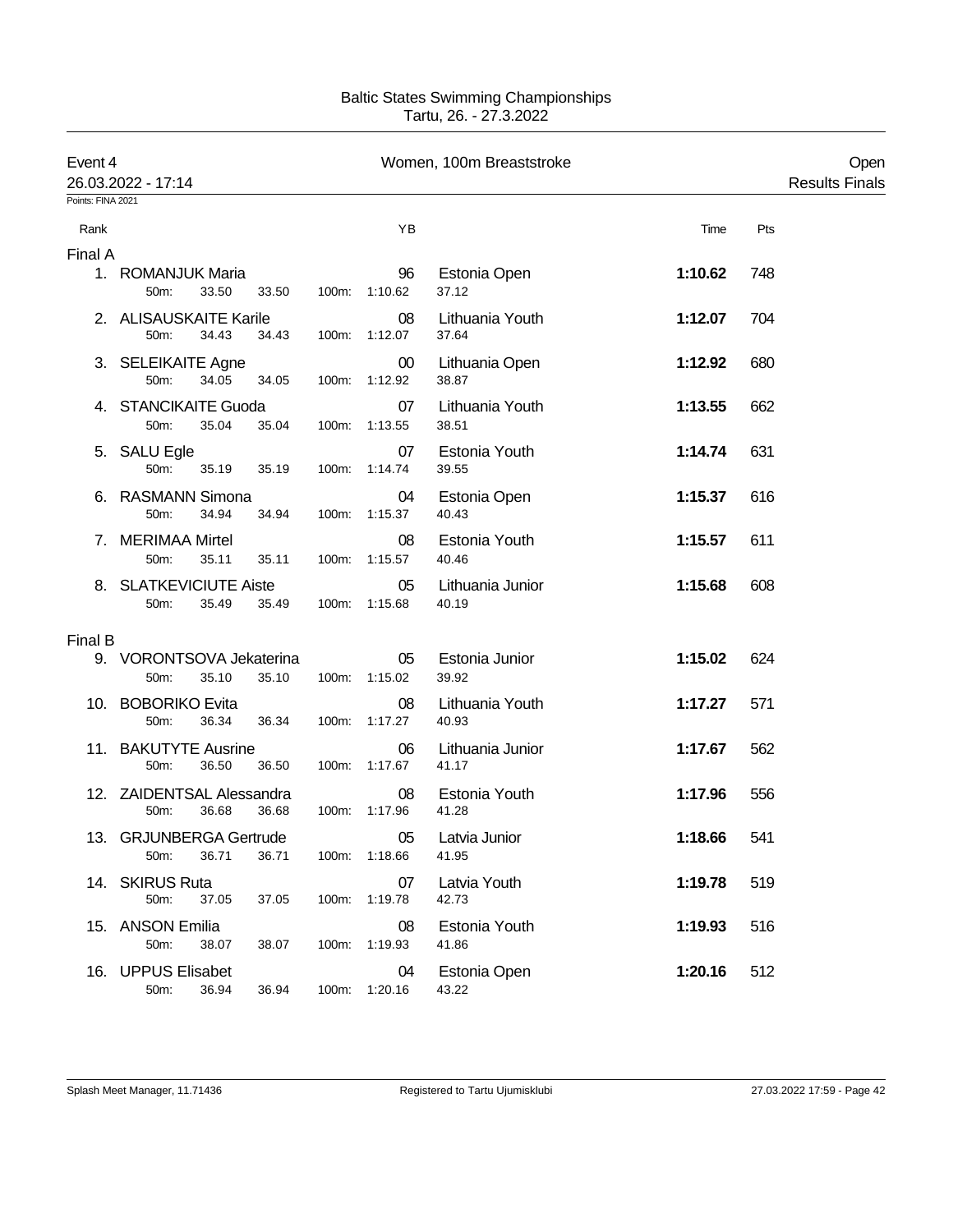| Event 5           | 26.03.2022 - 17:21                       |                |                     | Men, 100m Backstroke      |         |     | Open<br><b>Results Finals</b> |
|-------------------|------------------------------------------|----------------|---------------------|---------------------------|---------|-----|-------------------------------|
| Points: FINA 2021 |                                          |                |                     |                           |         |     |                               |
| Rank              |                                          |                | YB                  |                           | Time    | Pts |                               |
| Final A           |                                          |                |                     |                           |         |     |                               |
|                   | 1. FELDBERGS Girts<br>27.74<br>50m:      | 27.74<br>100m: | 93<br>56.45         | Latvia Open<br>28.71      | 56.45   | 774 |                               |
|                   | 2. GRIGAITIS Erikas<br>50m:<br>27.72     | 27.72<br>100m: | 02<br>57.28         | Lithuania Open<br>29.56   | 57.28   | 741 |                               |
|                   | 3. CESNAKAS Edvinas<br>50m:<br>27.94     | 27.94<br>100m: | 03<br>57.57         | Lithuania Open<br>29.63   | 57.57   | 730 |                               |
|                   | 4. BRENCS Kristians<br>27.96<br>50m:     | 27.96<br>100m: | 06<br>58.28         | Latvia Youth<br>30.32     | 58.28   | 704 |                               |
|                   | 5. STANKEVICIUS Kajus<br>28.31<br>50m:   | 28.31<br>100m: | 04<br>58.33         | Lithuania Junior<br>30.02 | 58.33   | 702 |                               |
|                   | 6. VEINBERGS Toms<br>27.65<br>50m:       | 27.65<br>100m: | 02<br>58.38         | Latvia Open<br>30.73      | 58.38   | 700 |                               |
| 7.                | <b>BORISSOV Pavel</b><br>50m:<br>28.59   | 28.59<br>100m: | 05<br>58.68         | Estonia Junior<br>30.09   | 58.68   | 689 |                               |
|                   | 8. SMOK Alan<br>50m:<br>28.88            | 28.88<br>100m: | 05<br>59.12         | Estonia Junior<br>30.24   | 59.12   | 674 |                               |
| Final B           |                                          |                |                     |                           |         |     |                               |
|                   | 9. NIINE Jannes<br>50m:<br>28.25         | 28.25<br>100m: | 02<br>58.96         | Estonia Open<br>30.71     | 58.96   | 680 |                               |
|                   | 10. BABAKINAS Evaldas<br>50m:<br>28.21   | 28.21<br>100m: | 05<br>59.17         | Lithuania Junior<br>30.96 | 59.17   | 672 |                               |
|                   | 11. MAENNIK Hans Herman<br>29.22<br>50m: | 29.22          | 05<br>100m: 1:00.50 | Estonia Junior<br>31.28   | 1:00.50 | 629 |                               |
|                   | 12. TAMMIK Remi<br>50m:<br>29.76         | 29.76<br>100m: | 05<br>1:00.64       | Estonia Junior<br>30.88   | 1:00.64 | 625 |                               |
|                   | 13. KAUSPEDAS Mantas<br>29.70<br>50m:    | 29.70          | 07<br>100m: 1:00.68 | Lithuania Youth<br>30.98  | 1:00.68 | 623 |                               |
|                   | 14. CURGELIS Valerijs<br>50m:<br>29.15   | 29.15          | 05<br>100m: 1:00.69 | Latvia Junior<br>31.54    | 1:00.69 | 623 |                               |
|                   | 15. DZIRKALIS Janis<br>50m:<br>29.41     | 29.41<br>100m: | 05<br>1:00.91       | Latvia Junior<br>31.50    | 1:00.91 | 616 |                               |
|                   | 16. TREPOCKA Kristupas<br>50m:<br>30.40  | 30.40          | 06<br>100m: 1:01.07 | Lithuania Youth<br>30.67  | 1:01.07 | 612 |                               |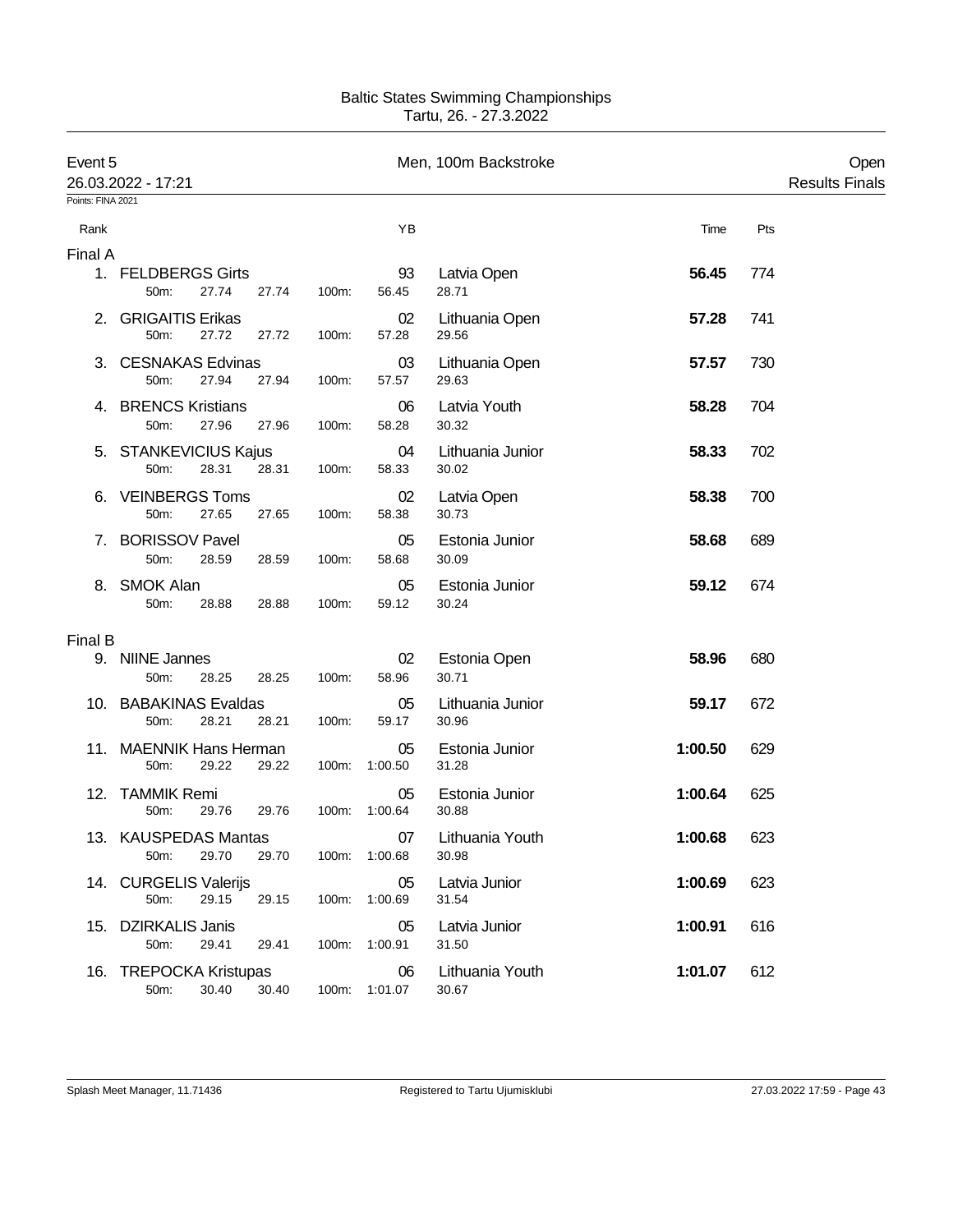| Event 6           | 26.03.2022 - 17:26                                          |       |       |       | Women, 200m Backstroke | Open<br><b>Results Final</b>                                                    |              |
|-------------------|-------------------------------------------------------------|-------|-------|-------|------------------------|---------------------------------------------------------------------------------|--------------|
| Points: FINA 2021 |                                                             |       |       |       |                        |                                                                                 |              |
| Rank              |                                                             |       |       |       | ΥB                     | Time                                                                            | Pts          |
|                   | <b>VUTT Hanna Grete</b><br>50m:                             | 33.61 | 33.61 | 100m: | 03<br>1:10.31          | Estonia Open<br>2:23.90<br>36.70<br>150m:<br>200m: 2:23.90<br>37.02<br>1:47.33  | 629<br>36.57 |
|                   | MAAS Mari-Liis<br>50m:                                      | 34.30 | 34.30 | 100m: | 04<br>1:11.46          | Estonia Open<br>2:24.56<br>37.16<br>150m: 1:48.95<br>200m: 2:24.56<br>37.49     | 621<br>35.61 |
|                   | 3. JAKSTAITE Beata<br>50m:                                  | 35.15 | 35.15 | 100m: | 05<br>1:12.74          | Lithuania Junior<br>2:26.29<br>200m: 2:26.29<br>37.59<br>150m: 1:50.43<br>37.69 | 599<br>35.86 |
|                   | 4. KANN Kertu<br>50m:                                       | 34.71 | 34.71 | 100m: | 06<br>1:13.06          | Estonia Junior<br>2:28.07<br>150m: 1:51.56<br>200m: 2:28.07<br>38.35<br>38.50   | 578<br>36.51 |
|                   | 5. SVENCIONYTE Stela<br>50m:                                | 34.76 | 34.76 | 100m: | 08<br>1:13.31          | Lithuania Youth<br>2:28.19<br>38.55<br>150m: 1:52.39<br>200m: 2:28.19<br>39.08  | 576<br>35.80 |
|                   | SOVTSA Polina<br>50m:                                       | 35.20 | 35.20 | 100m: | 08<br>1:13.38          | Estonia Youth<br>2:29.49<br>38.18<br>150m:<br>1:52.79<br>200m: 2:29.49<br>39.41 | 561<br>36.70 |
|                   | 7. KRAUKLE Emilija<br>50m:                                  | 35.57 | 35.57 | 100m: | 08<br>1:13.94          | Latvia Youth<br>2:30.61<br>150m: 1:53.12<br>38.37<br>39.18<br>200m: 2:30.61     | 549<br>37.49 |
| DSQ.              | <b>VASILIAUSKAITE Rusne</b><br>BaF - Did not finish on back |       |       |       | 07                     | Lithuania Youth                                                                 |              |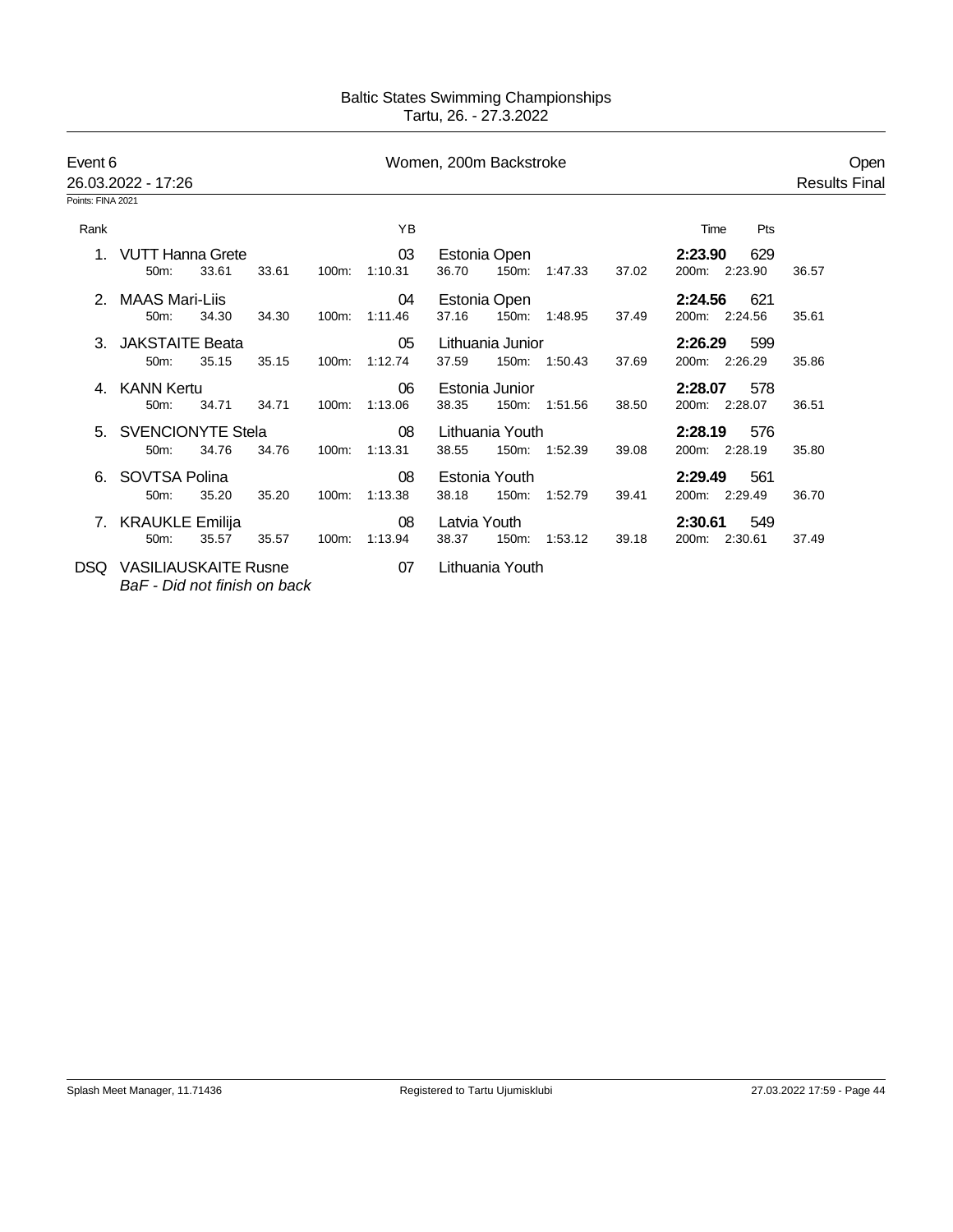| Event 7           | 26.03.2022 - 17:32      |       |       | Men, 200m Butterfly |         |               |                  |               |       |                | Open<br><b>Results Final</b> |
|-------------------|-------------------------|-------|-------|---------------------|---------|---------------|------------------|---------------|-------|----------------|------------------------------|
| Points: FINA 2021 |                         |       |       |                     |         |               |                  |               |       |                |                              |
| Rank              |                         |       |       |                     | YB      |               |                  |               |       | Pts<br>Time    |                              |
| $1_{-}$           | <b>RULLIS Reds</b>      |       |       |                     | 05      | Latvia Junior |                  |               |       | 2:12.57<br>582 |                              |
|                   | 50m:                    | 27.88 | 27.88 | 100m:               | 1:00.83 | 32.95         | 150m:            | 1:36.37       | 35.54 | 200m: 2:12.57  | 36.20                        |
|                   | 2. TATAR Robin          |       |       |                     | 02      |               | Estonia Open     |               |       | 2:12.60<br>582 |                              |
|                   | 50m:                    | 29.63 | 29.63 | 100m:               | 1:03.46 | 33.83         |                  | 150m: 1:39.24 | 35.78 | 200m: 2:12.60  | 33.36                        |
| 3.                | <b>GIEDRAITIS Nedas</b> |       |       |                     | 04      |               | Lithuania Junior |               |       | 2:13.88<br>565 |                              |
|                   | 50m:                    | 27.79 | 27.79 | 100m:               | 1:02.44 | 34.65         |                  | 150m: 1:40.16 | 37.72 | 200m: 2:13.88  | 33.72                        |
|                   | 4. AKSJONOV Artjom      |       |       |                     | 07      |               | Estonia Youth    |               |       | 2:15.36<br>547 |                              |
|                   | 50m:                    | 30.02 | 30.02 | 100m:               | 1:04.39 | 34.37         |                  | 150m: 1:40.79 | 36.40 | 200m: 2:15.36  | 34.57                        |
|                   | 5. SHUVALOV Danil       |       |       |                     | 06      |               | Estonia Youth    |               |       | 2:16.41<br>534 |                              |
|                   | 50m:                    | 30.02 | 30.02 | 100m:               | 1:04.96 | 34.94         |                  | 150m: 1:41.27 | 36.31 | 200m: 2:16.41  | 35.14                        |
|                   | 6. ALEKSEJEVS Elijs     |       |       |                     | 06      | Latvia Youth  |                  |               |       | 2:16.90<br>529 |                              |
|                   | 50m:                    | 28.82 | 28.82 | 100m:               | 1:02.73 | 33.91         | 150m:            | 1:40.29       | 37.56 | 200m: 2:16.90  | 36.61                        |
| 7                 | <b>ASTRELIN Dmitri</b>  |       |       |                     | 03      |               | Estonia Open     |               |       | 2:17.41<br>523 |                              |
|                   | 50m:                    | 29.07 | 29.07 | 100m:               | 1:03.17 | 34.10         | 150m:            | 1:40.09       | 36.92 | 200m: 2:17.41  | 37.32                        |
| 8.                | RONSKIJ Edgaras         |       |       |                     | 06      |               | Lithuania Youth  |               |       | 2:24.09<br>453 |                              |
|                   | 50m:                    | 29.50 | 29.50 | 100m:               | 1:04.31 | 34.81         |                  | 150m: 1:42.31 | 38.00 | 200m: 2:24.09  | 41.78                        |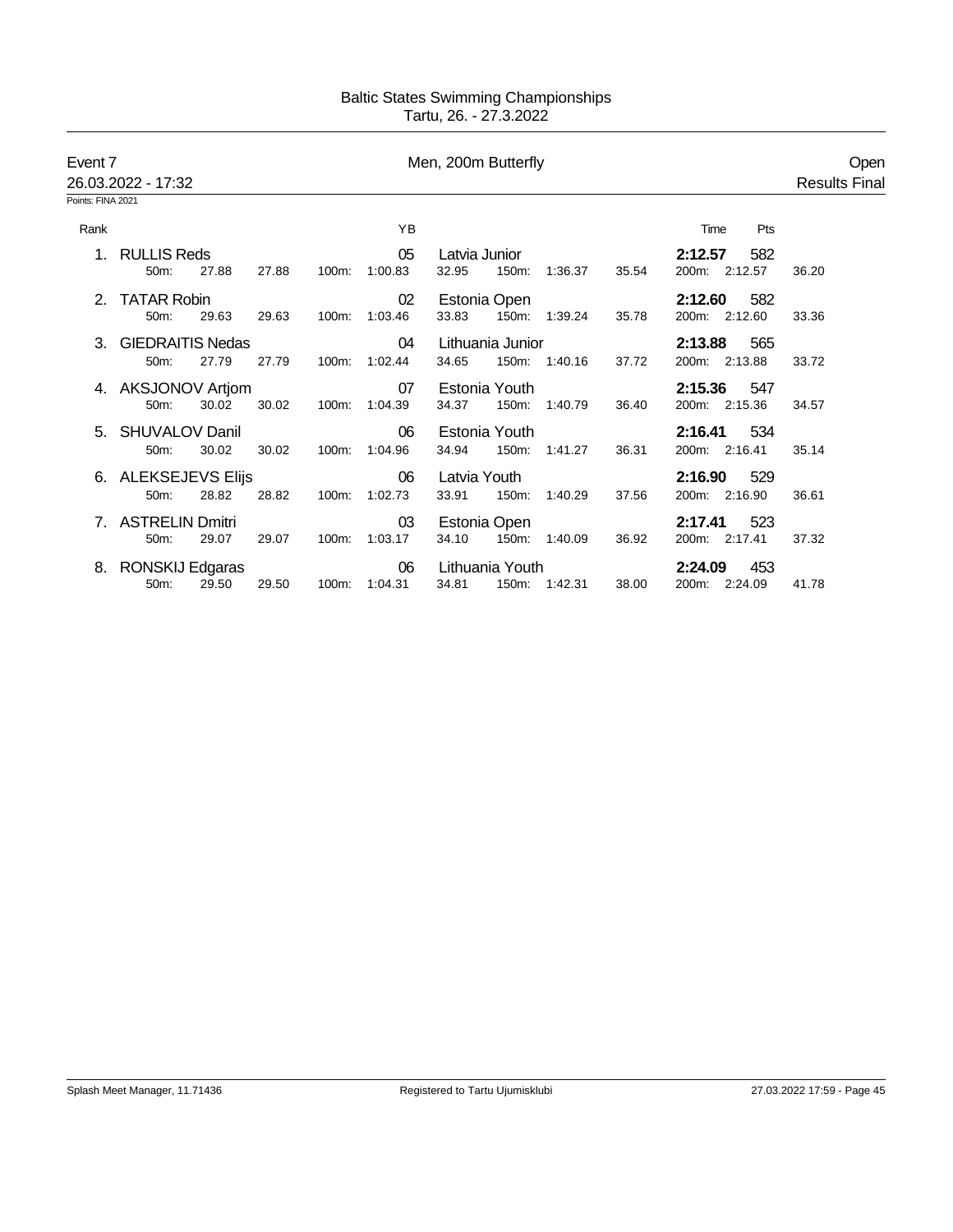| Event 8           | 26.03.2022 - 17:35                             |       |          |                     | Women, 100m Butterfly     |         |     | Open<br><b>Results Finals</b> |
|-------------------|------------------------------------------------|-------|----------|---------------------|---------------------------|---------|-----|-------------------------------|
| Points: FINA 2021 |                                                |       |          |                     |                           |         |     |                               |
| Rank              |                                                |       |          | YB                  |                           | Time    | Pts |                               |
| Final A           |                                                |       |          |                     |                           |         |     |                               |
|                   | 1. VEDEHHOVA Alina<br>28.11<br>50m:            | 28.11 |          | 99<br>100m: 1:02.00 | Estonia Open<br>33.89     | 1:02.00 | 716 |                               |
|                   | 2. KERSEVICIUTE Radvile<br>50m:<br>29.66       | 29.66 |          | 05<br>100m: 1:03.14 | Lithuania Junior<br>33.48 | 1:03.14 | 678 |                               |
|                   | 3. MADAR Kirke<br>50m:<br>29.43                | 29.43 | 100m:    | 07<br>1:03.57       | Estonia Youth<br>34.14    | 1:03.57 | 664 |                               |
|                   | 4. JUERISOO Miriam<br>50m:<br>29.88            | 29.88 | $100m$ : | 08<br>1:05.06       | Estonia Youth<br>35.18    | 1:05.06 | 620 |                               |
| 5.                | TIMOFEJEVA Polina<br>50m:<br>29.83             | 29.83 |          | 05<br>100m: 1:05.13 | Estonia Junior<br>35.30   | 1:05.13 | 618 |                               |
| 6.                | <b>ROOS Aurelia</b><br>50m:<br>29.79           | 29.79 | 100m:    | 04<br>1:05.21       | Estonia Open<br>35.42     | 1:05.21 | 615 |                               |
|                   | 7. BOREVICIUTE Liepa Veronika<br>50m:<br>31.80 | 31.80 |          | 09<br>100m: 1:07.23 | Lithuania Youth<br>35.43  | 1:07.23 | 561 |                               |
|                   | 8. VOLKOVA Zlata<br>50m:<br>30.99              | 30.99 |          | 09<br>100m: 1:07.32 | Estonia Youth<br>36.33    | 1:07.32 | 559 |                               |
| Final B           |                                                |       |          |                     |                           |         |     |                               |
|                   | 9. GOLIKOVA Arina<br>31.47<br>50m:             | 31.47 |          | 08<br>100m: 1:07.99 | Latvia Youth<br>36.52     | 1:07.99 | 543 |                               |
|                   | 10. MURENAITE Amelija<br>50m:<br>31.26         | 31.26 |          | 04<br>100m: 1:08.04 | Lithuania Open<br>36.78   | 1:08.04 | 542 |                               |
|                   | 11. HALJASTE Heleriin<br>50m:<br>31.86         | 31.86 | $100m$ : | 07<br>1:09.49       | Estonia Youth<br>37.63    | 1:09.49 | 508 |                               |
|                   | 12. JANUTENAITE Saule<br>50m:<br>32.86         | 32.86 |          | 07<br>100m: 1:10.07 | Lithuania Youth<br>37.21  | 1:10.07 | 496 |                               |
|                   | 13. LIIAS Laura<br>33.42<br>50m:               | 33.42 |          | 07<br>100m: 1:10.66 | Estonia Youth<br>37.24    | 1:10.66 | 484 |                               |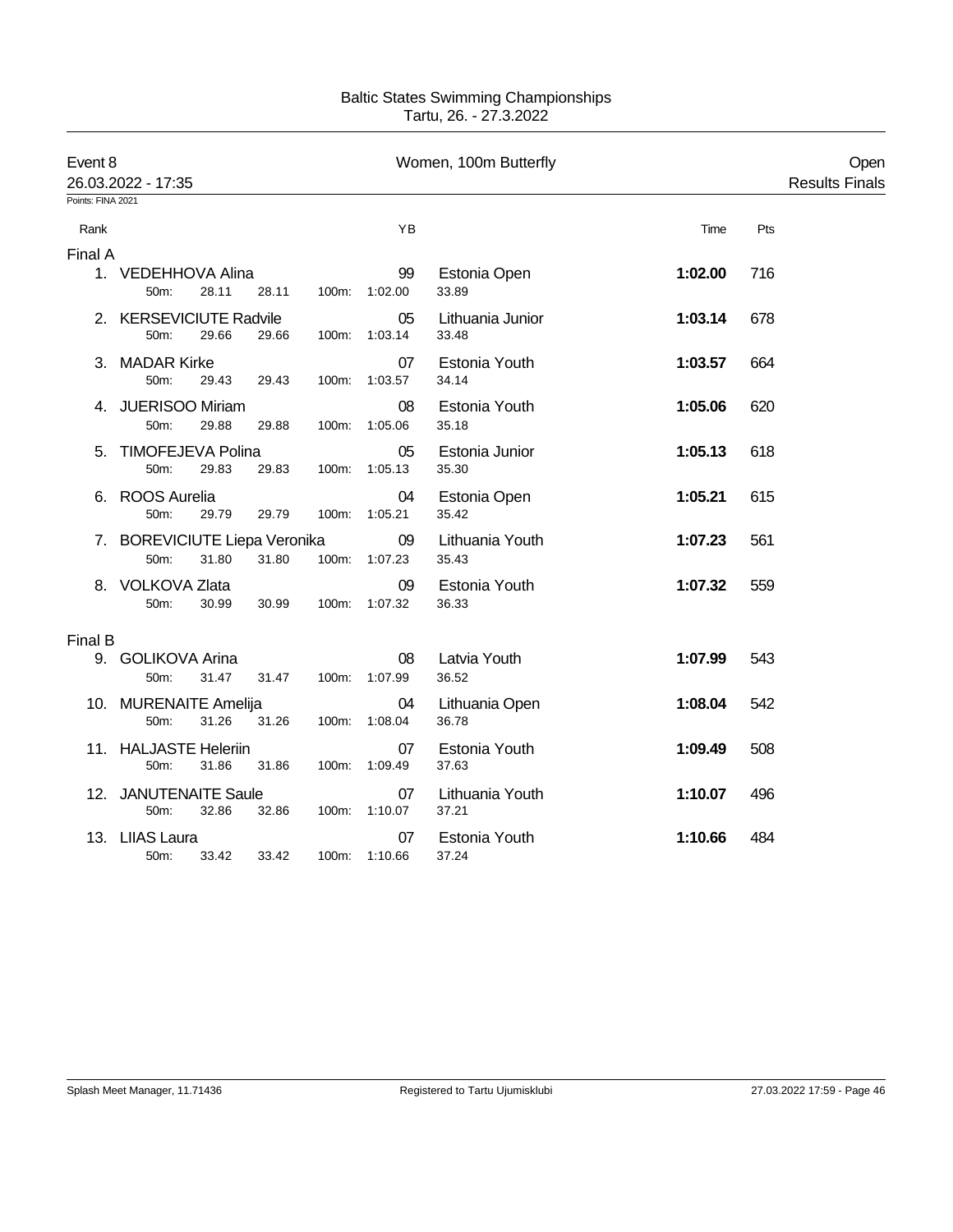| Event 9<br>26.03.2022 - 17:42<br>Points: FINA 2021 |                            |         |       |       |         | Men, 400m Freestyle |                  |               |       |               |         | Open<br><b>Results Final</b> |
|----------------------------------------------------|----------------------------|---------|-------|-------|---------|---------------------|------------------|---------------|-------|---------------|---------|------------------------------|
|                                                    |                            |         |       |       |         |                     |                  |               |       |               |         |                              |
| Rank                                               |                            |         |       |       | YB      |                     |                  |               |       | Time          | Pts     |                              |
| 1.                                                 | <b>VAICIUNAS Kostas</b>    |         |       |       | 06      |                     | Lithuania Youth  |               |       | 4:10.29       | 679     |                              |
|                                                    | 50m:                       | 29.07   | 29.07 | 150m: | 1:32.79 | 31.97               |                  | 250m: 2:36.73 | 32.22 | 350m: 3:40.15 |         | 31.53                        |
|                                                    | 100m:                      | 1:00.82 | 31.75 | 200m: | 2:04.51 | 31.72               | 300m:            | 3:08.62       | 31.89 | 400m: 4:10.29 |         | 30.14                        |
|                                                    | 2. MIHAILOVS Jegors        |         |       |       | 04      | Latvia Junior       |                  |               |       | 4:11.94       | 666     |                              |
|                                                    | 50m:                       | 28.08   | 28.08 | 150m: | 1:31.97 | 32.51               | 250m:            | 2:37.56       | 32.88 | 350m:         | 3:41.98 | 31.95                        |
|                                                    | 100m:                      | 59.46   | 31.38 | 200m: | 2:04.68 | 32.71               | 300m:            | 3:10.03       | 32.47 | 400m: 4:11.94 |         | 29.96                        |
|                                                    | 3. ILTSISIN Mark           |         |       |       | 06      |                     | Estonia Youth    |               |       | 4:13.44       | 654     |                              |
|                                                    | 50m:                       | 28.11   | 28.11 | 150m: | 1:31.97 | 32.71               | 250m:            | 2:37.64       | 32.87 | 350m:         | 3:43.14 | 32.79                        |
|                                                    | 100m:                      | 59.26   | 31.15 | 200m: | 2:04.77 | 32.80               | 300m:            | 3:10.35       | 32.71 | 400m: 4:13.44 |         | 30.30                        |
|                                                    | 4. KAIRYS Matas            |         |       |       | 05      |                     | Lithuania Junior |               |       | 4:14.02       | 650     |                              |
|                                                    | 50m:                       | 28.95   | 28.95 | 150m: | 1:33.17 | 32.17               |                  | 250m: 2:37.88 | 32.35 | 350m:         | 3:43.51 | 32.92                        |
|                                                    | 100m:                      | 1:01.00 | 32.05 | 200m: | 2:05.53 | 32.36               | 300m:            | 3:10.59       | 32.71 | 400m: 4:14.02 |         | 30.51                        |
| 5.                                                 | <b>TAMMER Toomas Tanel</b> |         |       |       | 03      |                     | Estonia Open     |               |       | 4:14.89       | 643     |                              |
|                                                    | 50m:                       | 28.28   | 28.28 | 150m: | 1:32.09 | 32.61               | 250m:            | 2:37.76       | 32.74 | 350m:         | 3:43.19 | 32.33                        |
|                                                    | 100m:                      | 59.48   | 31.20 | 200m: | 2:05.02 | 32.93               | 300m:            | 3:10.86       | 33.10 | 400m: 4:14.89 |         | 31.70                        |
| 6.                                                 | <b>VAITUKAITIS Titas</b>   |         |       |       | 06      |                     | Lithuania Youth  |               |       | 4:15.64       | 637     |                              |
|                                                    | 50m:                       | 28.87   | 28.87 | 150m: | 1:33.25 | 33.02               |                  | 250m: 2:38.70 | 33.11 | 350m: 3:44.06 |         | 32.90                        |
|                                                    | 100m:                      | 1:00.23 | 31.36 | 200m: | 2:05.59 | 32.34               | 300m:            | 3:11.16       | 32.46 | 400m: 4:15.64 |         | 31.58                        |
| 7.                                                 | MIHAILOVS Olegs            |         |       |       | 05      | Latvia Junior       |                  |               |       | 4:16.28       | 633     |                              |
|                                                    | 50m:                       | 28.85   | 28.85 | 150m: | 1:33.43 | 32.61               | 250m:            | 2:39.32       | 33.19 | 350m:         | 3:45.15 | 32.98                        |
|                                                    | 100m:                      | 1:00.82 | 31.97 | 200m: | 2:06.13 | 32.70               | 300m:            | 3:12.17       | 32.85 | 400m: 4:16.28 |         | 31.13                        |
| 8.                                                 | PETRIKOV Andrei            |         |       |       | 06      |                     | Estonia Youth    |               |       | 4:29.20       | 546     |                              |
|                                                    | 50m:                       | 30.23   | 30.23 | 150m: | 1:38.16 | 34.48               | 250m:            | 2:47.15       | 34.65 | 350m:         | 3:56.10 | 34.23                        |
|                                                    | 100m:                      | 1:03.68 | 33.45 | 200m: | 2:12.50 | 34.34               | 300m:            | 3:21.87       | 34.72 | 400m: 4:29.20 |         | 33.10                        |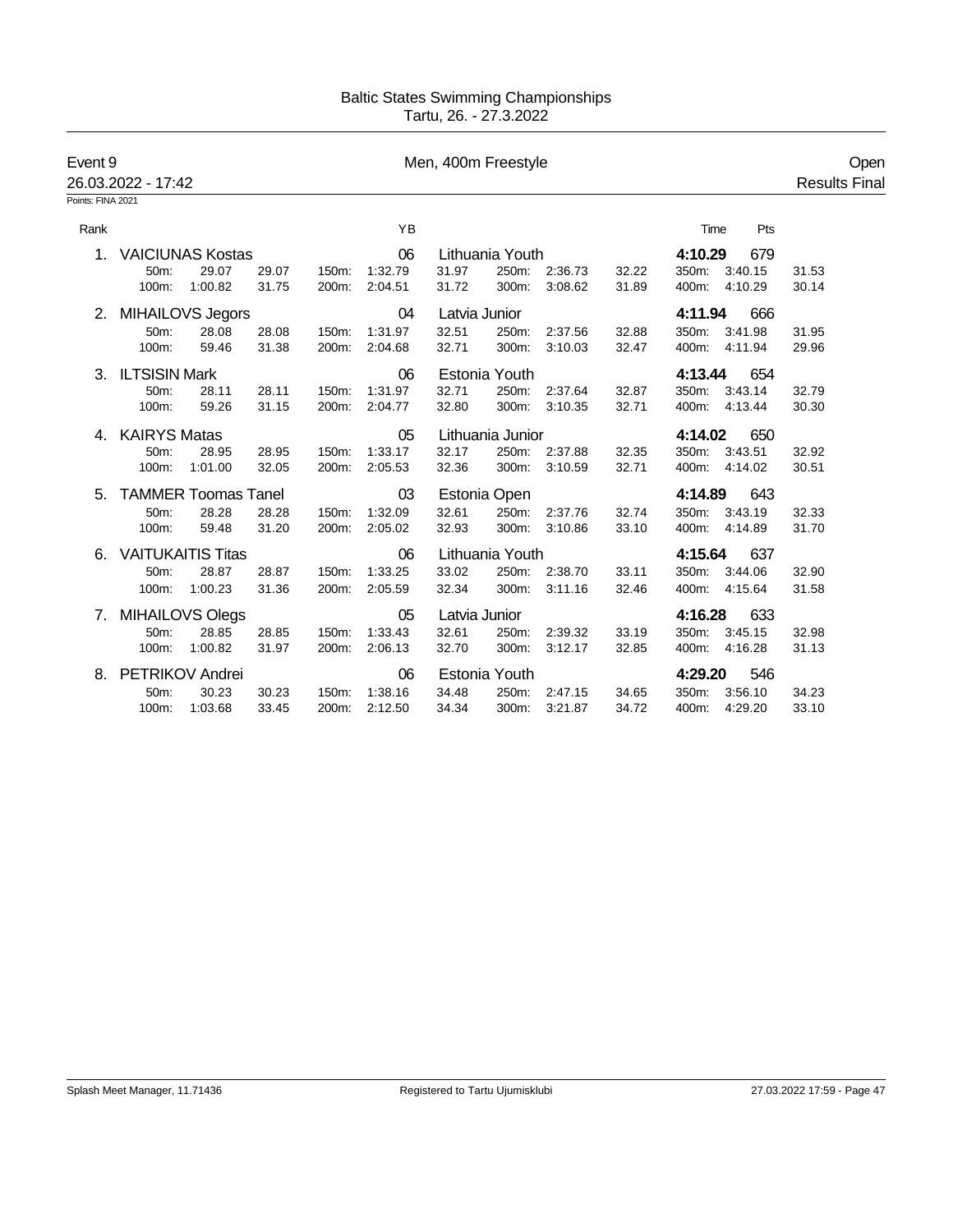| Event 10          | 26.03.2022 - 17:48               |    | Women, 50m Freestyle |       | Open<br><b>Results Finals</b> |  |
|-------------------|----------------------------------|----|----------------------|-------|-------------------------------|--|
| Points: FINA 2021 |                                  |    |                      |       |                               |  |
| Rank              |                                  | YB |                      | Time  | Pts                           |  |
| Final A           |                                  |    |                      |       |                               |  |
| 1.                | NIKITINA Gabriela                | 94 | Latvia Open          | 26.26 | 732                           |  |
| 2.                | <b>PLYTNYKAITE Smilte</b>        | 07 | Lithuania Youth      | 26.28 | 730                           |  |
| 3.                | <b>MILEISYTE Barbora</b>         | 06 | Lithuania Junior     | 26.74 | 693                           |  |
| 4.                | <b>BOITSUK Mariangela</b>        | 04 | Estonia Open         | 26.76 | 692                           |  |
| 5.                | <b>MADAR Kirke</b>               | 07 | Estonia Youth        | 27.06 | 669                           |  |
| 6.                | <b>VAINIKK Annika</b>            | 00 | Estonia Open         | 27.14 | 663                           |  |
| $7_{\cdot}$       | <b>KAARE Kertu</b>               | 02 | Estonia Open         | 27.34 | 648                           |  |
| 8.                | <b>VEDEHHOVA Alina</b>           | 99 | Estonia Open         | 27.41 | 643                           |  |
| Final B           |                                  |    |                      |       |                               |  |
| 9.                | <b>ROMANJUK Maria</b>            | 96 | Estonia Open         | 27.34 | 648                           |  |
| 10.               | <b>BAUMANE Petra Aleksandra</b>  | 06 | Latvia Junior        | 27.67 | 625                           |  |
| 11.               | <b>MURENAITE Amelija</b>         | 04 | Lithuania Open       | 27.70 | 623                           |  |
| 12.               | VORONTSOVA Jekaterina            | 05 | Estonia Junior       | 27.74 | 621                           |  |
| 13.               | <b>DAUNORAVICIUTE Elze Morta</b> | 07 | Lithuania Youth      | 28.01 | 603                           |  |
| 14.               | <b>RASMANN Simona</b>            | 04 | Estonia Open         | 28.04 | 601                           |  |
| 15.               | <b>LUIK Jette Riin</b>           | 08 | Estonia Youth        | 28.25 | 588                           |  |
| 16.               | <b>TEDER Anette</b>              | 06 | Estonia Junior       | 28.67 | 562                           |  |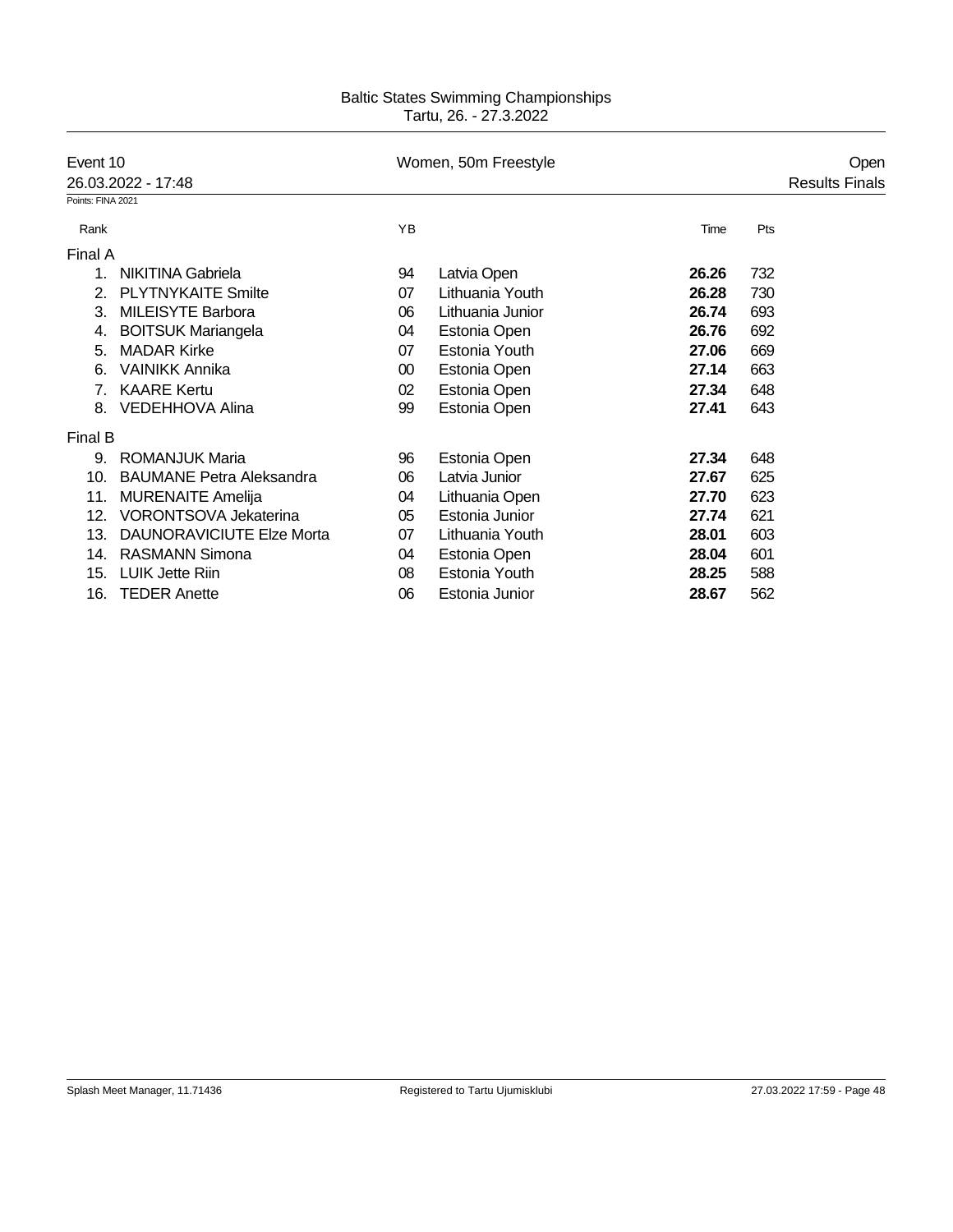| Event 11                       |                               |    | Men, 50m Breaststroke |       |     | Open                  |
|--------------------------------|-------------------------------|----|-----------------------|-------|-----|-----------------------|
|                                | 26.03.2022 - 17:52            |    |                       |       |     | <b>Results Finals</b> |
| Points: FINA 2021              |                               |    |                       |       |     |                       |
| Rank                           |                               | YB |                       | Time  | Pts |                       |
| Final A                        |                               |    |                       |       |     |                       |
| 1.                             | <b>BOICOVS Jevgenijs</b>      | 97 | Latvia Open           | 29.11 | 708 |                       |
| 2.                             | ROOSE Ralf                    | 04 | Estonia Junior        | 29.47 | 682 |                       |
| 3.                             | <b>LUFTS Francis Peteris</b>  | 05 | Latvia Junior         | 29.68 | 668 |                       |
| 4.                             | <b>SOVTSA Mark</b>            | 01 | Estonia Open          | 29.97 | 649 |                       |
| 5.                             | <b>TEDER Karl Christopher</b> | 04 | Estonia Junior        | 30.23 | 632 |                       |
| 6.                             | <b>SIKORSKIS Nojus</b>        | 05 | Lithuania Junior      | 30.25 | 631 |                       |
| $7_{\scriptscriptstyle{\sim}}$ | <b>SELI Karel</b>             | 98 | Estonia Open          | 30.26 | 630 |                       |
| 8.                             | <b>VILLEMS Glen Marcus</b>    | 04 | Estonia Junior        | 30.27 | 630 |                       |
| Final B                        |                               |    |                       |       |     |                       |
| 9.                             | <b>AUGUSTINAVICIUS Arnas</b>  | 07 | Lithuania Youth       | 30.31 | 627 |                       |
| 10.                            | <b>ALEKSINAS Domantas</b>     | 04 | Lithuania Junior      | 30.99 | 587 |                       |
| 11.                            | <b>MOSKALENKO Denis</b>       | 05 | Estonia Junior        | 31.19 | 575 |                       |
| 12.                            | <b>KILMANAS Edvinas</b>       | 04 | Lithuania Junior      | 31.27 | 571 |                       |
| 13.                            | <b>ORAV Patrick</b>           | 04 | Estonia Junior        | 31.58 | 554 |                       |
| 14.                            | <b>LINDMA Jakob Matthias</b>  | 05 | Estonia Junior        | 31.66 | 550 |                       |
| 15.                            | <b>GABALIS Jonas</b>          | 05 | Lithuania Junior      | 31.67 | 550 |                       |
|                                | 16. SOOVIK Carl Robert        | 04 | Estonia Junior        | 32.18 | 524 |                       |
|                                |                               |    |                       |       |     |                       |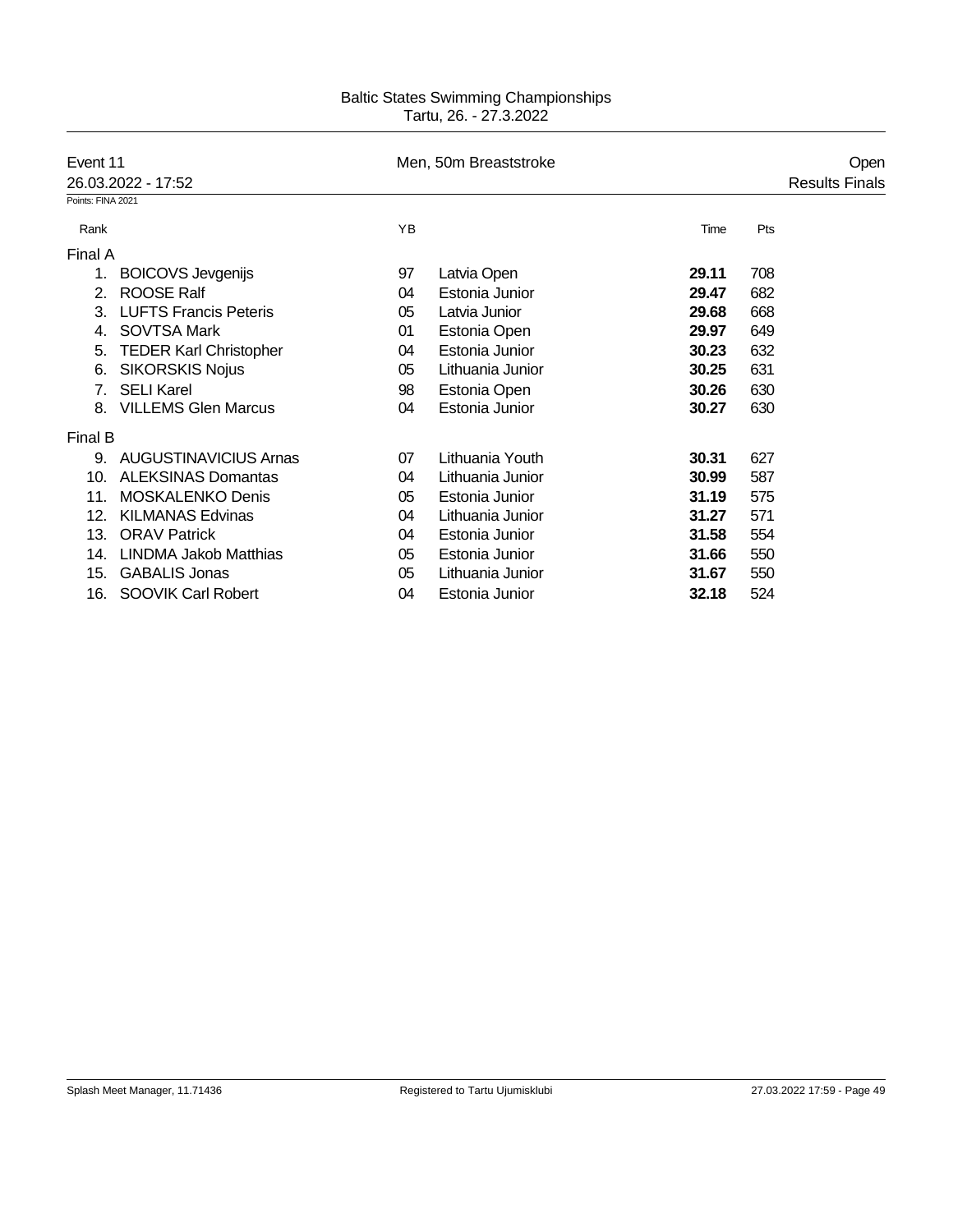|      | Event 12<br>26.03.2022 - 17:58<br>Points: FINA 2021 |       |       |       |         | Men, 200m Medley |                  |               |       |                | Open<br><b>Results Final</b> |
|------|-----------------------------------------------------|-------|-------|-------|---------|------------------|------------------|---------------|-------|----------------|------------------------------|
|      |                                                     |       |       |       |         |                  |                  |               |       |                |                              |
| Rank |                                                     |       |       |       | YB      |                  |                  |               |       | Pts<br>Time    |                              |
|      | 1. MIKELSONS Kristaps                               |       |       |       | 04      | Latvia Junior    |                  |               |       | 2:07.62<br>712 |                              |
|      | 50m:                                                | 27.26 | 27.26 | 100m: | 59.46   | 32.20            | 150m:            | 1:37.17       | 37.71 | 200m: 2:07.62  | 30.45                        |
| 2.   | <b>MILIUS Eimantas</b>                              |       |       |       | 96      |                  | Lithuania Open   |               |       | 2:08.04<br>705 |                              |
|      | 50m:                                                | 27.46 | 27.46 | 100m: | 59.47   | 32.01            |                  | 150m: 1:36.77 | 37.30 | 200m: 2:08.04  | 31.27                        |
|      | 3. LIHHATS Erik                                     |       |       |       | 03      |                  | Estonia Open     |               |       | 2:09.85<br>676 |                              |
|      | 50m:                                                | 27.81 | 27.81 | 100m: | 1:02.22 | 34.41            | 150m:            | 1:40.37       | 38.15 | 200m: 2:09.85  | 29.48                        |
|      | <b>TOBLER Artur</b>                                 |       |       |       | 04      |                  | Estonia Junior   |               |       | 2:10.01<br>674 |                              |
|      | 50m:                                                | 27.08 | 27.08 | 100m: | 59.83   | 32.75            |                  | 150m: 1:39.41 | 39.58 | 200m: 2:10.01  | 30.60                        |
|      | 5. SKIRUTIS Nojus                                   |       |       |       | 03      |                  | Lithuania Open   |               |       | 2:11.77<br>647 |                              |
|      | 50m:                                                | 28.35 | 28.35 | 100m: | 1:02.79 | 34.44            |                  | 150m: 1:42.21 | 39.42 | 200m: 2:11.77  | 29.56                        |
|      | 6. GATULIS Adomas                                   |       |       |       | 05      |                  | Lithuania Junior |               |       | 2:12.02<br>643 |                              |
|      | 50m:                                                | 27.79 | 27.79 | 100m: | 1:02.37 | 34.58            |                  | 150m: 1:41.25 | 38.88 | 200m: 2:12.02  | 30.77                        |
|      | <b>DEICMANS Nikolass</b>                            |       |       |       | 06      | Latvia Youth     |                  |               |       | 2:13.65<br>620 |                              |
|      | 50m:                                                | 28.15 | 28.15 | 100m: | 1:02.30 | 34.15            | 150m:            | 1:42.85       | 40.55 | 200m: 2:13.65  | 30.80                        |
|      | <b>DRAGASIUS Donatas</b>                            |       |       |       | 04      | Latvia Junior    |                  |               |       | 2:13.83<br>618 |                              |
|      | 50 <sub>m</sub> :                                   | 27.81 | 27.81 | 100m: | 1:01.96 | 34.15            | 150m:            | 1:41.99       | 40.03 | 200m: 2:13.83  | 31.84                        |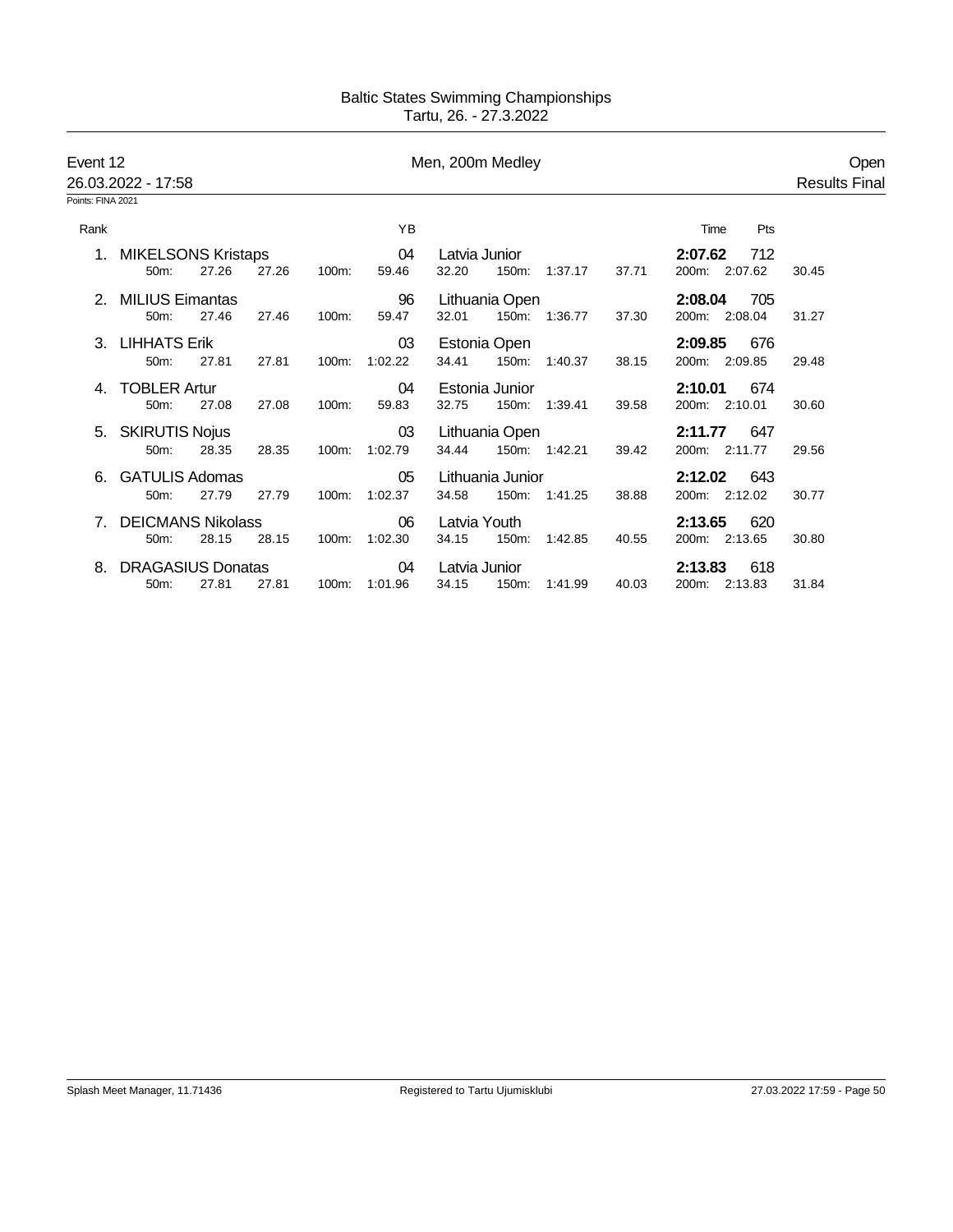| Event 13          | 26.03.2022 - 18:02         |                           |       |       |               | Women, 400m Medley |                 |               |       |               |     | Open<br><b>Results Final</b> |  |
|-------------------|----------------------------|---------------------------|-------|-------|---------------|--------------------|-----------------|---------------|-------|---------------|-----|------------------------------|--|
| Points: FINA 2021 |                            |                           |       |       |               |                    |                 |               |       |               |     |                              |  |
| Rank              |                            |                           |       |       | YB            |                    |                 |               |       | Time          | Pts |                              |  |
| $1_{\cdot}$       |                            | <b>GURJANOVA Violanta</b> |       |       | 06            |                    | Estonia Junior  |               |       | 5:05.60       | 662 |                              |  |
|                   | 50m:                       | 33.13                     | 33.13 | 150m: | 1:50.38       | 39.11              | 250m:           | 3:10.62       | 42.83 | 350m: 4:30.68 |     | 36.53                        |  |
|                   | 100m:                      | 1:11.27                   | 38.14 | 200m: | 2:27.79       | 37.41              |                 | 300m: 3:54.15 | 43.53 | 400m: 5:05.60 |     | 34.92                        |  |
|                   | 2. GELAZYTE Vyte           |                           |       |       | 07            |                    | Lithuania Youth |               |       | 5:10.46       | 631 |                              |  |
|                   | 50m:                       | 32.81                     | 32.81 | 150m: | 1:54.06       | 42.60              |                 | 250m: 3:18.98 | 43.27 | 350m: 4:37.48 |     | 34.44                        |  |
|                   | $100m$ :                   | 1:11.46                   | 38.65 | 200m: | 2:35.71       | 41.65              |                 | 300m: 4:03.04 | 44.06 | 400m: 5:10.46 |     | 32.98                        |  |
|                   | 3. KOTSAR Karolin Victoria |                           |       |       | 05            |                    | Estonia Junior  |               |       | 5:10.60       | 630 |                              |  |
|                   | 50m:                       | 32.85                     | 32.85 | 150m: | 1:53.02       | 40.39              | 250m:           | 3:18.42       | 45.12 | 350m: 4:38.27 |     | 34.23                        |  |
|                   | 100m:                      | 1:12.63                   | 39.78 | 200m: | 2:33.30       | 40.28              |                 | 300m: 4:04.04 | 45.62 | 400m: 5:10.60 |     | 32.33                        |  |
| 4.                | <b>TRUCINSKAITE Guoda</b>  |                           |       |       | 08            |                    | Lithuania Youth |               |       | 5:11.42       | 625 |                              |  |
|                   | 50m:                       | 33.62                     | 33.62 | 150m: | 1:55.74       | 41.76              |                 | 250m: 3:19.30 | 44.06 | 350m: 4:37.66 |     | 35.02                        |  |
|                   | 100m:                      | 1:13.98                   | 40.36 | 200m: | 2:35.24       | 39.50              | 300m:           | 4:02.64       | 43.34 | 400m: 5:11.42 |     | 33.76                        |  |
|                   | 5. MAAS Mari-Liis          |                           |       |       | 04            |                    | Estonia Open    |               |       | 5:21.05       | 571 |                              |  |
|                   | 50m:                       | 35.43                     | 35.43 | 150m: | 1:58.23       | 41.44              | 250m:           | 3:25.06       | 46.67 | 350m: 4:48.70 |     | 35.54                        |  |
|                   | 100m:                      | 1:16.79                   | 41.36 | 200m: | 2:38.39       | 40.16              | 300m:           | 4:13.16       | 48.10 | 400m: 5:21.05 |     | 32.35                        |  |
|                   | 6. RAUDSEPP Britt          |                           |       |       | 07            |                    | Estonia Youth   |               |       | 5:21.34       | 569 |                              |  |
|                   | 50m:                       | 35.33                     | 35.33 | 150m: | 2:00.99       | 41.66              | 250m:           | 3:25.93       | 46.02 | 350m: 4:47.90 |     | 35.62                        |  |
|                   | 100m:                      | 1:19.33                   | 44.00 |       | 200m: 2:39.91 | 38.92              |                 | 300m: 4:12.28 | 46.35 | 400m: 5:21.34 |     | 33.44                        |  |
|                   | 7. NAINYTE leva            |                           |       |       | 08            |                    | Lithuania Youth |               |       | 5:21.58       | 568 |                              |  |
|                   | 50m:                       | 33.34                     | 33.34 | 150m: | 2:00.80       | 45.01              |                 | 250m: 3:28.79 | 45.64 | 350m: 4:49.53 |     | 35.04                        |  |
|                   | 100m:                      | 1:15.79                   | 42.45 | 200m: | 2:43.15       | 42.35              | 300m:           | 4:14.49       | 45.70 | 400m: 5:21.58 |     | 32.05                        |  |
| 8.                | <b>TAMMIK Laura</b>        |                           |       |       | 05            |                    | Estonia Junior  |               |       | 5:22.56       | 563 |                              |  |
|                   | 50m:                       | 33.85                     | 33.85 | 150m: | 1:57.45       | 41.68              | 250m:           | 3:24.19       | 45.82 | 350m: 4:47.76 |     | 36.85                        |  |
|                   | 100m:                      | 1:15.77                   | 41.92 | 200m: | 2:38.37       | 40.92              |                 | 300m: 4:10.91 | 46.72 | 400m: 5:22.56 |     | 34.80                        |  |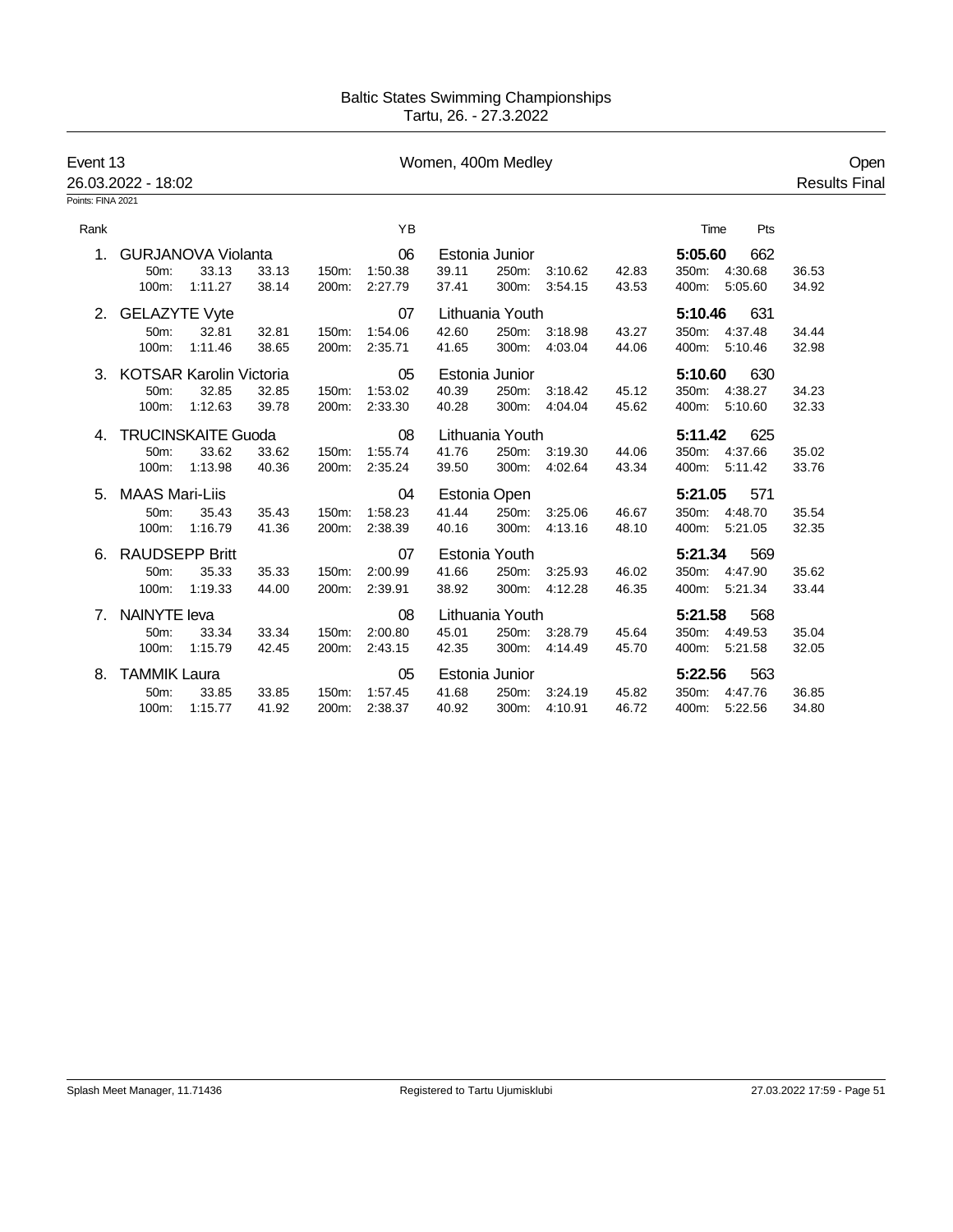|                   | Event 14                  |        | Men, 50m Butterfly |       |     | Open                  |
|-------------------|---------------------------|--------|--------------------|-------|-----|-----------------------|
|                   | 26.03.2022 - 18:09        |        |                    |       |     | <b>Results Finals</b> |
| Points: FINA 2021 |                           |        |                    |       |     |                       |
| Rank              |                           | YB     |                    | Time  | Pts |                       |
| Final A           |                           |        |                    |       |     |                       |
| 1.                | <b>ZAITSEV Daniel</b>     | 97     | Estonia Open       | 24.19 | 780 |                       |
| 2.                | <b>AHTIAINEN Alex</b>     | 01     | Estonia Open       | 24.70 | 732 |                       |
| 3.                | DROZDOV Daniil            | 04     | Estonia Junior     | 25.39 | 674 |                       |
| 4.                | <b>RULLIS Reds</b>        | 05     | Latvia Junior      | 25.58 | 659 |                       |
| 5.                | <b>SIKORSKIS Nojus</b>    | 05     | Lithuania Junior   | 25.80 | 643 |                       |
| 6.                | <b>BACKULIS Julius</b>    | 00     | Lithuania Open     | 25.81 | 642 |                       |
|                   | <b>ASTRELIN Dmitri</b>    | 03     | Estonia Open       | 25.85 | 639 |                       |
| 8.                | <b>GIEDRAITIS Nedas</b>   | 04     | Lithuania Junior   | 26.12 | 619 |                       |
| Final B           |                           |        |                    |       |     |                       |
| 9.                | <b>IVANOV Nikita</b>      | 05     | Estonia Junior     | 26.12 | 619 |                       |
| 10.               | <b>KARATSEVSKI Nikita</b> | 03     | Estonia Open       | 26.18 | 615 |                       |
| 11.               | <b>VAINIKK Rando</b>      | $00\,$ | Estonia Open       | 26.34 | 604 |                       |
| 12.               | <b>JUSKA Tajus</b>        | 09     | Lithuania Youth    | 26.38 | 601 |                       |
| 13.               | <b>GUTMANIS Roberts</b>   | 04     | Latvia Junior      | 26.41 | 599 |                       |
| 14.               | <b>VESKI Harri</b>        | 03     | Estonia Open       | 26.68 | 581 |                       |
| 15.               | <b>BEDITSKI Aleksandr</b> | 02     | Estonia Open       | 26.74 | 577 |                       |
|                   | 16. SAHPAZOV Artjom       | 04     | Estonia Junior     | 27.31 | 542 |                       |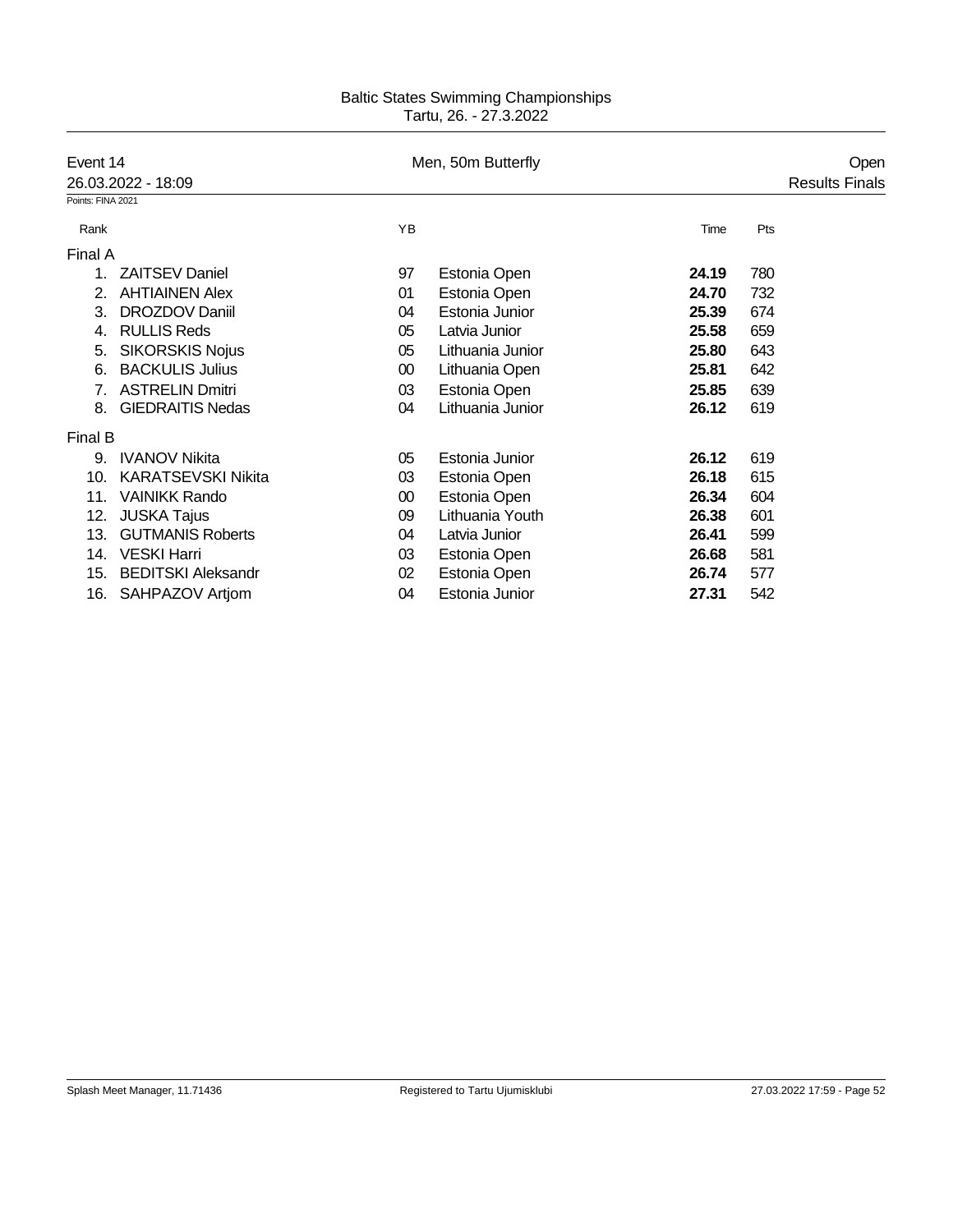| Event 15          |                                 |        | Women, 50m Backstroke |       |     | Open                  |
|-------------------|---------------------------------|--------|-----------------------|-------|-----|-----------------------|
|                   | 26.03.2022 - 18:12              |        |                       |       |     | <b>Results Finals</b> |
| Points: FINA 2021 |                                 |        |                       |       |     |                       |
| Rank              |                                 | YB     |                       | Time  | Pts |                       |
| Final A           |                                 |        |                       |       |     |                       |
| 1.                | <b>VUTT Hanna Grete</b>         | 03     | Estonia Open          | 30.13 | 718 |                       |
| 2.                | <b>BOITSUK Mariangela</b>       | 04     | Estonia Open          | 30.56 | 688 |                       |
| 3.                | <b>SINKUS Laura</b>             | 04     | Latvia Open           | 30.79 | 672 |                       |
| 4.                | <b>KANN Kertu</b>               | 06     | Estonia Junior        | 30.93 | 663 |                       |
|                   | <b>VALDMAA Laura-Liis</b>       | 04     | Estonia Open          | 30.93 | 663 |                       |
| 6.                | <b>VAINIKK Annika</b>           | $00\,$ | Estonia Open          | 31.16 | 649 |                       |
|                   | <b>JAKSTAITE Beata</b>          | 05     | Lithuania Junior      | 31.59 | 622 |                       |
| 8.                | <b>KAARE Kertu</b>              | 02     | Estonia Open          | 31.84 | 608 |                       |
| Final B           |                                 |        |                       |       |     |                       |
| 9.                | <b>ROOS Aurelia</b>             | 04     | Estonia Open          | 30.91 | 665 |                       |
| 10.               | SOVTSA Polina                   | 08     | Estonia Youth         | 31.22 | 645 |                       |
| 11.               | <b>VASILIAUSKAITE Rusne</b>     | 07     | Lithuania Youth       | 31.48 | 629 |                       |
| 12.               | <b>TIMOFEJEVA Polina</b>        | 05     | Estonia Junior        | 31.62 | 621 |                       |
| 13.               | <b>BAUMANE Petra Aleksandra</b> | 06     | Latvia Junior         | 31.65 | 619 |                       |
| 14.               | <b>KAPELINA Anna</b>            | 03     | Estonia Open          | 32.07 | 595 |                       |
| 15.               | <b>VITSUT Laura</b>             | 04     | Estonia Open          | 32.57 | 568 |                       |
|                   | 16. KRIVORUKOVA Amalia          | 07     | Estonia Youth         | 33.17 | 538 |                       |
|                   |                                 |        |                       |       |     |                       |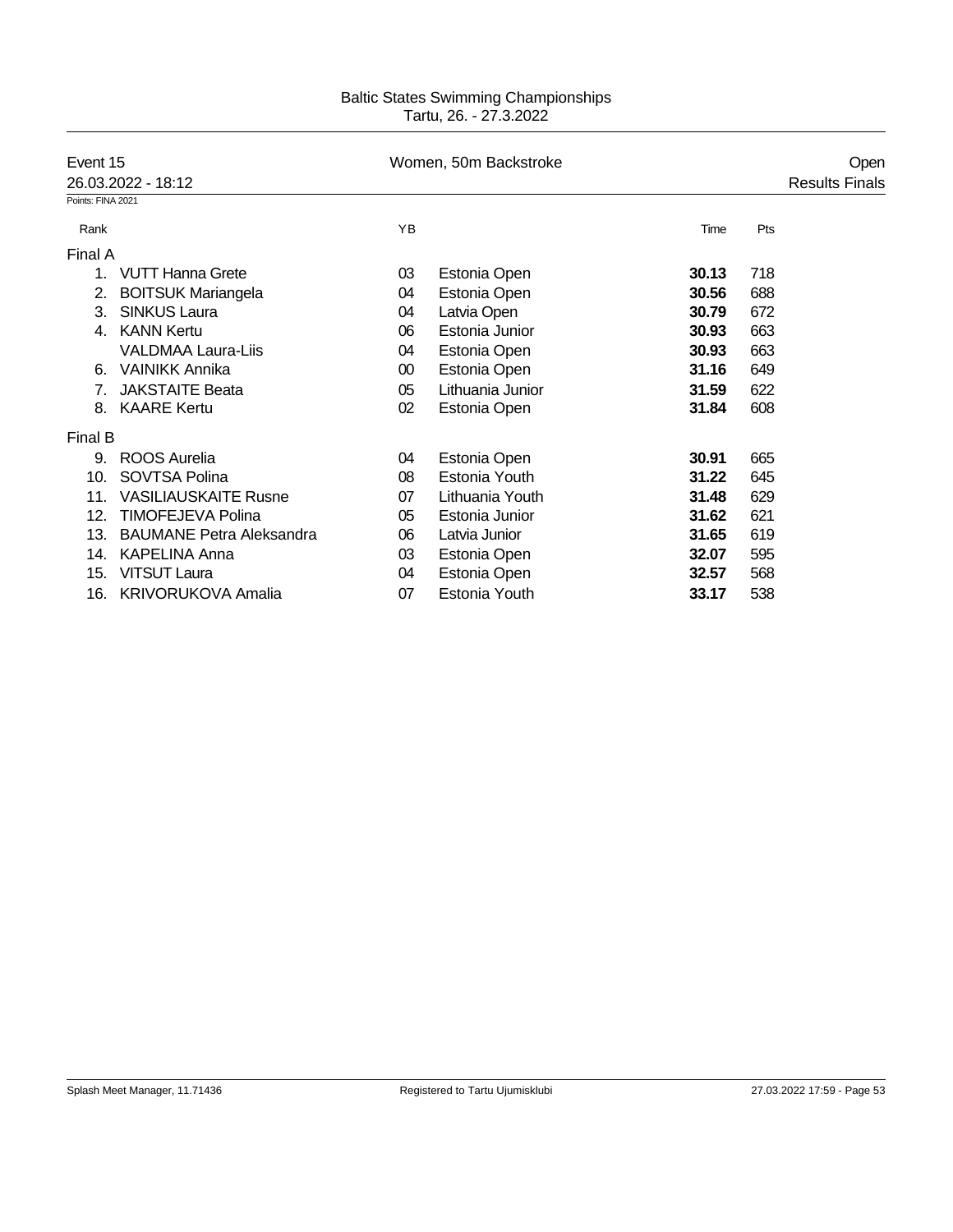| Event 162         | 26.03.2022 - 18:16      |    |       |         | Men, 4 x 100m Medley     |         |       | Open<br><b>Results</b> |
|-------------------|-------------------------|----|-------|---------|--------------------------|---------|-------|------------------------|
| Points: FINA 2021 |                         |    |       |         |                          |         |       |                        |
| Rank              |                         |    |       |         |                          | Time    | Pts   |                        |
| 1.                | Estonia Open            |    |       |         | Estonia Open             | 3:49.46 | 737   |                        |
|                   | <b>BORISSOV Pavel</b>   | 05 | 28.18 | 58.29   | <b>AHTIAINEN Alex</b>    | 01      | 25.28 | 54.15                  |
|                   | <b>ROOSE Ralf</b>       | 04 | 30.03 | 1:05.69 | <b>ZAITSEV Daniel</b>    | 97      | 24.55 | 51.33                  |
|                   | Latvia Open             |    |       |         | Latvia Open              | 3:49.69 | 734   |                        |
|                   | <b>FELDBERGS Girts</b>  | 93 | 27.60 | 56.27   | <b>RULLIS Reds</b>       | 05      | 26.98 | 58.31                  |
|                   | <b>BOBROVS Daniils</b>  | 97 | 29.33 | 1:03.00 | <b>VEINBERGS Toms</b>    | 02      | 24.84 | 52.11                  |
| 3.                | Lithuania Open          |    |       |         | Lithuania Open           | 3:52.36 | 709   |                        |
|                   | <b>GRIGAITIS Erikas</b> | 02 | 27.88 | 57.45   | <b>PANCEREVAS Daniil</b> | 04      | 25.62 | 56.19                  |
|                   | <b>MILIUS Eimantas</b>  | 96 | 31.32 | 1:06.65 | <b>BACKULIS Julius</b>   | 00      | 24.82 | 52.07                  |
|                   |                         |    |       |         |                          |         |       |                        |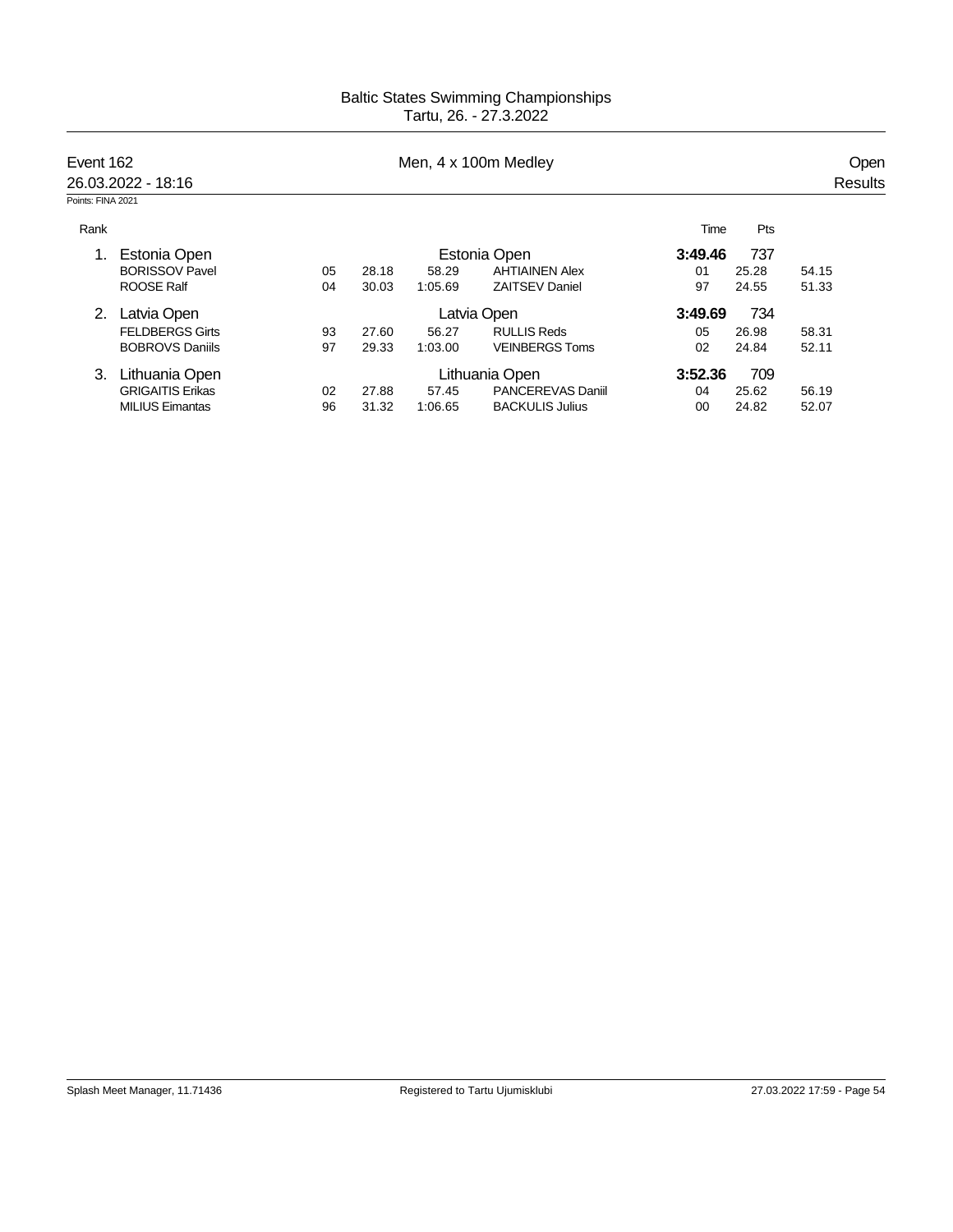| Event 172         |                               |    |       |         | Women, 4 x 100m Freestyle      |         |       |                                     |  |
|-------------------|-------------------------------|----|-------|---------|--------------------------------|---------|-------|-------------------------------------|--|
|                   | 26.03.2022 - 18:21            |    |       |         |                                |         |       |                                     |  |
| Points: FINA 2021 |                               |    |       |         |                                |         |       |                                     |  |
| Rank              |                               |    |       |         |                                | Time    | Pts   |                                     |  |
| 1.                | Estonia Open                  |    |       |         | Estonia Open                   | 3:57.83 | 688   |                                     |  |
|                   | <b>VAINIKK Annika</b>         | 00 | 29.56 | 1:00.79 | <b>MOORO</b> Anete             | 03      | 28.65 | 59.72                               |  |
|                   | <b>MADAR Kirke</b>            | 07 | 28.63 | 59.07   | <b>KOTSAR Karolin Victoria</b> | 05      | 27.88 | 58.25                               |  |
| 2.                | Lithuania Open                |    |       |         | Lithuania Open                 | 3:57.85 | 688   |                                     |  |
|                   | <b>PLYTNYKAITE Smilte</b>     | 07 | 28.96 | 58.70   | <b>SELEIKAITE Agne</b>         | $00 \,$ | 28.49 | 1:00.49                             |  |
|                   | <b>KONDRASKAITE Patricija</b> | 06 | 28.57 | 59.55   | <b>MURENAITE Amelija</b>       | 04      | 28.01 | 59.11                               |  |
| 3.                | Latvia Open                   |    |       |         | Latvia Open                    | 4:02.69 | 648   | Open<br>Results<br>1:01.28<br>57.41 |  |
|                   | <b>SINKUS Laura</b>           | 04 | 29.98 | 1:02.55 | <b>LOCANE Alise</b>            | 05      | 29.13 |                                     |  |
|                   | <b>VIENTIESA Liene</b>        | 05 | 29.23 | 1:01.45 | <b>NIKITINA Gabriela</b>       | 94      | 26.79 |                                     |  |
|                   |                               |    |       |         |                                |         |       |                                     |  |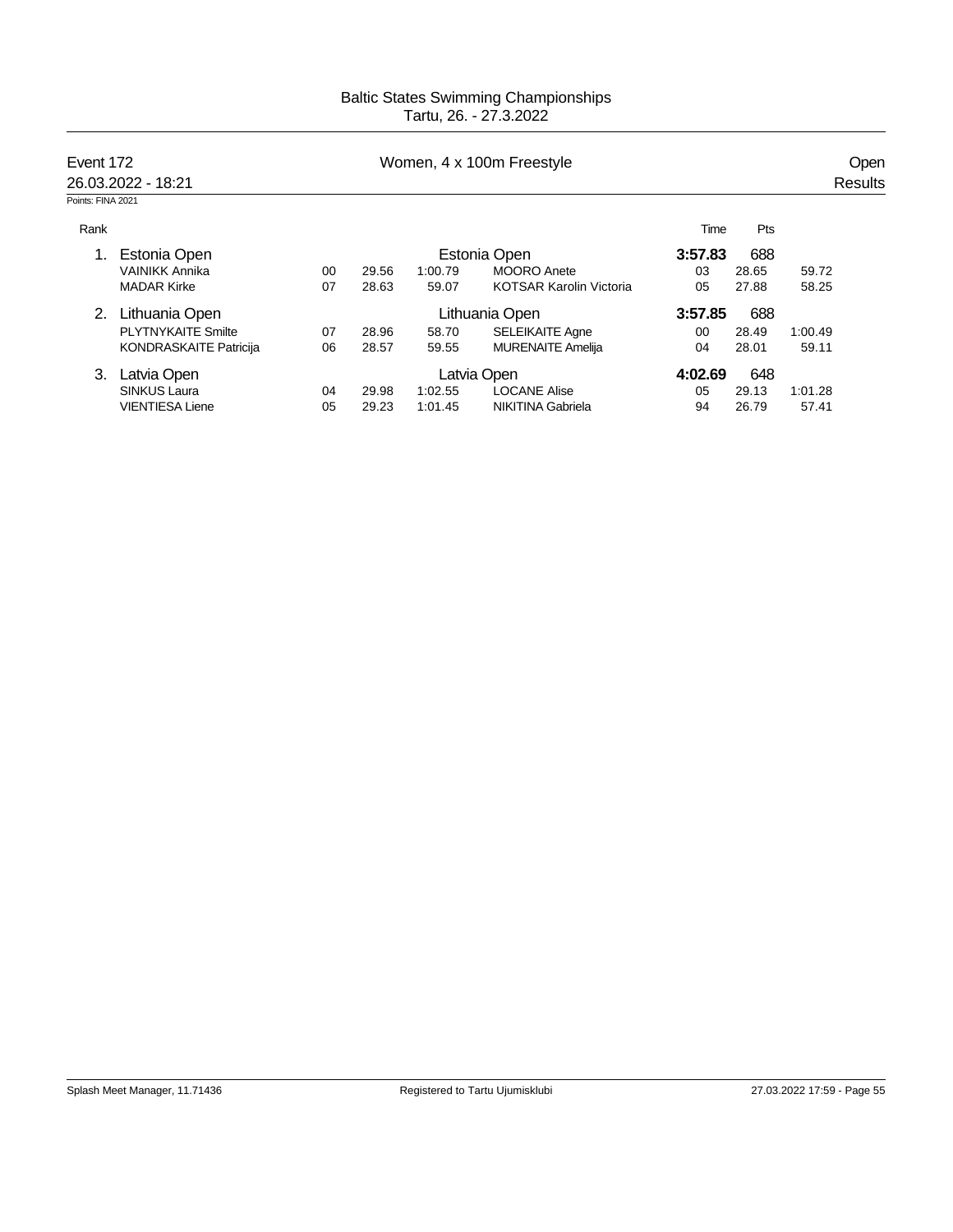| Event 18 | 27.03.2022 - 10:00<br>Points: FINA 2021  |       |       |       | Women, 100m Freestyle |                          |         | Open<br><b>Results Prelim</b> |   |
|----------|------------------------------------------|-------|-------|-------|-----------------------|--------------------------|---------|-------------------------------|---|
|          |                                          |       |       |       |                       |                          |         |                               |   |
| Rank     |                                          |       |       |       | ΥB                    |                          | Time    | Pts                           |   |
|          | 2007 and younger                         |       |       |       |                       |                          |         |                               |   |
|          | 1. PLYTNYKAITE Smilte<br>50m:            | 28.34 | 28.34 | 100m: | 07<br>58.07           | Lithuania Youth<br>29.73 | 58.07   | 706                           | A |
|          | 2. MADAR Kirke<br>50m:                   | 28.99 | 28.99 | 100m: | 07<br>59.26           | Estonia Youth<br>30.27   | 59.26   | 664                           | A |
|          | 3. GELAZYTE Vyte<br>50m:                 | 29.33 | 29.33 | 100m: | 07<br>1:00.41         | Lithuania Youth<br>31.08 | 1:00.41 | 627                           | B |
|          | 4. VISOCKAITE leva<br>50m:               | 29.31 | 29.31 |       | 07<br>100m: 1:00.88   | Lithuania Youth<br>31.57 | 1:00.88 | 612                           | В |
| 5.       | <b>NAINYTE leva</b><br>50m:              | 29.17 | 29.17 | 100m: | 08<br>1:00.96         | Lithuania Youth<br>31.79 | 1:00.96 | 610                           | B |
|          | 6. HALJASTE Heleriin<br>50m:             | 29.65 | 29.65 | 100m: | 07<br>1:01.68         | Estonia Youth<br>32.03   | 1:01.68 | 589                           | В |
| 7.       | <b>DAUNORAVICIUTE Elze Morta</b><br>50m: | 28.90 | 28.90 |       | 07<br>100m: 1:01.82   | Lithuania Youth<br>32.92 | 1:01.82 | 585                           | B |
| 8.       | RANDVAELI Maari<br>50m:                  | 30.57 | 30.57 | 100m: | 09<br>1:02.11         | Estonia Youth<br>31.54   | 1:02.11 | 577                           |   |
| 9.       | <b>ELPE Nikola</b><br>50m:               | 30.45 | 30.45 |       | 07<br>100m: 1:02.19   | Latvia Youth<br>31.74    | 1:02.19 | 574                           |   |
|          | <b>MOTSNIK Kirke</b><br>50m:             | 29.83 | 29.83 | 100m: | 07<br>1:02.19         | Estonia Youth<br>32.36   | 1:02.19 | 574                           |   |
|          | 11. LUIK Jette Riin<br>50m:              | 29.76 | 29.76 | 100m: | 08<br>1:02.39         | Estonia Youth<br>32.63   | 1:02.39 | 569                           |   |
|          | 12. SOROKIN Inessa<br>50m:               | 29.09 | 29.09 | 100m: | 08<br>1:02.52         | Estonia Youth<br>33.43   | 1:02.52 | 565                           |   |
|          | 13. SIDLOVSKA Evelina<br>50m: 29.72      |       | 29.72 |       | 07<br>100m: 1:02.60   | Latvia Youth<br>32.88    | 1:02.60 | 563                           |   |
|          | 14. KULVINSKAITE Ula<br>50m:             | 29.34 | 29.34 |       | 08<br>100m: 1:02.99   | Lithuania Youth<br>33.65 | 1:02.99 | 553                           |   |
|          | 15. RAUDSEPP Britt<br>50m:               | 30.05 | 30.05 |       | 07<br>100m: 1:03.00   | Estonia Youth<br>32.95   | 1:03.00 | 552                           |   |
|          | 16. ISRAEL Romi<br>50m:                  | 30.12 | 30.12 |       | 07<br>100m: 1:04.07   | Estonia Youth<br>33.95   | 1:04.07 | 525                           |   |
|          | 17. VOLKOVA Zlata<br>50m:                | 30.62 | 30.62 |       | 09<br>100m: 1:04.15   | Estonia Youth<br>33.53   | 1:04.15 | 523                           |   |
|          | 18. RAIDMAEE Margaret<br>50m:            | 30.19 | 30.19 |       | 07<br>100m: 1:05.02   | Estonia Youth<br>34.83   | 1:05.02 | 503                           |   |

Splash Meet Manager, 11.71436 **Registered to Tartu Ujumisklubi** 27.03.2022 17:59 - Page 56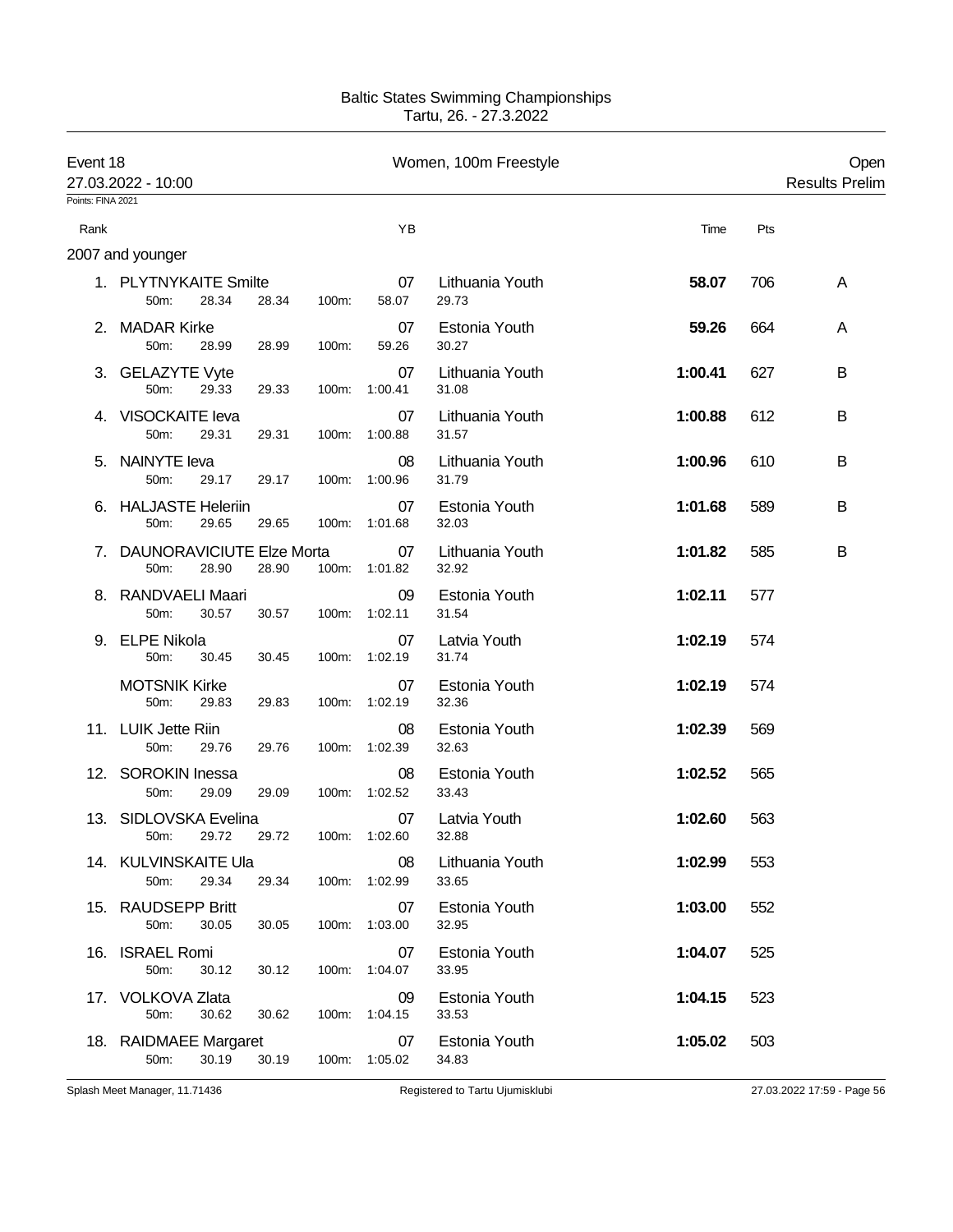|      | Event 18, Girls, 100m Freestyle, Prelim, 2007 and younger |       |       |                     |                           |         |     |             |
|------|-----------------------------------------------------------|-------|-------|---------------------|---------------------------|---------|-----|-------------|
| Rank |                                                           |       |       | YB                  |                           | Time    | Pts |             |
|      | 19. ZDANOVA Angelina<br>50m:<br>31.29                     | 31.29 | 100m: | 07<br>1:05.15       | Estonia Youth<br>33.86    | 1:05.15 | 500 |             |
|      | YOB 2005 - 2006                                           |       |       |                     |                           |         |     |             |
|      | 1. KONDRASKAITE Patricija<br>50m:<br>29.14                | 29.14 | 100m: | 06<br>59.94         | Lithuania Junior<br>30.80 | 59.94   | 642 | A           |
|      | 2. KOTSAR Karolin Victoria<br>29.06<br>50m:               | 29.06 | 100m: | 05<br>1:00.05       | Estonia Junior<br>30.99   | 1:00.05 | 638 | A           |
|      | 3. TAMMIK Laura<br>50m:<br>29.41                          | 29.41 | 100m: | 05<br>1:01.04       | Estonia Junior<br>31.63   | 1:01.04 | 607 | B           |
| 4.   | <b>VIENTIESA Liene</b><br>30.07<br>50m:                   | 30.07 | 100m: | 05<br>1:01.83       | Latvia Junior<br>31.76    | 1:01.83 | 584 | $\tilde{?}$ |
|      | <b>MILEISYTE Barbora</b><br>28.33<br>50m:                 | 28.33 | 100m: | 06<br>1:01.83       | Lithuania Junior<br>33.50 | 1:01.83 | 584 | ?           |
|      | 6. BAUMANE Petra Aleksandra<br>50m:<br>29.95              | 29.95 | 100m: | 06<br>1:01.97       | Latvia Junior<br>32.02    | 1:01.97 | 581 |             |
|      | 7. AABRAMS Evalotta Victoria<br>50m:<br>30.16             | 30.16 | 100m: | 05<br>1:02.20       | Estonia Junior<br>32.04   | 1:02.20 | 574 |             |
|      | 8. SOKK Laura<br>50m:<br>30.54                            | 30.54 | 100m: | 05<br>1:02.46       | Estonia Junior<br>31.92   | 1:02.46 | 567 |             |
|      | 9. BACKEVICIUTE Auste<br>50m:<br>29.74                    | 29.74 | 100m: | 06<br>1:02.62       | Lithuania Junior<br>32.88 | 1:02.62 | 563 |             |
|      | 10. PAJO Erika<br>50m:<br>30.25                           | 30.25 | 100m: | 06<br>1:03.03       | Estonia Junior<br>32.78   | 1:03.03 | 552 |             |
|      | 11. TEDER Anette<br>50m:<br>30.13                         | 30.13 | 100m: | 06<br>1:03.41       | Estonia Junior<br>33.28   | 1:03.41 | 542 |             |
|      | 12. GUDOVSKAJA Anita<br>30.77<br>50m:                     | 30.77 | 100m: | 05<br>1:03.55       | Estonia Junior<br>32.78   | 1:03.55 | 538 |             |
|      | 13. DOMAN Maia<br>30.16<br>50m:                           | 30.16 |       | 06<br>100m: 1:04.74 | Estonia Junior<br>34.58   | 1:04.74 | 509 |             |
| Open |                                                           |       |       |                     |                           |         |     |             |
|      | 1. PLYTNYKAITE Smilte<br>28.34<br>50m:                    | 28.34 | 100m: | 07<br>58.07         | Lithuania Youth<br>29.73  | 58.07   | 706 | Α           |
|      | 2. MAETLIK Elisabet<br>50m:<br>28.52                      | 28.52 | 100m: | 02<br>59.12         | Estonia Open<br>30.60     | 59.12   | 669 | Α           |
|      | 3. NIKITINA Gabriela<br>50m:<br>28.42                     | 28.42 | 100m: | 94<br>59.23         | Latvia Open<br>30.81      | 59.23   | 665 | Α           |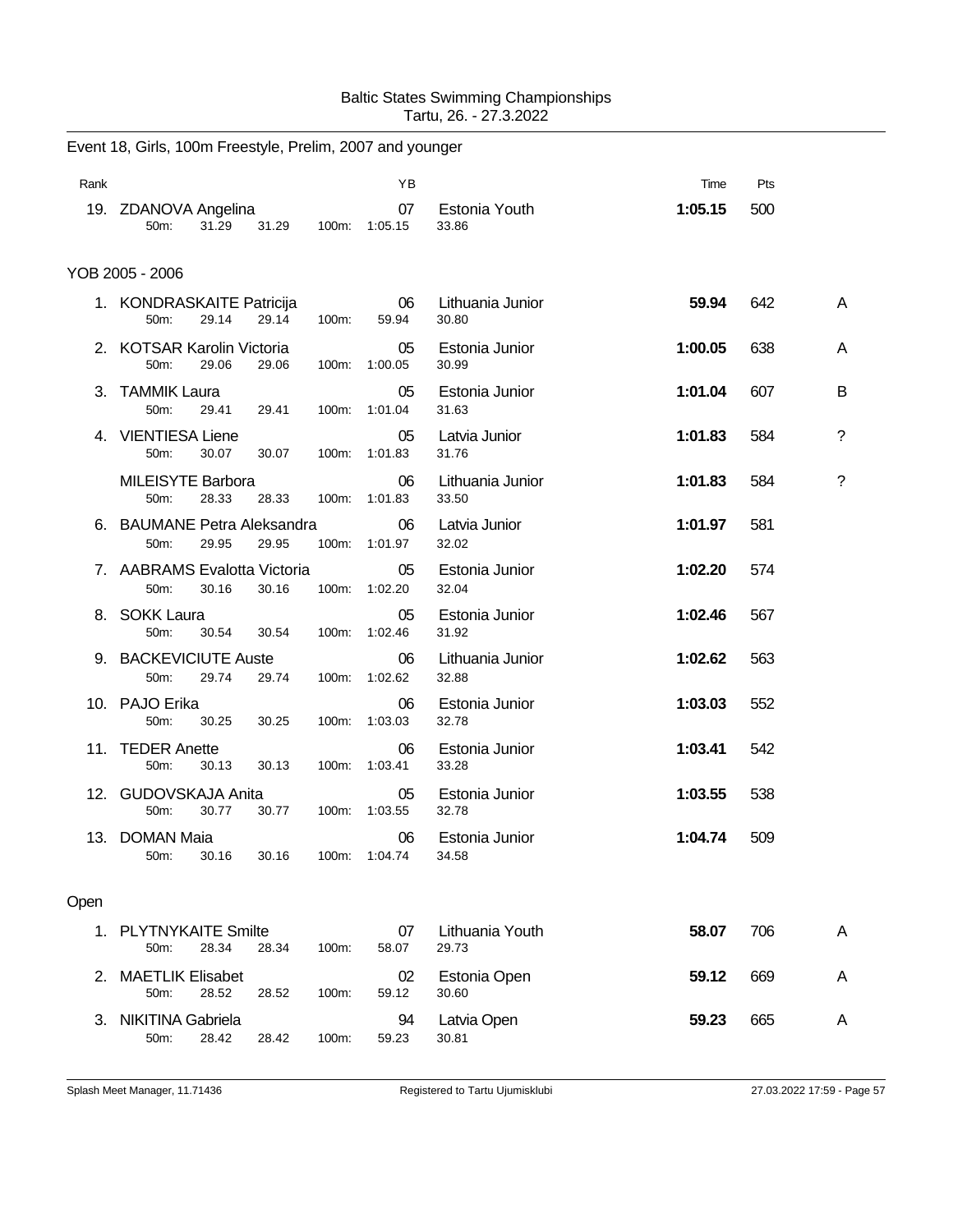# Event 18, Women, 100m Freestyle, Prelim, Open

| Rank |                                                 |                | ΥB                  |                           | Time    | Pts |             |
|------|-------------------------------------------------|----------------|---------------------|---------------------------|---------|-----|-------------|
| 4.   | <b>MADAR Kirke</b><br>50m:<br>28.99             | 100m:<br>28.99 | 07<br>59.26         | Estonia Youth<br>30.27    | 59.26   | 664 | A           |
|      | 5. VAINIKK Annika<br>50m:<br>28.80              | 28.80<br>100m: | 00<br>59.46         | Estonia Open<br>30.66     | 59.46   | 657 | A           |
|      | 6. KONDRASKAITE Patricija<br>29.14<br>50m:      | 29.14<br>100m: | 06<br>59.94         | Lithuania Junior<br>30.80 | 59.94   | 642 | A           |
| 7.   | <b>KOTSAR Karolin Victoria</b><br>50m:<br>29.06 | 29.06<br>100m: | 05<br>1:00.05       | Estonia Junior<br>30.99   | 1:00.05 | 638 | A           |
|      | 8. MURENAITE Amelija<br>50m:<br>28.84           | 28.84          | 04<br>100m: 1:00.14 | Lithuania Open<br>31.30   | 1:00.14 | 635 | A           |
|      | 9. GELAZYTE Vyte<br>29.33<br>50m:               | 29.33<br>100m: | 07<br>1:00.41       | Lithuania Youth<br>31.08  | 1:00.41 | 627 | B           |
|      | 10. VISOCKAITE leva<br>50m:<br>29.31            | 29.31<br>100m: | 07<br>1:00.88       | Lithuania Youth<br>31.57  | 1:00.88 | 612 | B           |
|      | 11. NAINYTE leva<br>50m:<br>29.17               | 29.17<br>100m: | 08<br>1:00.96       | Lithuania Youth<br>31.79  | 1:00.96 | 610 | В           |
|      | 12. TAMMIK Laura<br>50m:<br>29.41               | 29.41<br>100m: | 05<br>1:01.04       | Estonia Junior<br>31.63   | 1:01.04 | 607 | В           |
|      | 13. MOORO Anete<br>50m:<br>29.20                | 29.20<br>100m: | 03<br>1:01.19       | Estonia Open<br>31.99     | 1:01.19 | 603 | B           |
|      | 14. SELEIKAITE Agne<br>50m:<br>29.45            | 100m:<br>29.45 | 00<br>1:01.38       | Lithuania Open<br>31.93   | 1:01.38 | 597 | B           |
|      | 15. HALJASTE Heleriin<br>50m:<br>29.65          | 29.65<br>100m: | 07<br>1:01.68       | Estonia Youth<br>32.03    | 1:01.68 | 589 | B           |
|      | 16. DAUNORAVICIUTE Elze Morta<br>50m:<br>28.90  | 28.90<br>100m: | 07<br>1:01.82       | Lithuania Youth<br>32.92  | 1:01.82 | 585 | B           |
| 17.  | <b>VIENTIESA Liene</b><br>30.07<br>50m:         | 30.07<br>100m: | 05<br>1:01.83       | Latvia Junior<br>31.76    | 1:01.83 | 584 | $\tilde{?}$ |
|      | MILEISYTE Barbora<br>28.33<br>50 <sub>m</sub> : | 28.33          | 06<br>100m: 1:01.83 | Lithuania Junior<br>33.50 | 1:01.83 | 584 | ?           |
|      | 19. RASMANN Simona<br>50m:<br>29.51             | 29.51<br>100m: | 04<br>1:01.89       | Estonia Open<br>32.38     | 1:01.89 | 583 |             |
|      | 20. BAUMANE Petra Aleksandra<br>29.95<br>50m:   | 29.95          | 06<br>100m: 1:01.97 | Latvia Junior<br>32.02    | 1:01.97 | 581 |             |
|      | 21. RANDVAELI Maari<br>50m:<br>30.57            | 30.57<br>100m: | 09<br>1:02.11       | Estonia Youth<br>31.54    | 1:02.11 | 577 |             |
|      | 22. ELPE Nikola<br>50m:<br>30.45                | 30.45          | 07<br>100m: 1:02.19 | Latvia Youth<br>31.74     | 1:02.19 | 574 |             |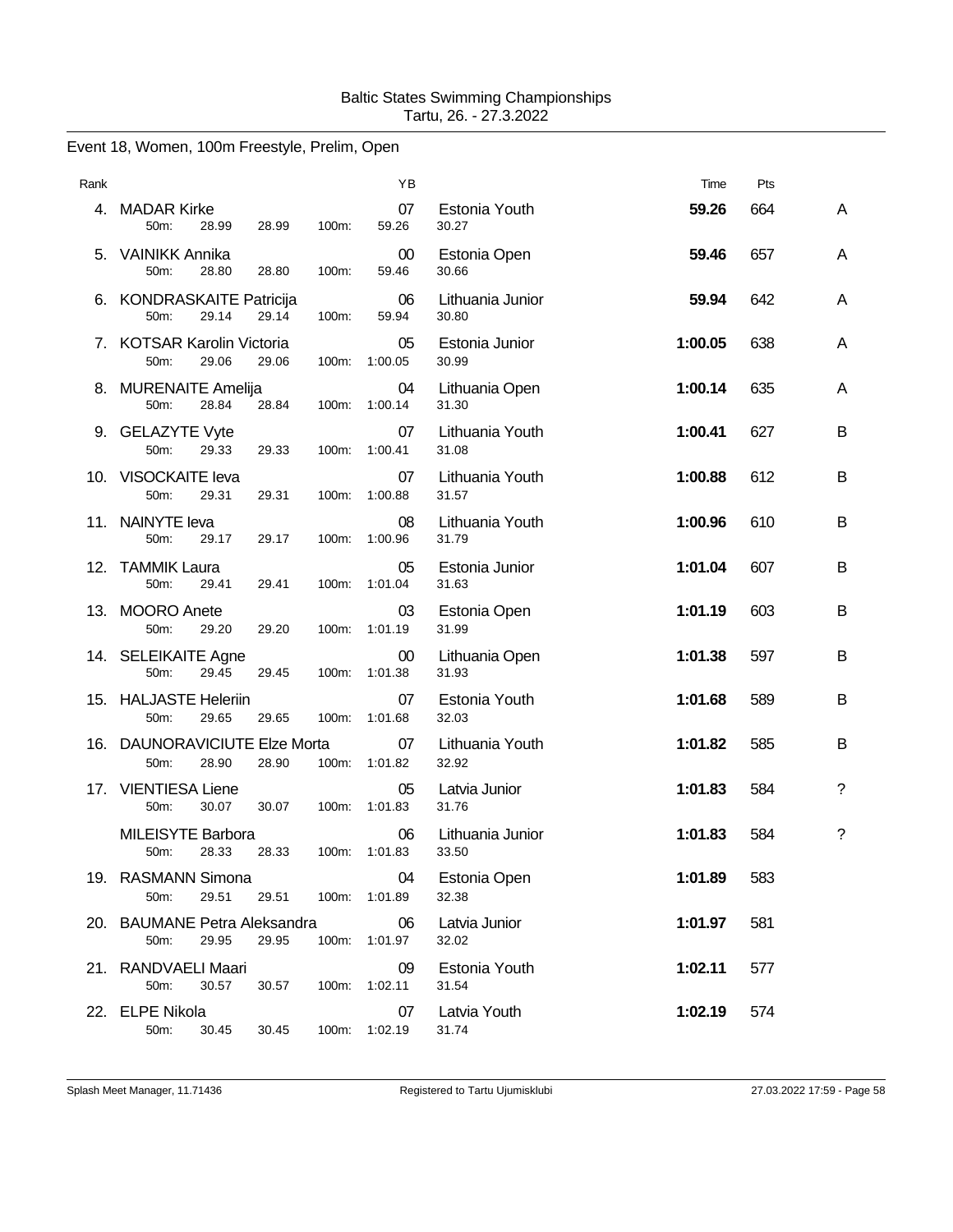| Event 18, Women, 100m Freestyle, Prelim, Open |  |  |  |  |  |
|-----------------------------------------------|--|--|--|--|--|
|-----------------------------------------------|--|--|--|--|--|

| Rank |                                                         |          | ΥB            |                           | Time    | Pts |
|------|---------------------------------------------------------|----------|---------------|---------------------------|---------|-----|
|      | 22. MOTSNIK Kirke<br>50m:<br>29.83<br>29.83             | $100m$ : | 07<br>1:02.19 | Estonia Youth<br>32.36    | 1:02.19 | 574 |
|      | 24. AABRAMS Evalotta Victoria<br>30.16<br>30.16<br>50m: | 100m:    | 05<br>1:02.20 | Estonia Junior<br>32.04   | 1:02.20 | 574 |
|      | 25. LUIK Jette Riin<br>50m:<br>29.76<br>29.76           | 100m:    | 08<br>1:02.39 | Estonia Youth<br>32.63    | 1:02.39 | 569 |
|      | 26. SOKK Laura<br>50m:<br>30.54<br>30.54                | 100m:    | 05<br>1:02.46 | Estonia Junior<br>31.92   | 1:02.46 | 567 |
|      | 27. SOROKIN Inessa<br>50m:<br>29.09<br>29.09            | 100m:    | 08<br>1:02.52 | Estonia Youth<br>33.43    | 1:02.52 | 565 |
|      | 28. SIDLOVSKA Evelina<br>29.72<br>50m:<br>29.72         | 100m:    | 07<br>1:02.60 | Latvia Youth<br>32.88     | 1:02.60 | 563 |
|      | 29. BACKEVICIUTE Auste<br>29.74<br>29.74<br>50m:        | 100m:    | 06<br>1:02.62 | Lithuania Junior<br>32.88 | 1:02.62 | 563 |
|      | 30. KULVINSKAITE Ula<br>50m:<br>29.34<br>29.34          | 100m:    | 08<br>1:02.99 | Lithuania Youth<br>33.65  | 1:02.99 | 553 |
|      | 31. RAUDSEPP Britt<br>50m:<br>30.05<br>30.05            | 100m:    | 07<br>1:03.00 | Estonia Youth<br>32.95    | 1:03.00 | 552 |
|      | 32. PAJO Erika<br>50m:<br>30.25<br>30.25                | 100m:    | 06<br>1:03.03 | Estonia Junior<br>32.78   | 1:03.03 | 552 |
|      | 33. TEDER Anette<br>50m:<br>30.13<br>30.13              | 100m:    | 06<br>1:03.41 | Estonia Junior<br>33.28   | 1:03.41 | 542 |
|      | 34. GUDOVSKAJA Anita<br>30.77<br>30.77<br>50m:          | 100m:    | 05<br>1:03.55 | Estonia Junior<br>32.78   | 1:03.55 | 538 |
|      | 35. ISRAEL Romi<br>50m:<br>30.12<br>30.12               | 100m:    | 07<br>1:04.07 | Estonia Youth<br>33.95    | 1:04.07 | 525 |
| 36.  | VOLKOVA Zlata<br>30.62<br>30.62<br>50m:                 | 100m:    | 09<br>1:04.15 | Estonia Youth<br>33.53    | 1:04.15 | 523 |
| 37.  | <b>DOMAN Maja</b><br>30.16<br>50m:<br>30.16             | $100m$ : | 06<br>1:04.74 | Estonia Junior<br>34.58   | 1:04.74 | 509 |
| 38.  | <b>RAIDMAEE Margaret</b><br>30.19<br>50m:<br>30.19      | 100m:    | 07<br>1:05.02 | Estonia Youth<br>34.83    | 1:05.02 | 503 |
| 39.  | ZDANOVA Angelina<br>50m:<br>31.29<br>31.29              | 100m:    | 07<br>1:05.15 | Estonia Youth<br>33.86    | 1:05.15 | 500 |
| 40.  | <b>UPPUS Elisabet</b><br>30.57<br>30.57<br>50m:         | 100m:    | 04<br>1:05.98 | Estonia Open<br>35.41     | 1:05.98 | 481 |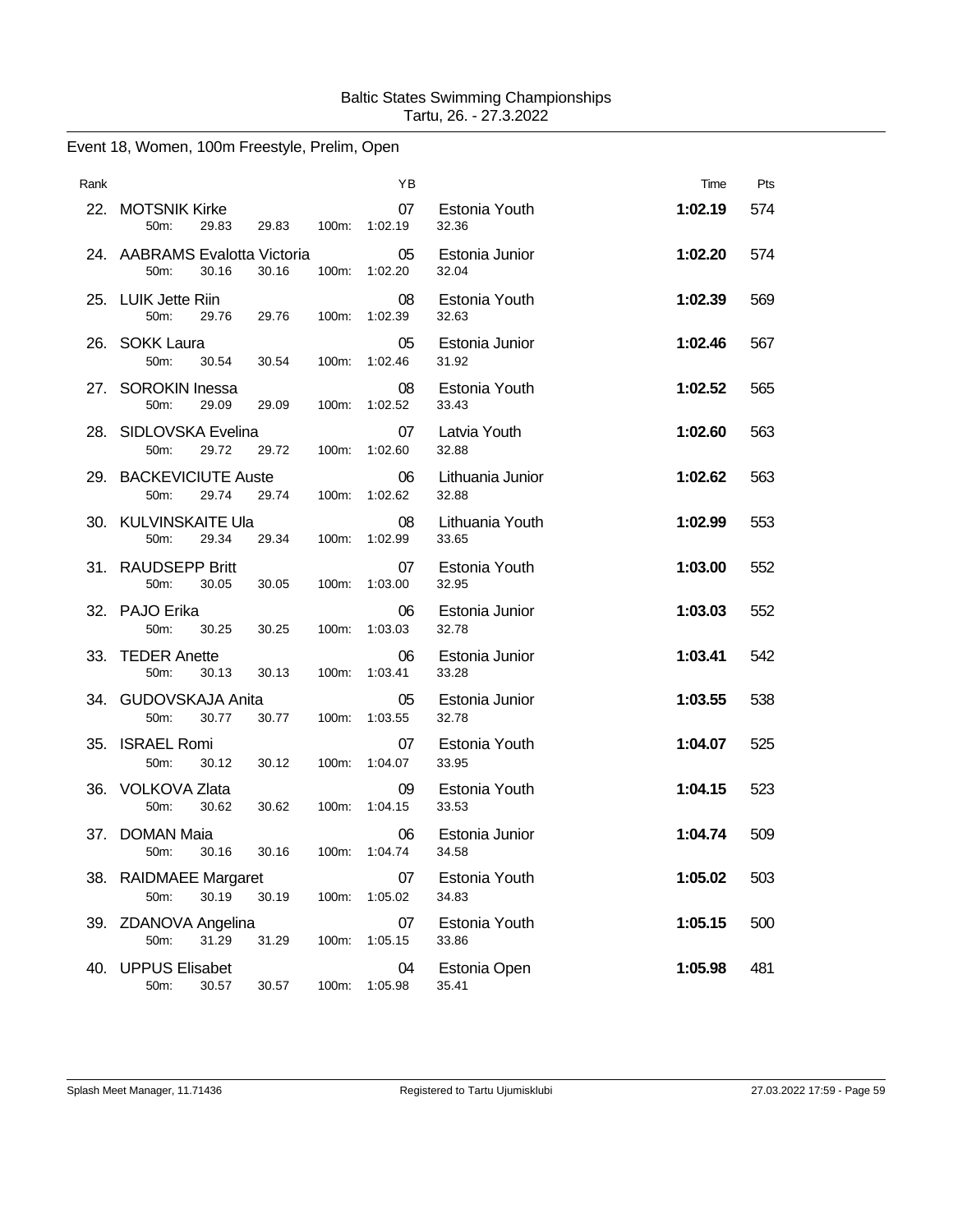| Event 19          | 27.03.2022 - 10:09                              |                        | Men, 200m Freestyle                                  | Open<br><b>Results Prelim</b>                    |  |
|-------------------|-------------------------------------------------|------------------------|------------------------------------------------------|--------------------------------------------------|--|
| Points: FINA 2021 |                                                 |                        |                                                      |                                                  |  |
| Rank              |                                                 | YB                     |                                                      | Time<br>Pts                                      |  |
|                   | 2006 and younger                                |                        |                                                      |                                                  |  |
|                   | 1. TREPOCKA Kristupas<br>27.02<br>50m:<br>27.02 | 06<br>100m:<br>57.27   | Lithuania Youth<br>30.25<br>150m: 1:28.32<br>31.05   | 1:56.55<br>670<br>Q<br>200m: 1:56.55<br>28.23    |  |
|                   | 2. VAICIUNAS Kostas<br>50m:<br>28.00<br>28.00   | 06<br>57.76<br>100m:   | Lithuania Youth<br>29.76<br>150m: 1:27.89<br>30.13   | 1:57.08<br>661<br>Q<br>200m: 1:57.08<br>29.19    |  |
|                   | 3. ILTSISIN Mark<br>50m:<br>27.48<br>27.48      | 06<br>58.18<br>100m:   | Estonia Youth<br>30.70<br>150m: 1:30.21<br>32.03     | 2:00.44<br>607<br>Q<br>200m: 2:00.44<br>30.23    |  |
|                   | 4. HMELEVSKIS Alberts<br>50m:<br>28.01<br>28.01 | 07<br>100m:<br>59.47   | Latvia Youth<br>31.46<br>150m: 1:32.37<br>32.90      | 2:04.80<br>545<br>200m: 2:04.80<br>32.43         |  |
|                   | 5. RONSKIJ Edgaras<br>50m:<br>29.39<br>29.39    | 06<br>100m: 1:01.49    | Lithuania Youth<br>32.10<br>150m: 1:34.66<br>33.17   | 2:05.92<br>531<br>200m: 2:05.92<br>31.26         |  |
|                   | 6. JUSKA Tajus<br>50m:<br>28.26<br>28.26        | 09<br>100m:<br>1:00.50 | Lithuania Youth<br>32.24<br>150m: 1:34.16<br>33.66   | 2:06.27<br>527<br>200m: 2:06.27<br>32.11         |  |
|                   | 7. PASHENKOV Anton<br>50m:<br>27.70<br>27.70    | 06<br>100m:<br>59.53   | Estonia Youth<br>31.83<br>150m: 1:33.34<br>33.81     | 520<br>2:06.82<br>200m: 2:06.82<br>33.48         |  |
|                   | YOB 2004 - 2005                                 |                        |                                                      |                                                  |  |
|                   | 1. MIHAILOVS Jegors<br>50m:<br>26.71<br>26.71   | 04<br>100m:<br>56.20   | Latvia Junior<br>29.49<br>150m: 1:26.93<br>30.73     | 1:56.54<br>670<br>Q<br>200m: 1:56.54<br>29.61    |  |
|                   | 2. KAIRYS Matas<br>50m:<br>26.99<br>26.99       | 05<br>56.36<br>100m:   | Lithuania Junior<br>29.37<br>150m: 1:26.85<br>30.49  | 1:57.37<br>656<br>Q<br>200m: 1:57.37<br>30.52    |  |
|                   | 3. MIHAILOVS Olegs<br>27.09<br>50m:<br>27.09    | 05<br>100m:<br>57.33   | Latvia Junior<br>30.24<br>150m: 1:29.56<br>32.23     | 2:00.45<br>607<br>Q<br>200m: 2:00.45<br>30.89    |  |
|                   | 4. GOLDBERG Georgi<br>50m:<br>28.34<br>28.34    | 04<br>100m:<br>58.97   | Estonia Junior<br>30.63<br>150m:<br>1:31.33<br>32.36 | 587<br>2:01.78<br>R<br>200m: 2:01.78<br>30.45    |  |
|                   | 5. SERGEJEV Nikita<br>50m: 28.50<br>28.50       | 05<br>1:00.77<br>100m: | Estonia Junior<br>33.73<br>32.27 150m: 1:34.50       | 2:09.10<br>493<br>200m: 2:09.10<br>34.60         |  |
|                   | DSQ KUULPAK Hans-Mikk<br>GA - False Start       | 04                     | Estonia Junior                                       |                                                  |  |
| Open              |                                                 |                        |                                                      |                                                  |  |
|                   | 1. LIHHATS Erik<br>50m:<br>25.96<br>25.96       | 03<br>100m:<br>54.03   | Estonia Open<br>28.07<br>150m:<br>1:23.57<br>29.54   | 1:54.88<br>699<br>Q<br>200m: 1:54.88<br>31.31    |  |
|                   | 2. MIHAILOVS Jegors<br>26.71<br>50m:<br>26.71   | 04<br>100m:<br>56.20   | Latvia Junior<br>29.49<br>150m:<br>1:26.93<br>30.73  | 1:56.54<br>670<br>Q<br>200m:<br>1:56.54<br>29.61 |  |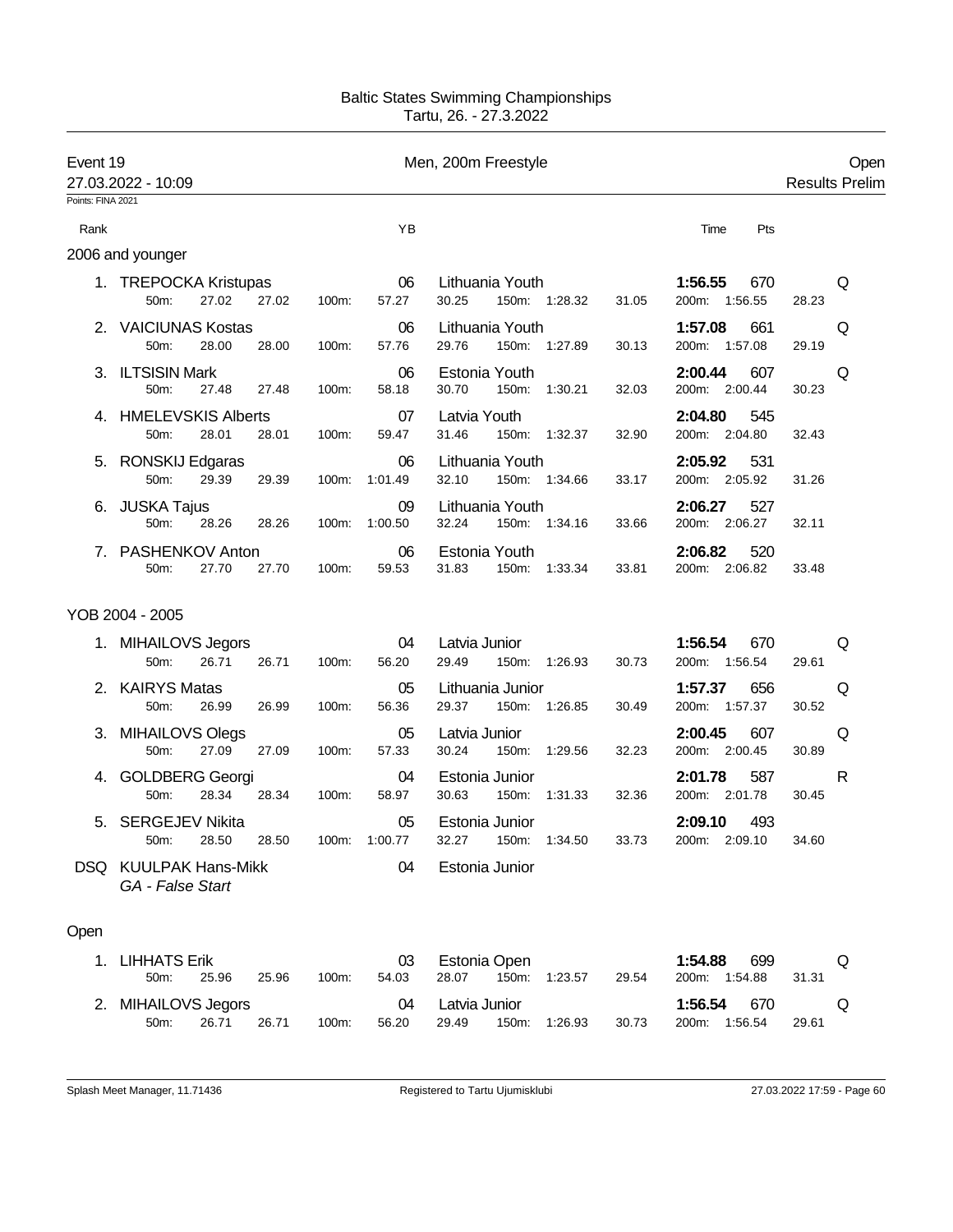# Event 19, Men, 200m Freestyle, Prelim, Open

| Rank |                                                     |                | ΥB                  |                                         |                        | Time<br>Pts                              |                       |
|------|-----------------------------------------------------|----------------|---------------------|-----------------------------------------|------------------------|------------------------------------------|-----------------------|
|      | 3. TREPOCKA Kristupas<br>27.02<br>50 <sub>m</sub> : | 27.02<br>100m: | 06<br>57.27         | Lithuania Youth<br>30.25                | 150m: 1:28.32          | 1:56.55<br>670<br>31.05<br>200m: 1:56.55 | Q<br>28.23            |
|      | 4. VAICIUNAS Kostas<br>50m:<br>28.00                | 28.00<br>100m: | 06<br>57.76         | Lithuania Youth<br>29.76                | 150m: 1:27.89<br>30.13 | 1:57.08<br>661<br>200m: 1:57.08          | Q<br>29.19            |
|      | 5. KAIRYS Matas<br>50m:<br>26.99                    | 26.99<br>100m: | 05<br>56.36         | Lithuania Junior<br>29.37               | 150m: 1:26.85<br>30.49 | 1:57.37<br>656<br>200m: 1:57.37          | Q<br>30.52            |
|      | 6. VEINBERGS Toms<br>26.97<br>50m:                  | 26.97<br>100m: | 02<br>57.30         | Latvia Open<br>150m: 1:27.40<br>30.33   | 30.10                  | 1:57.69<br>651<br>200m: 1:57.69          | Q<br>30.29            |
|      | 7. ILTSISIN Mark<br>50m:<br>27.48                   | 100m:<br>27.48 | 06<br>58.18         | Estonia Youth<br>30.70<br>150m:         | 1:30.21<br>32.03       | 2:00.44<br>607<br>200m: 2:00.44          | Q<br>30.23            |
|      | 8. MIHAILOVS Olegs<br>50m:<br>27.09                 | 27.09<br>100m: | 05<br>57.33         | Latvia Junior<br>30.24<br>150m:         | 1:29.56<br>32.23       | 2:00.45<br>607<br>200m: 2:00.45          | Q<br>30.89            |
|      | 9. TATAR Robin<br>27.85<br>50m:                     | 27.85<br>100m: | 02<br>58.13         | Estonia Open<br>150m: 1:29.84<br>30.28  | 31.71                  | 2:01.66<br>589<br>200m: 2:01.66          | $\mathsf{R}$<br>31.82 |
|      | 10. GOLDBERG Georgi<br>50m:<br>28.34                | 28.34<br>100m: | 04<br>58.97         | Estonia Junior<br>30.63<br>150m:        | 1:31.33<br>32.36       | 2:01.78<br>587<br>200m: 2:01.78          | R<br>30.45            |
|      | 11. TAMMER Toomas Tanel<br>27.04<br>50m:            | 27.04<br>100m: | 03<br>57.10         | Estonia Open<br>150m: 1:29.70<br>30.06  | 32.60                  | 2:02.88<br>571<br>200m: 2:02.88          | 33.18                 |
|      | 12. HMELEVSKIS Alberts<br>28.01<br>50m:             | 28.01<br>100m: | 07<br>59.47         | Latvia Youth<br>31.46<br>150m: 1:32.37  | 32.90                  | 2:04.80<br>545<br>200m: 2:04.80          | 32.43                 |
|      | 13. RONSKIJ Edgaras<br>50m:<br>29.39                | 29.39<br>100m: | 06<br>1:01.49       | Lithuania Youth<br>32.10                | 150m: 1:34.66<br>33.17 | 2:05.92<br>531<br>200m: 2:05.92          | 31.26                 |
|      | 14. JUSKA Tajus<br>50m:<br>28.26                    | 28.26          | 09<br>100m: 1:00.50 | Lithuania Youth<br>32.24                | 150m: 1:34.16<br>33.66 | 2:06.27<br>527<br>200m: 2:06.27          | 32.11                 |
|      | 15. PASHENKOV Anton<br>27.70<br>50m:                | 27.70<br>100m: | 06<br>59.53         | Estonia Youth<br>31.83<br>150m: 1:33.34 | 33.81                  | 2:06.82<br>520<br>200m: 2:06.82          | 33.48                 |
|      | 16. MAKAROV Sergei<br>50m:<br>28.63                 | 28.63<br>100m: | 02<br>1:01.01       | Estonia Open<br>32.38<br>150m:          | 1:34.85<br>33.84       | 2:09.00<br>494<br>200m: 2:09.00          | 34.15                 |
|      | 17. SERGEJEV Nikita<br>50m:<br>28.50                | 28.50          | 05<br>100m: 1:00.77 | Estonia Junior<br>32.27<br>150m:        | 1:34.50<br>33.73       | 2:09.10<br>493<br>200m: 2:09.10          | 34.60                 |
|      | DSQ KUULPAK Hans-Mikk                               |                | 04                  | Estonia Junior                          |                        |                                          |                       |

*GA - False Start*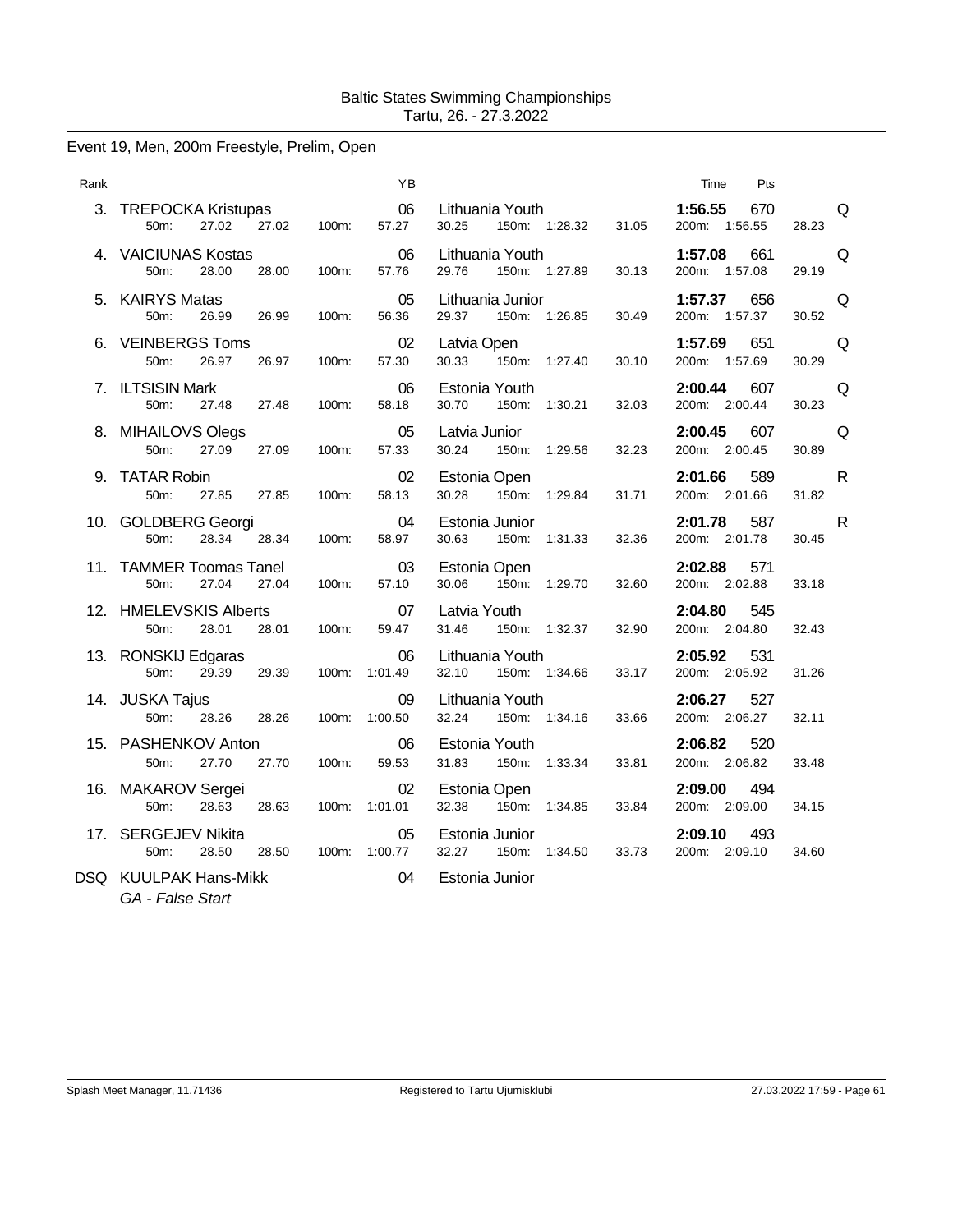| Event 20          | 27.03.2022 - 10:22                                  |       |                     | Women, 200m Breaststroke                            |                                 | Open<br><b>Results Prelim</b> |  |
|-------------------|-----------------------------------------------------|-------|---------------------|-----------------------------------------------------|---------------------------------|-------------------------------|--|
| Points: FINA 2021 |                                                     |       |                     |                                                     |                                 |                               |  |
| Rank              |                                                     |       | YB                  |                                                     | Time<br>Pts                     |                               |  |
|                   | 2007 and younger                                    |       |                     |                                                     |                                 |                               |  |
|                   | 1. ALISAUSKAITE Karile<br>35.62<br>50m:<br>35.62    | 100m: | 08<br>1:15.90       | Lithuania Youth<br>40.28<br>150m: 1:57.00<br>41.10  | 2:37.40<br>690<br>200m: 2:37.40 | Q<br>40.40                    |  |
|                   | 2. STANCIKAITE Guoda<br>50m:<br>36.00<br>36.00      |       | 07<br>100m: 1:16.66 | Lithuania Youth<br>40.66<br>150m: 1:58.07<br>41.41  | 2:40.18<br>655<br>200m: 2:40.18 | Q<br>42.11                    |  |
|                   | 3. MERIMAA Mirtel<br>36.60<br>50m:<br>36.60         |       | 08<br>100m: 1:17.63 | Estonia Youth<br>41.03<br>150m: 2:00.21<br>42.58    | 2:42.94<br>622<br>200m: 2:42.94 | Q<br>42.73                    |  |
|                   | 4. BOBORIKO Evita<br>50m:<br>38.04<br>38.04         |       | 08<br>100m: 1:20.79 | Lithuania Youth<br>42.75<br>150m: 2:05.33<br>44.54  | 2:49.02<br>557<br>200m: 2:49.02 | R<br>43.69                    |  |
|                   | 5. SALU Egle<br>50m:<br>37.40<br>37.40              |       | 07<br>100m: 1:20.85 | Estonia Youth<br>43.45<br>150m: 2:06.22<br>45.37    | 2:50.65<br>541<br>200m: 2:50.65 | 44.43                         |  |
|                   | 6. ZAIDENTSAL Alessandra<br>37.59<br>37.59<br>50m:  | 100m: | 08<br>1:21.77       | Estonia Youth<br>44.18<br>150m: 2:06.65<br>44.88    | 2:51.51<br>533<br>200m: 2:51.51 | 44.86                         |  |
|                   | 7. ANSON Emilia<br>50m:<br>38.85<br>38.85           |       | 08<br>100m: 1:23.15 | Estonia Youth<br>44.30<br>150m: 2:08.82<br>45.67    | 2:55.61<br>497<br>200m: 2:55.61 | 46.79                         |  |
|                   | 8. SKIRUS Ruta<br>50m:<br>40.33<br>40.33            |       | 07<br>100m: 1:27.57 | Latvia Youth<br>47.24<br>150m: 2:16.12<br>48.55     | 3:01.17<br>452<br>200m: 3:01.17 | 45.05                         |  |
|                   | YOB 2005 - 2006                                     |       |                     |                                                     |                                 |                               |  |
|                   | 1. BAKUTYTE Ausrine<br>38.06<br>50m:<br>38.06       |       | 06<br>100m: 1:21.11 | Lithuania Junior<br>43.05<br>150m: 2:03.85<br>42.74 | 2:45.69<br>591<br>200m: 2:45.69 | Q<br>41.84                    |  |
|                   | 2. SLATKEVICIUTE Aiste<br>38.08<br>50m:<br>38.08    |       | 05<br>100m: 1:21.25 | Lithuania Junior<br>43.17<br>150m: 2:05.51<br>44.26 | 2:47.03<br>577<br>200m: 2:47.03 | Q<br>41.52                    |  |
|                   | 3. VORONTSOVA Jekaterina<br>38.35<br>50m:<br>38.35  |       | 05<br>100m: 1:20.47 | Estonia Junior<br>42.12<br>150m: 2:04.27<br>43.80   | 573<br>2:47.41<br>200m: 2:47.41 | Q<br>43.14                    |  |
| 4.                | <b>GURJANOVA Violanta</b><br>50m:<br>37.76<br>37.76 | 100m: | 06<br>1:20.45       | Estonia Junior<br>42.69<br>44.33<br>150m: 2:04.78   | 2:48.68<br>560<br>200m: 2:48.68 | R<br>43.90                    |  |
|                   | 5. GRJUNBERGA Gertrude<br>50m:<br>39.82<br>39.82    |       | 05<br>100m: 1:23.73 | Latvia Junior<br>43.91<br>150m: 2:09.31<br>45.58    | 2:54.02<br>510<br>200m: 2:54.02 | 44.71                         |  |
| Open              |                                                     |       |                     |                                                     |                                 |                               |  |
|                   | 1. ALISAUSKAITE Karile<br>50m:<br>35.62<br>35.62    |       | 08<br>100m: 1:15.90 | Lithuania Youth<br>150m: 1:57.00<br>40.28<br>41.10  | 2:37.40<br>690<br>200m: 2:37.40 | Q<br>40.40                    |  |
|                   | 2. ROMANJUK Maria<br>36.75<br>50m:<br>36.75         |       | 96<br>100m: 1:17.66 | Estonia Open<br>40.91<br>150m: 1:58.47<br>40.81     | 2:38.98<br>669<br>200m: 2:38.98 | Q<br>40.51                    |  |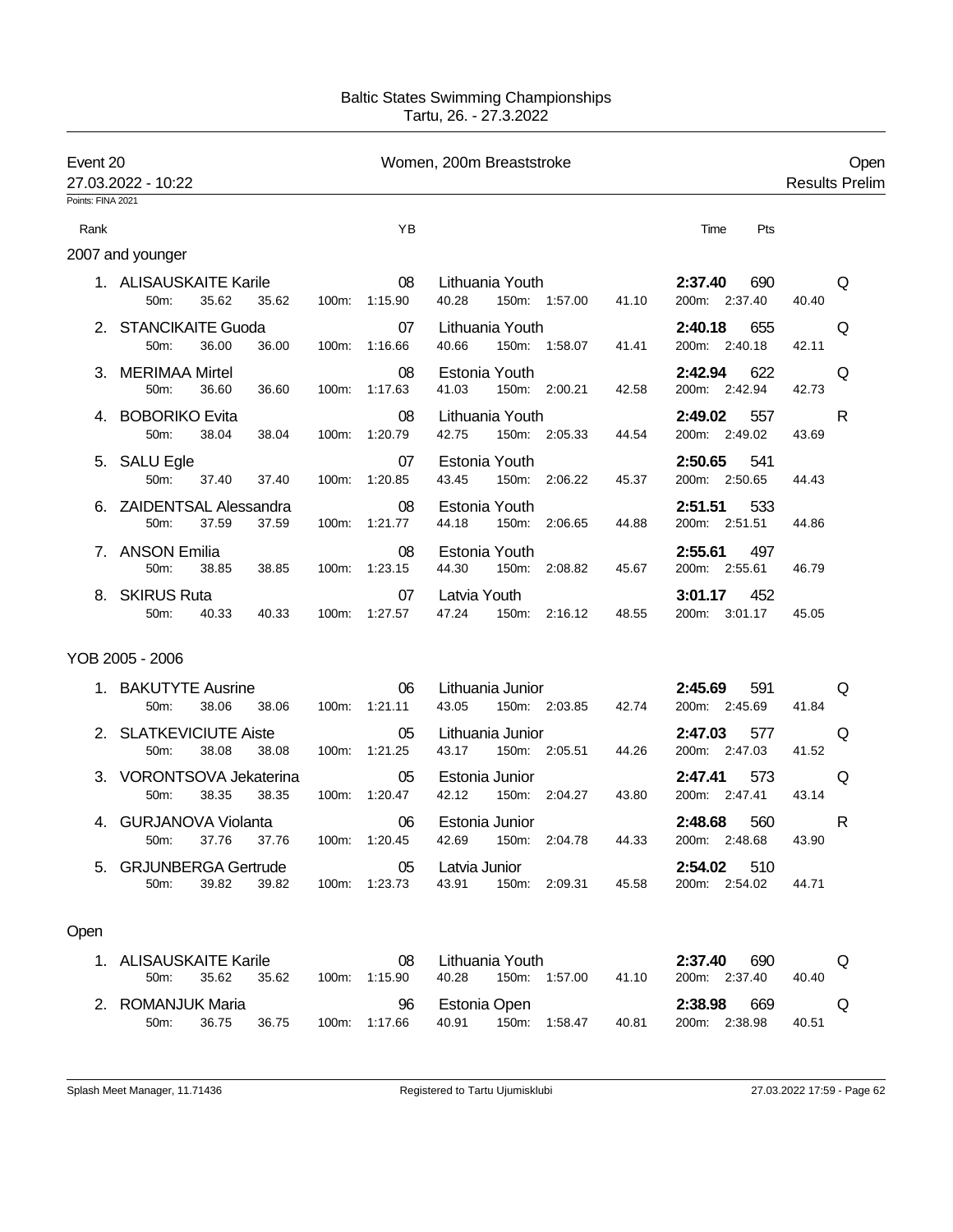# Event 20, Women, 200m Breaststroke, Prelim, Open

| Rank |                                                         |                            | <b>YB</b>                  |                                                       |                                                              | Pts<br>Time                     |                   |
|------|---------------------------------------------------------|----------------------------|----------------------------|-------------------------------------------------------|--------------------------------------------------------------|---------------------------------|-------------------|
|      | 3. STANCIKAITE Guoda<br>50m:<br>36.00<br>36.00          |                            | $\sim$ 07<br>100m: 1:16.66 | 40.66                                                 | Lithuania Youth <b>Exercise State</b><br>150m: 1:58.07 41.41 | 655<br>2:40.18<br>200m: 2:40.18 | <b>O</b><br>42.11 |
|      | 4. MERIMAA Mirtel<br>36.60<br>36.60<br>50m:             |                            | $\sim$ 08<br>100m: 1:17.63 | Estonia Youth<br>41.03 150m: 2:00.21                  | 42.58                                                        | 622<br>2:42.94<br>200m: 2:42.94 | $\Omega$<br>42.73 |
|      | 5. TOOMPUU Marie<br>37.32<br>37.32<br>50 <sub>m</sub> : | $\sim$ 04<br>100m: 1:18.70 |                            | Estonia Open<br>41.38 150m: 2:01.60                   | 42.90                                                        | 2:44.73<br>602<br>200m: 2:44.73 | $\Omega$<br>43.13 |
|      | 6. BAKUTYTE Ausrine<br>38.06<br>38.06<br>50m:           |                            | $\sim$ 06<br>100m: 1:21.11 | Lithuania Junior<br>43.05 150m: 2:03.85               | 42.74                                                        | 2:45.69 591<br>200m: 2:45.69    | Q<br>41.84        |
|      | 7. SLATKEVICIUTE Aiste<br>38.08<br>50m:<br>38.08        |                            | $\sim$ 05<br>100m: 1:21.25 | Lithuania Junior<br>150m: 2:05.51<br>43.17            | 44.26                                                        | 2:47.03 577<br>200m: 2:47.03    | $\Omega$<br>41.52 |
|      | 8. VORONTSOVA Jekaterina<br>38.35<br>38.35<br>50m:      |                            | $\sim$ 05<br>100m: 1:20.47 | Estonia Junior<br>42.12 150m: 2:04.27                 | 43.80                                                        | 2:47.41 573<br>200m: 2:47.41    | Q<br>43.14        |
|      | 9. GURJANOVA Violanta<br>37.76<br>37.76<br>50m:         |                            | $\sim$ 06<br>100m: 1:20.45 | Estonia Junior<br>42.69 150m: 2:04.78                 | 44.33                                                        | 2:48.68<br>560<br>200m: 2:48.68 | R.<br>43.90       |
|      | 10. BOBORIKO Evita<br>38.04 38.04<br>50 <sub>m</sub> :  | 100m: 1:20.79              | 08                         | Lithuania Youth <b>Example</b><br>42.75 150m: 2:05.33 | 44.54                                                        | $2:49.02$ 557<br>200m: 2:49.02  | R.<br>43.69       |
|      | 11. SALU Egle<br>37.40<br>50m:<br>37.40                 |                            | 07<br>100m: 1:20.85        | Estonia Youth<br>43.45 150m: 2:06.22                  | 45.37                                                        | 2:50.65 541<br>200m: 2:50.65    | 44.43             |
|      | 12. ZAIDENTSAL Alessandra<br>37.59<br>37.59<br>50m:     |                            | 08<br>100m: 1:21.77        | Estonia Youth<br>44.18<br>150m: 2:06.65               | 44.88                                                        | 2:51.51 533<br>200m: 2:51.51    | 44.86             |
|      | 13. GRJUNBERGA Gertrude<br>39.82<br>39.82<br>50m:       |                            | $\sim$ 05<br>100m: 1:23.73 | Latvia Junior<br>43.91 150m: 2:09.31                  | 45.58                                                        | 2:54.02<br>510<br>200m: 2:54.02 | 44.71             |
|      | 14. ANSON Emilia<br>50m:<br>38.85<br>38.85              |                            | 08<br>100m: 1:23.15        | Estonia Youth<br>44.30 150m: 2:08.82                  | 45.67                                                        | 2:55.61<br>497<br>200m: 2:55.61 | 46.79             |
|      | 15. SKIRUS Ruta<br>40.33<br>40.33<br>50m:               |                            | 07<br>100m: 1:27.57        | Latvia Youth<br>47.24 150m: 2:16.12                   | 48.55                                                        | 3:01.17<br>452<br>200m: 3:01.17 | 45.05             |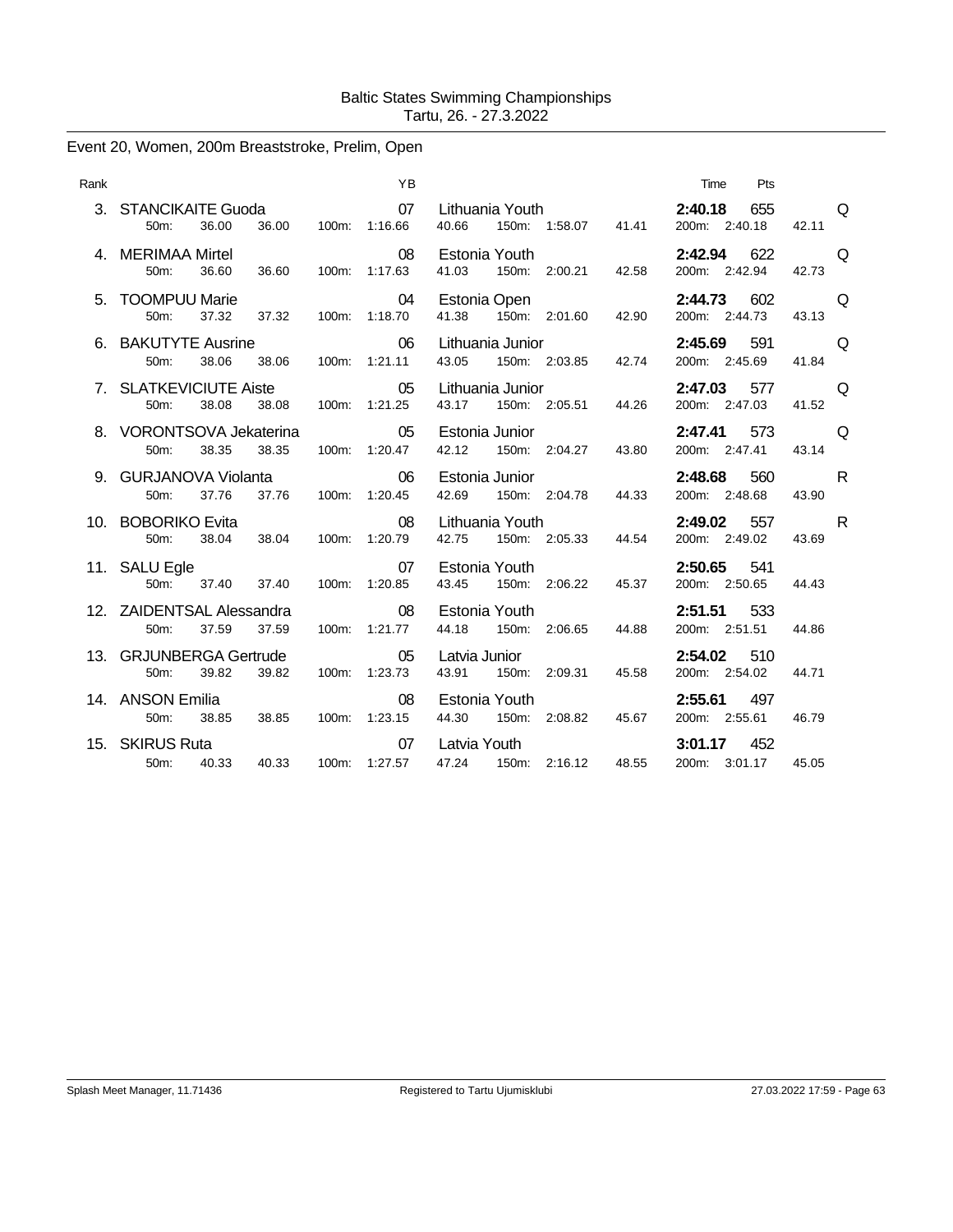| Event 21          | 27.03.2022 - 10:33                                  | Men, 100m Breaststroke |                     |                           |         |     | Open<br><b>Results Prelim</b> |  |
|-------------------|-----------------------------------------------------|------------------------|---------------------|---------------------------|---------|-----|-------------------------------|--|
| Points: FINA 2021 |                                                     |                        |                     |                           |         |     |                               |  |
| Rank              |                                                     |                        | YB                  |                           | Time    | Pts |                               |  |
|                   | 2006 and younger                                    |                        |                     |                           |         |     |                               |  |
|                   | 1. AUGUSTINAVICIUS Arnas<br>50m:<br>31.86<br>31.86  | 100m:                  | 07<br>1:07.84       | Lithuania Youth<br>35.98  | 1:07.84 | 589 | B                             |  |
|                   | 2. ALTEBERG Artjom<br>50m:<br>31.55<br>31.55        | 100m:                  | 06<br>1:08.32       | Estonia Youth<br>36.77    | 1:08.32 | 577 | В                             |  |
|                   | 3. SLIZIUS Povilas<br>31.94<br>50m:<br>31.94        | 100m:                  | 06<br>1:08.50       | Lithuania Youth<br>36.56  | 1:08.50 | 572 | B                             |  |
|                   | 4. VARANAVICIUS Karolis<br>50m:<br>32.59<br>32.59   | 100m:                  | 06<br>1:09.83       | Lithuania Youth<br>37.24  | 1:09.83 | 540 |                               |  |
|                   | 5. PAERTEL Martin<br>50m:<br>33.02<br>33.02         | 100m:                  | 08<br>1:11.49       | Estonia Youth<br>38.47    | 1:11.49 | 503 |                               |  |
| 6.                | <b>MILLER Jarko</b><br>50m:<br>33.98<br>33.98       | 100m:                  | 06<br>1:11.55       | Estonia Youth<br>37.57    | 1:11.55 | 502 |                               |  |
| 7.                | SOOSAAR Andreas<br>50m:<br>34.19<br>34.19           | 100m:                  | 06<br>1:13.02       | Estonia Youth<br>38.83    | 1:13.02 | 472 |                               |  |
|                   | 8. OKULOVS Deniss<br>33.37<br>50m:<br>33.37         | 100m:                  | 06<br>1:13.10       | Latvia Youth<br>39.73     | 1:13.10 | 471 |                               |  |
|                   | YOB 2004 - 2005                                     |                        |                     |                           |         |     |                               |  |
|                   | 1. SAKELS Stanislavs<br>31.13<br>50m:<br>31.13      | 100m:                  | 04<br>1:06.28       | Latvia Junior<br>35.15    | 1:06.28 | 632 | A                             |  |
|                   | 2. ROOSE Ralf<br>50m:<br>30.46<br>30.46             | 100m:                  | 04<br>1:06.44       | Estonia Junior<br>35.98   | 1:06.44 | 627 | A                             |  |
|                   | 3. SIKORSKIS Nojus<br>31.51<br>31.51<br>50m:        | 100m:                  | 05<br>1:07.27       | Lithuania Junior<br>35.76 | 1:07.27 | 604 | A                             |  |
|                   | 4. LUFTS Francis Peteris<br>50m: 30.01 30.01        |                        | 05<br>100m: 1:07.49 | Latvia Junior<br>37.48    | 1:07.49 | 598 | В                             |  |
|                   | 5. KAKTINS Matiss<br>31.65<br>31.65<br>50m:         |                        | 05<br>100m: 1:08.57 | Latvia Junior<br>36.92    | 1:08.57 | 570 | В                             |  |
|                   | 6. KILMANAS Edvinas<br>50m:<br>31.76<br>31.76       |                        | 04<br>100m: 1:09.07 | Lithuania Junior<br>37.31 | 1:09.07 | 558 | B                             |  |
|                   | 7. ALEKSINAS Domantas<br>31.10<br>31.10<br>50m:     |                        | 04<br>100m: 1:09.17 | Lithuania Junior<br>38.07 | 1:09.17 | 556 | В                             |  |
|                   | 8. TEDER Karl Christopher<br>31.57<br>31.57<br>50m: |                        | 04<br>100m: 1:09.18 | Estonia Junior<br>37.61   | 1:09.18 | 555 | B                             |  |
|                   | 9. GATULIS Adomas<br>32.01<br>32.01<br>50m:         |                        | 05<br>100m: 1:09.55 | Lithuania Junior<br>37.54 | 1:09.55 | 547 | R                             |  |

Splash Meet Manager, 11.71436 **Registered to Tartu Ujumisklubi** 27.03.2022 17:59 - Page 64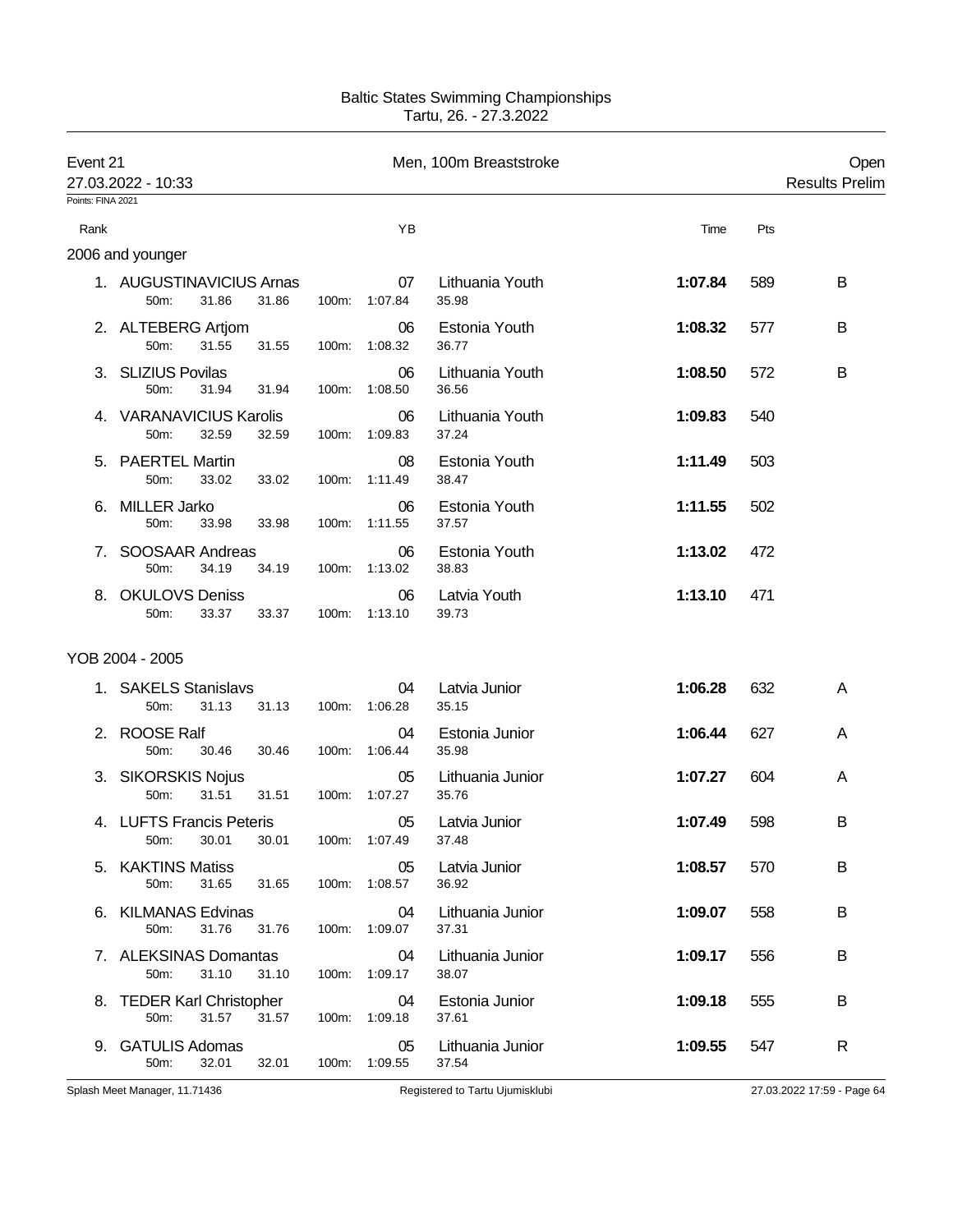| Event 21, Boys, 100m Breaststroke, Prelim, YOB 2004 - 2005 |  |  |  |
|------------------------------------------------------------|--|--|--|
|------------------------------------------------------------|--|--|--|

| Rank |                                                     |       | YB                  |                           | Time    | Pts |   |
|------|-----------------------------------------------------|-------|---------------------|---------------------------|---------|-----|---|
|      | 10. VILLEMS Glen Marcus<br>32.13<br>32.13<br>50m:   | 100m: | 04<br>1:09.65       | Estonia Junior<br>37.52   | 1:09.65 | 544 | R |
|      | 11. GABALIS Jonas<br>50m:<br>32.62<br>32.62         | 100m: | 05<br>1:09.73       | Lithuania Junior<br>37.11 | 1:09.73 | 542 |   |
|      | 12. MOSKALENKO Denis<br>50m:<br>33.02<br>33.02      |       | 05<br>100m: 1:09.85 | Estonia Junior<br>36.83   | 1:09.85 | 539 |   |
|      | 13. SOOVIK Carl Robert<br>32.31<br>32.31<br>50m:    | 100m: | 04<br>1:10.49       | Estonia Junior<br>38.18   | 1:10.49 | 525 |   |
|      | 14. LINDMA Jakob Matthias<br>32.66<br>50m:<br>32.66 | 100m: | 05<br>1:10.55       | Estonia Junior<br>37.89   | 1:10.55 | 524 |   |
|      | 15. NOPPONEN Jorven<br>50m:<br>33.65<br>33.65       | 100m: | 05<br>1:12.00       | Estonia Junior<br>38.35   | 1:12.00 | 493 |   |
|      | 16. STERLIKOV Deniss<br>50m:<br>33.47<br>33.47      | 100m: | 05<br>1:12.81       | Estonia Junior<br>39.34   | 1:12.81 | 476 |   |
| Open |                                                     |       |                     |                           |         |     |   |
| 1.   | <b>BOBROVS Daniils</b><br>30.09<br>50m:<br>30.09    | 100m: | 97<br>1:03.73       | Latvia Open<br>33.64      | 1:03.73 | 710 | Α |
|      | 2. PALVADRE Christopher<br>30.08<br>50m:<br>30.08   |       | 03<br>100m: 1:04.84 | Estonia Open<br>34.76     | 1:04.84 | 675 | Α |
|      | 3. BOICOVS Jevgenijs<br>50m:<br>30.75<br>30.75      | 100m: | 97<br>1:06.12       | Latvia Open<br>35.37      | 1:06.12 | 636 | Α |
|      | 4. SAKELS Stanislavs<br>50m:<br>31.13<br>31.13      | 100m: | 04<br>1:06.28       | Latvia Junior<br>35.15    | 1:06.28 | 632 | A |
|      | 5. ROOSE Ralf<br>50m:<br>30.46<br>30.46             | 100m: | 04<br>1:06.44       | Estonia Junior<br>35.98   | 1:06.44 | 627 | Α |
|      | 6. SIKORSKIS Nojus<br>50m:<br>31.51<br>31.51        | 100m: | 05<br>1:07.27       | Lithuania Junior<br>35.76 | 1:07.27 | 604 | A |
| 7.   | <b>SELI Karel</b><br>50m:<br>31.29<br>31.29         |       | 98<br>100m: 1:07.33 | Estonia Open<br>36.04     | 1:07.33 | 602 | Α |
|      | 8. SOVTSA Mark<br>31.64<br>50m:<br>31.64            | 100m: | 01<br>1:07.39       | Estonia Open<br>35.75     | 1:07.39 | 601 | Α |
|      | 9. LUFTS Francis Peteris<br>30.01<br>50m:<br>30.01  | 100m: | 05<br>1:07.49       | Latvia Junior<br>37.48    | 1:07.49 | 598 | В |
|      | 10. AUGUSTINAVICIUS Arnas<br>50m:<br>31.86<br>31.86 | 100m: | 07<br>1:07.84       | Lithuania Youth<br>35.98  | 1:07.84 | 589 | В |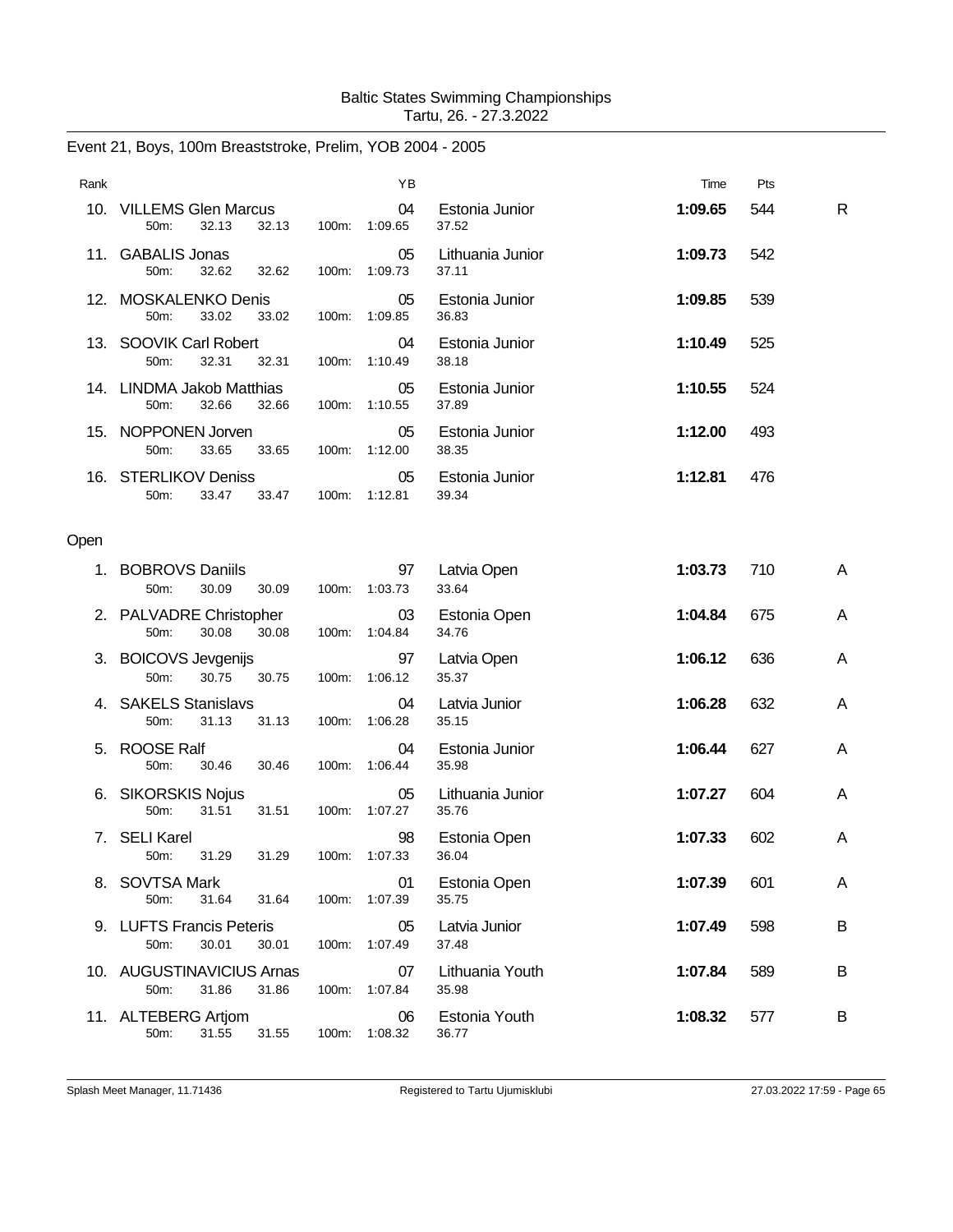# Event 21, Men, 100m Breaststroke, Prelim, Open

| Rank |                                                                |       | ΥB                  |                           | Time    | Pts |   |
|------|----------------------------------------------------------------|-------|---------------------|---------------------------|---------|-----|---|
|      | 12. SLIZIUS Povilas<br>50m:<br>31.94<br>31.94                  |       | 06<br>100m: 1:08.50 | Lithuania Youth<br>36.56  | 1:08.50 | 572 | B |
|      | 13. KAKTINS Matiss<br>50 <sub>m</sub> :<br>31.65<br>31.65      | 100m: | 05<br>1:08.57       | Latvia Junior<br>36.92    | 1:08.57 | 570 | B |
|      | 14. KILMANAS Edvinas<br>50m:<br>31.76<br>31.76                 |       | 04<br>100m: 1:09.07 | Lithuania Junior<br>37.31 | 1:09.07 | 558 | B |
|      | 15. ALEKSINAS Domantas<br>50m:<br>31.10<br>31.10               | 100m: | 04<br>1:09.17       | Lithuania Junior<br>38.07 | 1:09.17 | 556 | B |
|      | 16. TEDER Karl Christopher<br>50m:<br>31.57<br>31.57           |       | 04<br>100m: 1:09.18 | Estonia Junior<br>37.61   | 1:09.18 | 555 | B |
|      | 17. GATULIS Adomas<br>32.01<br>32.01<br>50m:                   | 100m: | 05<br>1:09.55       | Lithuania Junior<br>37.54 | 1:09.55 | 547 | R |
|      | 18. VILLEMS Glen Marcus<br>50 <sub>m</sub> :<br>32.13<br>32.13 | 100m: | 04<br>1:09.65       | Estonia Junior<br>37.52   | 1:09.65 | 544 | R |
|      | 19. GABALIS Jonas<br>32.62<br>50m:<br>32.62                    |       | 05<br>100m: 1:09.73 | Lithuania Junior<br>37.11 | 1:09.73 | 542 |   |
|      | 20. VARANAVICIUS Karolis<br>50m:<br>32.59<br>32.59             |       | 06<br>100m: 1:09.83 | Lithuania Youth<br>37.24  | 1:09.83 | 540 |   |
|      | 21. MOSKALENKO Denis<br>50 <sub>m</sub> :<br>33.02<br>33.02    |       | 05<br>100m: 1:09.85 | Estonia Junior<br>36.83   | 1:09.85 | 539 |   |
|      | 22. SOOVIK Carl Robert<br>50 <sub>m</sub> :<br>32.31<br>32.31  | 100m: | 04<br>1:10.49       | Estonia Junior<br>38.18   | 1:10.49 | 525 |   |
|      | 23. LINDMA Jakob Matthias<br>50m:<br>32.66<br>32.66            |       | 05<br>100m: 1:10.55 | Estonia Junior<br>37.89   | 1:10.55 | 524 |   |
|      | 24. PAERTEL Martin<br>50m:<br>33.02<br>33.02                   |       | 08<br>100m: 1:11.49 | Estonia Youth<br>38.47    | 1:11.49 | 503 |   |
|      | 25. MILLER Jarko<br>50m:<br>33.98<br>33.98                     | 100m: | 06<br>1:11.55       | Estonia Youth<br>37.57    | 1:11.55 | 502 |   |
|      | 26. NOPPONEN Jorven<br>50m:<br>33.65<br>33.65                  |       | 05<br>100m: 1:12.00 | Estonia Junior<br>38.35   | 1:12.00 | 493 |   |
|      | 27. STERLIKOV Deniss<br>50m:<br>33.47<br>33.47                 | 100m: | 05<br>1:12.81       | Estonia Junior<br>39.34   | 1:12.81 | 476 |   |
|      | 28. SOOSAAR Andreas<br>50m:<br>34.19<br>34.19                  |       | 06<br>100m: 1:13.02 | Estonia Youth<br>38.83    | 1:13.02 | 472 |   |
|      | 29. OKULOVS Deniss<br>50m:<br>33.37<br>33.37                   |       | 06<br>100m: 1:13.10 | Latvia Youth<br>39.73     | 1:13.10 | 471 |   |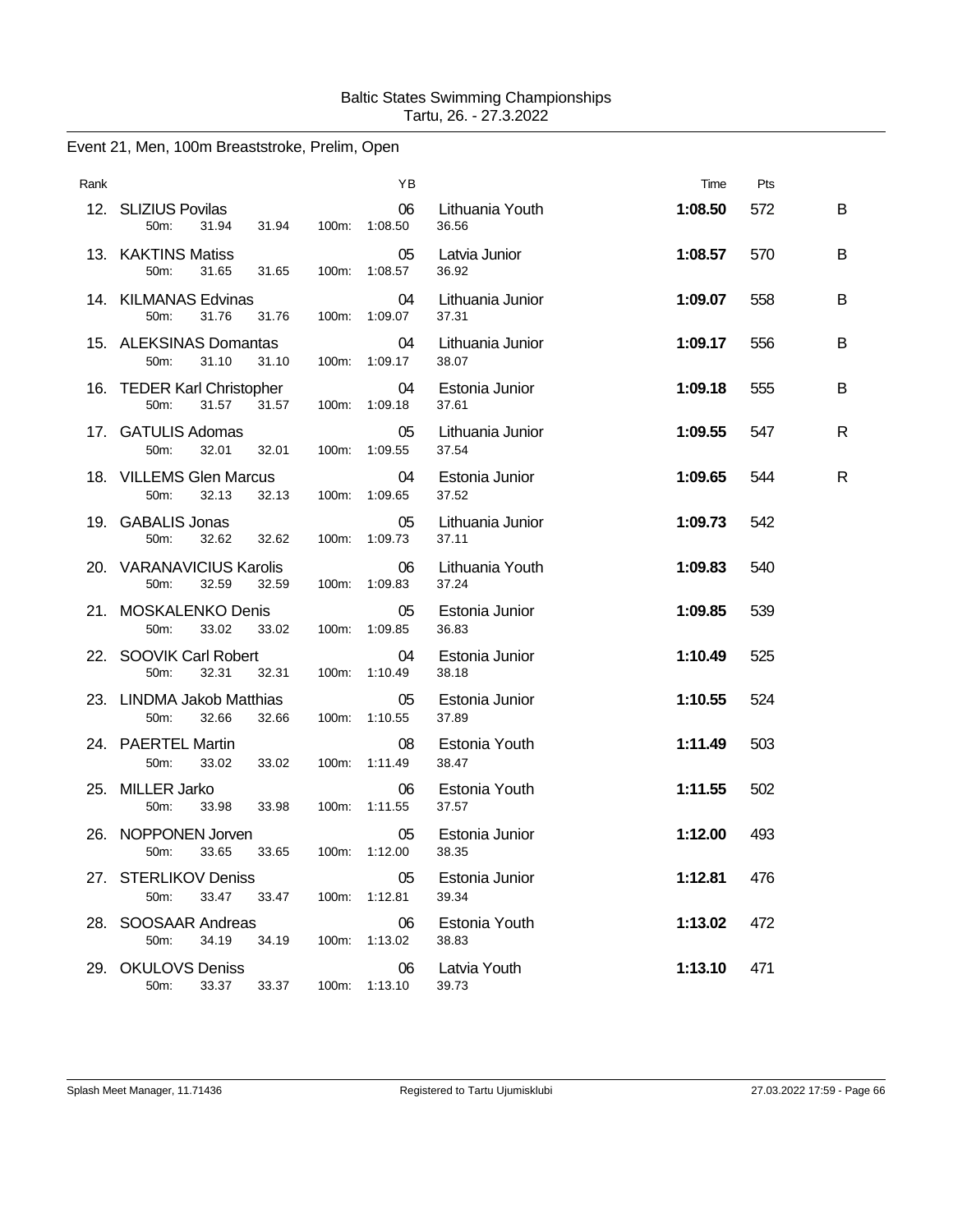| Event 22<br>27.03.2022 - 10:45 |                                            |       | Women, 100m Backstroke |                     |                           |         |     | Open<br><b>Results Prelim</b> |
|--------------------------------|--------------------------------------------|-------|------------------------|---------------------|---------------------------|---------|-----|-------------------------------|
| Points: FINA 2021              |                                            |       |                        |                     |                           |         |     |                               |
| Rank                           |                                            |       |                        | YB                  |                           | Time    | Pts |                               |
|                                | 2007 and younger                           |       |                        |                     |                           |         |     |                               |
|                                | 1. SVENCIONYTE Stela<br>50m:<br>33.17      | 33.17 | 100m:                  | 08<br>1:07.18       | Lithuania Youth<br>34.01  | 1:07.18 | 629 | A                             |
|                                | 2. SOVTSA Polina<br>50m:<br>33.12          | 33.12 |                        | 08<br>100m: 1:08.35 | Estonia Youth<br>35.23    | 1:08.35 | 597 | A                             |
|                                | 3. VASILIAUSKAITE Rusne<br>32.79<br>50m:   | 32.79 | 100m:                  | 07<br>1:08.57       | Lithuania Youth<br>35.78  | 1:08.57 | 591 | B                             |
|                                | 4. KRAUKLE Emilija<br>50m:<br>34.49        | 34.49 | 100m:                  | 08<br>1:10.58       | Latvia Youth<br>36.09     | 1:10.58 | 542 | B                             |
|                                | 5. ISRAEL Romi<br>50m:<br>34.75            | 34.75 | 100m:                  | 07<br>1:11.80       | Estonia Youth<br>37.05    | 1:11.80 | 515 | R                             |
|                                | 6. RAIDMAEE Margaret<br>50m:<br>35.15      | 35.15 | 100m:                  | 07<br>1:11.86       | Estonia Youth<br>36.71    | 1:11.86 | 514 |                               |
| 7.                             | <b>MOTSNIK Kirke</b><br>50m:<br>34.68      | 34.68 |                        | 07<br>100m: 1:12.47 | Estonia Youth<br>37.79    | 1:12.47 | 501 |                               |
|                                | 8. KRIVORUKOVA Amalia<br>50m:<br>34.38     | 34.38 |                        | 07<br>100m: 1:12.60 | Estonia Youth<br>38.22    | 1:12.60 | 498 |                               |
| 9.                             | <b>ROOP Adele</b><br>50m:<br>34.91         | 34.91 | 100m:                  | 09<br>1:13.92       | Estonia Youth<br>39.01    | 1:13.92 | 472 |                               |
|                                | DNS JAKSTAITE Auguste                      |       |                        | 08                  | Lithuania Youth           |         |     |                               |
|                                | YOB 2005 - 2006                            |       |                        |                     |                           |         |     |                               |
|                                | 1. JAKSTAITE Beata<br>50m:<br>32.95        | 32.95 | 100m:                  | 05<br>1:07.62       | Lithuania Junior<br>34.67 | 1:07.62 | 617 | A                             |
|                                | 2. ULP Loreen<br>50m:<br>33.06             | 33.06 | 100m:                  | 06<br>1:07.83       | Estonia Junior<br>34.77   | 1:07.83 | 611 | A                             |
|                                | 3. KANN Kertu<br>32.87<br>50m:             | 32.87 |                        | 06<br>100m: 1:08.46 | Estonia Junior<br>35.59   | 1:08.46 | 594 | В                             |
|                                | 4. KONDRASKAITE Patricija<br>33.89<br>50m: | 33.89 | 100m:                  | 06<br>1:08.75       | Lithuania Junior<br>34.86 | 1:08.75 | 587 | B                             |
| 5.                             | <b>IRBE Birgit</b><br>50m:<br>33.97        | 33.97 | 100m:                  | 06<br>1:10.20       | Estonia Junior<br>36.23   | 1:10.20 | 551 | B                             |
|                                | 6. RAHAMAEGI Karolin<br>34.80<br>50m:      | 34.80 |                        | 05<br>100m: 1:11.71 | Estonia Junior<br>36.91   | 1:11.71 | 517 | R                             |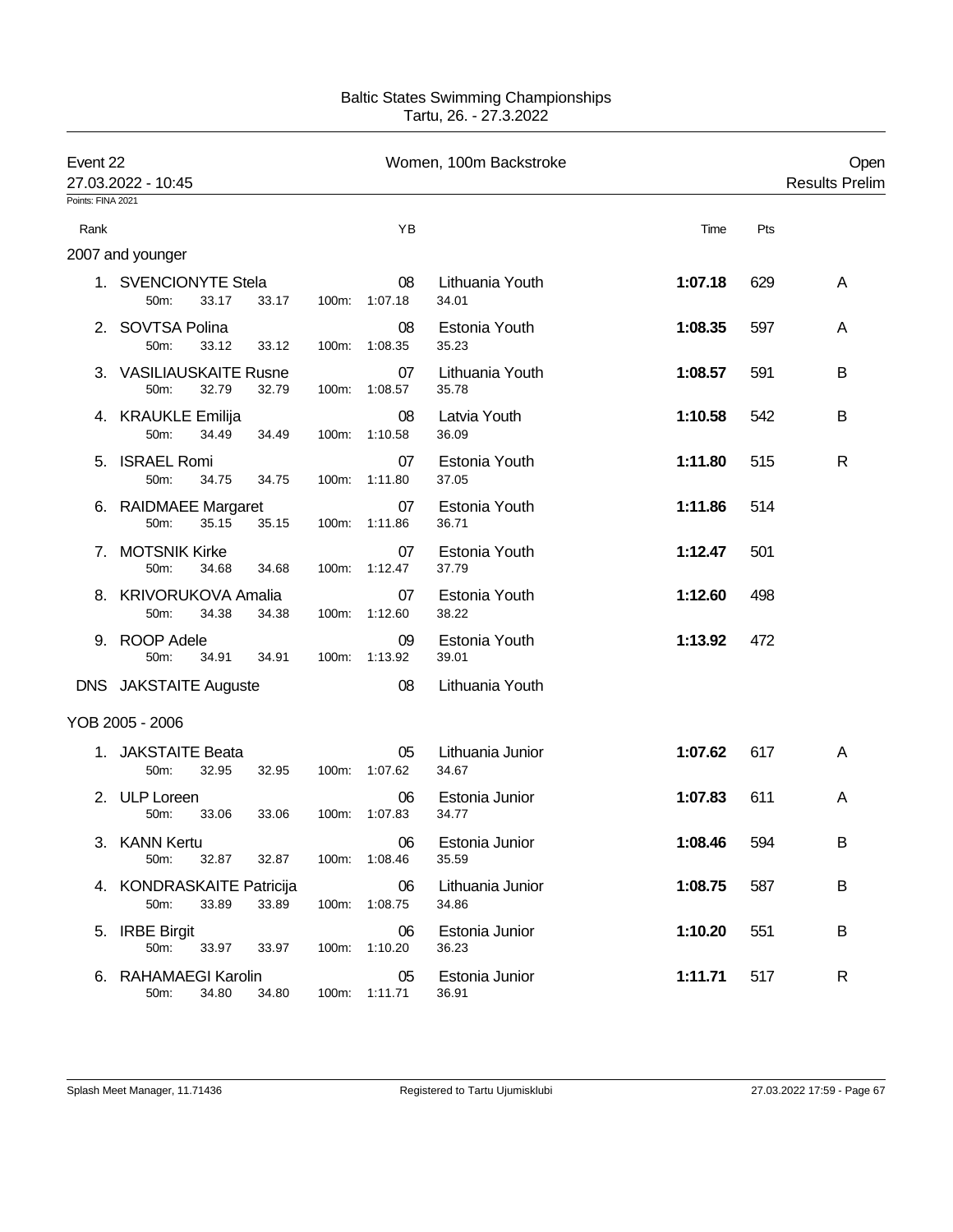Event 22, Women, 100m Backstroke, Prelim

# Open

| 1. PEKUNAITE Paulina<br>50m:<br>32.04<br>32.04       | 100m: | 02<br>1:05.83           | Lithuania Open<br>33.79   | 1:05.83 | 668 | A |
|------------------------------------------------------|-------|-------------------------|---------------------------|---------|-----|---|
| 2. SVENCIONYTE Stela<br>50m:<br>33.17<br>33.17       |       | 08<br>100m: 1:07.18     | Lithuania Youth<br>34.01  | 1:07.18 | 629 | A |
| 3. VALDMAA Laura-Liis<br>50m:<br>31.84<br>31.84      | 100m: | 04<br>1:07.28           | Estonia Open<br>35.44     | 1:07.28 | 626 | A |
| 4. JAKSTAITE Beata<br>50m:<br>32.95<br>32.95         | 100m: | 05<br>1:07.62           | Lithuania Junior<br>34.67 | 1:07.62 | 617 | A |
| 5. VAINIKK Annika<br>50m:<br>33.35<br>33.35          |       | $00\,$<br>100m: 1:07.69 | Estonia Open<br>34.34     | 1:07.69 | 615 | A |
| 6. ULP Loreen<br>50m:<br>33.06<br>33.06              | 100m: | 06<br>1:07.83           | Estonia Junior<br>34.77   | 1:07.83 | 611 | A |
| 7. VUTT Hanna Grete<br>50m:<br>33.22<br>33.22        | 100m: | 03<br>1:08.28           | Estonia Open<br>35.06     | 1:08.28 | 599 | A |
| 8. SOVTSA Polina<br>50m:<br>33.12<br>33.12           | 100m: | 08<br>1:08.35           | Estonia Youth<br>35.23    | 1:08.35 | 597 | A |
| 9. KANN Kertu<br>50m:<br>32.87<br>32.87              | 100m: | 06<br>1:08.46           | Estonia Junior<br>35.59   | 1:08.46 | 594 | B |
| 10. VASILIAUSKAITE Rusne<br>32.79<br>32.79<br>50m:   |       | 07<br>100m: 1:08.57     | Lithuania Youth<br>35.78  | 1:08.57 | 591 | B |
| 11. KONDRASKAITE Patricija<br>50m:<br>33.89<br>33.89 | 100m: | 06<br>1:08.75           | Lithuania Junior<br>34.86 | 1:08.75 | 587 | B |
| 12. SINKUS Laura<br>50m:<br>33.21<br>33.21           | 100m: | 04<br>1:08.83           | Latvia Open<br>35.62      | 1:08.83 | 585 | B |
| 13. MAAS Mari-Liis<br>33.65<br>50m:<br>33.65         | 100m: | 04<br>1:09.17           | Estonia Open<br>35.52     | 1:09.17 | 576 | B |
| 14. KAPELINA Anna<br>50m:<br>33.87<br>33.87          | 100m: | 03<br>1:09.46           | Estonia Open<br>35.59     | 1:09.46 | 569 | B |
| 15. IRBE Birgit<br>50m:<br>33.97<br>33.97            | 100m: | 06<br>1:10.20           | Estonia Junior<br>36.23   | 1:10.20 | 551 | B |
| 16. KRAUKLE Emilija<br>50m: 34.49<br>34.49           |       | 08<br>100m: 1:10.58     | Latvia Youth<br>36.09     | 1:10.58 | 542 | B |
| 17. RAHAMAEGI Karolin<br>50m:<br>34.80<br>34.80      | 100m: | 05<br>1:11.71           | Estonia Junior<br>36.91   | 1:11.71 | 517 | R |
| 18. ISRAEL Romi<br>50m:<br>34.75<br>34.75            | 100m: | 07<br>1:11.80           | Estonia Youth<br>37.05    | 1:11.80 | 515 | R |
| 19. VITSUT Laura<br>50m:<br>33.92<br>33.92           | 100m: | 04<br>1:11.81           | Estonia Open<br>37.89     | 1:11.81 | 515 |   |

Splash Meet Manager, 11.71436 **Registered to Tartu Ujumisklubi** 27.03.2022 17:59 - Page 68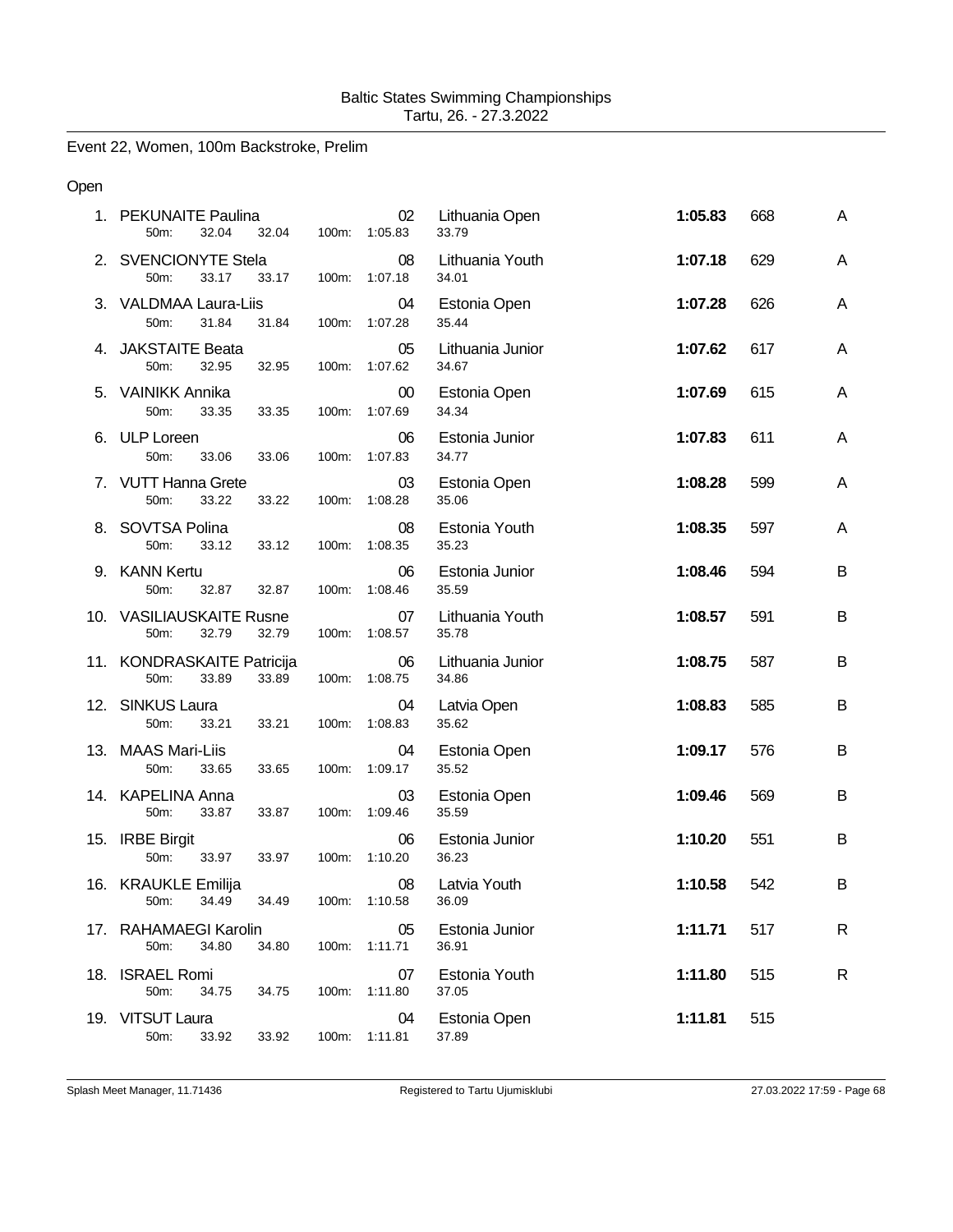Event 22, Women, 100m Backstroke, Prelim, Open

| Rank       |                                      |       |       |          | ΥB            |                        | Time    | Pts |
|------------|--------------------------------------|-------|-------|----------|---------------|------------------------|---------|-----|
| 20.        | <b>RAIDMAEE Margaret</b><br>$50m$ :  | 35.15 | 35.15 | 100m:    | 07<br>1:11.86 | Estonia Youth<br>36.71 | 1:11.86 | 514 |
| 21.        | <b>MOTSNIK Kirke</b><br>$50m$ :      | 34.68 | 34.68 | $100m$ : | 07<br>1:12.47 | Estonia Youth<br>37.79 | 1:12.47 | 501 |
| 22.        | <b>KRIVORUKOVA Amalia</b><br>$50m$ : | 34.38 | 34.38 | $100m$ : | 07<br>1:12.60 | Estonia Youth<br>38.22 | 1:12.60 | 498 |
|            | 23. ROOP Adele<br>$50m$ :            | 34.91 | 34.91 | $100m$ : | 09<br>1:13.92 | Estonia Youth<br>39.01 | 1:13.92 | 472 |
| <b>DNS</b> | <b>JAKSTAITE Auguste</b>             |       |       |          | 08            | Lithuania Youth        |         |     |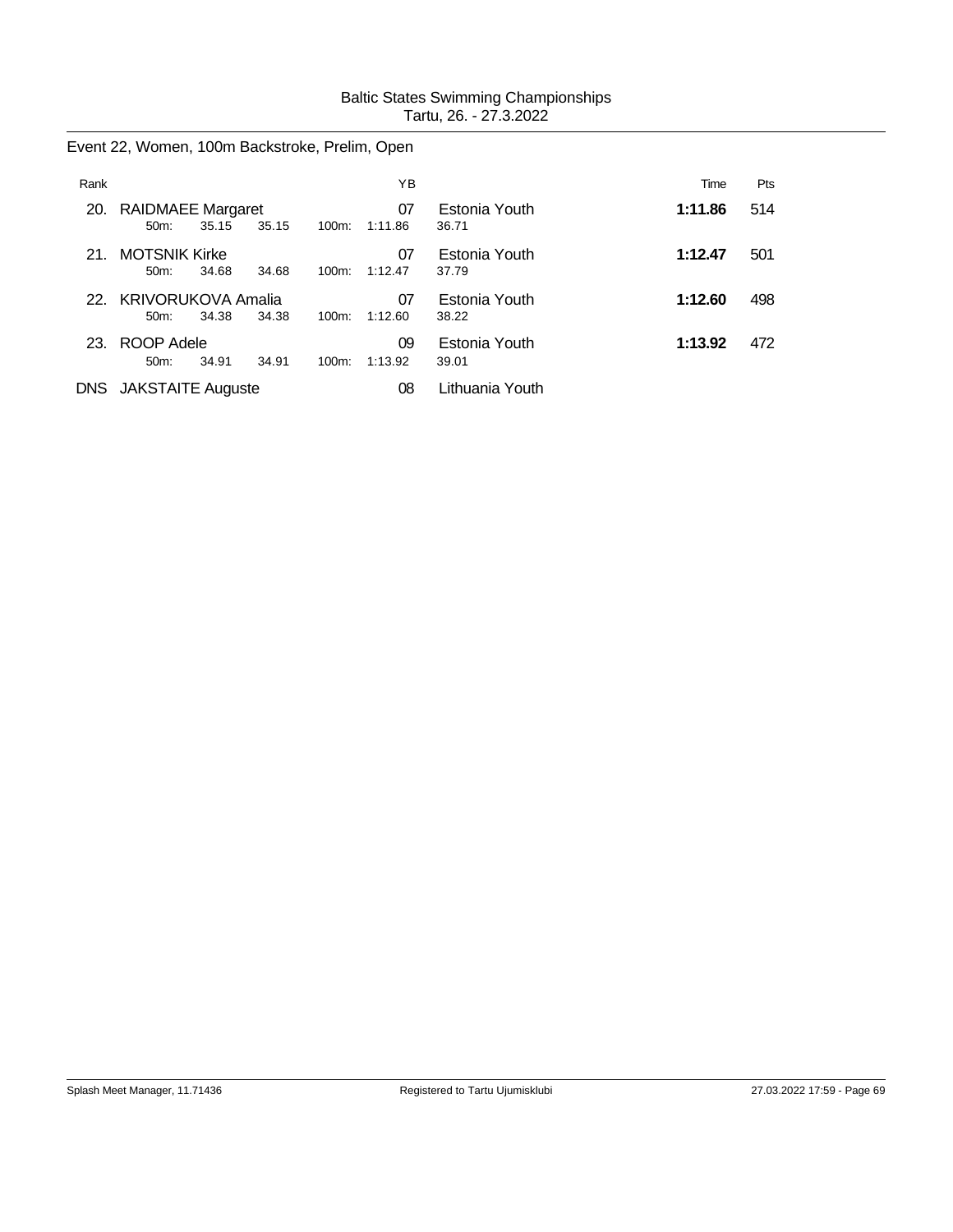| Event 23          | 27.03.2022 - 10:51                                   |          |               | Men, 200m Backstroke                                 |                                    | Open<br><b>Results Prelim</b> |
|-------------------|------------------------------------------------------|----------|---------------|------------------------------------------------------|------------------------------------|-------------------------------|
| Points: FINA 2021 |                                                      |          |               |                                                      |                                    |                               |
| Rank              |                                                      |          | YB            |                                                      | Pts<br>Time                        |                               |
|                   | 2006 and younger                                     |          |               |                                                      |                                    |                               |
|                   | 1. BRENCS Kristians<br>29.44<br>50m:<br>29.44        | 100m:    | 06<br>1:02.33 | Latvia Youth<br>32.89<br>150m: 1:37.37<br>35.04      | 2:10.45<br>631<br>200m: 2:10.45    | Q<br>33.08                    |
| 2.                | <b>VAITUKAITIS Titas</b><br>50m:<br>31.57<br>31.57   | 100m:    | 06<br>1:06.29 | Lithuania Youth<br>34.72<br>150m: 1:41.51<br>35.22   | 2:15.95<br>557<br>200m: 2:15.95    | 34.44                         |
| 3.                | <b>KAUSPEDAS Mantas</b><br>50m:<br>33.64<br>33.64    | 100m:    | 07<br>1:09.56 | Lithuania Youth<br>35.92<br>150m: 1:45.65<br>36.09   | 2:19.47<br>516<br>200m: 2:19.47    | 33.82                         |
|                   | 4. SURNA Matas<br>50m:<br>32.93<br>32.93             | 100m:    | 07<br>1:09.07 | Lithuania Youth<br>36.14<br>150m: 1:46.42<br>37.35   | 2:22.13<br>488<br>200m: 2:22.13    | 35.71                         |
|                   | YOB 2004 - 2005                                      |          |               |                                                      |                                    |                               |
|                   | 1. STANKEVICIUS Kajus<br>29.41<br>29.41<br>50m:      | 100m:    | 04<br>1:01.99 | Lithuania Junior<br>32.58<br>150m: 1:34.94<br>32.95  | 2:07.65<br>674<br>200m: 2:07.65    | Q<br>32.71                    |
|                   | 2. TAMMIK Remi<br>50m:<br>29.89<br>29.89             | 100m:    | 05<br>1:02.06 | Estonia Junior<br>32.17<br>150m:<br>1:35.34<br>33.28 | 2:07.86<br>670<br>200m: 2:07.86    | Q<br>32.52                    |
| 3.                | <b>BORISSOV Pavel</b><br>50m:<br>29.70<br>29.70      | 100m:    | 05<br>1:02.18 | Estonia Junior<br>32.48<br>1:35.84<br>150m:<br>33.66 | 2:08.36<br>662<br>200m: 2:08.36    | Q<br>32.52                    |
|                   | <b>MAENNIK Hans Herman</b><br>50m:<br>30.13<br>30.13 | 100m:    | 05<br>1:03.46 | Estonia Junior<br>33.33<br>150m:<br>1:38.10<br>34.64 | 2:12.50<br>602<br>200m: 2:12.50    | Q<br>34.40                    |
| 5.                | <b>SMOK Alan</b><br>50m:<br>30.23<br>30.23           | 100m:    | 05<br>1:03.62 | Estonia Junior<br>33.39<br>150m:<br>1:38.75<br>35.13 | 2:12.56<br>601<br>200m: 2:12.56    | Q<br>33.81                    |
| 6.                | <b>DRAGASIUS Donatas</b><br>30.65<br>50m:<br>30.65   | 100m:    | 04<br>1:04.14 | Latvia Junior<br>33.49<br>150m: 1:38.52<br>34.38     | 2:12.92<br>596<br>200m: 2:12.92    | R<br>34.40                    |
| 7.                | <b>BABAKINAS Evaldas</b><br>50m:<br>29.79<br>29.79   | $100m$ : | 05<br>1:03.91 | Lithuania Junior<br>34.12<br>150m: 1:39.34<br>35.43  | 2:14.28<br>579<br>200m: 2:14.28    | 34.94                         |
|                   | 8. CURGELIS Valerijs<br>50m:<br>31.06<br>31.06       | 100m:    | 05<br>1:05.19 | Latvia Junior<br>34.13<br>150m:<br>35.75<br>1:40.94  | 2:16.47<br>551<br>200m: 2:16.47    | 35.53                         |
|                   | 9. ANJA Erik<br>50m:<br>31.45<br>31.45               | 100m:    | 04<br>1:06.47 | Estonia Junior<br>35.02<br>150m:<br>1:43.68<br>37.21 | 2:19.77<br>513<br>200m: 2:19.77    | 36.09                         |
| 10.               | <b>EINBERG Endrik</b><br>33.64<br>33.64<br>50m:      | 100m:    | 04<br>1:09.89 | Estonia Junior<br>36.25<br>1:46.79<br>36.90<br>150m: | 2:22.32<br>486<br>200m:<br>2:22.32 | 35.53                         |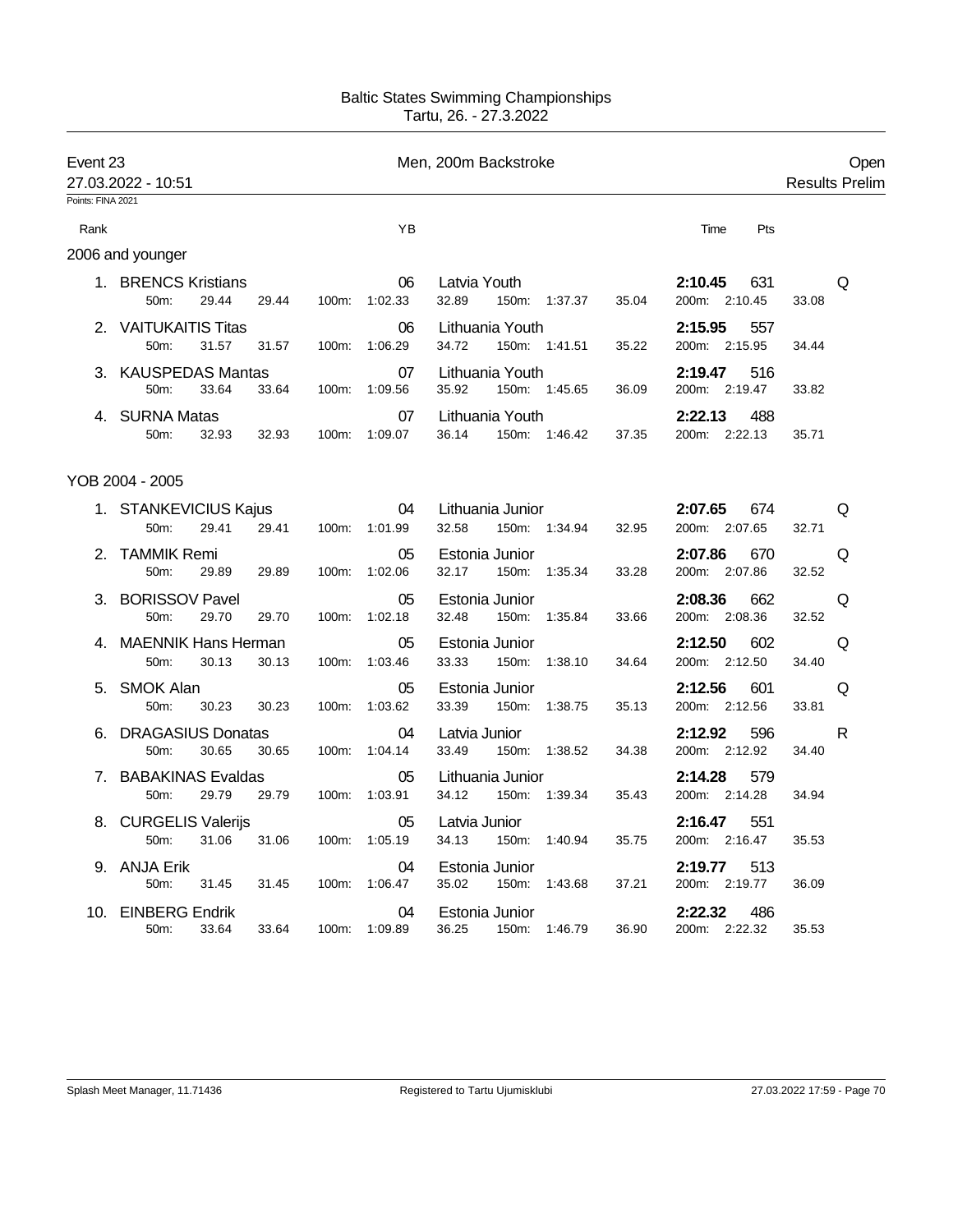Event 23, Men, 200m Backstroke, Prelim

# Open

| 1. FELDBERGS Girts<br>29.25<br>50m:              | 29.25               | 93<br>100m: 1:00.90 | Latvia Open<br>31.65                      | 150m: 1:33.93 | 33.03 | 2:06.06<br>699<br>200m: 2:06.06 | Q<br>32.13            |
|--------------------------------------------------|---------------------|---------------------|-------------------------------------------|---------------|-------|---------------------------------|-----------------------|
| 2. GRIGAITIS Erikas<br>50m:<br>29.70             | 29.70               | 02<br>100m: 1:02.05 | Lithuania Open<br>32.35                   | 150m: 1:34.80 | 32.75 | 2:07.20<br>681<br>200m: 2:07.20 | Q<br>32.40            |
| 3. STANKEVICIUS Kajus<br>50m:<br>29.41           | 29.41 100m: 1:01.99 | 04                  | Lithuania Junior<br>32.58                 | 150m: 1:34.94 | 32.95 | 2:07.65<br>674<br>200m: 2:07.65 | Q<br>32.71            |
| 4. TAMMIK Remi<br>50m:<br>29.89                  | 29.89               | 05<br>100m: 1:02.06 | Estonia Junior<br>32.17<br>150m: 1:35.34  |               | 33.28 | 2:07.86<br>670<br>200m: 2:07.86 | Q<br>32.52            |
| 5. BORISSOV Pavel<br>29.70<br>50m:               | 29.70<br>100m:      | 05<br>1:02.18       | Estonia Junior<br>32.48<br>150m:          | 1:35.84       | 33.66 | 2:08.36<br>662<br>200m: 2:08.36 | Q<br>32.52            |
| 6. BRENCS Kristians<br>50m:<br>29.44             | 29.44               | 06<br>100m: 1:02.33 | Latvia Youth<br>32.89<br>150m:            | 1:37.37       | 35.04 | 2:10.45<br>631<br>200m: 2:10.45 | Q<br>33.08            |
| 7. MAENNIK Hans Herman<br>50m:<br>30.13          | 30.13               | 05<br>100m: 1:03.46 | Estonia Junior<br>33.33                   | 150m: 1:38.10 | 34.64 | 2:12.50<br>602<br>200m: 2:12.50 | Q<br>34.40            |
| 8. SMOK Alan<br>30.23<br>50m:                    | 30.23               | 05<br>100m: 1:03.62 | Estonia Junior<br>33.39<br>150m: 1:38.75  |               | 35.13 | 2:12.56<br>601<br>200m: 2:12.56 | Q<br>33.81            |
| 9. NIINE Jannes<br>50m:<br>29.27                 | 29.27<br>100m:      | 02<br>1:02.99       | Estonia Open<br>33.72<br>150m:            | 1:38.35       | 35.36 | 2:12.86<br>597<br>200m: 2:12.86 | $\mathsf{R}$<br>34.51 |
| 10. DRAGASIUS Donatas<br>50m:<br>30.65           | 30.65               | 04<br>100m: 1:04.14 | Latvia Junior<br>33.49                    | 150m: 1:38.52 | 34.38 | 2:12.92<br>596<br>200m: 2:12.92 | $\mathsf{R}$<br>34.40 |
| 11. BABAKINAS Evaldas<br>50m:<br>29.79           | 29.79               | 05<br>100m: 1:03.91 | Lithuania Junior<br>34.12                 | 150m: 1:39.34 | 35.43 | 2:14.28<br>579<br>200m: 2:14.28 | 34.94                 |
| 12. VAITUKAITIS Titas<br>50m:<br>31.57<br>31.57  |                     | 06<br>100m: 1:06.29 | Lithuania Youth<br>150m: 1:41.51<br>34.72 |               | 35.22 | 2:15.95<br>557<br>200m: 2:15.95 | 34.44                 |
| 13. CURGELIS Valerijs<br>50m:<br>31.06           | 31.06               | 05<br>100m: 1:05.19 | Latvia Junior<br>34.13                    | 150m: 1:40.94 | 35.75 | 2:16.47<br>551<br>200m: 2:16.47 | 35.53                 |
| 14. KAUSPEDAS Mantas<br>50m:<br>33.64            | 33.64               | 07<br>100m: 1:09.56 | Lithuania Youth<br>35.92                  | 150m: 1:45.65 | 36.09 | 2:19.47<br>516<br>200m: 2:19.47 | 33.82                 |
| 15. ANJA Erik<br>50m:<br>31.45                   | 31.45               | 04<br>100m: 1:06.47 | Estonia Junior<br>35.02                   | 150m: 1:43.68 | 37.21 | 513<br>2:19.77<br>200m: 2:19.77 | 36.09                 |
| 16. SURNA Matas<br>50m:<br>32.93                 | 32.93               | 07<br>100m: 1:09.07 | Lithuania Youth<br>36.14 150m: 1:46.42    |               | 37.35 | 2:22.13<br>488<br>200m: 2:22.13 | 35.71                 |
| 17. EINBERG Endrik<br>50 <sub>m</sub> :<br>33.64 | 33.64               | 04<br>100m: 1:09.89 | Estonia Junior<br>36.25                   | 150m: 1:46.79 | 36.90 | 2:22.32<br>486<br>200m: 2:22.32 | 35.53                 |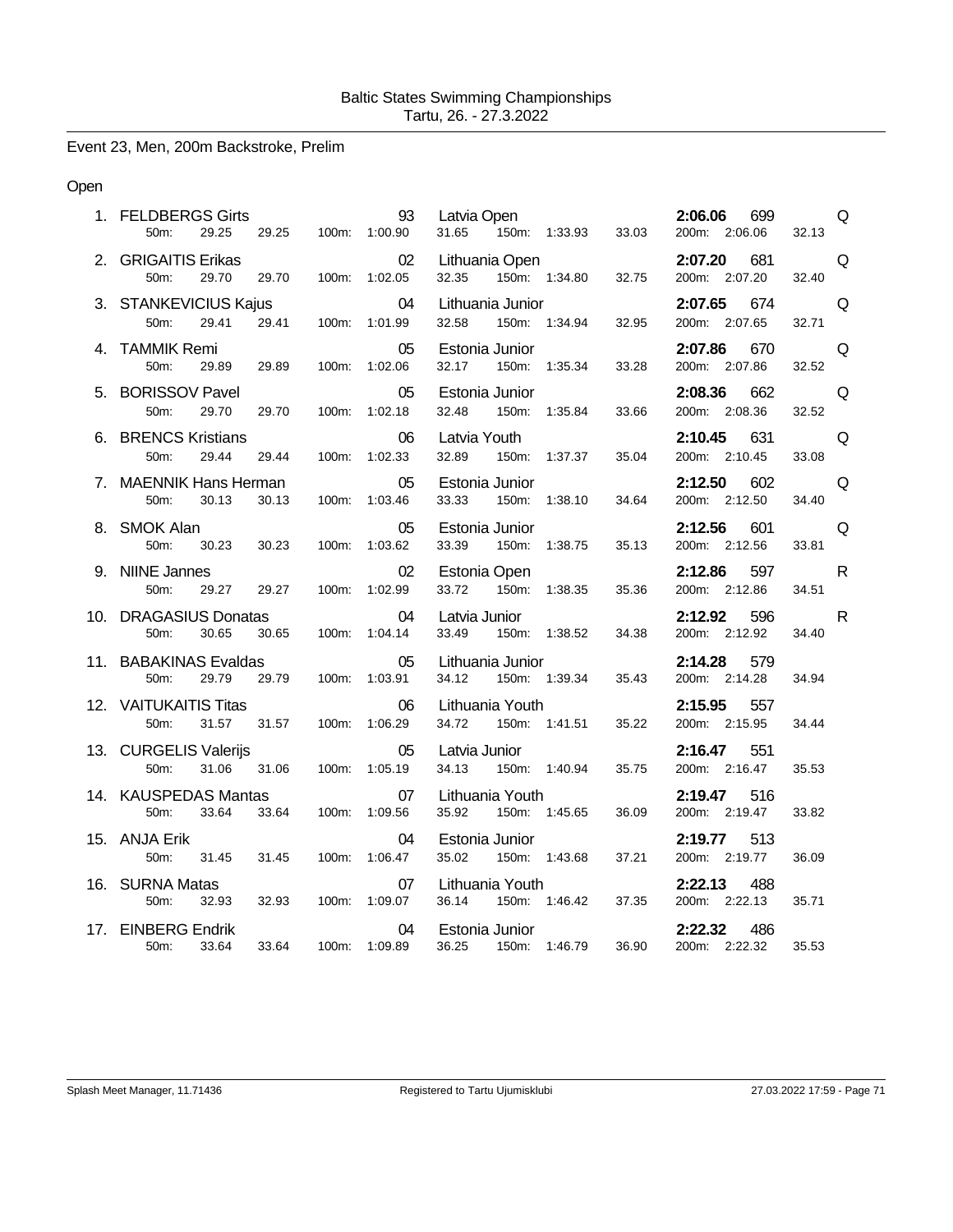| Event 24          | 27.03.2022 - 11:05                                 |                |                     | Women, 200m Butterfly                                                               |                                          | Open<br><b>Results Prelim</b> |  |
|-------------------|----------------------------------------------------|----------------|---------------------|-------------------------------------------------------------------------------------|------------------------------------------|-------------------------------|--|
| Points: FINA 2021 |                                                    |                |                     |                                                                                     |                                          |                               |  |
| Rank              |                                                    |                | YB                  |                                                                                     | Pts<br>Time                              |                               |  |
|                   | 2007 and younger                                   |                |                     |                                                                                     |                                          |                               |  |
|                   | 1. JUERISOO Miriam<br>33.72<br>50m:                | 33.72          | 08<br>100m: 1:13.45 | Estonia Youth<br>39.73<br>150m: 1:53.64<br>40.19                                    | 2:32.28<br>511<br>200m: 2:32.28          | Q<br>38.64                    |  |
|                   | 2. BOREVICIUTE Liepa Veronika<br>34.45<br>50m:     | 34.45          | 09<br>100m: 1:14.29 | Lithuania Youth<br>39.84<br>150m: 1:55.23<br>40.94                                  | 2:34.31<br>491<br>200m: 2:34.31          | Q<br>39.08                    |  |
|                   | 3. TRUCINSKAITE Guoda<br>34.69<br>50m:             | 34.69          | 08<br>100m: 1:15.85 | Lithuania Youth<br>41.16<br>150m: 1:58.45<br>42.60                                  | 2:41.28<br>430<br>200m: 2:41.28          | Q<br>42.83                    |  |
|                   | 4. JANUTENAITE Saule<br>50m:<br>33.54              | 33.54<br>100m: | 07<br>1:13.01       | Lithuania Youth<br>39.47<br>150m: 1:56.10<br>43.09                                  | 2:43.49<br>413<br>200m: 2:43.49          | Q<br>47.39                    |  |
|                   | 5. LIIAS Laura<br>50m:<br>34.17                    | 34.17          | 07<br>100m: 1:14.60 | Estonia Youth<br>40.43<br>150m: 1:58.06<br>43.46                                    | 2:44.35<br>407<br>200m: 2:44.35          | R<br>46.29                    |  |
|                   | 6. VOLKOVA Zlata<br>50m:<br>34.70                  | 34.70<br>100m: | 09<br>1:15.23       | Estonia Youth<br>40.53<br>150m: 1:59.44<br>44.21                                    | 2:45.43<br>399<br>200m: 2:45.43          | 45.99                         |  |
|                   | 7. GOLIKOVA Arina<br>50m:<br>36.94                 | 36.94          | 08<br>100m: 1:19.07 | Latvia Youth<br>42.13<br>150m: 2:02.36<br>43.29                                     | 2:47.50<br>384<br>200m: 2:47.50          | 45.14                         |  |
|                   | 8. TSISTJAKOVA Veronika<br>34.49<br>$50m$ :        | 34.49          | 08<br>100m: 1:16.97 | Estonia Youth<br>42.48<br>150m: 2:04.26<br>47.29                                    | 2:52.00<br>355<br>200m: 2:52.00          | 47.74                         |  |
|                   | 9. MADDISON Helena<br>50m:<br>39.12                | 39.12          | 09<br>100m: 1:26.08 | Estonia Youth<br>46.96<br>150m: 2:16.77<br>50.69                                    | 3:04.80<br>286<br>200m: 3:04.80          | 48.03                         |  |
|                   | YOB 2005 - 2006                                    |                |                     |                                                                                     |                                          |                               |  |
|                   | 1. KERSEVICIUTE Radvile<br>32.28<br>50m:           | 32.28          | 05<br>100m: 1:08.63 | Lithuania Junior<br>36.35<br>150m: 1:47.40<br>38.77                                 | 595<br>2:24.79<br>200m: 2:24.79          | Q<br>37.39                    |  |
|                   | 2. TIMOFEJEVA Polina<br>50 <sub>m</sub> :<br>32.90 | 32.90          | 05<br>100m: 1:10.06 | Estonia Junior<br>37.16<br>150m: 1:47.54<br>37.48                                   | 2:25.34<br>588<br>200m: 2:25.34          | Q<br>37.80                    |  |
|                   | 3. TAENNA Sandra<br>50m: 34.57                     | 34.57          | 05<br>100m: 1:15.10 | Estonia Junior<br>40.53 150m: 1:58.28                                               | 2:44.40<br>406<br>43.18<br>200m: 2:44.40 | 46.12                         |  |
| Open              |                                                    |                |                     |                                                                                     |                                          |                               |  |
|                   | 1. MALUKA leva<br>30.96<br>50m:                    | 30.96          | 03<br>100m: 1:05.32 | Latvia Open <b>Exercise Service Service Service</b><br>34.36 150m: 1:41.95<br>36.63 | <b>2:20.20</b> 655<br>200m: 2:20.20      | Q<br>38.25                    |  |
|                   | 2. KERSEVICIUTE Radvile<br>32.28<br>50m:           | 32.28          | 05<br>100m: 1:08.63 | Lithuania Junior <b>Exercise State</b><br>36.35 150m: 1:47.40                       | 2:24.79 595<br>200m: 2:24.79<br>38.77    | Q<br>37.39                    |  |
|                   | 3. TIMOFEJEVA Polina<br>50m:<br>32.90              | 32.90          | 05<br>100m: 1:10.06 | Estonia Junior<br>37.16<br>150m: 1:47.54<br>37.48                                   | 2:25.34 588<br>200m: 2:25.34             | Q<br>37.80                    |  |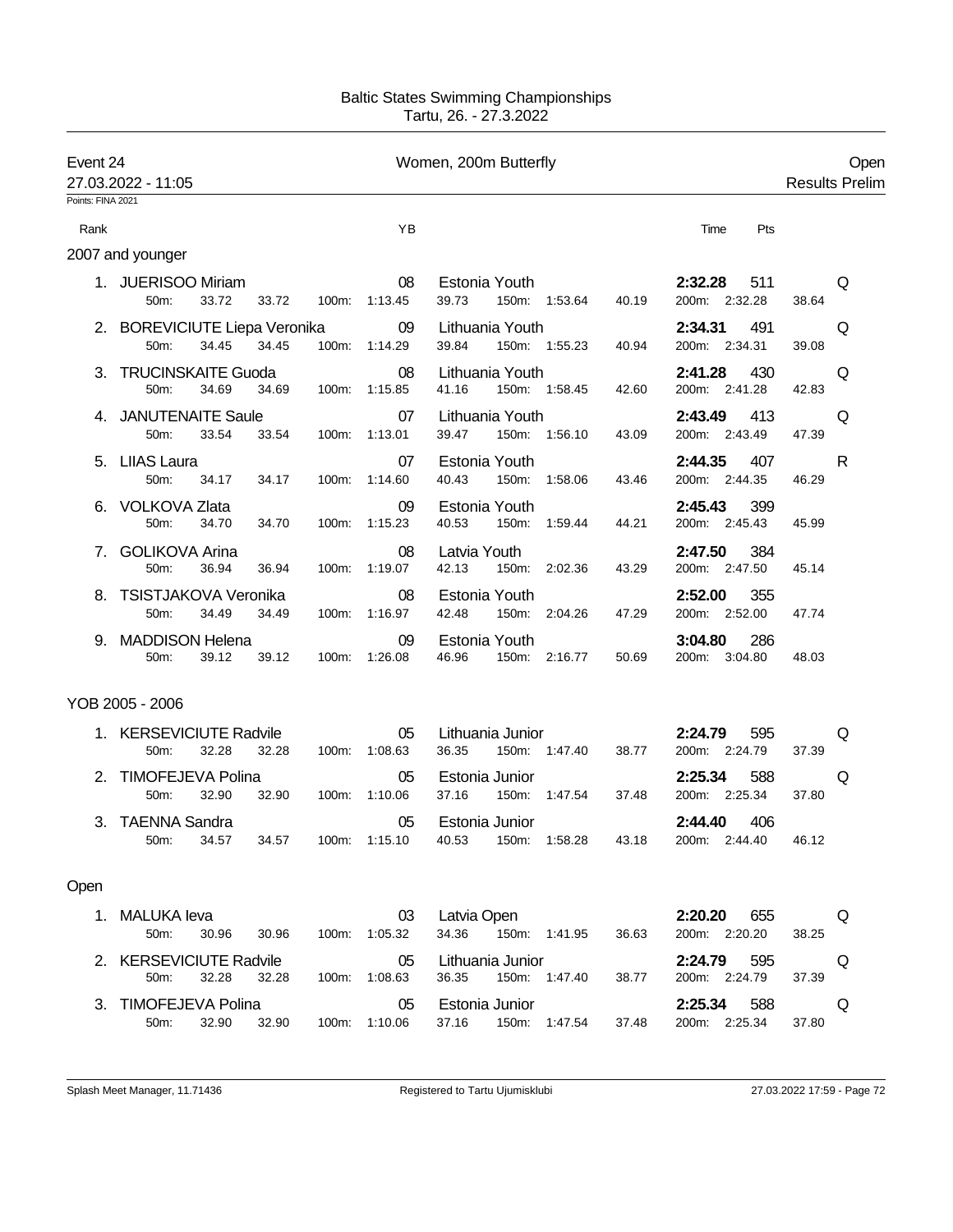# Event 24, Women, 200m Butterfly, Prelim, Open

| Rank |                                          |       |       | YB                  |                          |                     |       | Time                     | Pts |       |          |
|------|------------------------------------------|-------|-------|---------------------|--------------------------|---------------------|-------|--------------------------|-----|-------|----------|
|      | 4. VEDEHHOVA Alina<br>50m:               | 31.21 | 31.21 | 100m: 1:08.44       | Estonia Open<br>37.23    | 150m: 1:48.76       | 40.32 | 2:30.39<br>200m: 2:30.39 | 531 | 41.63 | $\Omega$ |
|      | 5. JUERISOO Miriam<br>50m:               | 33.72 | 33.72 | 08<br>100m: 1:13.45 | Estonia Youth<br>39.73   | 150m: 1:53.64       | 40.19 | 2:32.28<br>200m: 2:32.28 | 511 | 38.64 | $\Omega$ |
|      | 6. BOREVICIUTE Liepa Veronika<br>$50m$ : | 34.45 | 34.45 | 09<br>100m: 1:14.29 | Lithuania Youth<br>39.84 | 150m: 1:55.23       | 40.94 | 2:34.31<br>200m: 2:34.31 | 491 | 39.08 | $\Omega$ |
|      | 7. TRUCINSKAITE Guoda<br>50m:            | 34.69 | 34.69 | 08<br>100m: 1:15.85 | Lithuania Youth<br>41.16 | 150m: 1:58.45       | 42.60 | 2:41.28<br>200m: 2:41.28 | 430 | 42.83 | $\Omega$ |
|      | 8. JANUTENAITE Saule<br>50m:             | 33.54 | 33.54 | 07<br>100m: 1:13.01 | Lithuania Youth<br>39.47 | 150m: 1:56.10       | 43.09 | 2:43.49<br>200m: 2:43.49 | 413 | 47.39 | Q        |
|      | 9. ROOS Aurelia<br>50m:                  | 33.80 | 33.80 | 04<br>100m: 1:15.17 | Estonia Open             | 41.37 150m: 1:59.39 | 44.22 | 2:44.20<br>200m: 2:44.20 | 408 | 44.81 | R.       |
|      | 10. LIIAS Laura<br>50 <sub>m</sub> :     | 34.17 | 34.17 | 07<br>100m: 1:14.60 | Estonia Youth<br>40.43   | 150m: 1:58.06       | 43.46 | 2:44.35<br>200m: 2:44.35 | 407 | 46.29 | R.       |
|      | 11. TAENNA Sandra<br>50 <sub>m</sub> :   | 34.57 | 34.57 | 05<br>100m: 1:15.10 | Estonia Junior<br>40.53  | 150m: 1:58.28       | 43.18 | 2:44.40<br>200m: 2:44.40 | 406 | 46.12 |          |
|      | 12. VOLKOVA Zlata<br>50m:                | 34.70 | 34.70 | 09<br>100m: 1:15.23 | Estonia Youth<br>40.53   | 150m: 1:59.44       | 44.21 | 2:45.43<br>200m: 2:45.43 | 399 | 45.99 |          |
|      | 13. GOLIKOVA Arina<br>50m:               | 36.94 | 36.94 | 08<br>100m: 1:19.07 | Latvia Youth<br>42.13    | 150m: 2:02.36       | 43.29 | 2:47.50<br>200m: 2:47.50 | 384 | 45.14 |          |
|      | 14. TSISTJAKOVA Veronika<br>50m:         | 34.49 | 34.49 | 08<br>100m: 1:16.97 | Estonia Youth<br>42.48   | 150m: 2:04.26       | 47.29 | 2:52.00<br>200m: 2:52.00 | 355 | 47.74 |          |
|      | 15. MADDISON Helena<br>50 <sub>m</sub> : | 39.12 | 39.12 | 09<br>100m: 1:26.08 | Estonia Youth<br>46.96   | 150m: 2:16.77       | 50.69 | 3:04.80<br>200m: 3:04.80 | 286 | 48.03 |          |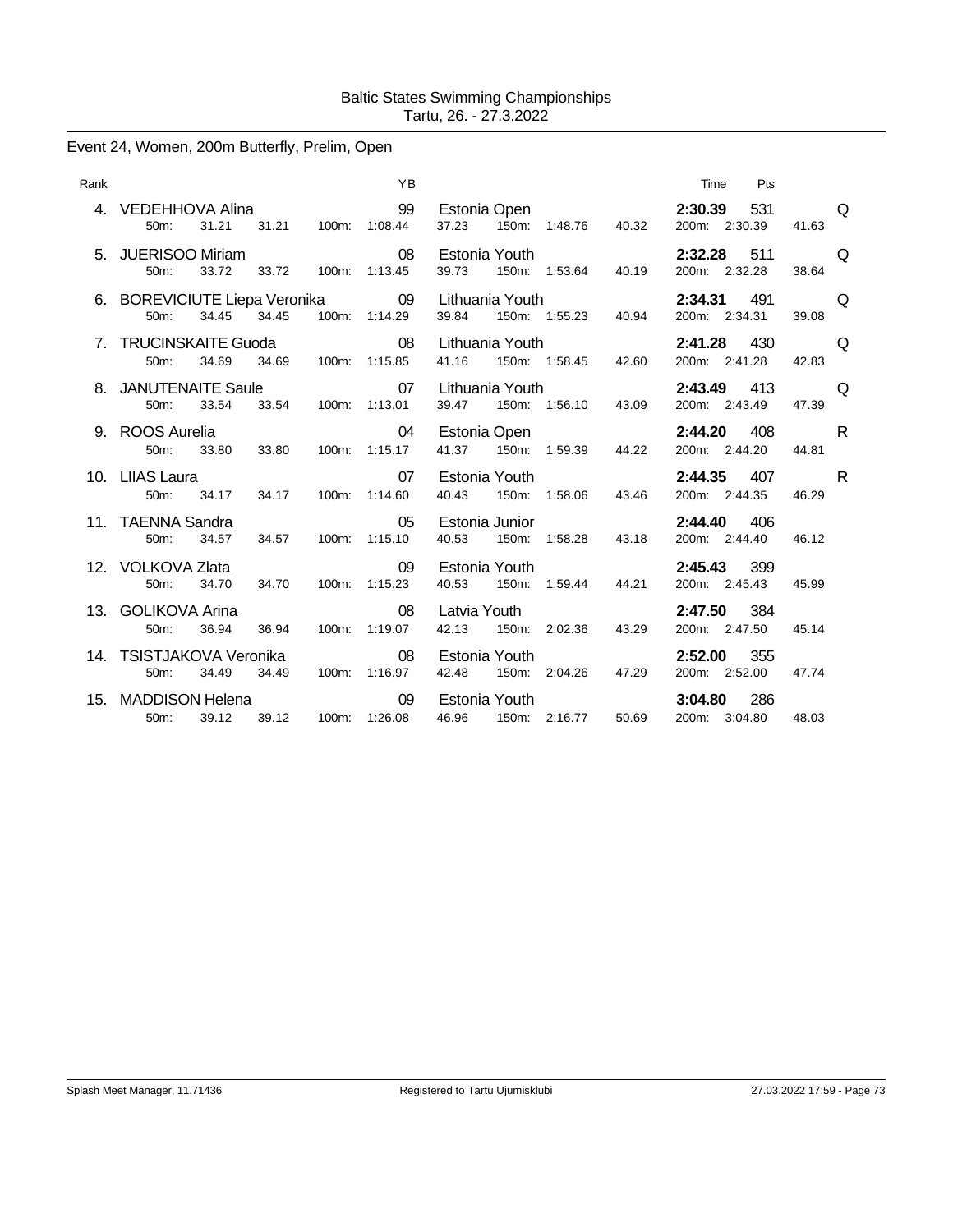| Event 25          | 27.03.2022 - 11:16               |       |       |       |                     | Men, 100m Butterfly       |         |     | Open<br><b>Results Prelim</b> |
|-------------------|----------------------------------|-------|-------|-------|---------------------|---------------------------|---------|-----|-------------------------------|
| Points: FINA 2021 |                                  |       |       |       |                     |                           |         |     |                               |
| Rank              |                                  |       |       |       | YB                  |                           | Time    | Pts |                               |
|                   | 2006 and younger                 |       |       |       |                     |                           |         |     |                               |
|                   | 1. TREPOCKA Kristupas<br>50m:    | 27.27 | 27.27 | 100m: | 06<br>57.68         | Lithuania Youth<br>30.41  | 57.68   | 632 | A                             |
|                   | 2. JUSKA Tajus<br>50m:           | 27.08 | 27.08 | 100m: | 09<br>58.94         | Lithuania Youth<br>31.86  | 58.94   | 592 | B                             |
|                   | 3. ALEKSEJEVS Elijs<br>50m:      | 27.85 | 27.85 | 100m: | 06<br>59.64         | Latvia Youth<br>31.79     | 59.64   | 571 | B                             |
|                   | 4. SHUVALOV Danil<br>50m:        | 27.67 | 27.67 | 100m: | 06<br>59.96         | Estonia Youth<br>32.29    | 59.96   | 562 | В                             |
|                   | 5. AKSJONOV Artjom<br>50m:       | 28.24 | 28.24 | 100m: | 07<br>1:00.25       | Estonia Youth<br>32.01    | 1:00.25 | 554 | R                             |
| 6.                | <b>SILLASTE Dmitri</b><br>50m:   | 28.42 | 28.42 | 100m: | 07<br>1:01.11       | Estonia Youth<br>32.69    | 1:01.11 | 531 |                               |
| $\mathcal{L}$ .   | RONSKIJ Edgaras<br>50m:          | 29.13 | 29.13 | 100m: | 06<br>1:02.47       | Lithuania Youth<br>33.34  | 1:02.47 | 497 |                               |
|                   | YOB 2004 - 2005                  |       |       |       |                     |                           |         |     |                               |
|                   | 1. TOBLER Artur<br>50m:          | 26.72 | 26.72 | 100m: | 04<br>56.53         | Estonia Junior<br>29.81   | 56.53   | 671 | A                             |
|                   | 2. GIEDRAITIS Nedas<br>50m:      | 26.14 | 26.14 | 100m: | 04<br>57.69         | Lithuania Junior<br>31.55 | 57.69   | 631 | A                             |
| З.                | <b>IVANOV Nikita</b><br>50m:     | 26.71 | 26.71 | 100m: | 05<br>57.83         | Estonia Junior<br>31.12   | 57.83   | 627 | A                             |
|                   | 4. SIKORSKIS Nojus<br>50m:       | 27.09 | 27.09 | 100m: | 05<br>58.54         | Lithuania Junior<br>31.45 | 58.54   | 604 | B                             |
| 5.                | <b>RULLIS Reds</b><br>50m: 27.23 |       | 27.23 | 100m: | 05<br>58.70         | Latvia Junior<br>31.47    | 58.70   | 599 | B                             |
|                   | 6. CILEKS Germans<br>50m:        | 27.37 | 27.37 |       | 05<br>100m: 1:00.21 | Latvia Junior<br>32.84    | 1:00.21 | 555 | B                             |
|                   | 7. KAIRYS Matas<br>50m:          | 27.67 | 27.67 |       | 05<br>100m: 1:00.54 | Lithuania Junior<br>32.87 | 1:00.54 | 546 | R                             |
|                   | 8. ORAV Patrick<br>50m:          | 28.21 | 28.21 | 100m: | 04<br>1:01.70       | Estonia Junior<br>33.49   | 1:01.70 | 516 |                               |
|                   | 9. SERGEJEV Nikita<br>50m:       | 27.87 | 27.87 | 100m: | 05<br>1:01.76       | Estonia Junior<br>33.89   | 1:01.76 | 514 |                               |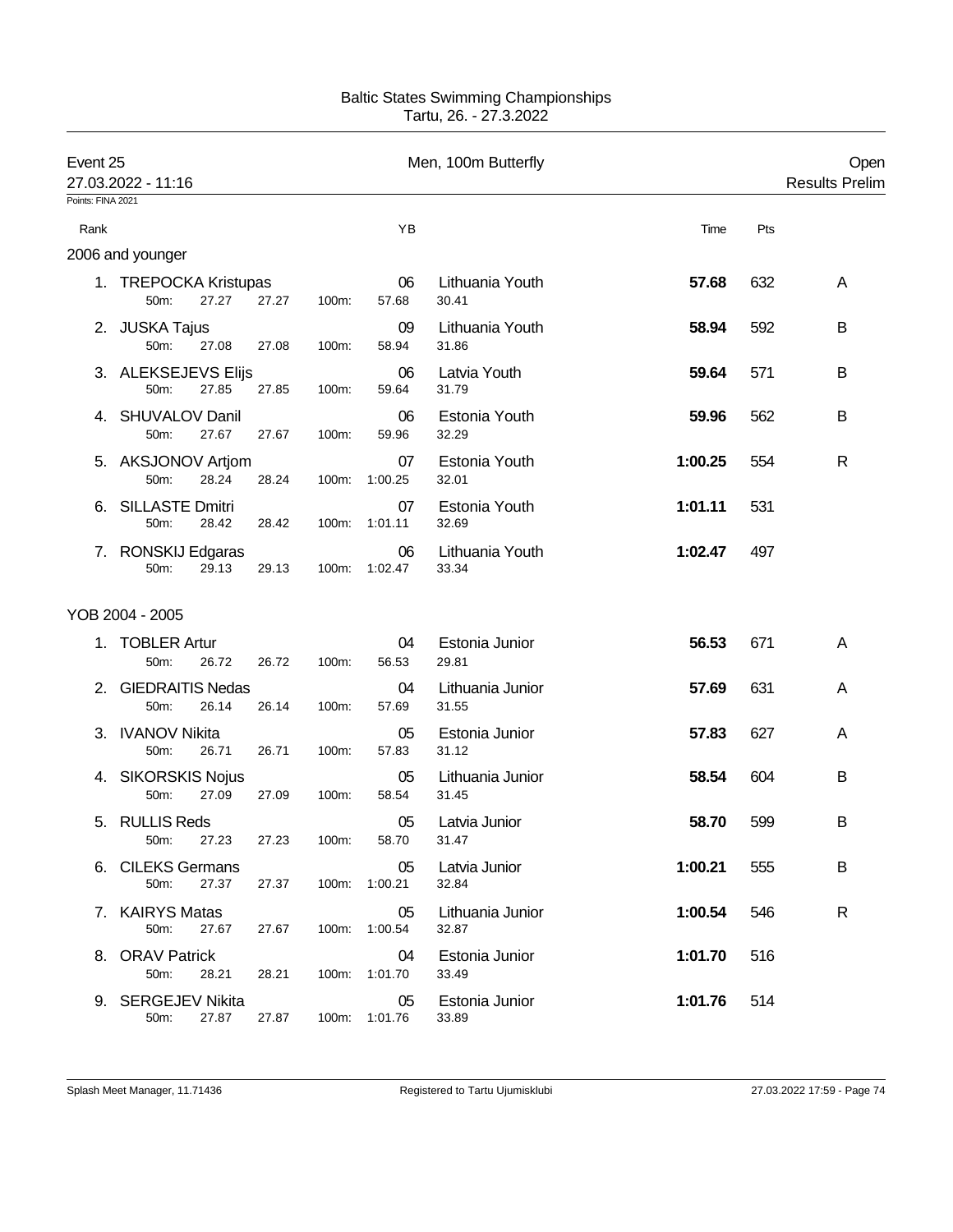Event 25, Men, 100m Butterfly, Prelim

### Open

|    | 1. ZAITSEV Daniel<br>50m:<br>25.40     | 25.40 | 100m: | 97<br>53.83         | Estonia Open<br>28.43     | 53.83   | 777 | A |
|----|----------------------------------------|-------|-------|---------------------|---------------------------|---------|-----|---|
|    | 2. AHTIAINEN Alex<br>50m:<br>25.31     | 25.31 | 100m: | 01<br>54.08         | Estonia Open<br>28.77     | 54.08   | 766 | A |
| 3. | <b>TOBLER Artur</b><br>50m:<br>26.72   | 26.72 | 100m: | 04<br>56.53         | Estonia Junior<br>29.81   | 56.53   | 671 | A |
|    | 4. CESNAKAS Edvinas<br>50m:<br>26.99   | 26.99 | 100m: | 03<br>57.34         | Lithuania Open<br>30.35   | 57.34   | 643 | A |
|    | 5. ASTRELIN Dmitri<br>50m:<br>26.52    | 26.52 | 100m: | 03<br>57.61         | Estonia Open<br>31.09     | 57.61   | 634 | A |
|    | 6. TREPOCKA Kristupas<br>27.27<br>50m: | 27.27 | 100m: | 06<br>57.68         | Lithuania Youth<br>30.41  | 57.68   | 632 | A |
|    | 7. GIEDRAITIS Nedas<br>50m:<br>26.14   | 26.14 | 100m: | 04<br>57.69         | Lithuania Junior<br>31.55 | 57.69   | 631 | A |
|    | 8. IVANOV Nikita<br>50m:<br>26.71      | 26.71 | 100m: | 05<br>57.83         | Estonia Junior<br>31.12   | 57.83   | 627 | A |
|    | 9. SIKORSKIS Nojus<br>50m:<br>27.09    | 27.09 | 100m: | 05<br>58.54         | Lithuania Junior<br>31.45 | 58.54   | 604 | B |
|    | 10. RULLIS Reds<br>50m:<br>27.23       | 27.23 | 100m: | 05<br>58.70         | Latvia Junior<br>31.47    | 58.70   | 599 | B |
|    | 11. JUSKA Tajus<br>50m:<br>27.08       | 27.08 | 100m: | 09<br>58.94         | Lithuania Youth<br>31.86  | 58.94   | 592 | B |
|    | 12. TATAR Robin<br>50m:<br>27.68       | 27.68 | 100m: | 02<br>59.03         | Estonia Open<br>31.35     | 59.03   | 589 | B |
|    | 13. VESKI Harri<br>50m:<br>27.77       | 27.77 | 100m: | 03<br>59.23         | Estonia Open<br>31.46     | 59.23   | 583 | B |
|    | 14. ALEKSEJEVS Elijs<br>27.85<br>50m:  | 27.85 | 100m: | 06<br>59.64         | Latvia Youth<br>31.79     | 59.64   | 571 | B |
|    | 15. SHUVALOV Danil<br>50m:<br>27.67    | 27.67 | 100m: | 06<br>59.96         | Estonia Youth<br>32.29    | 59.96   | 562 | B |
|    | 16. CILEKS Germans<br>50m: 27.37       | 27.37 |       | 05<br>100m: 1:00.21 | Latvia Junior<br>32.84    | 1:00.21 | 555 | В |
|    | 17. AKSJONOV Artjom<br>28.24<br>50m:   | 28.24 | 100m: | 07<br>1:00.25       | Estonia Youth<br>32.01    | 1:00.25 | 554 | R |
|    | 18. KAIRYS Matas<br>50m:<br>27.67      | 27.67 | 100m: | 05<br>1:00.54       | Lithuania Junior<br>32.87 | 1:00.54 | 546 | R |
|    | 19. SILLASTE Dmitri<br>50m:<br>28.42   | 28.42 | 100m: | 07<br>1:01.11       | Estonia Youth<br>32.69    | 1:01.11 | 531 |   |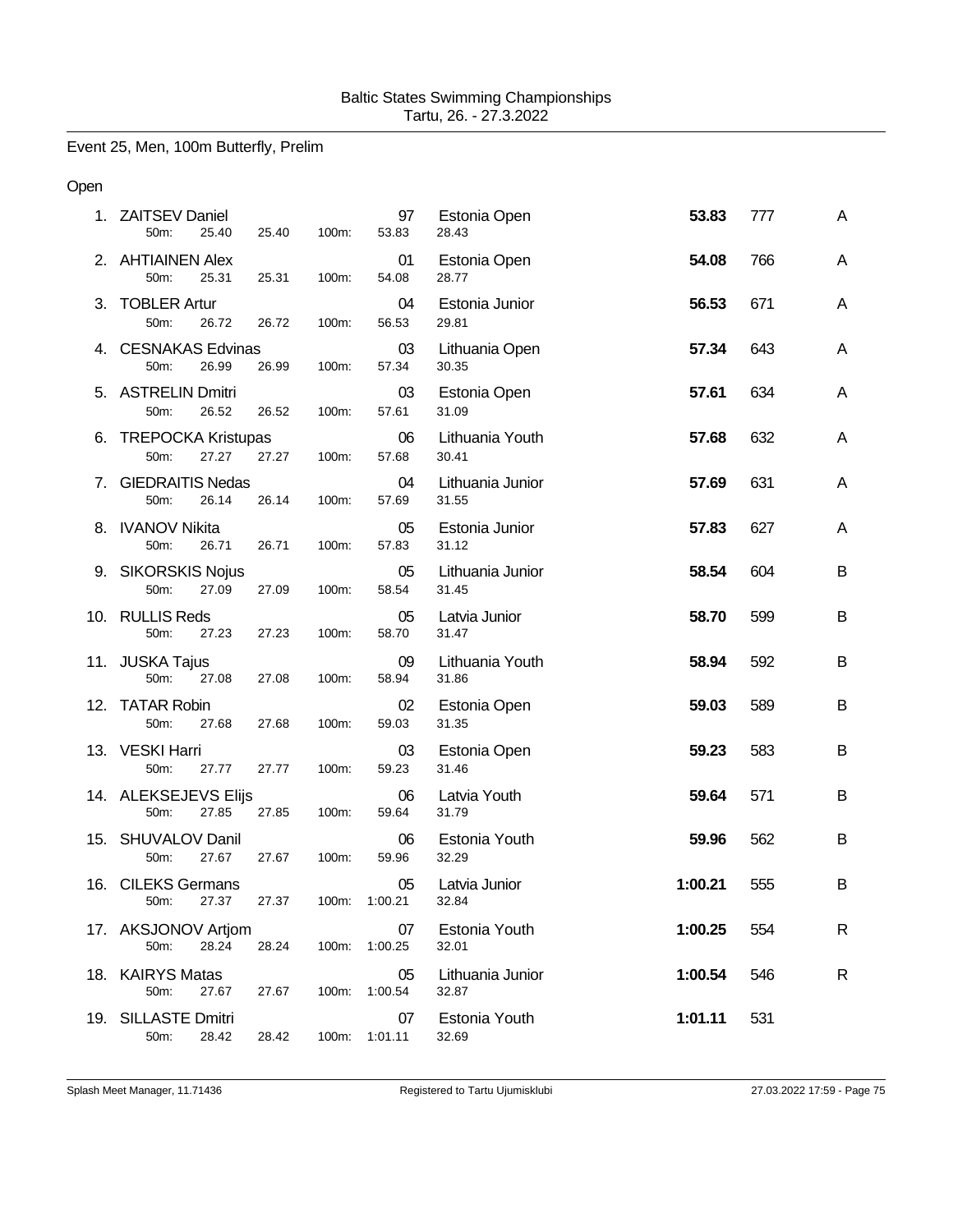Event 25, Men, 100m Butterfly, Prelim, Open

| Rank |                                      |       |       |          | ΥB            |                          | Time    | Pts |
|------|--------------------------------------|-------|-------|----------|---------------|--------------------------|---------|-----|
| 20.  | <b>KARATSEVSKI Nikita</b><br>$50m$ : | 27.45 | 27.45 | $100m$ : | 03<br>1:01.26 | Estonia Open<br>33.81    | 1:01.26 | 527 |
| 21.  | <b>ORAV Patrick</b><br>50m:          | 28.21 | 28.21 | $100m$ : | 04<br>1:01.70 | Estonia Junior<br>33.49  | 1:01.70 | 516 |
| 22.  | <b>SERGEJEV Nikita</b><br>$50m$ :    | 27.87 | 27.87 | $100m$ : | 05<br>1:01.76 | Estonia Junior<br>33.89  | 1:01.76 | 514 |
| 23.  | RONSKIJ Edgaras<br>50m:              | 29.13 | 29.13 | $100m$ : | 06<br>1:02.47 | Lithuania Youth<br>33.34 | 1:02.47 | 497 |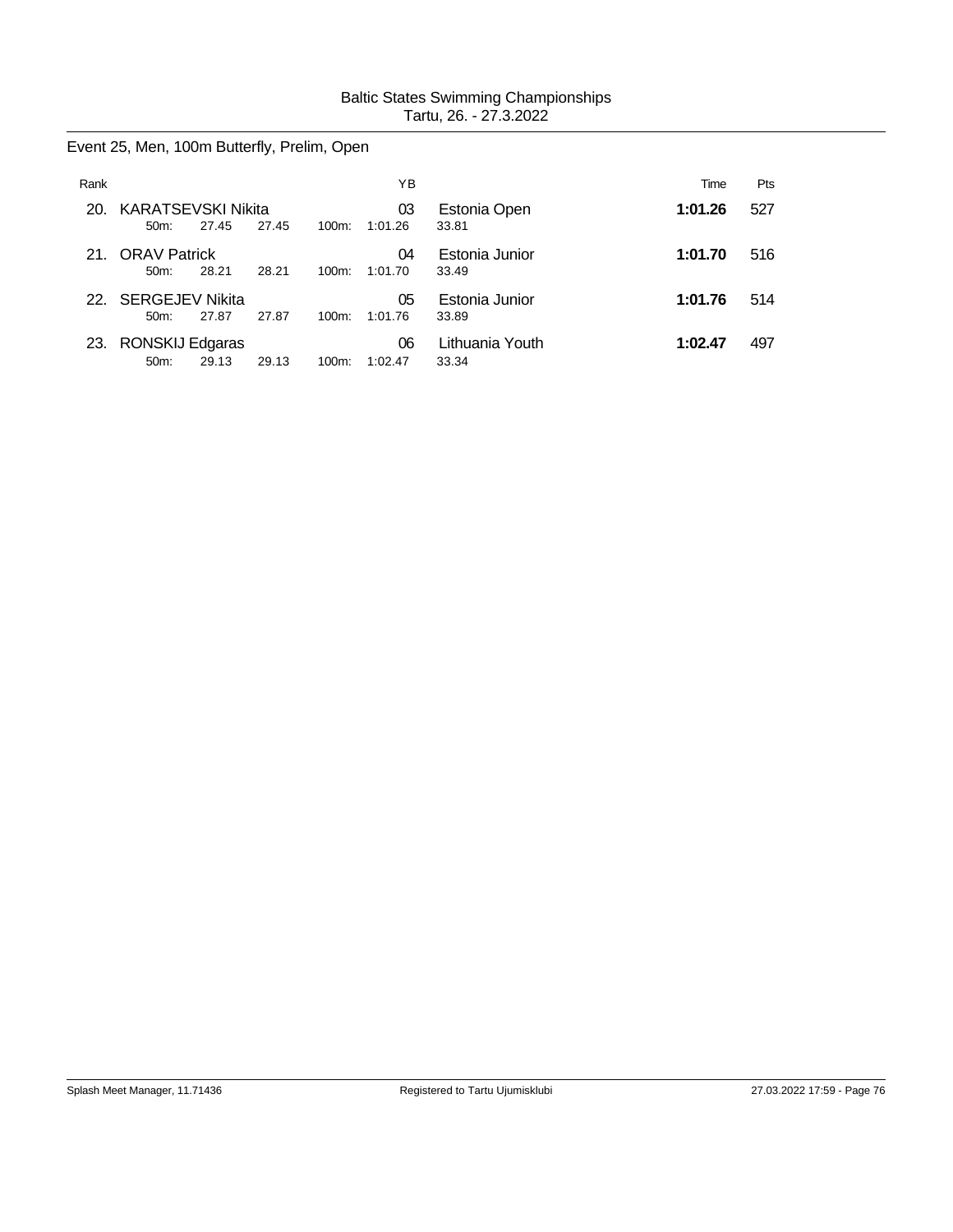| Event 26<br>27.03.2022 - 11:26 |                             |                  |                |                | Women, 400m Freestyle |                |                 |                                |                |                                      | Open<br><b>Results Prelim</b> |   |
|--------------------------------|-----------------------------|------------------|----------------|----------------|-----------------------|----------------|-----------------|--------------------------------|----------------|--------------------------------------|-------------------------------|---|
| Points: FINA 2021              |                             |                  |                |                |                       |                |                 |                                |                |                                      |                               |   |
| Rank                           |                             |                  |                |                | <b>YB</b>             |                |                 |                                |                | Pts<br>Time                          |                               |   |
|                                | 2007 and younger            |                  |                |                |                       |                |                 |                                |                |                                      |                               |   |
|                                | 1. RAUDSEPP Britt           |                  |                |                | 07                    |                | Estonia Youth   |                                |                | 4:39.70<br>604                       |                               | Q |
|                                | 50m:<br>100m:               | 31.82<br>1:06.61 | 31.82<br>34.79 | 150m:<br>200m: | 1:42.62<br>2:18.45    | 36.01<br>35.83 | 300m:           | 250m: 2:53.94<br>3:29.40       | 35.49<br>35.46 | 350m: 4:05.04<br>4:39.70<br>400m:    | 35.64<br>34.66                |   |
|                                | 2. SVENCIONYTE Stela        |                  |                |                | 08                    |                | Lithuania Youth |                                |                | 4:41.26<br>594                       |                               | Q |
|                                | 50m:<br>100m:               | 33.22<br>1:08.54 | 33.22<br>35.32 | 150m:<br>200m: | 1:44.56<br>2:21.13    | 36.02<br>36.57 |                 | 250m: 2:57.44<br>300m: 3:33.65 | 36.31<br>36.21 | 350m:<br>4:09.04<br>400m:<br>4:41.26 | 35.39<br>32.22                |   |
| 3.                             | <b>NAINYTE leva</b>         |                  |                |                | 08                    |                | Lithuania Youth |                                |                | 4:44.95<br>571                       |                               | Q |
|                                | 50m:<br>100m:               | 32.70<br>1:09.44 | 32.70<br>36.74 | 150m:<br>200m: | 1:46.99<br>2:24.41    | 37.55<br>37.42 | 300m:           | 250m: 3:00.69<br>3:37.53       | 36.28<br>36.84 | 350m:<br>4:12.86<br>400m:<br>4:44.95 | 35.33<br>32.09                |   |
|                                | 4. KRAUKLE Emilija          |                  |                |                | 08                    | Latvia Youth   |                 |                                |                | 4:45.47<br>568                       |                               | Q |
|                                | 50m:<br>100m:               | 32.47<br>1:08.05 | 32.47<br>35.58 | 150m:<br>200m: | 1:44.61<br>2:20.74    | 36.56<br>36.13 | 250m:<br>300m:  | 2:57.70<br>3:34.24             | 36.96<br>36.54 | 350m:<br>4:10.80<br>400m:<br>4:45.47 | 36.56<br>34.67                |   |
|                                | 5. ELPE Nikola              |                  |                |                | 07                    | Latvia Youth   |                 |                                |                | 4:46.02<br>565                       |                               | Q |
|                                | 50m:<br>100m:               | 32.69<br>1:07.75 | 32.69<br>35.06 | 150m:<br>200m: | 1:44.29<br>2:20.60    | 36.54<br>36.31 | 250m:<br>300m:  | 2:57.70<br>3:34.39             | 37.10<br>36.69 | 4:11.52<br>350m:<br>400m:<br>4:46.02 | 37.13<br>34.50                |   |
| 6.                             | <b>BAZANOVA Ksenia</b>      |                  |                |                | 09                    |                | Estonia Youth   |                                |                | 558<br>4:47.19                       |                               | R |
|                                | 50m:<br>100m:               | 32.57<br>1:08.14 | 32.57<br>35.57 | 150m:<br>200m: | 1:44.51<br>2:21.36    | 36.37<br>36.85 | 250m:<br>300m:  | 2:58.10<br>3:34.84             | 36.74<br>36.74 | 350m:<br>4:11.80<br>400m:<br>4:47.19 | 36.96<br>35.39                |   |
|                                | 7. VISOCKAITE leva          |                  |                |                | 07                    |                | Lithuania Youth |                                |                | 4:47.37<br>557                       |                               | R |
|                                | 50m:<br>100m:               | 32.54<br>1:09.45 | 32.54<br>36.91 | 150m:<br>200m: | 1:46.43<br>2:24.19    | 36.98<br>37.76 | 250m:<br>300m:  | 3:01.04<br>3:37.68             | 36.85<br>36.64 | 350m:<br>4:13.31<br>4:47.37<br>400m: | 35.63<br>34.06                |   |
| 8.                             | <b>SIIMAR Mirtel-Madlen</b> |                  |                |                | 07                    |                | Estonia Youth   |                                |                | 4:53.34<br>523                       |                               |   |
|                                | 50m:<br>100m:               | 33.11<br>1:10.09 | 33.11<br>36.98 | 150m:<br>200m: | 1:47.41<br>2:24.77    | 37.32<br>37.36 | 250m:<br>300m:  | 3:02.08<br>3:39.16             | 37.31<br>37.08 | 350m:<br>4:16.47<br>400m: 4:53.34    | 37.31<br>36.87                |   |
| 9.                             | <b>VASILIAUSKAITE Rusne</b> |                  |                |                | 07                    |                | Lithuania Youth |                                |                | 5:08.78<br>449                       |                               |   |
|                                | 50m:<br>100m:               | 33.45<br>1:11.37 | 33.45<br>37.92 | 150m:<br>200m: | 1:51.26<br>2:31.55    | 39.89<br>40.29 | 250m:<br>300m:  | 3:12.01<br>3:52.00             | 40.46<br>39.99 | 350m:<br>4:31.51<br>5:08.78<br>400m: | 39.51<br>37.27                |   |

## YOB 2005 - 2006

| $1_{-}$       | BACKEVICIUTE Auste           |         |       |          | 06      |       | Lithuania Junior |         |       | 4:41.54  | 592     |       | O |
|---------------|------------------------------|---------|-------|----------|---------|-------|------------------|---------|-------|----------|---------|-------|---|
|               | 50m:                         | 32.39   | 32.39 | 150m:    | 1:43.67 | 35.95 | 250m:            | 2:56.26 | 36.04 | 350m:    | 4:07.34 | 34.82 |   |
|               | $100m$ :                     | 1:07.72 | 35.33 | $200m$ : | 2:20.22 | 36.55 | $300m$ :         | 3:32.52 | 36.26 | 400m:    | 4:41.54 | 34.20 |   |
| $\mathcal{P}$ | TAMMIK Laura                 |         |       |          | 05      |       | Estonia Junior   |         |       | 4:46.39  | 562     |       | O |
|               | $50m$ :                      | 30.98   | 30.98 | $150m$ : | 1:41.32 | 36.01 | 250m:            | 2:55.73 | 37.21 | $350m$ : | 4:10.80 | 36.99 |   |
|               | $100m$ :                     | 1:05.31 | 34.33 | 200m:    | 2:18.52 | 37.20 | $300m$ :         | 3:33.81 | 38.08 | 400m:    | 4:46.39 | 35.59 |   |
|               | 3. AABRAMS Evalotta Victoria |         |       |          | 05      |       | Estonia Junior   |         |       | 4:51.09  | 536     |       |   |
|               | $50m$ :                      | 33.01   | 33.01 | 150m:    | 1:45.36 | 36.34 | 250m:            | 2:58.87 | 36.56 | 350m:    | 4:13.74 | 37.51 |   |
|               | 100m:                        | 1:09.02 | 36.01 | 200m:    | 2:22.31 | 36.95 | 300m:            | 3:36.23 | 37.36 | 400m:    | 4:51.09 | 37.35 |   |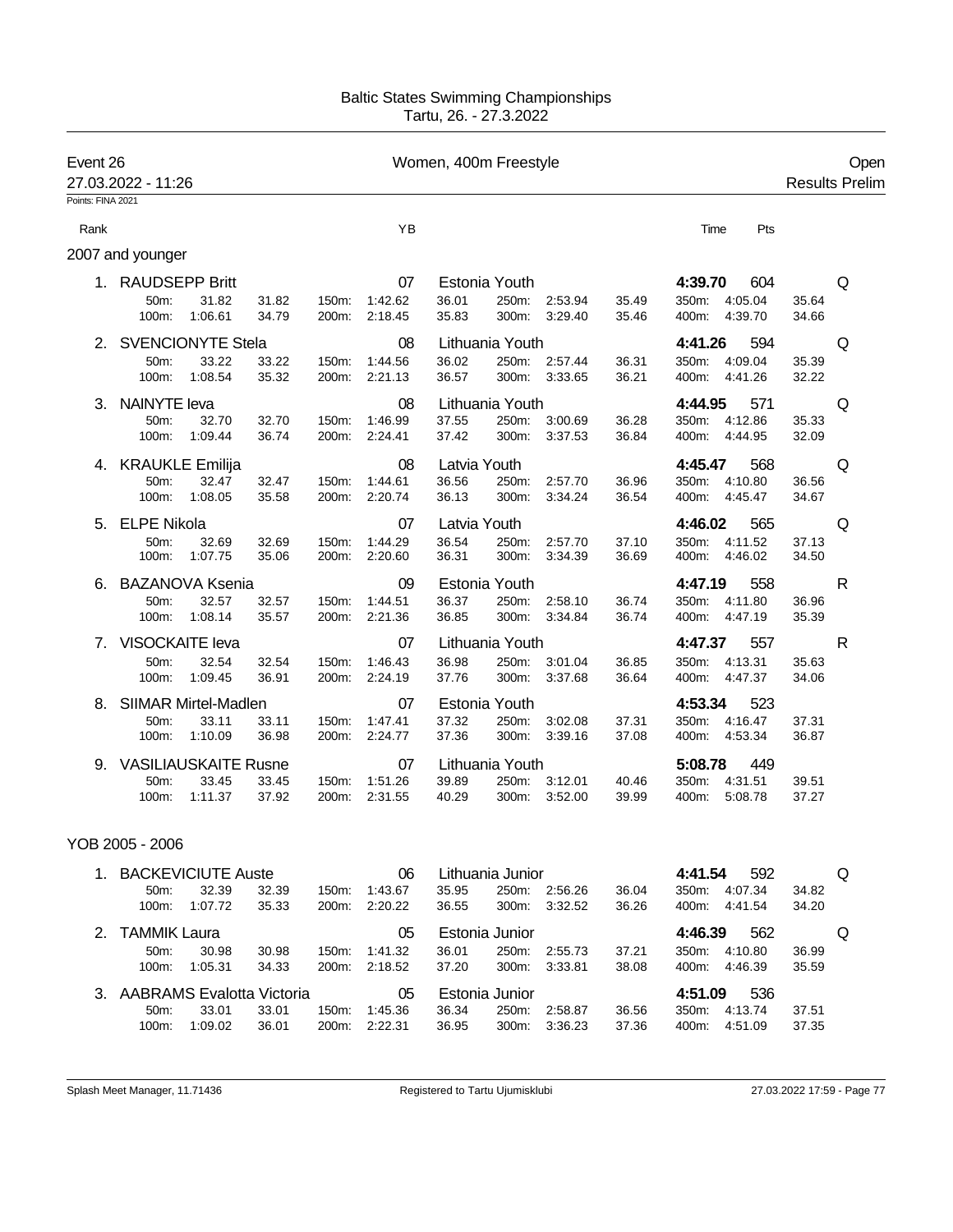|      | Event 26, Women, 400m Freestyle, Prelim, YOB 2005 - 2006           |                                  |                          |                                                              |                                      |                                                        |                                                                                                                                 |
|------|--------------------------------------------------------------------|----------------------------------|--------------------------|--------------------------------------------------------------|--------------------------------------|--------------------------------------------------------|---------------------------------------------------------------------------------------------------------------------------------|
| Rank |                                                                    |                                  | YB                       |                                                              |                                      | Time<br>Pts                                            |                                                                                                                                 |
| 4.   | <b>TSAERO Grete</b><br>34.69<br>50m:<br>100m:<br>1:12.28           | 34.69<br>150m:<br>37.59<br>200m: | 06<br>1:50.21<br>2:28.94 | Estonia Junior<br>37.93<br>250m:<br>38.73<br>300m:           | 3:08.43<br>39.49<br>3:47.43<br>39.00 | 5:04.75<br>467<br>350m:<br>4:26.99<br>400m:<br>5:04.75 | 39.56<br>37.76                                                                                                                  |
| Open |                                                                    |                                  |                          |                                                              |                                      |                                                        |                                                                                                                                 |
|      | 1. RAUDSEPP Britt<br>50m:<br>31.82<br>1:06.61<br>100m:             | 31.82<br>150m:<br>200m:<br>34.79 | 07<br>1:42.62<br>2:18.45 | Estonia Youth<br>36.01<br>250m:<br>35.83<br>300m:            | 2:53.94<br>35.49<br>3:29.40<br>35.46 | 4:39.70<br>604<br>350m:<br>4:05.04<br>4:39.70<br>400m: | Q<br>35.64<br>34.66                                                                                                             |
|      | 2. SVENCIONYTE Stela<br>33.22<br>50m:<br>1:08.54<br>100m:          | 33.22<br>150m:<br>35.32<br>200m: | 08<br>1:44.56<br>2:21.13 | Lithuania Youth<br>36.02<br>250m:<br>36.57<br>300m:          | 2:57.44<br>36.31<br>3:33.65<br>36.21 | 4:41.26<br>594<br>350m:<br>4:09.04<br>400m:<br>4:41.26 | Q<br>35.39<br>32.22                                                                                                             |
|      | 3. BACKEVICIUTE Auste<br>32.39<br>50m:<br>100m:<br>1:07.72         | 32.39<br>150m:<br>35.33<br>200m: | 06<br>1:43.67<br>2:20.22 | Lithuania Junior<br>35.95<br>250m: 2:56.26<br>36.55<br>300m: | 36.04<br>3:32.52<br>36.26            | 4:41.54<br>592<br>350m:<br>4:07.34<br>400m:<br>4:41.54 | Q<br>34.82<br>34.20                                                                                                             |
|      | 4. MAAS Mari-Liis<br>50m:<br>32.90<br>100m:<br>1:09.57             | 32.90<br>150m:<br>36.67<br>200m: | 04<br>1:47.43<br>2:25.00 | Estonia Open<br>37.86<br>250m:<br>37.57<br>300m:             | 3:01.85<br>36.85<br>3:37.92<br>36.07 | 4:44.87<br>571<br>350m: 4:13.72<br>400m:<br>4:44.87    | Q<br>35.80<br>31.15                                                                                                             |
|      | 5. NAINYTE leva<br>50m:<br>32.70<br>1:09.44<br>100m:               | 32.70<br>150m:<br>36.74<br>200m: | 08<br>1:46.99<br>2:24.41 | Lithuania Youth<br>37.55<br>250m:<br>37.42<br>300m:          | 36.28<br>3:00.69<br>3:37.53<br>36.84 | 4:44.95<br>571<br>350m:<br>4:12.86<br>400m:<br>4:44.95 | Q<br>35.33<br>32.09                                                                                                             |
|      | 6. KRAUKLE Emilija<br>50m:<br>32.47<br>100m:<br>1:08.05            | 32.47<br>150m:<br>35.58<br>200m: | 08<br>1:44.61<br>2:20.74 | Latvia Youth<br>36.56<br>250m:<br>36.13<br>300m:             | 2:57.70<br>36.96<br>3:34.24<br>36.54 | 4:45.47<br>568<br>350m:<br>4:10.80<br>400m:<br>4:45.47 | Q<br>36.56<br>34.67                                                                                                             |
| 7.   | <b>ELPE Nikola</b><br>50m:<br>32.69<br>100m:<br>1:07.75            | 32.69<br>150m:<br>35.06<br>200m: | 07<br>1:44.29<br>2:20.60 | Latvia Youth<br>36.54<br>250m:<br>36.31<br>300m:             | 2:57.70<br>37.10<br>3:34.39<br>36.69 | 4:46.02<br>565<br>4:11.52<br>350m:<br>400m: 4:46.02    | Q<br>37.13<br>34.50                                                                                                             |
| 8.   | <b>TAMMIK Laura</b><br>50m:<br>30.98<br>100m:<br>1:05.31           | 30.98<br>150m:<br>34.33<br>200m: | 05<br>1:41.32<br>2:18.52 | Estonia Junior<br>36.01<br>250m:<br>37.20<br>300m:           | 37.21<br>2:55.73<br>3:33.81<br>38.08 | 4:46.39<br>562<br>350m:<br>4:10.80<br>400m:<br>4:46.39 | Q<br>36.99<br>35.59                                                                                                             |
|      | 9. BAZANOVA Ksenia<br>50m:<br>32.57<br>100m: 1:08.14               | 32.57<br>150m:<br>35.57<br>200m: | 09<br>1:44.51<br>2:21.36 | Estonia Youth<br>36.37<br>250m:<br>36.85<br>300m: 3:34.84    | 36.74<br>2:58.10<br>36.74            | 4:47.19<br>558<br>350m: 4:11.80<br>400m: 4:47.19       | R<br>36.96<br>35.39                                                                                                             |
|      | 10. VISOCKAITE leva<br>32.54<br>50m:<br>1:09.45<br>100m:           | 32.54<br>150m:<br>36.91<br>200m: | 07<br>1:46.43<br>2:24.19 | Lithuania Youth<br>36.98<br>250m: 3:01.04<br>37.76<br>300m:  | 36.85<br>3:37.68<br>36.64            | 4:47.37<br>557<br>350m:<br>4:13.31<br>4:47.37<br>400m: | e Roman Roman Roman Roman Roman Roman Roman Roman Roman Roman Roman Roman Roman Roman Roman Roman Roman Roman<br>35.63<br>34.06 |
|      | 11. MOORO Anete<br>50m:<br>32.67<br>100m:<br>1:09.33               | 32.67<br>150m:<br>36.66<br>200m: | 03<br>1:46.99<br>2:24.81 | Estonia Open<br>37.66<br>250m:<br>37.82<br>300m:             | 3:01.88<br>37.07<br>3:38.24<br>36.36 | 4:50.88 537<br>350m: 4:14.97<br>400m: 4:50.88          | 36.73<br>35.91                                                                                                                  |
|      | 12. AABRAMS Evalotta Victoria<br>50m:<br>33.01<br>1:09.02<br>100m: | 33.01<br>150m:<br>36.01<br>200m: | 05<br>1:45.36<br>2:22.31 | Estonia Junior<br>36.34<br>250m:<br>36.95<br>300m:           | 2:58.87<br>36.56<br>37.36<br>3:36.23 | 536<br>4:51.09<br>350m: 4:13.74<br>400m: 4:51.09       | 37.51<br>37.35                                                                                                                  |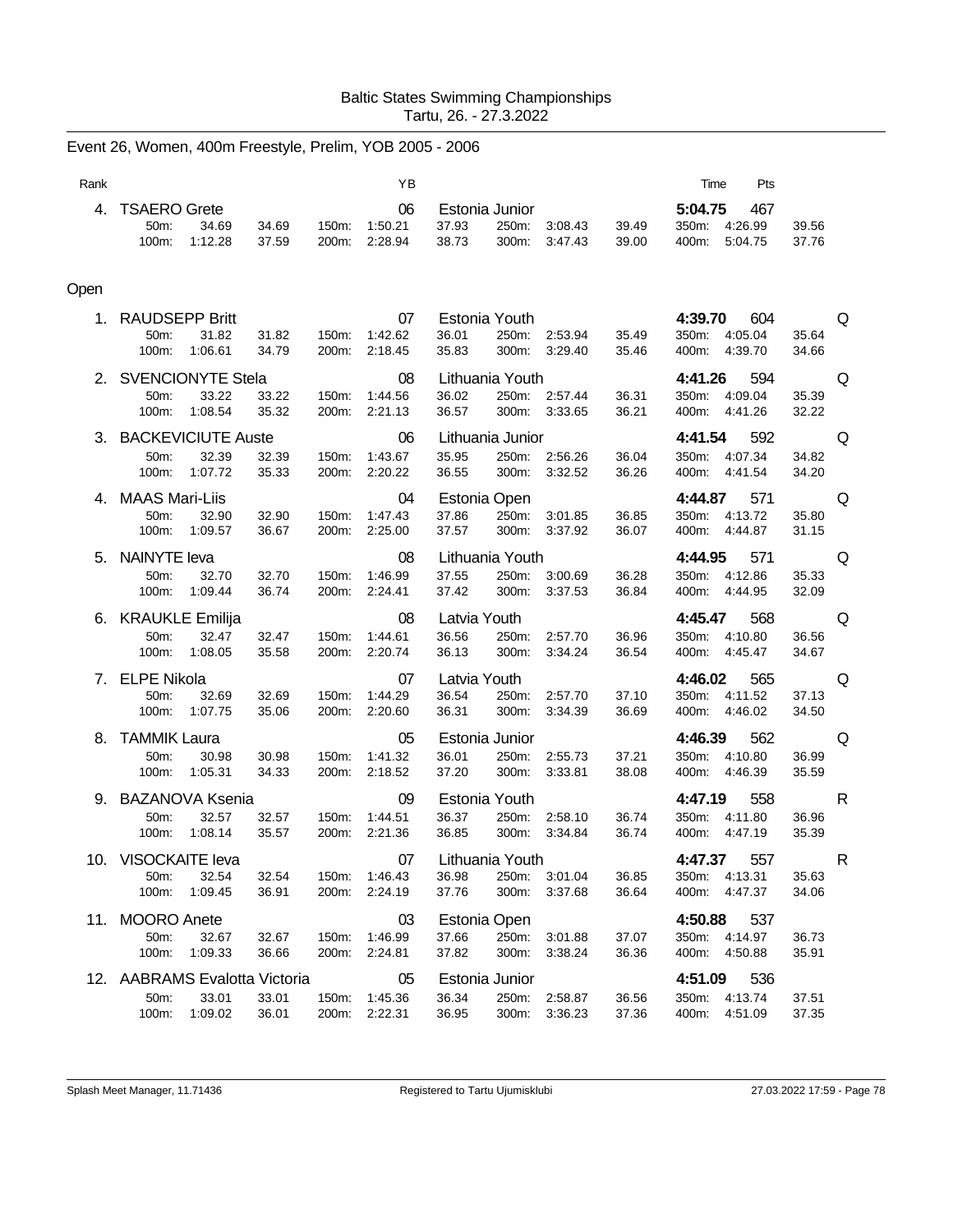Event 26, Women, 400m Freestyle, Prelim, Open

| Rank |                             |         |       |          | ΥB      |       |                 |         |       | Time    | Pts     |       |
|------|-----------------------------|---------|-------|----------|---------|-------|-----------------|---------|-------|---------|---------|-------|
| 13.  | SIIMAR Mirtel-Madlen        |         |       |          | 07      |       | Estonia Youth   |         |       | 4:53.34 | 523     |       |
|      | 50 <sub>m</sub> :           | 33.11   | 33.11 | $150m$ : | 1:47.41 | 37.32 | 250m:           | 3:02.08 | 37.31 | 350m:   | 4:16.47 | 37.31 |
|      | 100m:                       | 1:10.09 | 36.98 | 200m:    | 2:24.77 | 37.36 | 300m:           | 3:39.16 | 37.08 | 400m:   | 4:53.34 | 36.87 |
| 14.  | <b>TREIAL Elis</b>          |         |       |          | 04      |       | Estonia Open    |         |       | 4:56.00 | 509     |       |
|      | $50m$ :                     | 32.69   | 32.69 | $150m$ : | 1:47.35 | 37.40 | 250m:           | 3:03.15 | 37.50 | 350m:   | 4:18.98 | 37.76 |
|      | $100m$ :                    | 1:09.95 | 37.26 | $200m$ : | 2:25.65 | 38.30 | 300m:           | 3:41.22 | 38.07 | 400m:   | 4:56.00 | 37.02 |
| 15.  | <b>TSAERO Grete</b>         |         |       |          | 06      |       | Estonia Junior  |         |       | 5:04.75 | 467     |       |
|      | $50m$ :                     | 34.69   | 34.69 | $150m$ : | 1:50.21 | 37.93 | 250m:           | 3:08.43 | 39.49 | 350m:   | 4:26.99 | 39.56 |
|      | 100m:                       | 1:12.28 | 37.59 | 200m:    | 2:28.94 | 38.73 | 300m:           | 3:47.43 | 39.00 | 400m:   | 5:04.75 | 37.76 |
| 16.  | <b>VASILIAUSKAITE Rusne</b> |         |       |          | 07      |       | Lithuania Youth |         |       | 5:08.78 | 449     |       |
|      | 50 <sub>m</sub> :           | 33.45   | 33.45 | $150m$ : | 1:51.26 | 39.89 | 250m:           | 3:12.01 | 40.46 | 350m:   | 4:31.51 | 39.51 |
|      | 100m:                       | 1:11.37 | 37.92 | 200m:    | 2:31.55 | 40.29 | 300m:           | 3:52.00 | 39.99 | 400m:   | 5:08.78 | 37.27 |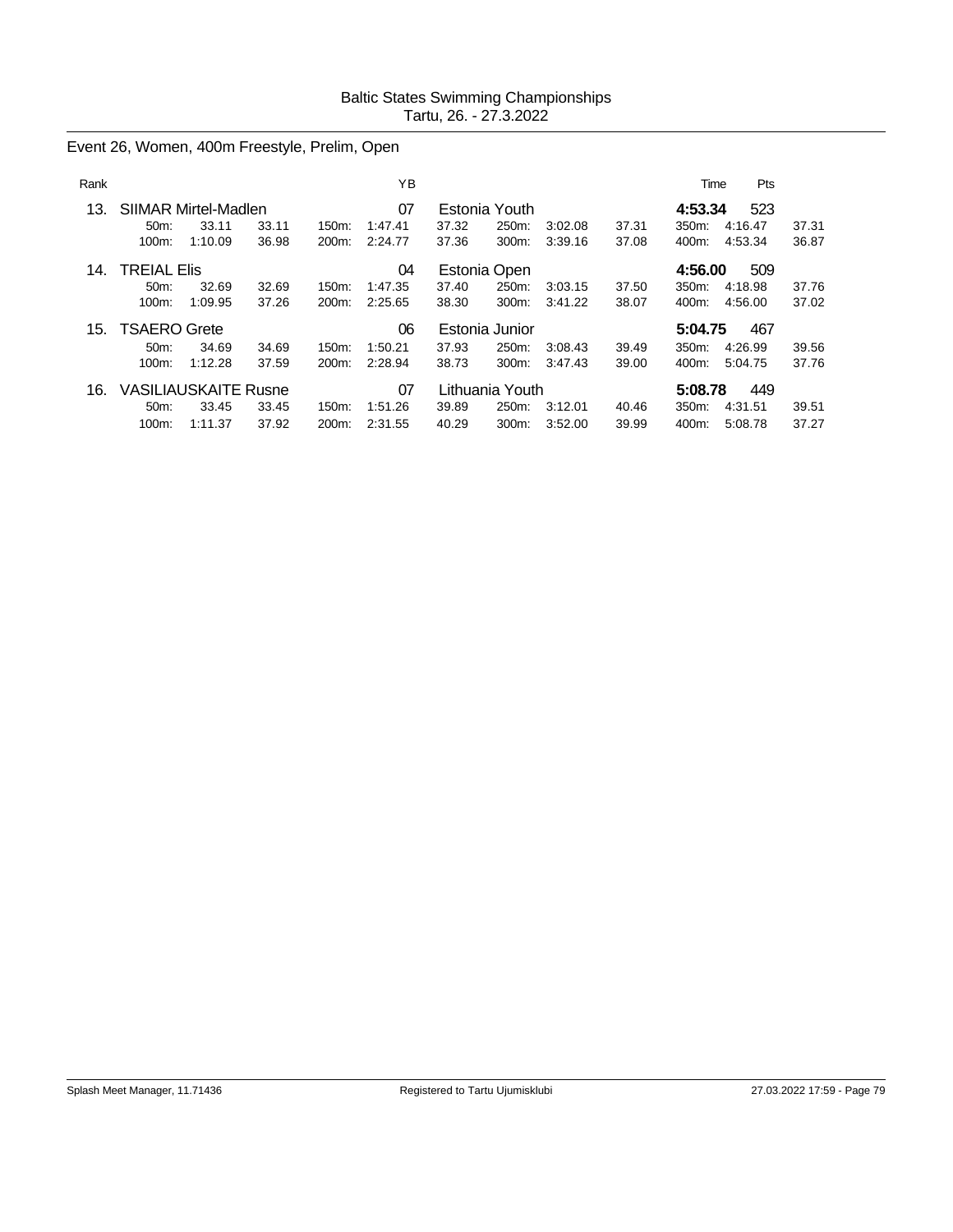| Event 27          | 27.03.2022 - 11:43        |    | Men, 50m Freestyle |       | Open<br><b>Results Prelim</b> |
|-------------------|---------------------------|----|--------------------|-------|-------------------------------|
| Points: FINA 2021 |                           |    |                    |       |                               |
| Rank              |                           | YB |                    | Time  | Pts                           |
|                   | 2006 and younger          |    |                    |       |                               |
|                   | 1. AUGUSTINAVICIUS Arnas  | 07 | Lithuania Youth    | 24.89 | $\mathsf{R}$<br>592           |
| 2.                | <b>TOMING Jakob</b>       | 07 | Estonia Youth      | 25.61 | 544                           |
| 3.                | SOOSAAR Andreas           | 06 | Estonia Youth      | 25.75 | 535                           |
|                   | 4. LEJNIEKS Roberts       | 07 | Latvia Youth       | 25.93 | 524                           |
|                   | 5. HMELEVSKIS Alberts     | 07 | Latvia Youth       | 26.10 | 514                           |
|                   | YOB 2004 - 2005           |    |                    |       |                               |
|                   | 1. PANCEREVAS Daniil      | 04 | Lithuania Junior   | 23.86 | 673<br>A                      |
| 2.                | <b>KUULPAK Hans-Mikk</b>  | 04 | Estonia Junior     | 24.08 | 654<br>A                      |
| 3.                | <b>DZIRKALIS Janis</b>    | 05 | Latvia Junior      | 24.37 | 631<br>A                      |
|                   | 4. RULLIS Reds            | 05 | Latvia Junior      | 24.40 | 629<br>в                      |
| 5.                | <b>DROZDOV Daniil</b>     | 04 | Estonia Junior     | 24.64 | 611<br>B                      |
|                   | 6. VOOL Mattias           | 05 | Estonia Junior     | 24.65 | 610<br>B                      |
| 7.                | <b>BORISSOV Pavel</b>     | 05 | Estonia Junior     | 24.68 | 608<br>B                      |
| 8.                | <b>TAMMIK Remi</b>        | 05 | Estonia Junior     | 24.76 | 602<br>Β                      |
|                   | 9. PETRAGO Deniss         | 04 | Latvia Junior      | 24.80 | 599<br>B                      |
|                   | 10. GOLDBERG Georgi       | 04 | Estonia Junior     | 24.81 | $\mathsf{R}$<br>598           |
| 11.               | <b>GUTMANIS Roberts</b>   | 04 | Latvia Junior      | 25.01 | 584                           |
|                   | 12. TIEDE Kai Robert      | 04 | Estonia Junior     | 25.02 | 583                           |
|                   | 13. LIIV Armin            | 04 | Estonia Junior     | 25.30 | 564                           |
|                   | 14. VILLEMS Glen Marcus   | 04 | Estonia Junior     | 25.45 | 554                           |
|                   | 15. IVANOV Nikita         | 05 | Estonia Junior     | 25.51 | 550                           |
|                   | <b>ANJA Erik</b>          | 04 | Estonia Junior     | 25.51 | 550                           |
|                   | 17. STERLIKOV Deniss      | 05 | Estonia Junior     | 25.57 | 546                           |
|                   | <b>BABAKINAS Evaldas</b>  | 05 | Lithuania Junior   | 25.57 | 546                           |
|                   | 19. SAHPAZOV Artjom       | 04 | Estonia Junior     | 25.88 | 527                           |
|                   | 20. AROLD Kaspar          | 05 | Estonia Junior     | 25.97 | 521                           |
|                   | 21. LILL Robin            | 05 | Estonia Junior     | 26.14 | 511                           |
|                   | 22. SOORM Aleksandr       | 05 | Estonia Junior     | 26.17 | 510                           |
|                   | 23. REIMAND Hannes Villem | 05 | Estonia Junior     | 26.18 | 509                           |
|                   | 24. PENT Mihkel           | 05 | Estonia Junior     | 26.23 | 506                           |
| 25.               | <b>GABALIS Jonas</b>      | 05 | Lithuania Junior   | 26.60 | 485                           |
| 26.               | <b>VAINIKK Raido</b>      | 05 | Estonia Junior     | 26.66 | 482                           |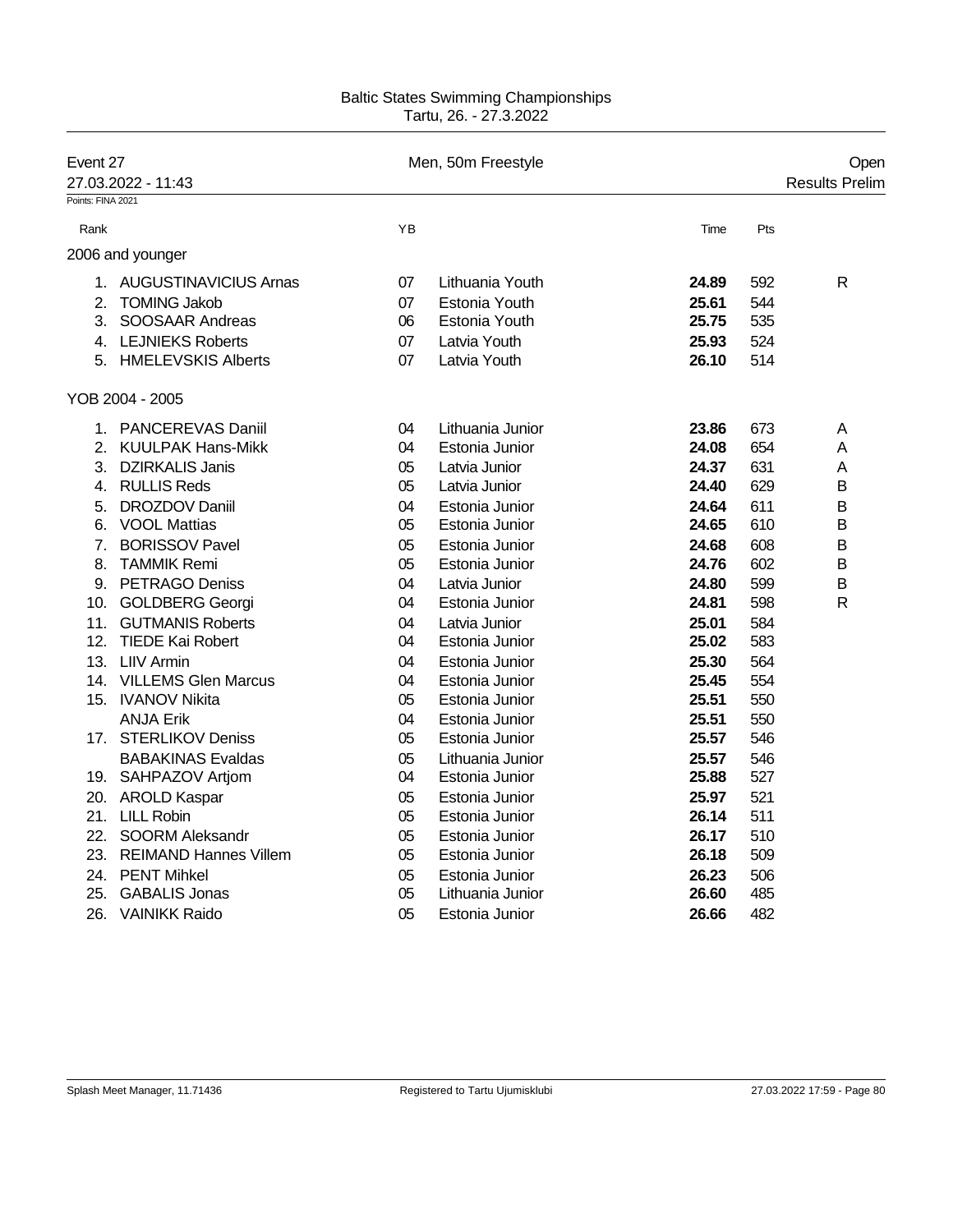# Event 27, Men, 50m Freestyle, Prelim

Open

| 1.  | <b>AHTIAINEN Alex</b>      | 01     | Estonia Open     | 23.49 | 705 | A              |
|-----|----------------------------|--------|------------------|-------|-----|----------------|
| 2.  | <b>ZAITSEV Daniel</b>      | 97     | Estonia Open     | 23.68 | 688 | A              |
| 3.  | PANCEREVAS Daniil          | 04     | Lithuania Junior | 23.86 | 673 | A              |
| 4.  | <b>KUULPAK Hans-Mikk</b>   | 04     | Estonia Junior   | 24.08 | 654 | A              |
| 5.  | <b>LIHHATS Erik</b>        | 03     | Estonia Open     | 24.12 | 651 | A              |
| 6.  | <b>BACKULIS Julius</b>     | $00\,$ | Lithuania Open   | 24.22 | 643 | A              |
|     | 7. PALVADRE Christopher    | 03     | Estonia Open     | 24.26 | 640 | A              |
| 8.  | <b>DZIRKALIS Janis</b>     | 05     | Latvia Junior    | 24.37 | 631 | A              |
|     | 9. RULLIS Reds             | 05     | Latvia Junior    | 24.40 | 629 | B              |
| 10. | <b>VAINIKK Rando</b>       | 00     | Estonia Open     | 24.61 | 613 | B              |
|     | 11. DROZDOV Daniil         | 04     | Estonia Junior   | 24.64 | 611 | B              |
| 12. | <b>VOOL Mattias</b>        | 05     | Estonia Junior   | 24.65 | 610 | B              |
| 13. | <b>BORISSOV Pavel</b>      | 05     | Estonia Junior   | 24.68 | 608 | B              |
| 14. | <b>TAMMIK Remi</b>         | 05     | Estonia Junior   | 24.76 | 602 | $\mathsf B$    |
| 15. | <b>ZIDKOVS Sergejs</b>     | 02     | Latvia Open      | 24.78 | 600 | $\overline{B}$ |
|     | 16. PETRAGO Deniss         | 04     | Latvia Junior    | 24.80 | 599 | B              |
|     | 17. GOLDBERG Georgi        | 04     | Estonia Junior   | 24.81 | 598 | $\mathsf{R}$   |
|     | 18. AUGUSTINAVICIUS Arnas  | 07     | Lithuania Youth  | 24.89 | 592 | $\mathsf{R}$   |
|     | 19. GUTMANIS Roberts       | 04     | Latvia Junior    | 25.01 | 584 |                |
| 20. | <b>TIEDE Kai Robert</b>    | 04     | Estonia Junior   | 25.02 | 583 |                |
|     | 21. BEDITSKI Aleksandr     | 02     | Estonia Open     | 25.04 | 582 |                |
| 22. | <b>VESKI Harri</b>         | 03     | Estonia Open     | 25.25 | 567 |                |
|     | 23. LIIV Armin             | 04     | Estonia Junior   | 25.30 | 564 |                |
| 24. | <b>VILLEMS Glen Marcus</b> | 04     | Estonia Junior   | 25.45 | 554 |                |
|     | 25. IVANOV Nikita          | 05     | Estonia Junior   | 25.51 | 550 |                |
|     | <b>ANJA Erik</b>           | 04     | Estonia Junior   | 25.51 | 550 |                |
|     | 27. STERLIKOV Deniss       | 05     | Estonia Junior   | 25.57 | 546 |                |
|     | <b>BABAKINAS Evaldas</b>   | 05     | Lithuania Junior | 25.57 | 546 |                |
| 29. | <b>TOMING Jakob</b>        | 07     | Estonia Youth    | 25.61 | 544 |                |
| 30. | SOOSAAR Andreas            | 06     | Estonia Youth    | 25.75 | 535 |                |
| 31. | SAHPAZOV Artjom            | 04     | Estonia Junior   | 25.88 | 527 |                |
|     | 32. LEJNIEKS Roberts       | 07     | Latvia Youth     | 25.93 | 524 |                |
|     | 33. AROLD Kaspar           | 05     | Estonia Junior   | 25.97 | 521 |                |
|     | 34. HMELEVSKIS Alberts     | 07     | Latvia Youth     | 26.10 | 514 |                |
|     | 35. LILL Robin             | 05     | Estonia Junior   | 26.14 | 511 |                |
|     | 36. SOORM Aleksandr        | 05     | Estonia Junior   | 26.17 | 510 |                |
|     | 37. REIMAND Hannes Villem  | 05     | Estonia Junior   | 26.18 | 509 |                |
|     | 38. PENT Mihkel            | 05     | Estonia Junior   | 26.23 | 506 |                |
| 39. | <b>GABALIS Jonas</b>       | 05     | Lithuania Junior | 26.60 | 485 |                |
| 40. | <b>VAINIKK Raido</b>       | 05     | Estonia Junior   | 26.66 | 482 |                |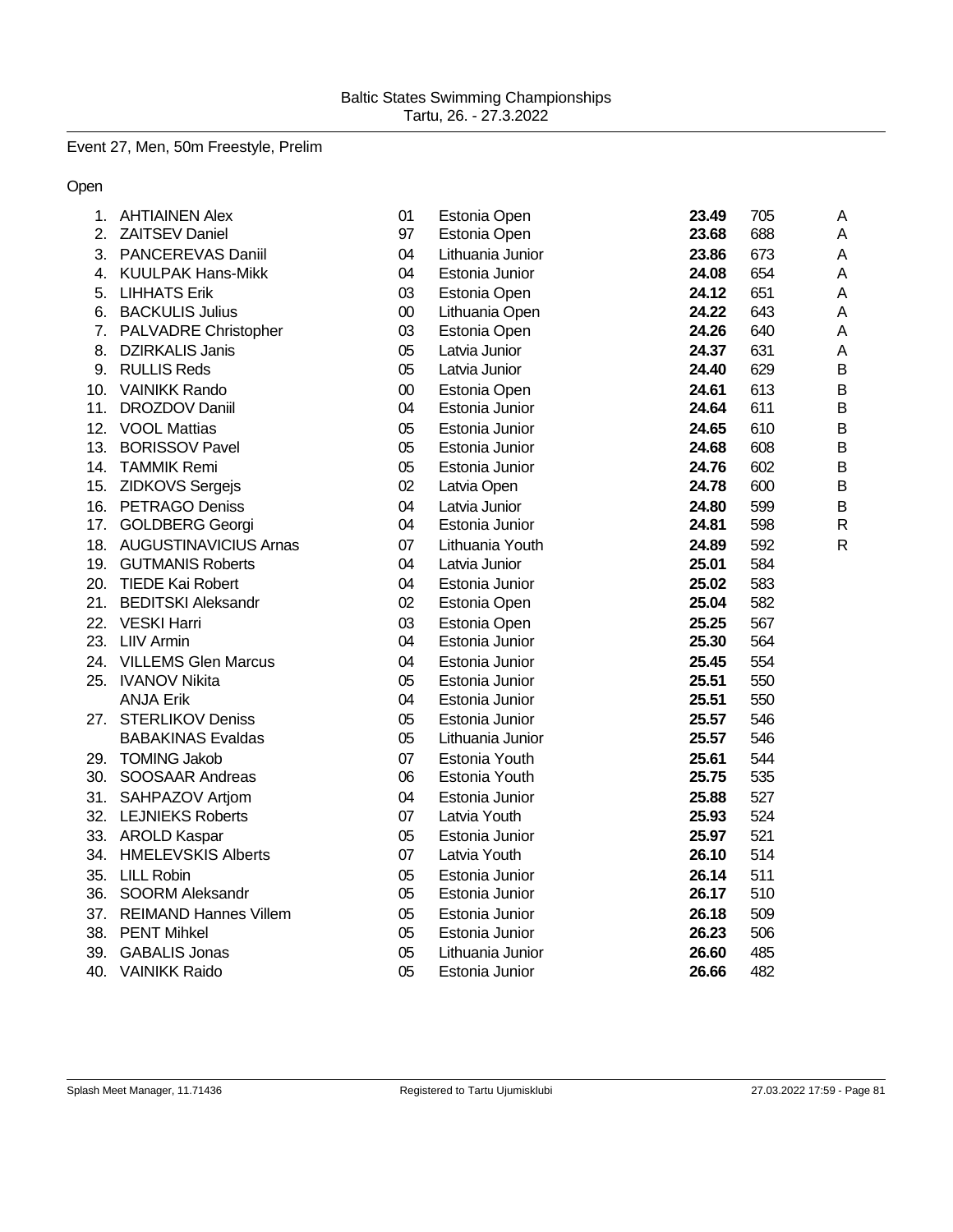| Event 28          |                              |    | Women, 50m Breaststroke |       |     | Open                  |
|-------------------|------------------------------|----|-------------------------|-------|-----|-----------------------|
|                   | 27.03.2022 - 11:49           |    |                         |       |     | <b>Results Prelim</b> |
| Points: FINA 2021 |                              |    |                         |       |     |                       |
| Rank              |                              | YB |                         | Time  | Pts |                       |
|                   | <b>SELEIKAITE Agne</b>       | 00 | Lithuania Open          | 32.88 | 714 | A                     |
| 2.                | <b>ROMANJUK Maria</b>        | 96 | Estonia Open            | 33.35 | 685 | A                     |
| 3.                | <b>ALISAUSKAITE Karile</b>   | 08 | Lithuania Youth         | 33.46 | 678 | A                     |
| 4.                | <b>SLATKEVICIUTE Aiste</b>   | 05 | Lithuania Junior        | 33.85 | 655 | Α                     |
| 5.                | <b>VORONTSOVA Jekaterina</b> | 05 | Estonia Junior          | 33.90 | 652 | A                     |
| 6.                | <b>STANCIKAITE Guoda</b>     | 07 | Lithuania Youth         | 34.07 | 642 | A                     |
|                   | SALU Egle                    | 07 | Estonia Youth           | 34.36 | 626 | A                     |
| 8.                | <b>RASMANN Simona</b>        | 04 | Estonia Open            | 34.40 | 624 | A                     |
| 9.                | SARANA Smaragda-Luchia       | 04 | Estonia Open            | 35.67 | 559 | в                     |
| 10.               | <b>BOBORIKO Evita</b>        | 08 | Lithuania Youth         | 36.08 | 541 | B                     |
| 11.               | <b>VILLEMS Mariette</b>      | 05 | Estonia Junior          | 36.35 | 529 | В                     |
| 12.               | <b>UPPUS Elisabet</b>        | 04 | Estonia Open            | 36.59 | 518 | В                     |
| 13.               | <b>ZAIDENTSAL Alessandra</b> | 08 | Estonia Youth           | 36.95 | 503 | В                     |
| 14.               | <b>HAAVISTE Maribel</b>      | 06 | Estonia Junior          | 37.19 | 494 | Β                     |
| 15.               | <b>ANSON Emilia</b>          | 08 | Estonia Youth           | 37.41 | 485 | B                     |
|                   |                              |    |                         |       |     |                       |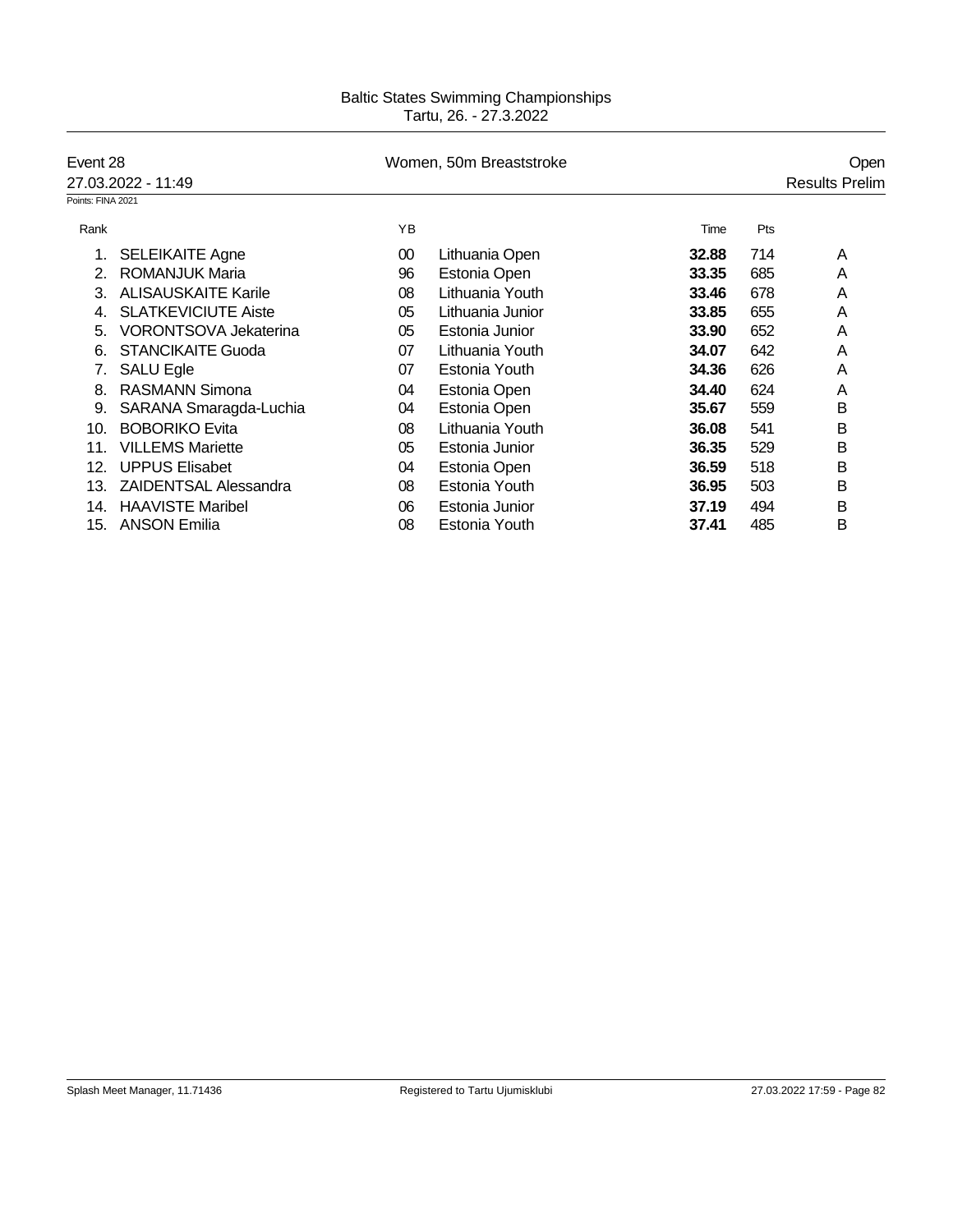| Event 29          | 27.03.2022 - 11:58                                     |       |               | Women, 200m Medley                                   |                                 | Open<br><b>Results Prelim</b> |
|-------------------|--------------------------------------------------------|-------|---------------|------------------------------------------------------|---------------------------------|-------------------------------|
| Points: FINA 2021 |                                                        |       |               |                                                      |                                 |                               |
| Rank              |                                                        |       | YB            |                                                      | Pts<br>Time                     |                               |
|                   | 2007 and younger                                       |       |               |                                                      |                                 |                               |
|                   | 1. GELAZYTE Vyte<br>50m:<br>31.78<br>31.78             | 100m: | 07<br>1:11.81 | Lithuania Youth<br>40.03<br>150m: 1:55.07<br>43.26   | 2:29.36<br>602<br>200m: 2:29.36 | Q<br>34.29                    |
|                   | 2. TRUCINSKAITE Guoda<br>33.00<br>50m:<br>33.00        | 100m: | 08<br>1:13.16 | Lithuania Youth<br>40.16<br>150m: 1:57.56<br>44.40   | 2:31.64<br>575<br>200m: 2:31.64 | Q<br>34.08                    |
| 3.                | <b>MERIMAA Mirtel</b><br>50m:<br>31.75<br>31.75        | 100m: | 08<br>1:12.33 | Estonia Youth<br>40.58<br>150m:<br>1:56.13<br>43.80  | 2:34.47<br>544<br>200m: 2:34.47 | R<br>38.34                    |
|                   | 4. TSISTJAKOVA Veronika<br>33.73<br>33.73<br>50m:      | 100m: | 08<br>1:14.60 | Estonia Youth<br>40.87<br>150m: 2:00.47<br>45.87     | 2:36.35<br>524<br>200m: 2:36.35 | 35.88                         |
| 5.                | <b>JANUTENAITE Saule</b><br>50m:<br>33.28<br>33.28     | 100m: | 07<br>1:16.50 | Lithuania Youth<br>43.22<br>150m: 2:03.48<br>46.98   | 2:39.64<br>493<br>200m: 2:39.64 | 36.16                         |
| 6.                | VERZBICKA Anabella<br>50m:<br>33.20<br>33.20           | 100m: | 08<br>1:14.20 | Latvia Youth<br>41.00<br>150m: 2:02.76<br>48.56      | 2:40.48<br>485<br>200m: 2:40.48 | 37.72                         |
| 7.                | SIIMAR Mirtel-Madlen<br>50m:<br>34.83<br>34.83         | 100m: | 07<br>1:17.77 | Estonia Youth<br>42.94<br>150m: 2:07.31<br>49.54     | 2:44.57<br>450<br>200m: 2:44.57 | 37.26                         |
|                   | DNS JAKSTAITE Auguste<br><b>DNS PLYTNYKAITE Smilte</b> |       | 08<br>07      | Lithuania Youth<br>Lithuania Youth                   |                                 |                               |
|                   | YOB 2005 - 2006                                        |       |               |                                                      |                                 |                               |
|                   | 1. KOTSAR Karolin Victoria<br>31.01<br>31.01<br>50m:   | 100m: | 05<br>1:07.27 | Estonia Junior<br>36.26<br>150m:<br>1:51.88<br>44.61 | 2:24.70<br>662<br>200m: 2:24.70 | Q<br>32.82                    |
|                   | <b>GURJANOVA Violanta</b><br>50m:<br>32.20<br>32.20    | 100m: | 06<br>1:10.06 | Estonia Junior<br>37.86<br>150m:<br>1:53.71<br>43.65 | 2:28.97<br>606<br>200m: 2:28.97 | Q<br>35.26                    |
|                   | 3. LOCANE Alise<br>50m:<br>32.27<br>32.27              | 100m: | 05<br>1:12.16 | Latvia Junior<br>39.89<br>150m:<br>1:56.55<br>44.39  | 2:31.32<br>578<br>200m: 2:31.32 | Q<br>34.77                    |
| 4.                | <b>GUDOVSKAJA Anita</b><br>31.74<br>31.74<br>50m:      | 100m: | 05<br>1:09.44 | Estonia Junior<br>37.70<br>150m:<br>1:54.29<br>44.85 | 2:31.33<br>578<br>200m: 2:31.33 | Q<br>37.04                    |
| 5.                | <b>TAMMIK Laura</b><br>50m:<br>32.27<br>32.27          | 100m: | 05<br>1:11.36 | Estonia Junior<br>39.09<br>150m: 1:57.00<br>45.64    | 2:33.02<br>559<br>200m: 2:33.02 | Q<br>36.02                    |
|                   | 6. KERSEVICIUTE Radvile<br>50m:<br>32.45<br>32.45      | 100m: | 05<br>1:13.43 | Lithuania Junior<br>40.98<br>150m: 1:58.84<br>45.41  | 2:34.57<br>543<br>200m: 2:34.57 | R<br>35.73                    |
|                   | <b>DNS</b> JAKSTAITE Beata                             |       | 05            | Lithuania Junior                                     |                                 |                               |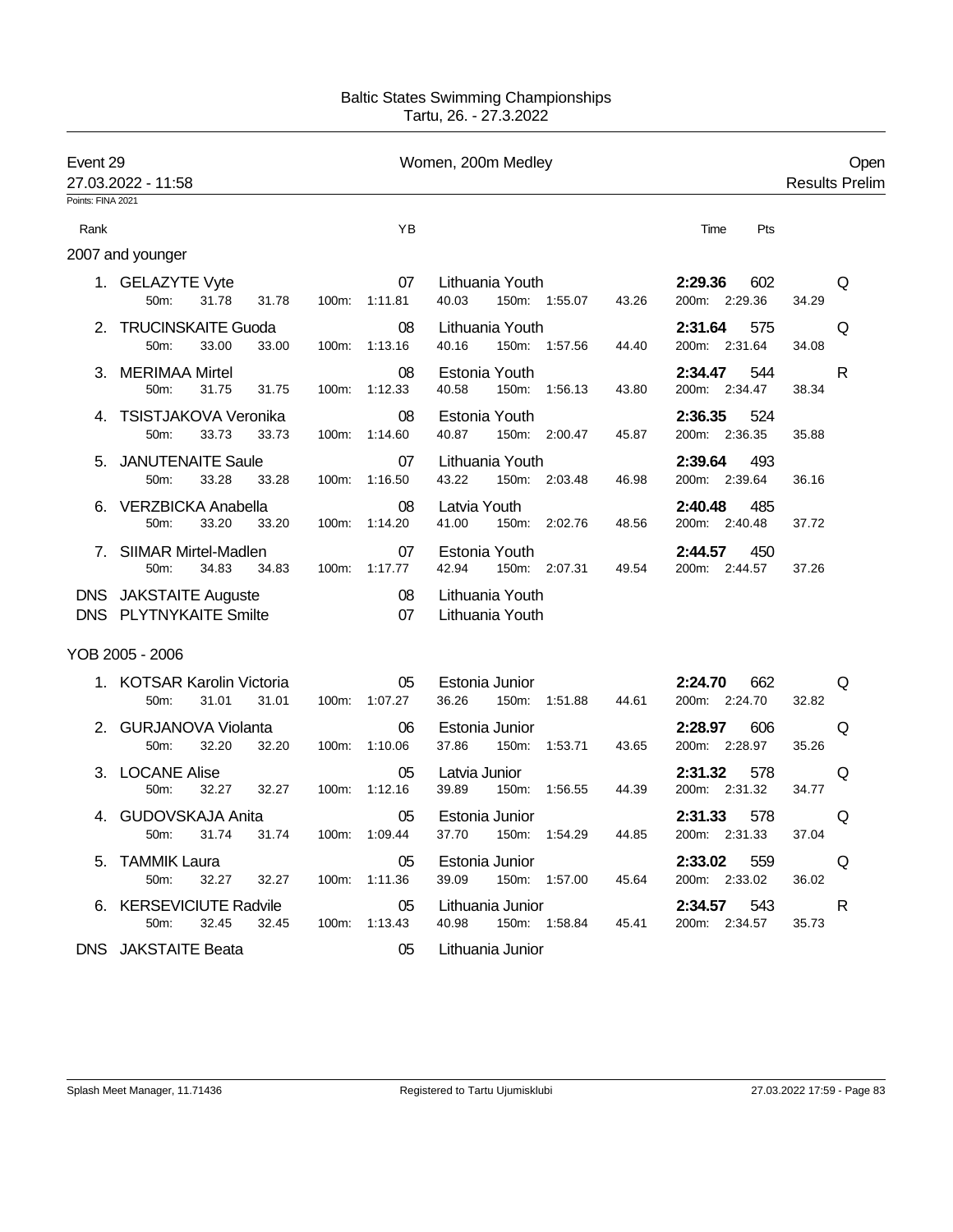Event 29, Women, 200m Medley, Prelim

### Open

|            | 1. KOTSAR Karolin Victoria<br>50m:<br>31.01<br>31.01                             | 05<br>100m: 1:07.27        | Estonia Junior<br>150m: 1:51.88<br>36.26               | 44.61 | 2:24.70<br>662<br>200m: 2:24.70 | Q<br>32.82            |
|------------|----------------------------------------------------------------------------------|----------------------------|--------------------------------------------------------|-------|---------------------------------|-----------------------|
|            | 2. GURJANOVA Violanta<br>50m:<br>32.20<br>32.20                                  | 06<br>100m: 1:10.06        | Estonia Junior<br>37.86<br>150m: 1:53.71               | 43.65 | 2:28.97<br>606<br>200m: 2:28.97 | Q<br>35.26            |
|            | 3. TOOMPUU Marie<br>50m:<br>32.41<br>32.41                                       | 04<br>100m: 1:12.29        | Estonia Open<br>150m: 1:54.39<br>39.88                 | 42.10 | 2:29.02<br>606<br>200m: 2:29.02 | Q<br>34.63            |
|            | 4. GELAZYTE Vyte<br>50m:<br>31.78<br>31.78                                       | 07<br>100m: 1:11.81        | Lithuania Youth<br>40.03<br>150m: 1:55.07              | 43.26 | 2:29.36 602<br>200m: 2:29.36    | Q<br>34.29            |
|            | 5. LOCANE Alise<br>50m:<br>32.27<br>32.27                                        | 05<br>100m: 1:12.16        | Latvia Junior<br>39.89<br>150m: 1:56.55                | 44.39 | 2:31.32<br>578<br>200m: 2:31.32 | Q<br>34.77            |
|            | 6. GUDOVSKAJA Anita<br>31.74<br>31.74<br>50 <sub>m</sub> :                       | 05<br>100m: 1:09.44        | Estonia Junior<br>37.70<br>150m: 1:54.29               | 44.85 | 2:31.33 578<br>200m: 2:31.33    | Q<br>37.04            |
|            | 7. TRUCINSKAITE Guoda<br>33.00<br>50m:<br>33.00                                  | $\sim$ 08<br>100m: 1:13.16 | Lithuania Youth<br>150m: 1:57.56<br>40.16              | 44.40 | 2:31.64 575<br>200m: 2:31.64    | Q<br>34.08            |
|            | 8. TAMMIK Laura<br>50m:<br>32.27<br>32.27                                        | 05<br>100m: 1:11.36        | Estonia Junior<br>150m: 1:57.00<br>39.09               | 45.64 | 559<br>2:33.02<br>200m: 2:33.02 | Q<br>36.02            |
|            | 9. MERIMAA Mirtel<br>50m:<br>31.75<br>31.75                                      | 08<br>100m: 1:12.33        | Estonia Youth<br>40.58 150m: 1:56.13                   | 43.80 | 2:34.47<br>544<br>200m: 2:34.47 | $\mathsf{R}$<br>38.34 |
|            | 10. KERSEVICIUTE Radvile<br>32.45<br>50m:<br>32.45                               | $\sim$ 05<br>100m: 1:13.43 | Lithuania Junior<br>40.98 150m: 1:58.84                | 45.41 | 2:34.57 543<br>200m: 2:34.57    | R<br>35.73            |
|            | 11. TSISTJAKOVA Veronika<br>50m:<br>33.73<br>33.73                               | 08<br>100m: 1:14.60        | Estonia Youth<br>40.87<br>150m: 2:00.47                | 45.87 | 2:36.35<br>524<br>200m: 2:36.35 | 35.88                 |
|            | 12. VITSUT Laura<br>32.46 32.46<br>50m:                                          | 04<br>100m: 1:14.90        | Estonia Open<br>42.44 150m: 2:01.06                    | 46.16 | 2:37.21<br>516<br>200m: 2:37.21 | 36.15                 |
|            | 13. JANUTENAITE Saule<br>33.28<br>50m:<br>33.28                                  | 07<br>100m: 1:16.50        | Lithuania Youth<br>43.22 150m: 2:03.48                 | 46.98 | 493<br>2:39.64<br>200m: 2:39.64 | 36.16                 |
|            | 14. VERZBICKA Anabella<br>33.20<br>33.20<br>50m:                                 | 08<br>100m: 1:14.20        | Latvia Youth<br>41.00<br>150m: 2:02.76                 | 48.56 | 2:40.48 485<br>200m: 2:40.48    | 37.72                 |
|            | 15. SIIMAR Mirtel-Madlen<br>50m:<br>34.83<br>34.83                               | 07<br>100m: 1:17.77        | Estonia Youth<br>42.94<br>150m: 2:07.31 49.54          |       | 2:44.57<br>450<br>200m: 2:44.57 | 37.26                 |
| <b>DNS</b> | DNS JAKSTAITE Beata<br><b>JAKSTAITE Auguste</b><br><b>DNS PLYTNYKAITE Smilte</b> | 05<br>08<br>07             | Lithuania Junior<br>Lithuania Youth<br>Lithuania Youth |       |                                 |                       |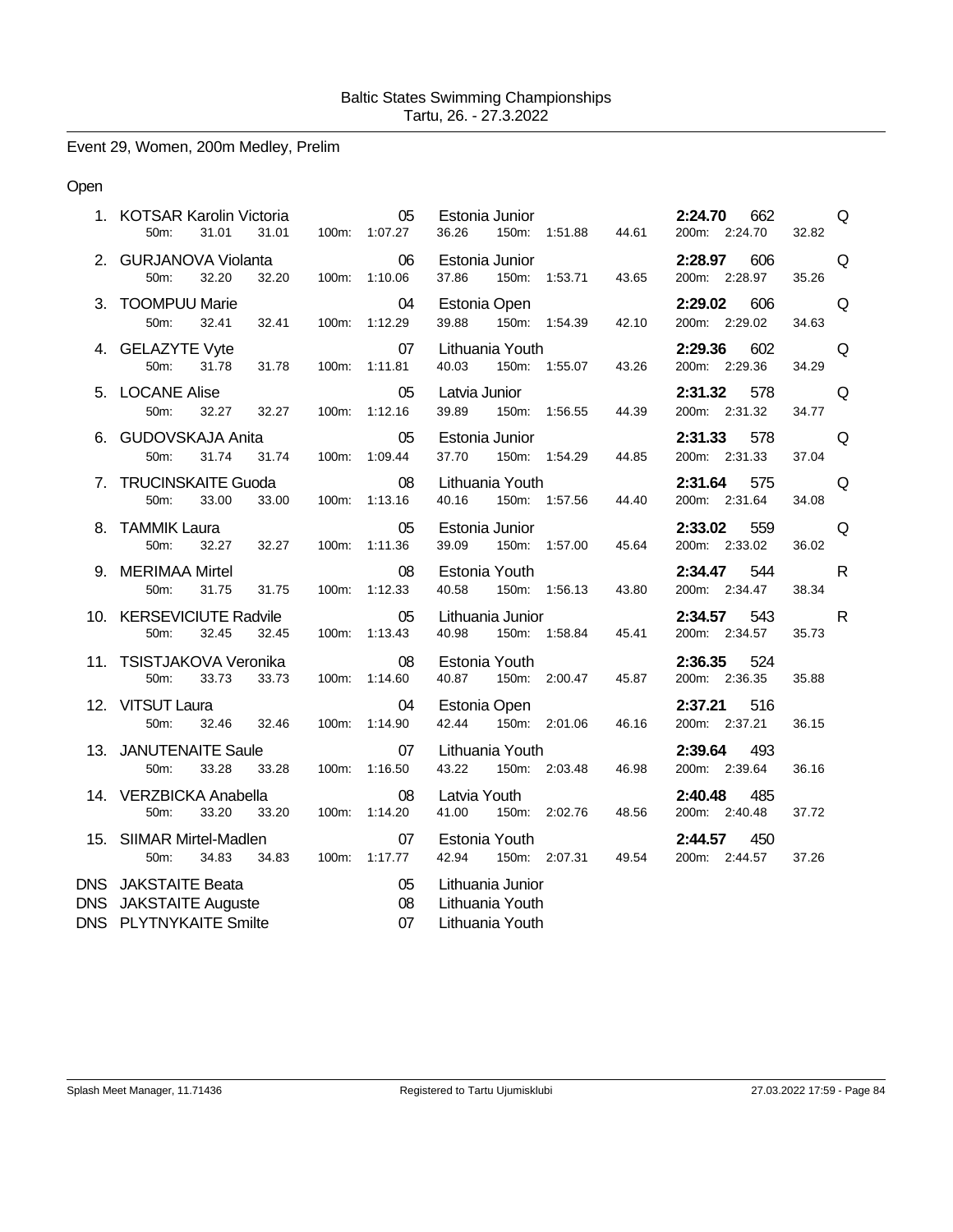| Event 30<br>27.03.2022 - 12:08<br>Points: FINA 2021 |                          |         |       |       |               | Men, 400m Medley |                 |               | Open<br><b>Results Prelim</b> |                  |       |   |
|-----------------------------------------------------|--------------------------|---------|-------|-------|---------------|------------------|-----------------|---------------|-------------------------------|------------------|-------|---|
|                                                     |                          |         |       |       | YB            |                  |                 |               |                               |                  |       |   |
| Rank                                                |                          |         |       |       |               |                  |                 |               |                               | Time<br>Pts      |       |   |
|                                                     | 2006 and younger         |         |       |       |               |                  |                 |               |                               |                  |       |   |
|                                                     | 1. VAICIUNAS Kostas      |         |       |       | 06            |                  | Lithuania Youth |               |                               | 4:52.63<br>578   |       | Q |
|                                                     | 50 <sub>m</sub> :        | 30.81   | 30.81 | 150m: | 1:47.93       | 40.72            | 250m:           | 3:07.97       | 40.98                         | 4:22.01<br>350m: | 31.87 |   |
|                                                     | 100m:                    | 1:07.21 | 36.40 | 200m: | 2:26.99       | 39.06            | 300m:           | 3:50.14       | 42.17                         | 400m:<br>4:52.63 | 30.62 |   |
|                                                     | <b>DEICMANS Nikolass</b> |         |       |       | 06            | Latvia Youth     |                 |               |                               | 4:53.61<br>572   |       | Q |
|                                                     | 50m:                     | 30.24   | 30.24 | 150m: | 1:45.43       | 38.50            | 250m:           | 3:03.86       | 41.84                         | 350m:<br>4:21.86 | 34.38 |   |
|                                                     | 100m:                    | 1:06.93 | 36.69 | 200m: | 2:22.02       | 36.59            | 300m:           | 3:47.48       | 43.62                         | 4:53.61<br>400m: | 31.75 |   |
| 3.                                                  | <b>DENISSOV Aleksei</b>  |         |       |       | 08            |                  | Estonia Youth   |               |                               | 4:55.90<br>559   |       | R |
|                                                     | 50m:                     | 31.49   | 31.49 | 150m: | 1:47.65       | 39.20            | 250m:           | 3:07.42       | 41.16                         | 350m:<br>4:23.72 | 33.70 |   |
|                                                     | 100m:                    | 1:08.45 | 36.96 | 200m: | 2:26.26       | 38.61            | 300m:           | 3:50.02       | 42.60                         | 400m: 4:55.90    | 32.18 |   |
|                                                     | <b>VAITUKAITIS Titas</b> |         |       |       | 06            |                  | Lithuania Youth |               |                               | 4:58.60<br>544   |       | R |
|                                                     | 50m:                     | 32.12   | 32.12 | 150m: | 1:48.13       | 38.76            |                 | 250m: 3:09.86 | 43.96                         | 350m: 4:26.28    | 32.62 |   |
|                                                     | 100m:                    | 1:09.37 | 37.25 | 200m: | 2:25.90       | 37.77            | 300m:           | 3:53.66       | 43.80                         | 4:58.60<br>400m: | 32.32 |   |
|                                                     | 5. ALTEBERG Artjom       |         |       |       | 06            |                  | Estonia Youth   |               |                               | 5:02.05<br>526   |       |   |
|                                                     | 50m:                     | 30.67   | 30.67 | 150m: | 1:49.88       | 40.63            | 250m:           | 3:10.16       | 41.08                         | 350m:<br>4:28.57 | 36.35 |   |
|                                                     | 100m:                    | 1:09.25 | 38.58 | 200m: | 2:29.08       | 39.20            | 300m:           | 3:52.22       | 42.06                         | 5:02.05<br>400m: | 33.48 |   |
|                                                     | <b>APINYS Artas</b>      |         |       |       | 07            |                  | Lithuania Youth |               |                               | 5:06.75<br>502   |       |   |
|                                                     | 50m:                     | 32.10   | 32.10 | 150m: | 1:50.91       | 39.87            |                 | 250m: 3:13.23 | 43.62                         | 350m:<br>4:32.37 | 35.06 |   |
|                                                     | 100m:                    | 1:11.04 | 38.94 | 200m: | 2:29.61       | 38.70            | 300m:           | 3:57.31       | 44.08                         | 400m:<br>5:06.75 | 34.38 |   |
|                                                     | YOB 2004 - 2005          |         |       |       |               |                  |                 |               |                               |                  |       |   |
|                                                     | 1. MIKELSONS Kristaps    |         |       |       | 04            | Latvia Junior    |                 |               |                               | 4:43.57<br>635   |       | Q |
|                                                     | 50m:                     | 29.68   | 29.68 | 150m: | 1:41.69       | 36.17            | 250m:           | 2:56.50       | 39.78                         | 350m:<br>4:11.10 | 33.92 |   |
|                                                     | 100m:                    | 1:05.52 | 35.84 | 200m: | 2:16.72       | 35.03            | 300m:           | 3:37.18       | 40.68                         | 400m:<br>4:43.57 | 32.47 |   |
| 2.                                                  | <b>DRAGASIUS Donatas</b> |         |       |       | 04            | Latvia Junior    |                 |               |                               | 4:48.99<br>600   |       | Q |
|                                                     | 50 <sub>m</sub> :        | 30.09   | 30.09 |       | 150m: 1:43.75 | 37.57            | 250m:           | 3:01.25       | 41.12                         | 350m: 4:17.10    | 34.79 |   |

| ----<br>$100m$ :           | ----<br>1:06.18 | ----<br>36.09 | .<br>$200m$ : | .<br>2:20.13 | <u>.</u><br>36.38 | 300m:            | 3:42.31 | .<br>41.06 | ----<br>400m: | 4:48.99 | .<br>31.89 |    |
|----------------------------|-----------------|---------------|---------------|--------------|-------------------|------------------|---------|------------|---------------|---------|------------|----|
| 3. GATULIS Adomas          |                 |               |               | 05           |                   | Lithuania Junior |         |            | 4:50.66       | 590     |            | Q  |
| $50m$ :                    | 29.66           | 29.66         | 150m:         | 1:44.36      | 38.54             | 250m:            | 3:03.53 | 41.28      | $350m$ :      | 4:19.00 | 32.65      |    |
| 100m:                      | 1:05.82         | 36.16         | $200m$ :      | 2:22.25      | 37.89             | 300m:            | 3.46.35 | 42.82      | 400m:         | 4:50.66 | 31.66      |    |
| 4. ANTONIAK Lars Sebastian |                 |               |               | 05           |                   | Estonia Junior   |         |            | 4:52.94       | 576     |            | O. |
| 50 <sub>m</sub> :          | 30.59           | 30.59         | $150m$ :      | 1:46.35      | 38.22             | 250m:            | 3:06.33 | 42.04      | $350m$ :      | 4:21.22 | 34.32      |    |
| 100m:                      | 1:08.13         | 37.54         | $200m$ :      | 2:24.29      | 37.94             | 300m:            | 3:46.90 | 40.57      | 400m:         | 4:52.94 | 31.72      |    |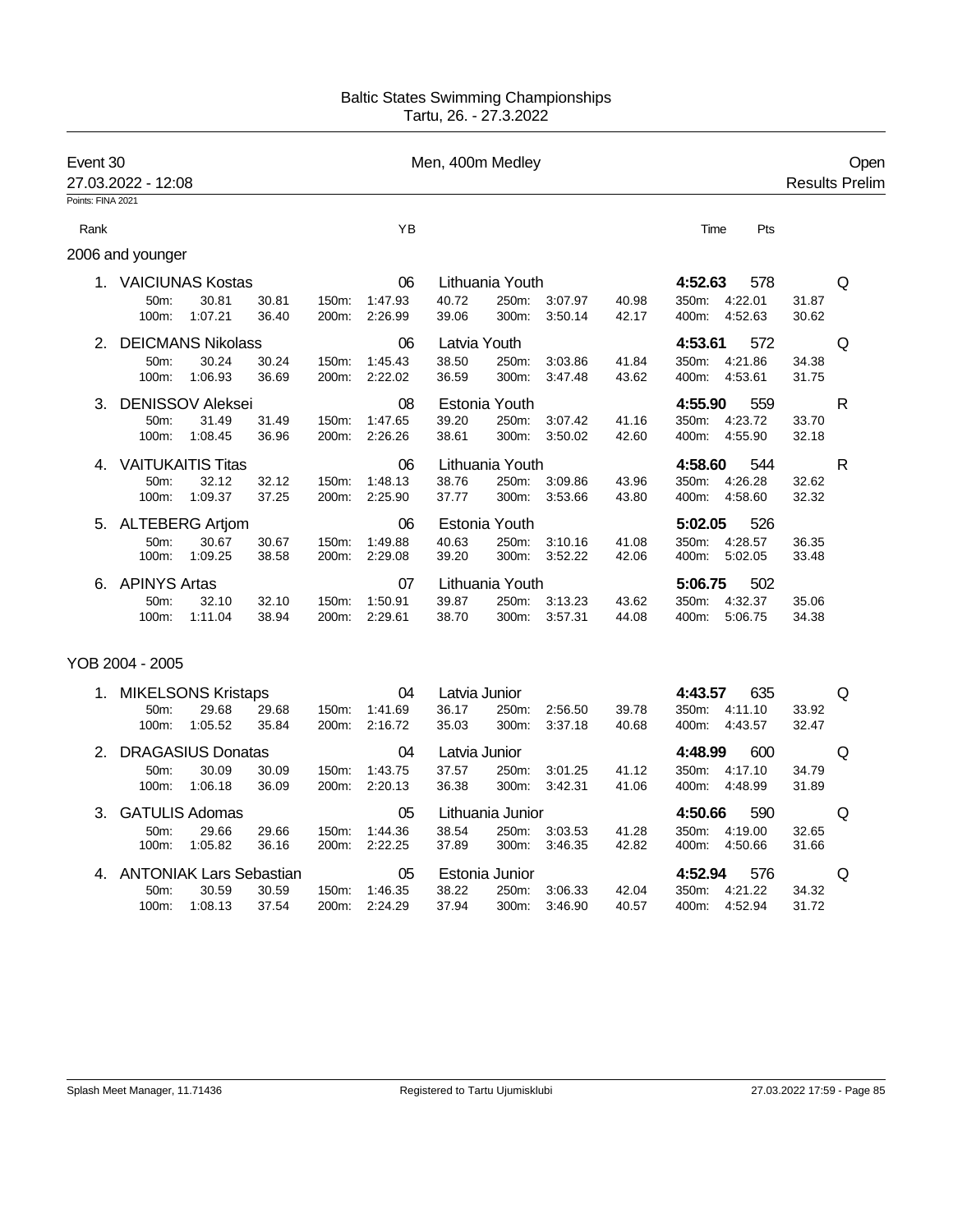Event 30, Men, 400m Medley, Prelim

# Open

|    | 1. MIKELSONS Kristaps      |       |       | 04            | Latvia Junior |                  |               |       | 4:43.57 | 635           |       | Q            |
|----|----------------------------|-------|-------|---------------|---------------|------------------|---------------|-------|---------|---------------|-------|--------------|
|    | 29.68<br>50 <sub>m</sub> : | 29.68 | 150m: | 1:41.69       | 36.17         |                  | 250m: 2:56.50 | 39.78 |         | 350m: 4:11.10 | 33.92 |              |
|    | 100m:<br>1:05.52           | 35.84 | 200m: | 2:16.72       | 35.03         | 300m:            | 3:37.18       | 40.68 |         | 400m: 4:43.57 | 32.47 |              |
|    | 2. SKIRUTIS Nojus          |       |       | 03            |               | Lithuania Open   |               |       | 4:47.39 | 610           |       | Q            |
|    | 50m:<br>30.33              | 30.33 | 150m: | 1:44.55       | 38.19         |                  | 250m: 3:03.71 | 41.35 |         | 350m: 4:16.21 | 31.94 |              |
|    | 100m:<br>1:06.36           | 36.03 | 200m: | 2:22.36       | 37.81         | 300m:            | 3:44.27       | 40.56 |         | 400m: 4:47.39 | 31.18 |              |
|    | 3. MILIUS Eimantas         |       |       | 96            |               | Lithuania Open   |               |       | 4:48.95 | 600           |       | Q            |
|    | 50m:<br>29.50              | 29.50 | 150m: | 1:42.81       | 37.63         |                  | 250m: 3:00.64 | 41.07 |         | 350m: 4:17.19 | 34.30 |              |
|    | 100m:<br>1:05.18           | 35.68 | 200m: | 2:19.57       | 36.76         | 300m:            | 3:42.89       | 42.25 | 400m:   | 4:48.95       | 31.76 |              |
|    | 4. DRAGASIUS Donatas       |       |       | 04            | Latvia Junior |                  |               |       | 4:48.99 | 600           |       | Q            |
|    | 50 <sub>m</sub> :<br>30.09 | 30.09 |       | 150m: 1:43.75 | 37.57         |                  | 250m: 3:01.25 | 41.12 |         | 350m: 4:17.10 | 34.79 |              |
|    | 1:06.18<br>100m:           | 36.09 | 200m: | 2:20.13       | 36.38         | 300m:            | 3:42.31       | 41.06 |         | 400m: 4:48.99 | 31.89 |              |
|    | 5. GATULIS Adomas          |       |       | 05            |               | Lithuania Junior |               |       | 4:50.66 | 590           |       | Q            |
|    | 50m:<br>29.66              | 29.66 | 150m: | 1:44.36       | 38.54         |                  | 250m: 3:03.53 | 41.28 |         | 350m: 4:19.00 | 32.65 |              |
|    | 100m:<br>1:05.82           | 36.16 |       | 200m: 2:22.25 | 37.89         |                  | 300m: 3:46.35 | 42.82 |         | 400m: 4:50.66 | 31.66 |              |
| 6. | <b>VAICIUNAS Kostas</b>    |       |       | 06            |               | Lithuania Youth  |               |       |         | 4:52.63 578   |       | Q            |
|    | 30.81<br>50m:              | 30.81 | 150m: | 1:47.93       | 40.72         |                  | 250m: 3:07.97 | 40.98 |         | 350m: 4:22.01 | 31.87 |              |
|    | 1:07.21<br>100m:           | 36.40 | 200m: | 2:26.99       | 39.06         | 300m:            | 3:50.14       | 42.17 |         | 400m: 4:52.63 | 30.62 |              |
|    | 7. ANTONIAK Lars Sebastian |       |       | 05            |               | Estonia Junior   |               |       | 4:52.94 | 576           |       | Q            |
|    | 50m:<br>30.59              | 30.59 | 150m: | 1:46.35       | 38.22         | 250m:            | 3:06.33       | 42.04 |         | 350m: 4:21.22 | 34.32 |              |
|    | 100m:<br>1:08.13           | 37.54 | 200m: | 2:24.29       | 37.94         | 300m:            | 3:46.90       | 40.57 |         | 400m: 4:52.94 | 31.72 |              |
|    | 8. DEICMANS Nikolass       |       |       | 06            | Latvia Youth  |                  |               |       | 4:53.61 | 572           |       | Q            |
|    | 50m:<br>30.24              | 30.24 | 150m: | 1:45.43       | 38.50         | 250m:            | 3:03.86       | 41.84 |         | 350m: 4:21.86 | 34.38 |              |
|    | 1:06.93<br>100m:           | 36.69 |       | 200m: 2:22.02 | 36.59         | 300m:            | 3:47.48       | 43.62 |         | 400m: 4:53.61 | 31.75 |              |
|    | 9. DENISSOV Aleksei        |       |       | 08            |               | Estonia Youth    |               |       | 4:55.90 | 559           |       | $\mathsf{R}$ |
|    | 50 <sub>m</sub> :<br>31.49 | 31.49 | 150m: | 1:47.65       | 39.20         | 250m:            | 3:07.42       | 41.16 |         | 350m: 4:23.72 | 33.70 |              |
|    | 100m:<br>1:08.45           | 36.96 | 200m: | 2:26.26       | 38.61         | 300m:            | 3:50.02       | 42.60 |         | 400m: 4:55.90 | 32.18 |              |
|    | 10. VAITUKAITIS Titas      |       |       | 06            |               | Lithuania Youth  |               |       | 4:58.60 | 544           |       | $\mathsf{R}$ |
|    | 32.12<br>50m:              | 32.12 | 150m: | 1:48.13       | 38.76         |                  | 250m: 3:09.86 | 43.96 |         | 350m: 4:26.28 | 32.62 |              |
|    | 100m:<br>1:09.37           | 37.25 | 200m: | 2:25.90       | 37.77         | 300m:            | 3:53.66       | 43.80 |         | 400m: 4:58.60 | 32.32 |              |
|    | 11. ALTEBERG Artjom        |       |       | 06            |               | Estonia Youth    |               |       | 5:02.05 | 526           |       |              |
|    | 50m:<br>30.67              | 30.67 | 150m: | 1:49.88       | 40.63         | 250m:            | 3:10.16       | 41.08 |         | 350m: 4:28.57 | 36.35 |              |
|    | 100m: 1:09.25              | 38.58 | 200m: | 2:29.08       | 39.20         |                  | 300m: 3:52.22 | 42.06 |         | 400m: 5:02.05 | 33.48 |              |
|    | 12. APINYS Artas           |       |       | 07            |               | Lithuania Youth  |               |       | 5:06.75 | 502           |       |              |
|    | 50m:<br>32.10              | 32.10 | 150m: | 1:50.91       | 39.87         |                  | 250m: 3:13.23 | 43.62 |         | 350m: 4:32.37 | 35.06 |              |
|    | 100m:<br>1:11.04           | 38.94 | 200m: | 2:29.61       | 38.70         |                  | 300m: 3:57.31 | 44.08 |         | 400m: 5:06.75 | 34.38 |              |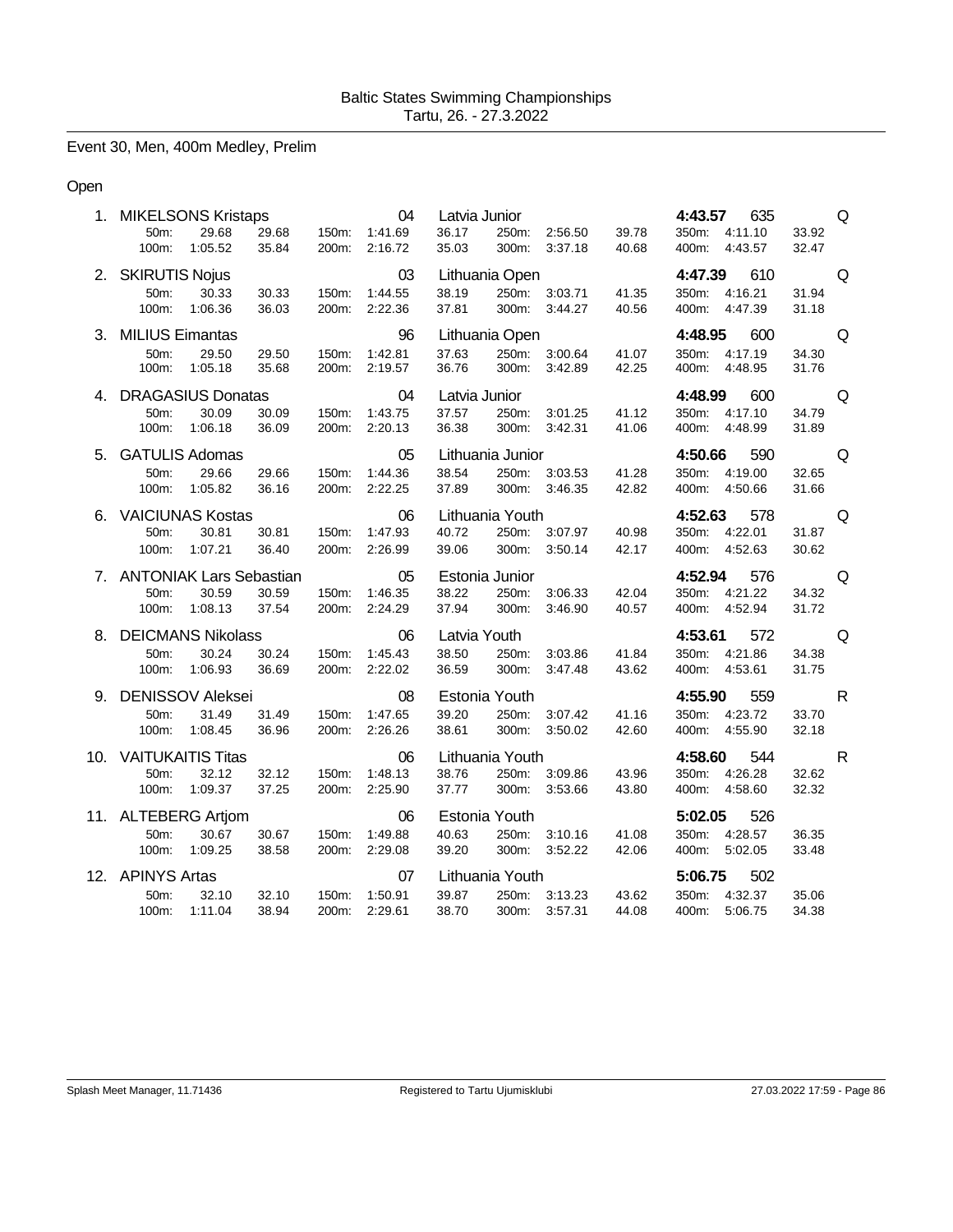| Event 31          |                                   | Women, 50m Butterfly |                  | Open  |     |                       |
|-------------------|-----------------------------------|----------------------|------------------|-------|-----|-----------------------|
|                   | 27.03.2022 - 12:26                |                      |                  |       |     | <b>Results Prelim</b> |
| Points: FINA 2021 |                                   |                      |                  |       |     |                       |
| Rank              |                                   | YB                   |                  | Time  | Pts |                       |
|                   | <b>NIKITINA Gabriela</b>          | 94                   | Latvia Open      | 27.97 | 666 | Α                     |
|                   | <b>VEDEHHOVA Alina</b>            | 99                   | Estonia Open     | 27.97 | 666 | A                     |
| 3.                | <b>BOITSUK Mariangela</b>         | 04                   | Estonia Open     | 28.06 | 659 | A                     |
| 4.                | <b>ROOS Aurelia</b>               | 04                   | Estonia Open     | 28.41 | 635 | A                     |
| 5.                | <b>MADAR Kirke</b>                | 07                   | Estonia Youth    | 28.69 | 617 | Α                     |
| 6.                | <b>TIMOFEJEVA Polina</b>          | 05                   | Estonia Junior   | 29.07 | 593 | Α                     |
| 7.                | MILEISYTE Barbora                 | 06                   | Lithuania Junior | 29.45 | 570 | Α                     |
| 8.                | <b>PEKUNAITE Paulina</b>          | 02                   | Lithuania Open   | 29.49 | 568 | A                     |
| 9.                | <b>MAETLIK Elisabet</b>           | 02                   | Estonia Open     | 29.60 | 562 | B                     |
| 10.               | RANDVAELI Maari                   | 09                   | Estonia Youth    | 29.83 | 549 | B                     |
| 11.               | JUERISOO Miriam                   | 08                   | Estonia Youth    | 29.96 | 542 | B                     |
| 12.               | <b>MURENAITE Amelija</b>          | 04                   | Lithuania Open   | 30.10 | 534 | B                     |
| 13.               | <b>DAUNORAVICIUTE Elze Morta</b>  | 07                   | Lithuania Youth  | 30.57 | 510 | B                     |
| 14.               | <b>KANN Kertu</b>                 | 06                   | Estonia Junior   | 30.58 | 509 | B                     |
| 15.               | <b>BOREVICIUTE Liepa Veronika</b> | 09                   | Lithuania Youth  | 30.81 | 498 | B                     |
| 16.               | SARANA Smaragda-Luchia            | 04                   | Estonia Open     | 30.83 | 497 | B                     |
| 17.               | <b>DOMAN Maia</b>                 | 06                   | Estonia Junior   | 31.37 | 472 | R                     |
| 18.               | <b>KULVINSKAITE Ula</b>           | 08                   | Lithuania Youth  | 31.85 | 451 | R                     |
|                   |                                   |                      |                  |       |     |                       |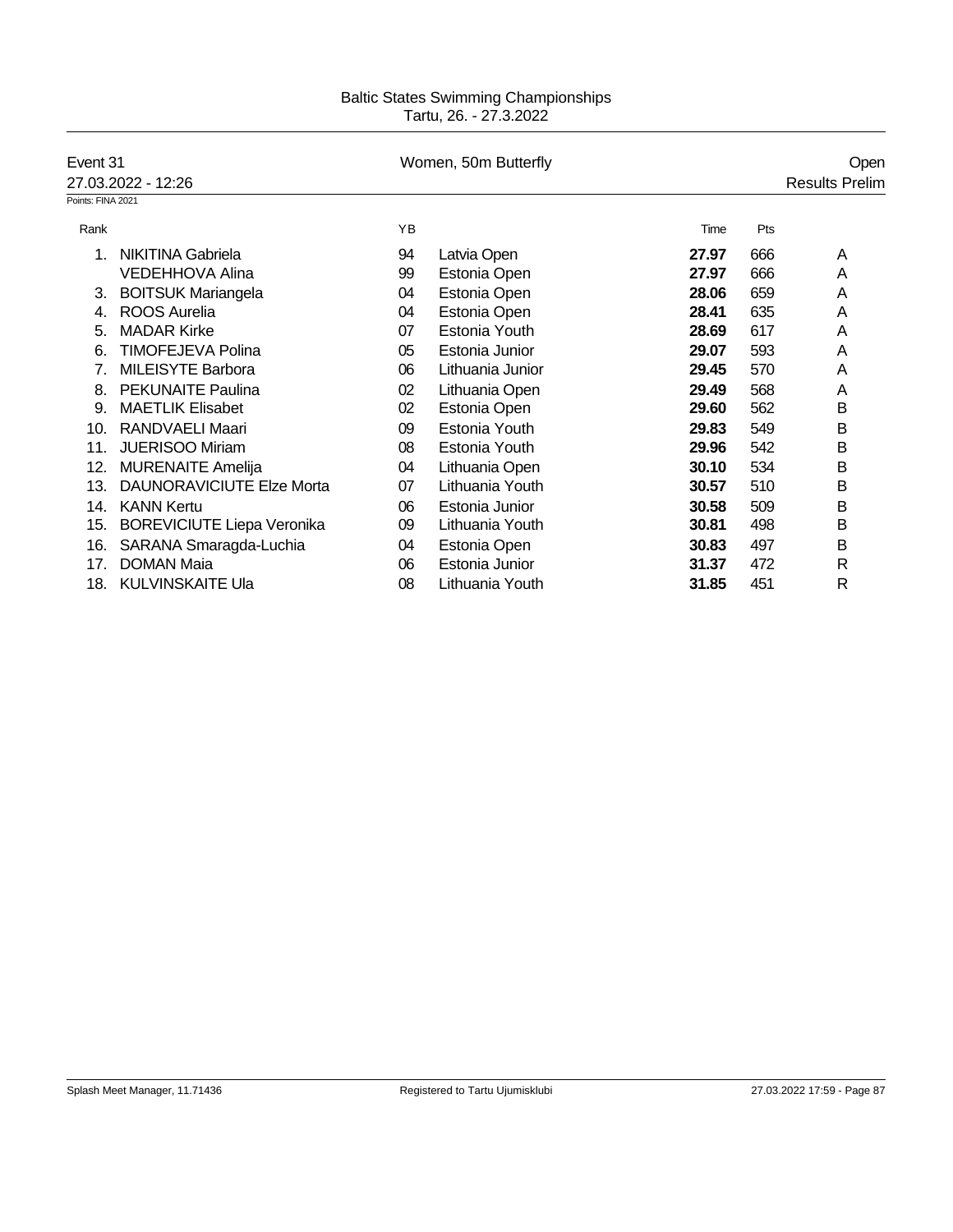| Event 32          |                            |    | Men, 50m Backstroke |       | Open |                       |  |
|-------------------|----------------------------|----|---------------------|-------|------|-----------------------|--|
|                   | 27.03.2022 - 12:30         |    |                     |       |      | <b>Results Prelim</b> |  |
| Points: FINA 2021 |                            |    |                     |       |      |                       |  |
| Rank              |                            | YB |                     | Time  | Pts  |                       |  |
|                   | <b>FELDBERGS Girts</b>     | 93 | Latvia Open         | 26.46 | 746  | A                     |  |
| 2.                | <b>NIINE Jannes</b>        | 02 | Estonia Open        | 26.92 | 708  | A                     |  |
| 3.                | <b>VEINBERGS Toms</b>      | 02 | Latvia Open         | 26.93 | 707  | A                     |  |
| 4.                | <b>CESNAKAS Edvinas</b>    | 03 | Lithuania Open      | 27.19 | 687  | A                     |  |
| 5.                | <b>TOBLER Artur</b>        | 04 | Estonia Junior      | 27.41 | 671  | Α                     |  |
| 6.                | <b>STANKEVICIUS Kajus</b>  | 04 | Lithuania Junior    | 27.42 | 670  | Α                     |  |
|                   | <b>KAUSPEDAS Mantas</b>    | 07 | Lithuania Youth     | 27.43 | 669  | Α                     |  |
| 8.                | <b>SMOK Alan</b>           | 05 | Estonia Junior      | 27.48 | 666  | A                     |  |
| 9.                | <b>VAINIKK Rando</b>       | 00 | Estonia Open        | 27.69 | 651  | В                     |  |
| 10.               | DROZDOV Daniil             | 04 | Estonia Junior      | 27.74 | 647  | B                     |  |
| 11.               | <b>BEDITSKI Aleksandr</b>  | 02 | Estonia Open        | 27.85 | 639  | B                     |  |
| 12.               | <b>MAENNIK Hans Herman</b> | 05 | Estonia Junior      | 27.99 | 630  | B                     |  |
| 13.               | <b>EINBERG Endrik</b>      | 04 | Estonia Junior      | 28.78 | 579  | B                     |  |
| 14.               | <b>SOOSAAR Andreas</b>     | 06 | Estonia Youth       | 29.05 | 563  | B                     |  |
| 15.               | <b>SURNA Matas</b>         | 07 | Lithuania Youth     | 29.30 | 549  | в                     |  |
| 16.               | <b>GOLDBERG Georgi</b>     | 04 | Estonia Junior      | 29.38 | 545  | B                     |  |
| 17.               | <b>VAINIKK Raido</b>       | 05 | Estonia Junior      | 29.53 | 536  | $\mathsf{R}$          |  |
| 18.               | <b>AROLD Kaspar</b>        | 05 | Estonia Junior      | 29.65 | 530  | R                     |  |
| 19.               | <b>SILLASTE Dmitri</b>     | 07 | Estonia Youth       | 30.00 | 512  |                       |  |
|                   |                            |    |                     |       |      |                       |  |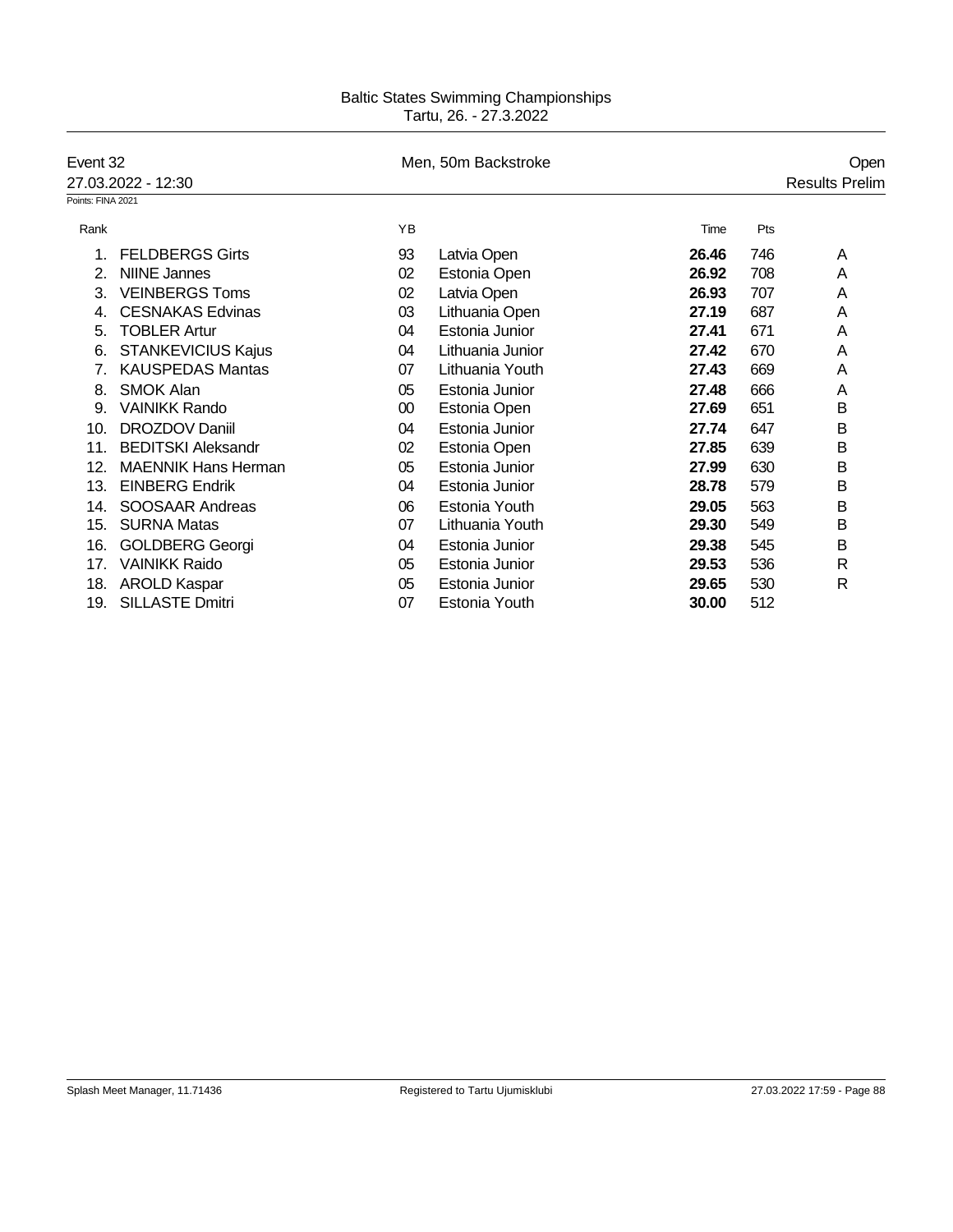| Event 33          |                             |    |       |         | Girls, 4 x 100m Medley   |         |       | 2007 and younger |  |
|-------------------|-----------------------------|----|-------|---------|--------------------------|---------|-------|------------------|--|
|                   | 27.03.2022 - 12:34          |    |       |         |                          |         |       | Results          |  |
| Points: FINA 2021 |                             |    |       |         |                          |         |       |                  |  |
| Rank              |                             |    |       |         |                          | Time    | Pts   |                  |  |
| $1_{-}$           | Estonia Youth               |    |       |         | Estonia Youth            | 4:28.11 | 634   |                  |  |
|                   | SOVTSA Polina               | 08 | 32.51 | 1:08.46 | <b>JUERISOO Miriam</b>   | 08      | 30.52 | 1:05.25          |  |
|                   | <b>SALU Egle</b>            | 07 | 34.51 | 1:15.61 | <b>MADAR Kirke</b>       | 07      | 28.30 | 58.79            |  |
| 2                 | Lithuania Youth 1           |    |       |         | Lithuania Youth          | 4:29.07 | 627   |                  |  |
|                   | <b>VASILIAUSKAITE Rusne</b> | 07 | 33.06 | 1:08.09 | <b>GELAZYTE Vyte</b>     | 07      | 31.80 | 1:07.68          |  |
|                   | <b>ALISAUSKAITE Karile</b>  | 08 | 34.39 | 1:13.38 | VISOCKAITE leva          | 07      | 28.85 | 59.92            |  |
| 3                 | Lithuania Youth 2           |    |       |         | Lithuania Youth          | 4:33.17 | 599   |                  |  |
|                   | <b>SVENCIONYTE Stela</b>    | 08 | 33.40 | 1:07.88 | <b>JANUTENAITE Saule</b> | 07      | 31.73 | 1:10.40          |  |
|                   | <b>STANCIKAITE Guoda</b>    | 07 | 34.34 | 1:14.13 | <b>NAINYTE</b> leva      | 08      | 28.79 | 1:00.76          |  |
| 4.                | Latvia Youth                |    |       |         | Latvia Youth             | 4:42.89 | 540   |                  |  |
|                   | <b>KRAUKLE Emilija</b>      | 08 | 34.92 | 1:12.61 | <b>GOLIKOVA Arina</b>    | 08      | 31.64 | 1:08.60          |  |
|                   | <b>SKIRUS Ruta</b>          | 07 | 36.85 | 1:18.58 | <b>ELPE Nikola</b>       | 07      | 30.01 | 1:03.10          |  |
|                   |                             |    |       |         |                          |         |       |                  |  |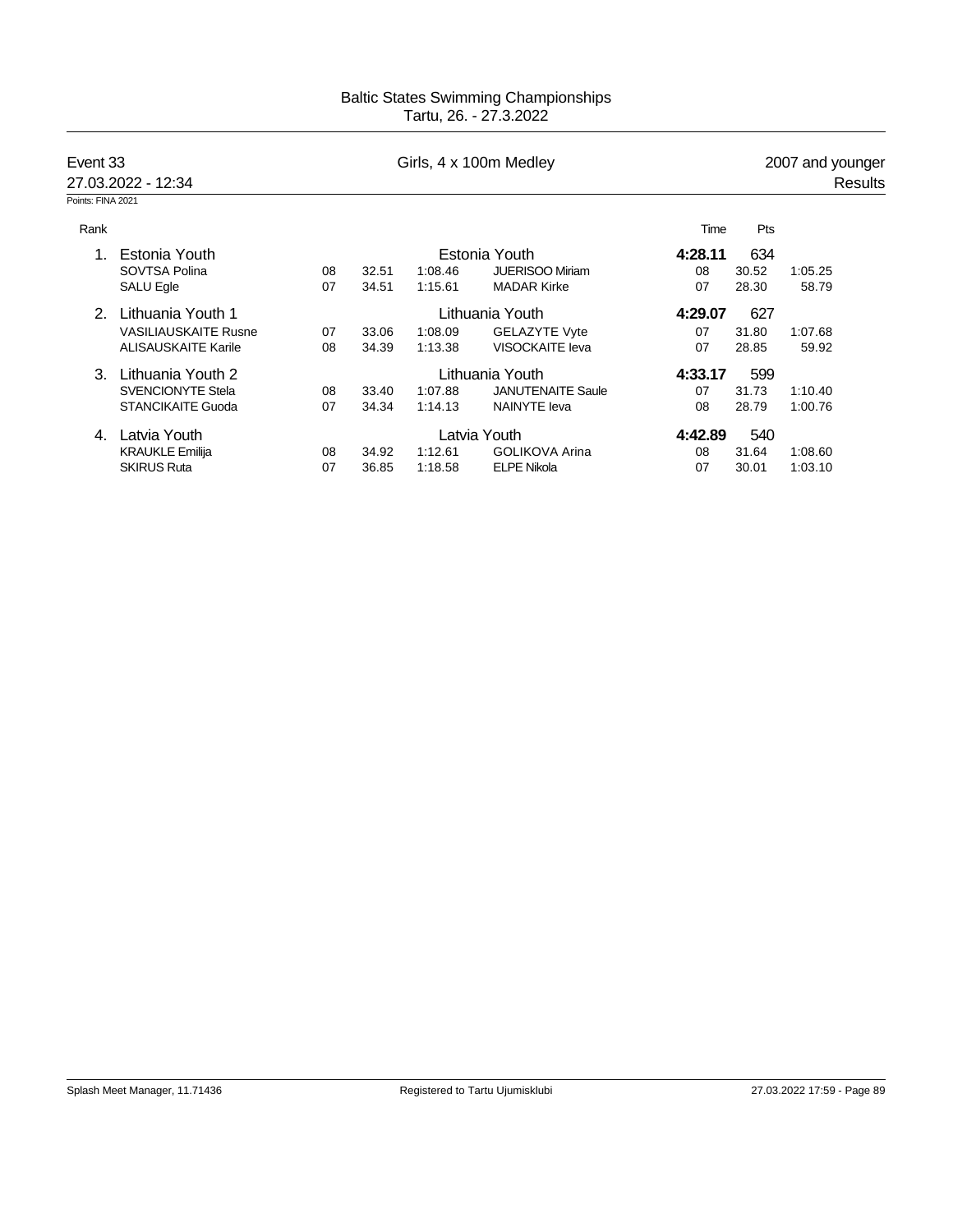|                   | Event 331<br>27.03.2022 - 12:40 |    |       |         | Women, 4 x 100m Medley         | YOB 2005 - 2006 |       |         |         |  |
|-------------------|---------------------------------|----|-------|---------|--------------------------------|-----------------|-------|---------|---------|--|
|                   |                                 |    |       |         |                                |                 |       |         | Results |  |
| Points: FINA 2021 |                                 |    |       |         |                                |                 |       |         |         |  |
| Rank              |                                 |    |       |         |                                | Time            | Pts   |         |         |  |
|                   | Estonia Junior                  |    |       |         | Estonia Junior                 | 4:26.15         | 648   |         |         |  |
|                   | <b>KANN Kertu</b>               | 06 | 33.25 | 1:08.52 | <b>TIMOFEJEVA Polina</b>       | 05              | 28.93 | 1:03.99 |         |  |
|                   | <b>VORONTSOVA Jekaterina</b>    | 05 | 33.67 | 1:14.37 | <b>KOTSAR Karolin Victoria</b> | 05              | 28.18 | 59.27   |         |  |
| 2                 | Lithuania Junior                |    |       |         | Lithuania Junior               | 4:27.06         | 642   |         |         |  |
|                   | <b>JAKSTAITE Beata</b>          | 05 | 33.47 | 1:07.16 | <b>KERSEVICIUTE Radvile</b>    | 05              | 30.43 | 1:04.53 |         |  |
|                   | <b>SLATKEVICIUTE Aiste</b>      | 05 | 34.73 | 1:15.71 | <b>KONDRASKAITE Patricija</b>  | 06              | 28.56 | 59.66   |         |  |
| 3.                | Latvia Junior                   |    |       |         | Latvia Junior                  | 4:41.28         | 549   |         |         |  |
|                   | <b>BAUMANE Petra Aleksandra</b> | 06 | 34.14 | 1:10.47 | <b>LOCANE Alise</b>            | 05              | 31.90 | 1:11.33 |         |  |
|                   | <b>GRJUNBERGA Gertrude</b>      | 05 | 35.52 | 1:17.70 | <b>VIENTIESA Liene</b>         | 05              | 29.11 | 1:01.78 |         |  |
|                   |                                 |    |       |         |                                |                 |       |         |         |  |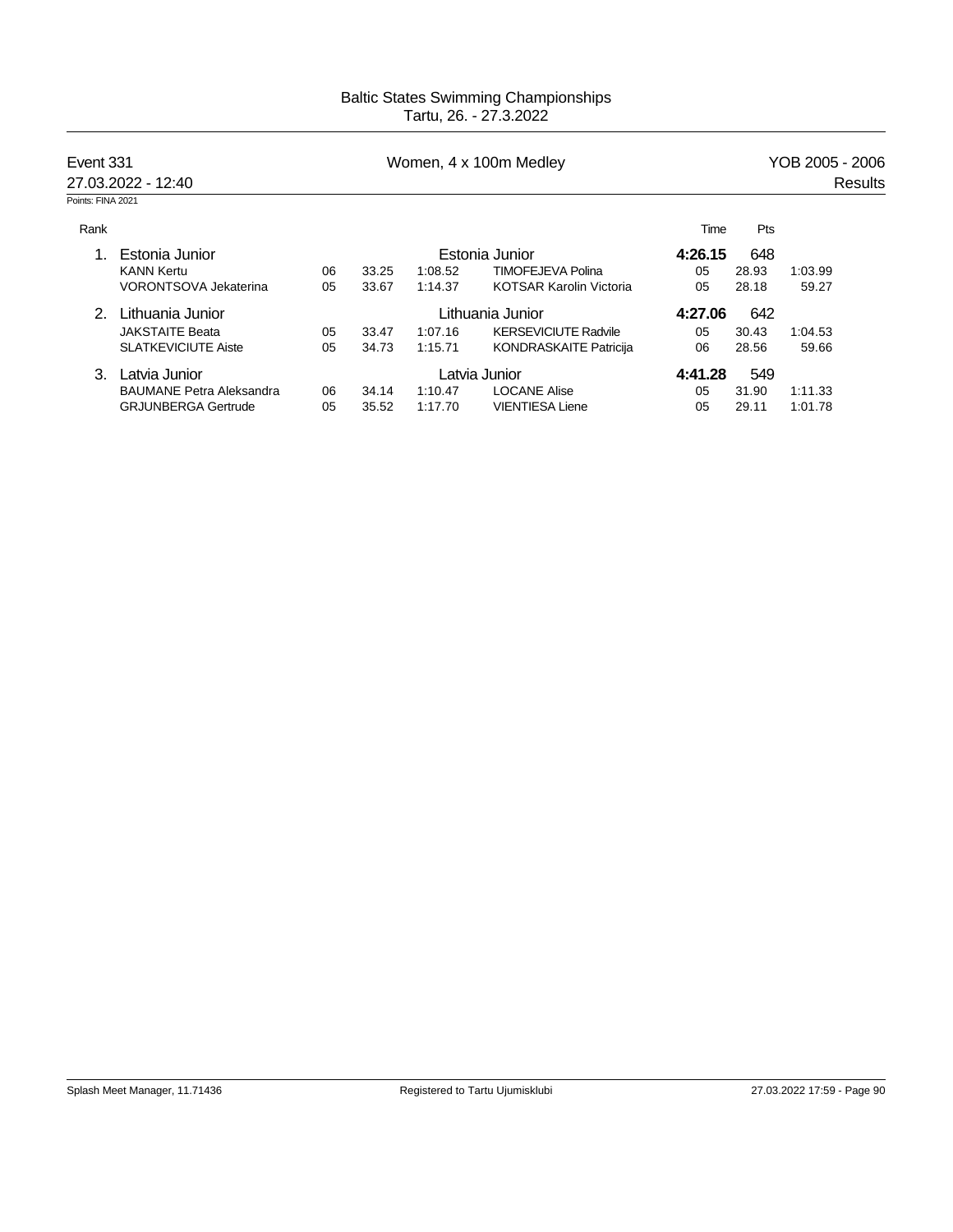| Event 34          |                           |    |       | Boys, 4 x 100m Freestyle | 2006 and younger<br>Results |         |       |       |  |
|-------------------|---------------------------|----|-------|--------------------------|-----------------------------|---------|-------|-------|--|
| Points: FINA 2021 | 27.03.2022 - 12:45        |    |       |                          |                             |         |       |       |  |
| Rank              |                           |    |       |                          |                             | Time    | Pts   |       |  |
|                   | Lithuania Youth           |    |       |                          | Lithuania Youth             | 3:38.48 | 639   |       |  |
|                   | <b>TREPOCKA Kristupas</b> | 06 | 25.62 | 53.21                    | <b>JUSKA Tajus</b>          | 09      | 25.82 | 55.13 |  |
|                   | <b>VAICIUNAS Kostas</b>   | 06 | 26.42 | 54.61                    | <b>APINYS Artas</b>         | 07      | 26.39 | 55.53 |  |
| 2                 | Latvia Youth              |    |       |                          | Latvia Youth                | 3:41.72 | 611   |       |  |
|                   | <b>BRENCS Kristians</b>   | 06 | 26.28 | 55.32                    | <b>ALEKSEJEVS Elijs</b>     | 06      | 27.11 | 57.08 |  |
|                   | <b>HMELEVSKIS Alberts</b> | 07 | 26.49 | 56.18                    | <b>DEICMANS Nikolass</b>    | 06      | 25.16 | 53.14 |  |
| 3.                | Estonia Youth             |    |       |                          | Estonia Youth               | 3:42.47 | 605   |       |  |
|                   | <b>ILTSISIN Mark</b>      | 06 | 26.22 | 54.64                    | <b>MIHNUKEVICS Daniel</b>   | 06      | 26.05 | 56.17 |  |
|                   | <b>TOMING Jakob</b>       | 07 | 26.62 | 55.81                    | PASHENKOV Anton             | 06      | 26.10 | 55.85 |  |
|                   |                           |    |       |                          |                             |         |       |       |  |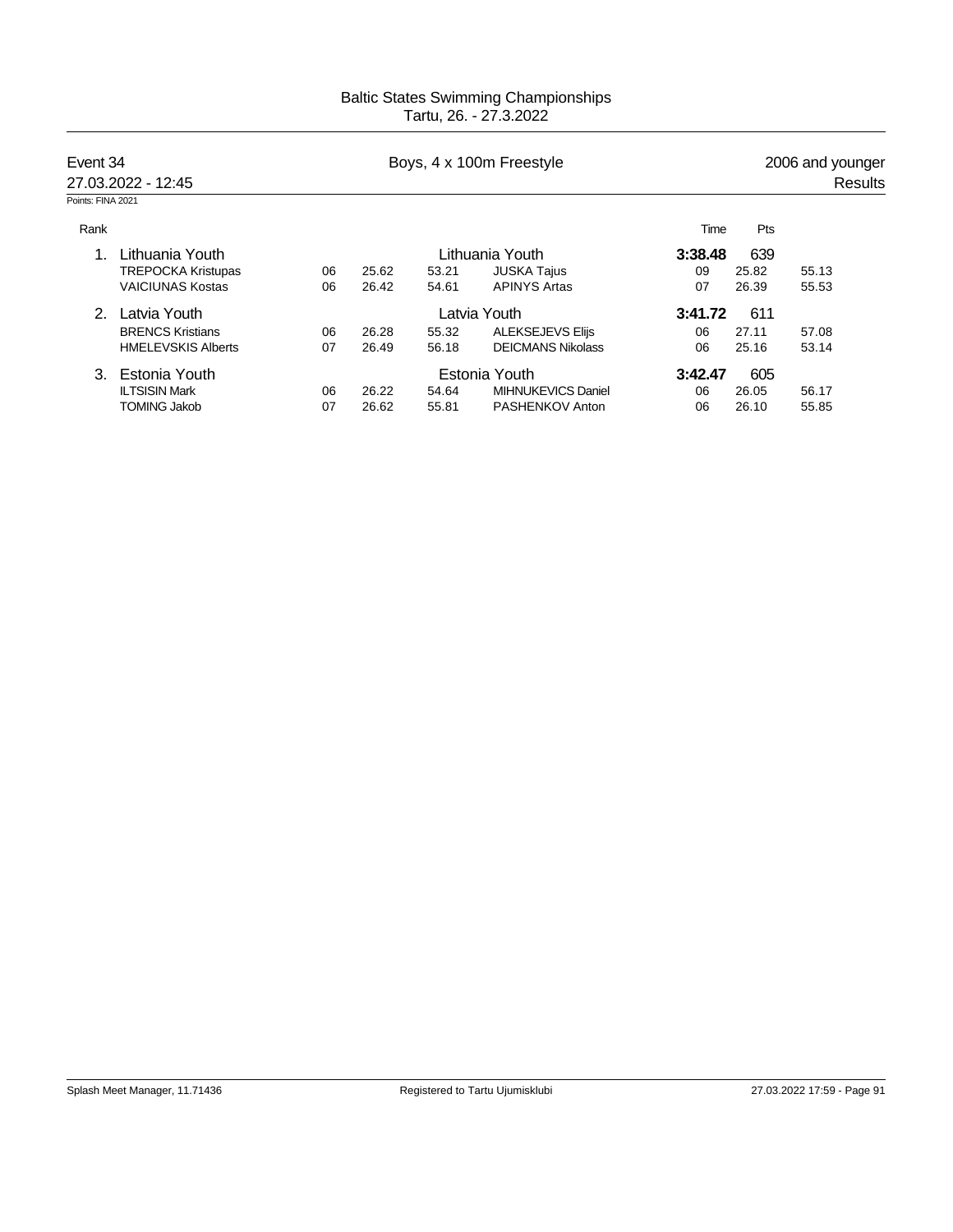| Event 341         |                           |    |       | Boys, 4 x 100m Freestyle | YOB 2004 - 2005           |         |       |         |  |
|-------------------|---------------------------|----|-------|--------------------------|---------------------------|---------|-------|---------|--|
|                   | 27.03.2022 - 12:50        |    |       |                          |                           |         |       | Results |  |
| Points: FINA 2021 |                           |    |       |                          |                           |         |       |         |  |
| Rank              |                           |    |       |                          |                           | Time    | Pts   |         |  |
|                   | Lithuania Junior          |    |       |                          | Lithuania Junior          | 3:32.30 | 697   |         |  |
|                   | <b>PANCEREVAS Daniil</b>  | 04 | 24.53 | 50.66                    | <b>KAIRYS Matas</b>       | 05      | 25.79 | 54.15   |  |
|                   | <b>STANKEVICIUS Kajus</b> | 04 | 24.97 | 52.63                    | <b>BABAKINAS Evaldas</b>  | 05      | 26.26 | 54.86   |  |
| $\mathcal{P}$     | Latvia Junior             |    |       |                          | Latvia Junior             | 3:33.18 | 688   |         |  |
|                   | MIHAILOVS Jegors          | 04 | 25.93 | 53.66                    | <b>SAKELS Stanislavs</b>  | 04      | 25.54 | 54.51   |  |
|                   | <b>DZIRKALIS Janis</b>    | 05 | 25.26 | 53.31                    | <b>MIKELSONS Kristaps</b> | 04      | 24.47 | 51.70   |  |
| 3.                | Estonia Junior            |    |       |                          | Estonia Junior            | 3:34.63 | 674   |         |  |
|                   | DROZDOV Daniil            | 04 | 25.48 | 53.69                    | <b>TAMMIK Remi</b>        | 05      | 25.44 | 53.46   |  |
|                   | <b>GOLDBERG Georgi</b>    | 04 | 25.55 | 53.34                    | <b>KUULPAK Hans-Mikk</b>  | 04      | 25.58 | 54.14   |  |
|                   |                           |    |       |                          |                           |         |       |         |  |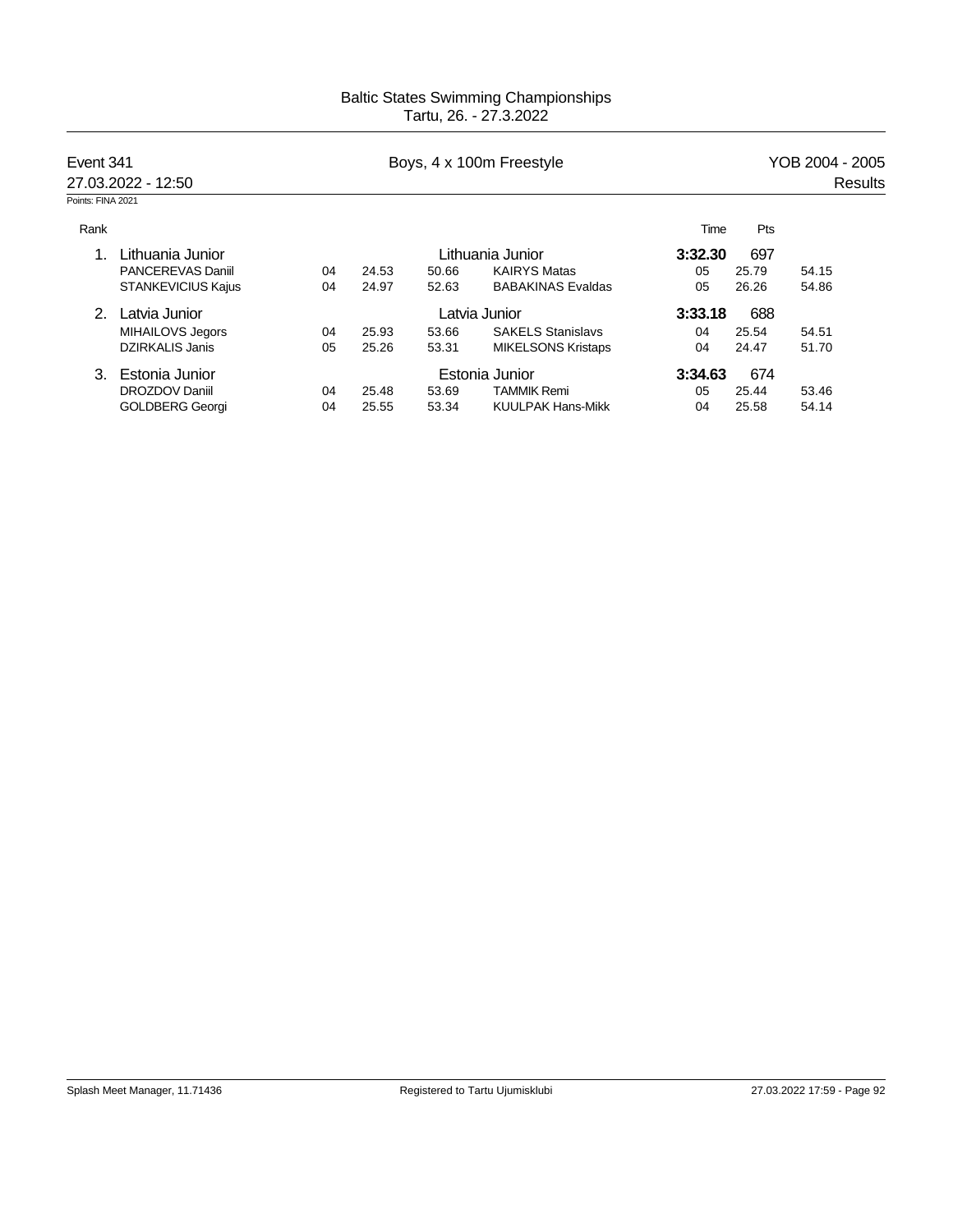| Event 18<br>Points: FINA 2021 | 27.03.2022 - 16:00                             |       |       |                     | Women, 100m Freestyle     |         |     | Open<br><b>Results Finals</b> |
|-------------------------------|------------------------------------------------|-------|-------|---------------------|---------------------------|---------|-----|-------------------------------|
|                               |                                                |       |       | YB                  |                           | Time    | Pts |                               |
| Rank                          |                                                |       |       |                     |                           |         |     |                               |
| Final A                       | 1. PLYTNYKAITE Smilte<br>27.84<br>50m:         | 27.84 | 100m: | 07<br>56.94         | Lithuania Youth<br>29.10  | 56.94   | 748 |                               |
|                               | 2. NIKITINA Gabriela<br>50m:<br>27.46          | 27.46 | 100m: | 94<br>58.05         | Latvia Open<br>30.59      | 58.05   | 706 |                               |
|                               | 3. MAETLIK Elisabet<br>50m:<br>28.18           | 28.18 | 100m: | 02<br>58.74         | Estonia Open<br>30.56     | 58.74   | 682 |                               |
|                               | 4. KONDRASKAITE Patricija<br>50m:<br>28.96     | 28.96 | 100m: | 06<br>59.26         | Lithuania Junior<br>30.30 | 59.26   | 664 |                               |
|                               | 5. MADAR Kirke<br>50m:<br>28.86                | 28.86 | 100m: | 07<br>59.29         | Estonia Youth<br>30.43    | 59.29   | 663 |                               |
|                               | 6. VAINIKK Annika<br>50m:<br>28.63             | 28.63 | 100m: | $00\,$<br>59.38     | Estonia Open<br>30.75     | 59.38   | 660 |                               |
|                               | 7. MURENAITE Amelija<br>29.08<br>50m:          | 29.08 | 100m: | 04<br>1:00.82       | Lithuania Open<br>31.74   | 1:00.82 | 614 |                               |
|                               | 8. GELAZYTE Vyte<br>50m:<br>29.87              | 29.87 |       | 07<br>100m: 1:01.07 | Lithuania Youth<br>31.20  | 1:01.07 | 607 |                               |
| Final B                       |                                                |       |       |                     |                           |         |     |                               |
|                               | 9. VISOCKAITE leva<br>50m:<br>29.39            | 29.39 |       | 07<br>100m: 1:00.89 | Lithuania Youth<br>31.50  | 1:00.89 | 612 |                               |
|                               | 10. NAINYTE leva<br>50m:<br>29.61              | 29.61 | 100m: | 08<br>1:00.90       | Lithuania Youth<br>31.29  | 1:00.90 | 612 |                               |
|                               | 11. RASMANN Simona<br>50m:<br>28.89            | 28.89 | 100m: | 04<br>1:00.94       | Estonia Open<br>32.05     | 1:00.94 | 610 |                               |
|                               | 12. VIENTIESA Liene<br>50m:<br>29.91           | 29.91 | 100m: | 05<br>1:01.20       | Latvia Junior<br>31.29    | 1:01.20 | 603 |                               |
|                               | 13. DAUNORAVICIUTE Elze Morta<br>29.27<br>50m: | 29.27 |       | 07<br>100m: 1:01.27 | Lithuania Youth<br>32.00  | 1:01.27 | 601 |                               |
|                               | 14. HALJASTE Heleriin<br>50m:<br>29.65         | 29.65 |       | 07<br>100m: 1:01.33 | Estonia Youth<br>31.68    | 1:01.33 | 599 |                               |
|                               | 15. TAMMIK Laura<br>50m:<br>29.54              | 29.54 |       | 05<br>100m: 1:01.48 | Estonia Junior<br>31.94   | 1:01.48 | 595 |                               |
|                               | 16. BAUMANE Petra Aleksandra<br>50m:<br>30.20  | 30.20 |       | 06<br>100m: 1:02.25 | Latvia Junior<br>32.05    | 1:02.25 | 573 |                               |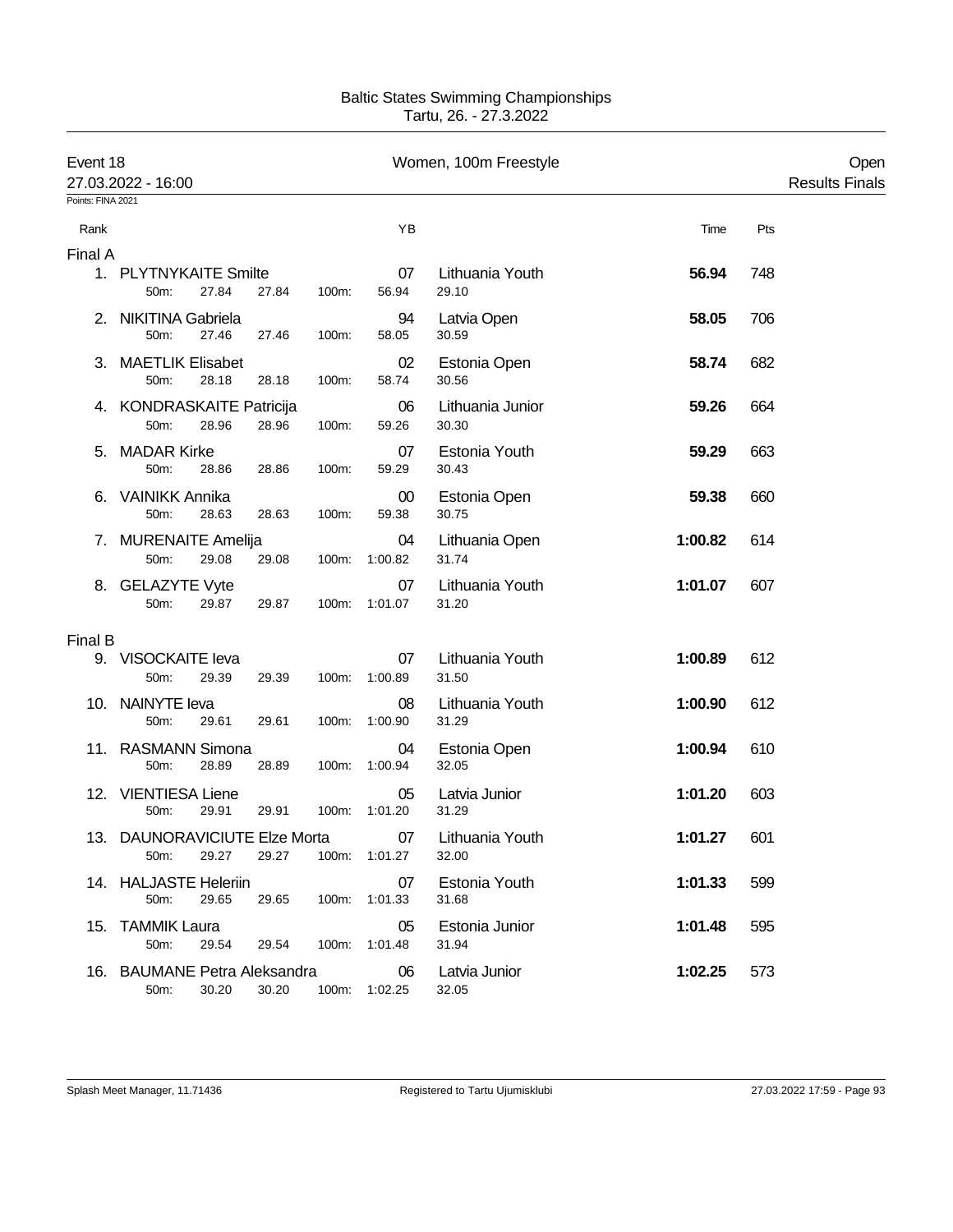| Event 19          | 27.03.2022 - 16:05        |       |       |          | Men, 200m Freestyle |               |                  |               |       |                  | Open<br><b>Results Final</b> |
|-------------------|---------------------------|-------|-------|----------|---------------------|---------------|------------------|---------------|-------|------------------|------------------------------|
| Points: FINA 2021 |                           |       |       |          |                     |               |                  |               |       |                  |                              |
| Rank              |                           |       |       |          | YB                  |               |                  |               |       | Pts<br>Time      |                              |
|                   | 1. MIHAILOVS Jegors       |       |       |          | 04                  | Latvia Junior |                  |               |       | 701<br>1:54.79   |                              |
|                   | 50m:                      | 26.65 | 26.65 | 100m:    | 55.98               | 29.33         | 150m:            | 1:25.81       | 29.83 | 200m: 1:54.79    | 28.98                        |
|                   | 2. LIHHATS Erik           |       |       |          | 03                  |               | Estonia Open     |               |       | 1:55.06<br>696   |                              |
|                   | 50m:                      | 26.38 | 26.38 | 100m:    | 55.19               | 28.81         | 150m:            | 1.24.98       | 29.79 | 200m:<br>1:55.06 | 30.08                        |
| 3.                | <b>TREPOCKA Kristupas</b> |       |       |          | 06                  |               | Lithuania Youth  |               |       | 1:56.34<br>673   |                              |
|                   | 50m:                      | 26.77 | 26.77 | 100m:    | 56.72               | 29.95         |                  | 150m: 1:27.51 | 30.79 | 1:56.34<br>200m: | 28.83                        |
|                   | <b>VEINBERGS Toms</b>     |       |       |          | 02                  | Latvia Open   |                  |               |       | 1:56.75<br>666   |                              |
|                   | 50m:                      | 27.17 | 27.17 | $100m$ : | 56.76               | 29.59         |                  | 150m: 1:27.46 | 30.70 | 200m: 1:56.75    | 29.29                        |
| 5.                | VAICIUNAS Kostas          |       |       |          | 06                  |               | Lithuania Youth  |               |       | 1:57.00<br>662   |                              |
|                   | $50m$ :                   | 27.99 | 27.99 | 100m:    | 57.70               | 29.71         |                  | 150m: 1:27.71 | 30.01 | 200m: 1:57.00    | 29.29                        |
| 6.                | MIHAILOVS Olegs           |       |       |          | 05                  | Latvia Junior |                  |               |       | 1:59.69<br>618   |                              |
|                   | 50m:                      | 27.18 | 27.18 | 100m:    | 56.87               | 29.69         | 150m:            | 1:28.43       | 31.56 | 200m: 1:59.69    | 31.26                        |
| 7                 | <b>ILTSISIN Mark</b>      |       |       |          | 06                  |               | Estonia Youth    |               |       | 2:00.26<br>610   |                              |
|                   | 50m:                      | 27.37 | 27.37 | 100m:    | 58.04               | 30.67         | 150m:            | 1:29.97       | 31.93 | 200m: 2:00.26    | 30.29                        |
| 8.                | <b>KAIRYS Matas</b>       |       |       |          | 05                  |               | Lithuania Junior |               |       | 2:01.81<br>587   |                              |
|                   | 50 <sub>m</sub> :         | 27.63 | 27.63 | 100m:    | 57.98               | 30.35         |                  | 150m: 1:30.07 | 32.09 | 200m: 2:01.81    | 31.74                        |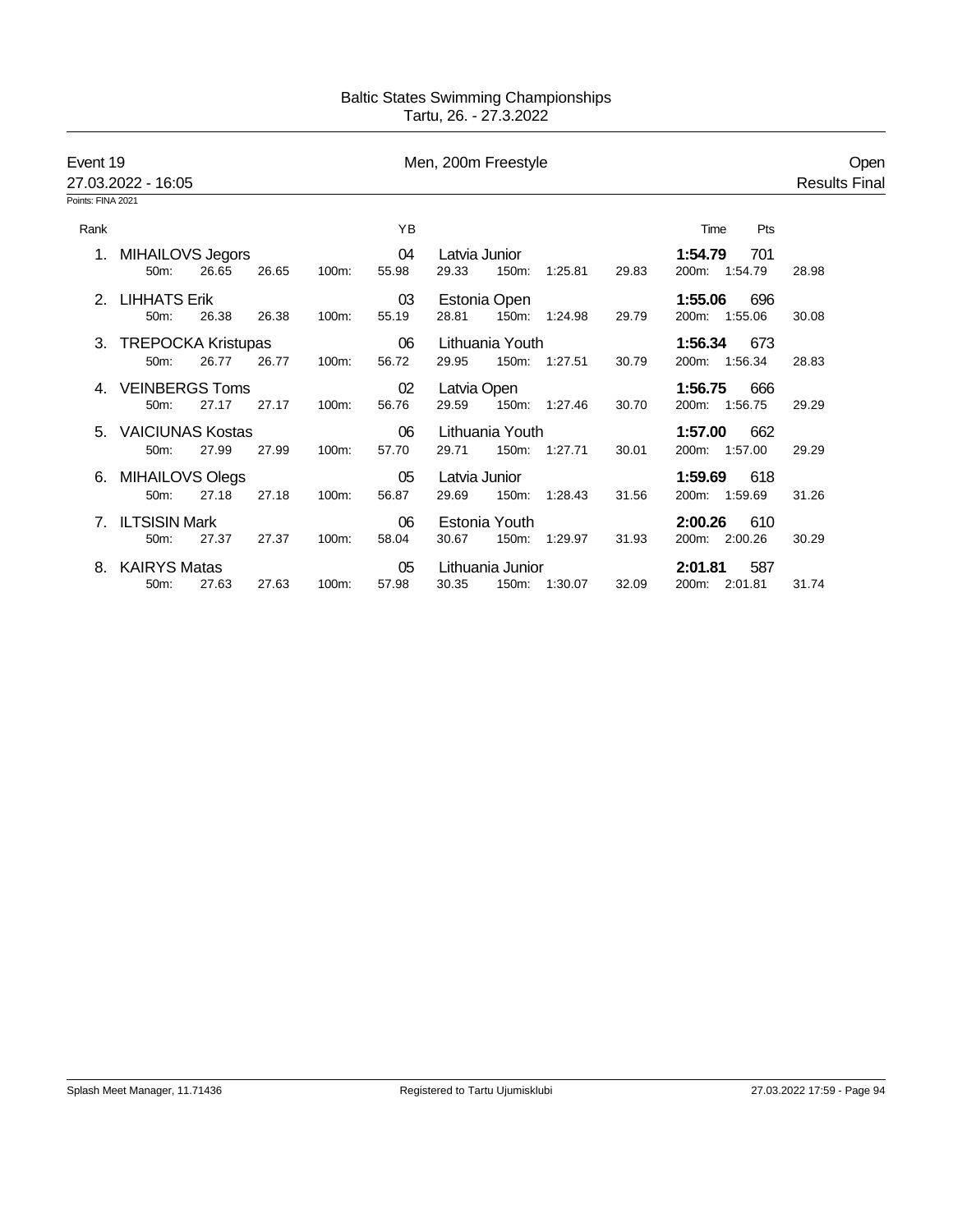| Event 20          | 27.03.2022 - 16:10                        |       |       |          |                     | Women, 200m Breaststroke |                  |               |       |                                 | Open<br><b>Results Final</b> |
|-------------------|-------------------------------------------|-------|-------|----------|---------------------|--------------------------|------------------|---------------|-------|---------------------------------|------------------------------|
| Points: FINA 2021 |                                           |       |       |          |                     |                          |                  |               |       |                                 |                              |
| Rank              |                                           |       |       |          | YB                  |                          |                  |               |       | Pts<br>Time                     |                              |
|                   | ROMANJUK Maria<br>$50m$ :                 | 35.65 | 35.65 | 100m:    | 96<br>1:15.10       | 39.45                    | Estonia Open     | 150m: 1:55.47 | 40.37 | 2:36.47<br>702<br>200m: 2:36.47 | 41.00                        |
|                   | 2. STANCIKAITE Guoda<br>50 <sub>m</sub> : | 35.96 | 35.96 | 100m:    | 07<br>1:16.42       | 40.46                    | Lithuania Youth  | 150m: 1:57.29 | 40.87 | 2:38.66<br>674<br>200m: 2:38.66 | 41.37                        |
|                   | 3. ALISAUSKAITE Karile<br>50m:            | 35.49 | 35.49 | 100m:    | 08<br>1:17.09       | 41.60                    | Lithuania Youth  | 150m: 1:58.41 | 41.32 | 2:38.83<br>671<br>200m: 2:38.83 | 40.42                        |
|                   | 4. MERIMAA Mirtel<br>50m:                 | 36.70 | 36.70 |          | 08<br>100m: 1:18.15 | 41.45                    | Estonia Youth    | 150m: 2:00.71 | 42.56 | 2:42.78<br>624<br>200m: 2:42.78 | 42.07                        |
|                   | 5. VORONTSOVA Jekaterina<br>50m:          | 37.07 | 37.07 |          | 05<br>100m: 1:18.37 | 41.30                    | Estonia Junior   | 150m: 2:01.19 | 42.82 | 2:43.30<br>618<br>200m: 2:43.30 | 42.11                        |
|                   | 6. BAKUTYTE Ausrine<br>50m:               | 37.59 | 37.59 | 100m:    | 06<br>1:19.49       | 41.90                    | Lithuania Junior | 150m: 2:01.58 | 42.09 | 2:43.48<br>616<br>200m: 2:43.48 | 41.90                        |
|                   | <b>TOOMPUU Marie</b><br>$50m$ :           | 37.51 | 37.51 | $100m$ : | 04<br>1:19.78       | 42.27                    | Estonia Open     | 150m: 2:03.40 | 43.62 | 2:46.82<br>579<br>200m: 2:46.82 | 43.42                        |
|                   | 8. SLATKEVICIUTE Aiste<br>50m:            | 38.69 | 38.69 | 100m:    | 05<br>1:22.95       | 44.26                    | Lithuania Junior | 150m: 2:07.29 | 44.34 | 2:50.56<br>542<br>200m: 2:50.56 | 43.27                        |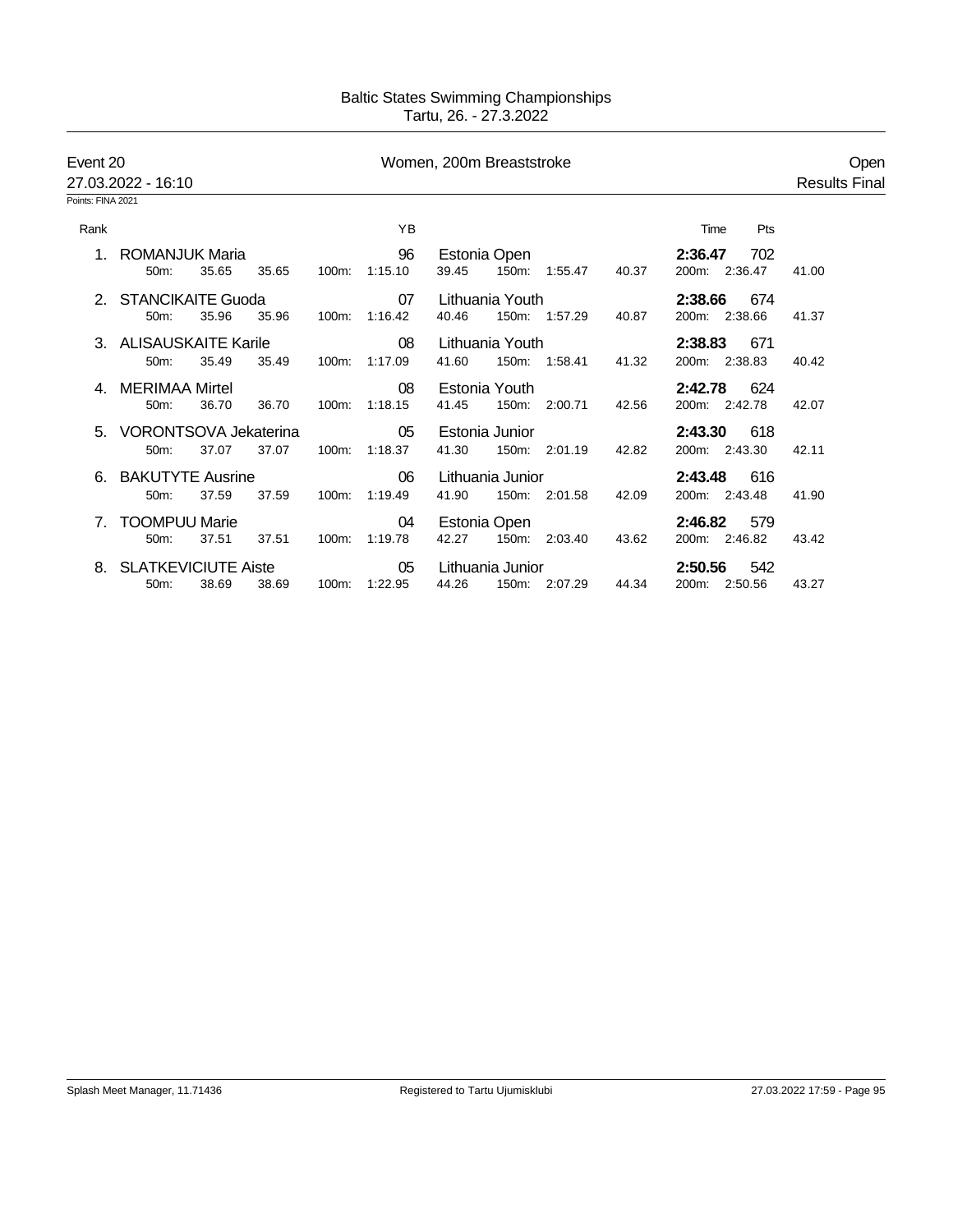| Event 21<br>Points: FINA 2021 | 27.03.2022 - 16:14                          |       |       |                     | Men, 100m Breaststroke    |         |     | Open<br><b>Results Finals</b> |
|-------------------------------|---------------------------------------------|-------|-------|---------------------|---------------------------|---------|-----|-------------------------------|
| Rank                          |                                             |       |       | ΥB                  |                           | Time    | Pts |                               |
| Final A                       |                                             |       |       |                     |                           |         |     |                               |
|                               | 1. BOBROVS Daniils<br>30.24<br>50m:         | 30.24 |       | 97<br>100m: 1:03.59 | Latvia Open<br>33.35      | 1:03.59 | 715 |                               |
|                               | 2. PALVADRE Christopher<br>50m:<br>30.06    | 30.06 | 100m: | 03<br>1:04.36       | Estonia Open<br>34.30     | 1:04.36 | 690 |                               |
|                               | 3. ROOSE Ralf<br>50m:<br>30.40              | 30.40 |       | 04<br>100m: 1:05.16 | Estonia Junior<br>34.76   | 1:05.16 | 665 |                               |
|                               | 4. BOICOVS Jevgenijs<br>50m:<br>30.59       | 30.59 |       | 97<br>100m: 1:05.37 | Latvia Open<br>34.78      | 1:05.37 | 658 |                               |
|                               | 5. SAKELS Stanislavs<br>50m:<br>30.58       | 30.58 |       | 04<br>100m: 1:05.93 | Latvia Junior<br>35.35    | 1:05.93 | 642 |                               |
|                               | 6. SOVTSA Mark<br>50m:<br>30.69             | 30.69 |       | 01<br>100m: 1:05.97 | Estonia Open<br>35.28     | 1:05.97 | 640 |                               |
|                               | 7. SIKORSKIS Nojus<br>30.94<br>50m:         | 30.94 |       | 05<br>100m: 1:06.95 | Lithuania Junior<br>36.01 | 1:06.95 | 613 |                               |
|                               | 8. SELI Karel<br>50m:<br>30.90              | 30.90 |       | 98<br>100m: 1:07.15 | Estonia Open<br>36.25     | 1:07.15 | 607 |                               |
| Final B                       |                                             |       |       |                     |                           |         |     |                               |
|                               | 9. LUFTS Francis Peteris<br>50m:<br>31.08   | 31.08 |       | 05<br>100m: 1:06.66 | Latvia Junior<br>35.58    | 1:06.66 | 621 |                               |
|                               | 10. KAKTINS Matiss<br>32.22<br>50m:         | 32.22 |       | 05<br>100m: 1:07.77 | Latvia Junior<br>35.55    | 1:07.77 | 591 |                               |
|                               | 11. ALTEBERG Artjom<br>31.70<br>50m:        | 31.70 |       | 06<br>100m: 1:07.99 | Estonia Youth<br>36.29    | 1:07.99 | 585 |                               |
|                               | 12. TEDER Karl Christopher<br>50m:<br>31.63 | 31.63 |       | 04<br>100m: 1:08.34 | Estonia Junior<br>36.71   | 1:08.34 | 576 |                               |
|                               | 13. AUGUSTINAVICIUS Arnas<br>50m:<br>32.12  | 32.12 |       | 07<br>100m: 1:08.40 | Lithuania Youth<br>36.28  | 1:08.40 | 575 |                               |
|                               | 14. SLIZIUS Povilas<br>50m:<br>31.96        | 31.96 |       | 06<br>100m: 1:08.42 | Lithuania Youth<br>36.46  | 1:08.42 | 574 |                               |
|                               | 15. MOSKALENKO Denis<br>32.23<br>50m:       | 32.23 |       | 05<br>100m: 1:09.31 | Estonia Junior<br>37.08   | 1:09.31 | 552 |                               |
|                               | DNS VARANAVICIUS Karolis                    |       |       | 06                  | Lithuania Youth           |         |     |                               |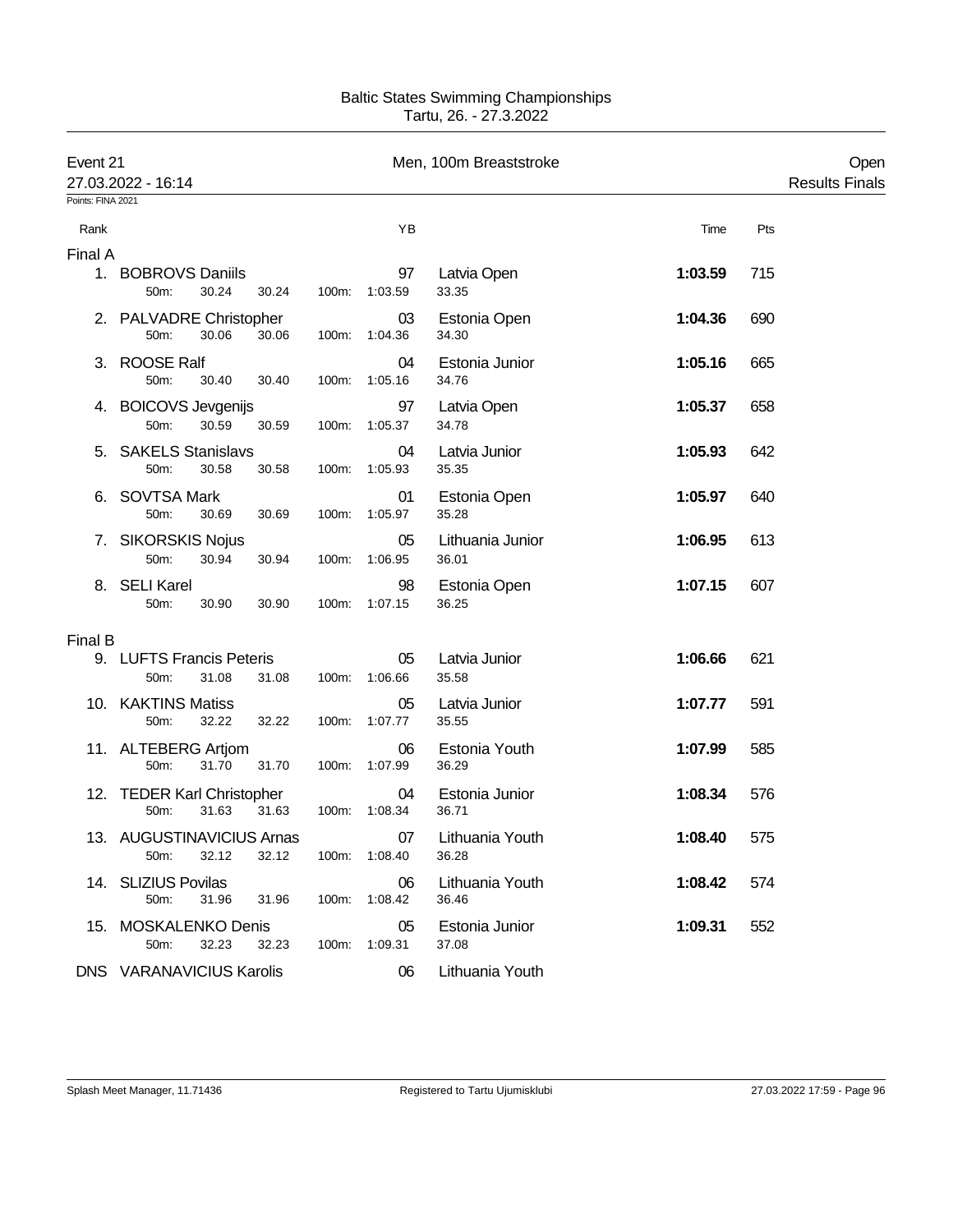| Event 22          | 27.03.2022 - 16:21                       |       |       |                     | Women, 100m Backstroke    |         |     | Open<br><b>Results Finals</b> |
|-------------------|------------------------------------------|-------|-------|---------------------|---------------------------|---------|-----|-------------------------------|
| Points: FINA 2021 |                                          |       |       |                     |                           |         |     |                               |
| Rank              |                                          |       |       | ΥB                  |                           | Time    | Pts |                               |
| Final A           |                                          |       |       |                     |                           |         |     |                               |
|                   | 1. PEKUNAITE Paulina<br>31.69<br>50m:    | 31.69 |       | 02<br>100m: 1:04.85 | Lithuania Open<br>33.16   | 1:04.85 | 699 |                               |
|                   | 2. VUTT Hanna Grete<br>50m:<br>31.80     | 31.80 | 100m: | 03<br>1:05.93       | Estonia Open<br>34.13     | 1:05.93 | 665 |                               |
|                   | 3. VALDMAA Laura-Liis<br>50m:<br>31.80   | 31.80 |       | 04<br>100m: 1:06.35 | Estonia Open<br>34.55     | 1:06.35 | 653 |                               |
|                   | 4. VAINIKK Annika<br>50m:<br>33.23       | 33.23 | 100m: | $00\,$<br>1:07.31   | Estonia Open<br>34.08     | 1:07.31 | 625 |                               |
|                   | 5. SVENCIONYTE Stela<br>50m:<br>33.41    | 33.41 | 100m: | 08<br>1:07.47       | Lithuania Youth<br>34.06  | 1:07.47 | 621 |                               |
| 6.                | <b>JAKSTAITE Beata</b><br>50m:<br>33.52  | 33.52 |       | 05<br>100m: 1:07.60 | Lithuania Junior<br>34.08 | 1:07.60 | 617 |                               |
|                   | 7. SOVTSA Polina<br>50m:<br>32.87        | 32.87 | 100m: | 08<br>1:08.15       | Estonia Youth<br>35.28    | 1:08.15 | 602 |                               |
|                   | 8. ULP Loreen<br>50m:<br>33.13           | 33.13 |       | 06<br>100m: 1:08.46 | Estonia Junior<br>35.33   | 1:08.46 | 594 |                               |
| Final B           |                                          |       |       |                     |                           |         |     |                               |
|                   | 9. VASILIAUSKAITE Rusne<br>50m:<br>32.94 | 32.94 |       | 07<br>100m: 1:07.66 | Lithuania Youth<br>34.72  | 1:07.66 | 616 |                               |
|                   | 10. KANN Kertu<br>50m:<br>33.19          | 33.19 | 100m: | 06<br>1:07.81       | Estonia Junior<br>34.62   | 1:07.81 | 611 |                               |
|                   | 11. SINKUS Laura<br>50m:<br>33.70        | 33.70 |       | 04<br>100m: 1:08.81 | Latvia Open<br>35.11      | 1:08.81 | 585 |                               |
|                   | 12. KAPELINA Anna<br>50m:<br>33.70       | 33.70 |       | 03<br>100m: 1:09.30 | Estonia Open<br>35.60     | 1:09.30 | 573 |                               |
|                   | 13. IRBE Birgit<br>34.26<br>50m:         | 34.26 |       | 06<br>100m: 1:10.33 | Estonia Junior<br>36.07   | 1:10.33 | 548 |                               |
|                   | 14. VITSUT Laura<br>50m:<br>34.48        | 34.48 |       | 04<br>100m: 1:12.74 | Estonia Open<br>38.26     | 1:12.74 | 495 |                               |
|                   | 15. KRAUKLE Emilija<br>50m:<br>35.51     | 35.51 |       | 08<br>100m: 1:13.58 | Latvia Youth<br>38.07     | 1:13.58 | 478 |                               |
|                   | 16. MAAS Mari-Liis<br>50m:<br>36.94      | 36.94 |       | 04<br>100m: 1:17.61 | Estonia Open<br>40.67     | 1:17.61 | 408 |                               |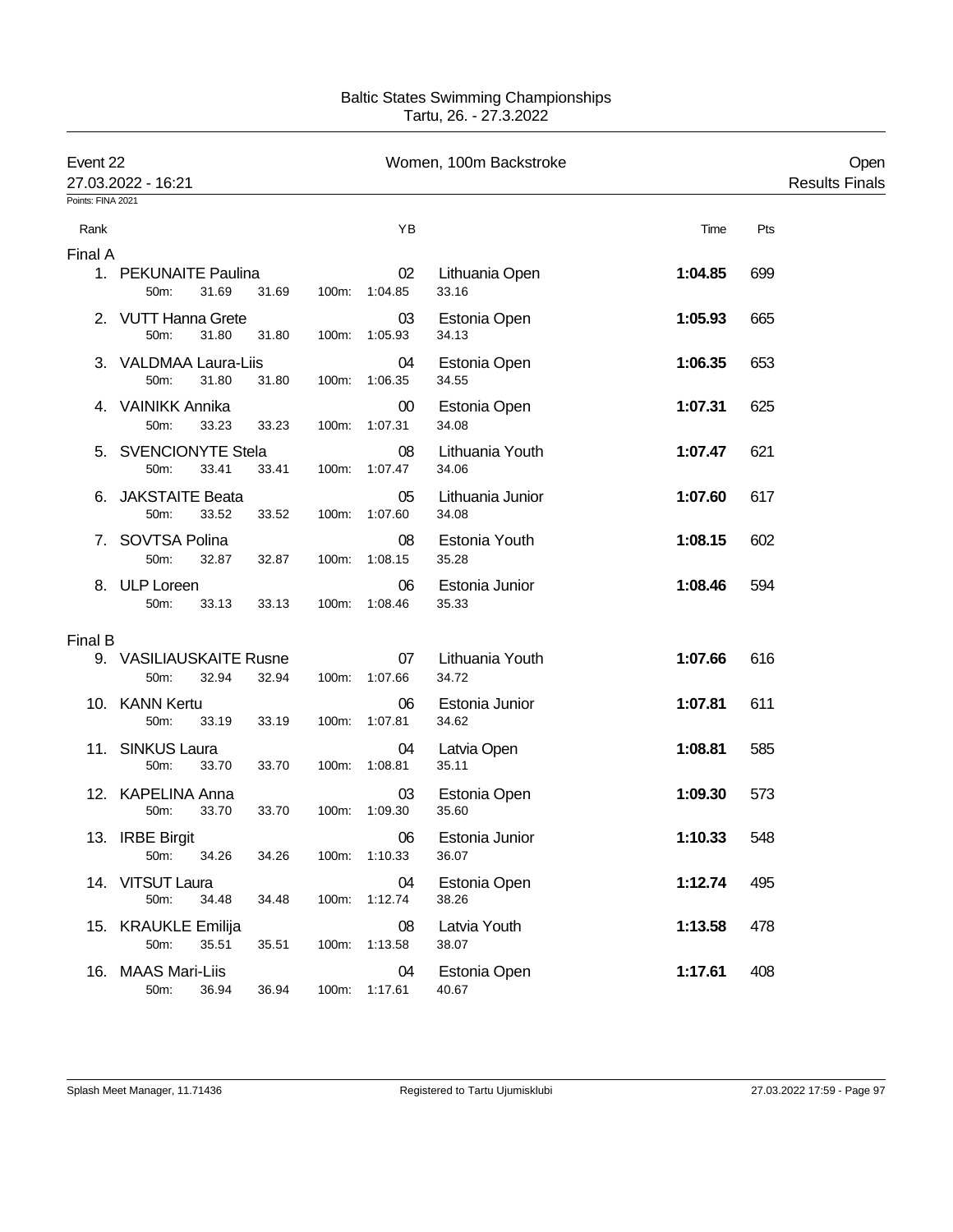| Event 23          | 27.03.2022 - 16:26         |       |       |       |         | Men, 200m Backstroke |                  |               |       |                | Open<br><b>Results Final</b> |
|-------------------|----------------------------|-------|-------|-------|---------|----------------------|------------------|---------------|-------|----------------|------------------------------|
| Points: FINA 2021 |                            |       |       |       |         |                      |                  |               |       |                |                              |
| Rank              |                            |       |       |       | YB      |                      |                  |               |       | Pts<br>Time    |                              |
|                   | 1. FELDBERGS Girts         |       |       |       | 93      | Latvia Open          |                  |               |       | 727<br>2:04.45 |                              |
|                   | $50m$ :                    | 28.68 | 28.68 | 100m: | 1:00.10 | 31.42                |                  | 150m: 1:32.55 | 32.45 | 200m: 2:04.45  | 31.90                        |
|                   | 2. GRIGAITIS Erikas        |       |       |       | 02      |                      | Lithuania Open   |               |       | 716<br>2:05.07 |                              |
|                   | 50m:                       | 29.50 | 29.50 | 100m: | 1:01.18 | 31.68                |                  | 150m: 1:33.40 | 32.22 | 200m: 2:05.07  | 31.67                        |
|                   | 3. TAMMIK Remi             |       |       |       | 05      |                      | Estonia Junior   |               |       | 2:08.83<br>655 |                              |
|                   | 50m:                       | 30.31 | 30.31 | 100m: | 1:02.36 | 32.05                |                  | 150m: 1:36.39 | 34.03 | 200m: 2:08.83  | 32.44                        |
|                   | 4. STANKEVICIUS Kajus      |       |       |       | 04      |                      | Lithuania Junior |               |       | 2:09.20<br>650 |                              |
|                   | 50m:                       | 29.38 | 29.38 | 100m: | 1:02.12 | 32.74                |                  | 150m: 1:36.25 | 34.13 | 200m: 2:09.20  | 32.95                        |
|                   | 5. SMOK Alan               |       |       |       | 05      |                      | Estonia Junior   |               |       | 2:10.13<br>636 |                              |
|                   | 50m:                       | 29.96 | 29.96 | 100m: | 1:03.37 | 33.41                |                  | 150m: 1:37.43 | 34.06 | 200m: 2:10.13  | 32.70                        |
|                   | 6. BRENCS Kristians        |       |       |       | 06      | Latvia Youth         |                  |               |       | 2:10.58<br>629 |                              |
|                   | 50m:                       | 30.03 | 30.03 | 100m: | 1:03.71 | 33.68                | 150m:            | 1:38.31       | 34.60 | 200m: 2:10.58  | 32.27                        |
|                   | <b>MAENNIK Hans Herman</b> |       |       |       | 05      |                      | Estonia Junior   |               |       | 2:12.14<br>607 |                              |
|                   | 50m:                       | 30.33 | 30.33 | 100m: | 1:04.17 | 33.84                | 150m:            | 1:39.09       | 34.92 | 200m: 2:12.14  | 33.05                        |
|                   | <b>BABAKINAS Evaldas</b>   |       |       |       | 05      |                      | Lithuania Junior |               |       | 2:13.55<br>588 |                              |
|                   | 50m:                       | 30.18 | 30.18 | 100m: | 1:04.12 | 33.94                |                  | 150m: 1:38.98 | 34.86 | 200m: 2:13.55  | 34.57                        |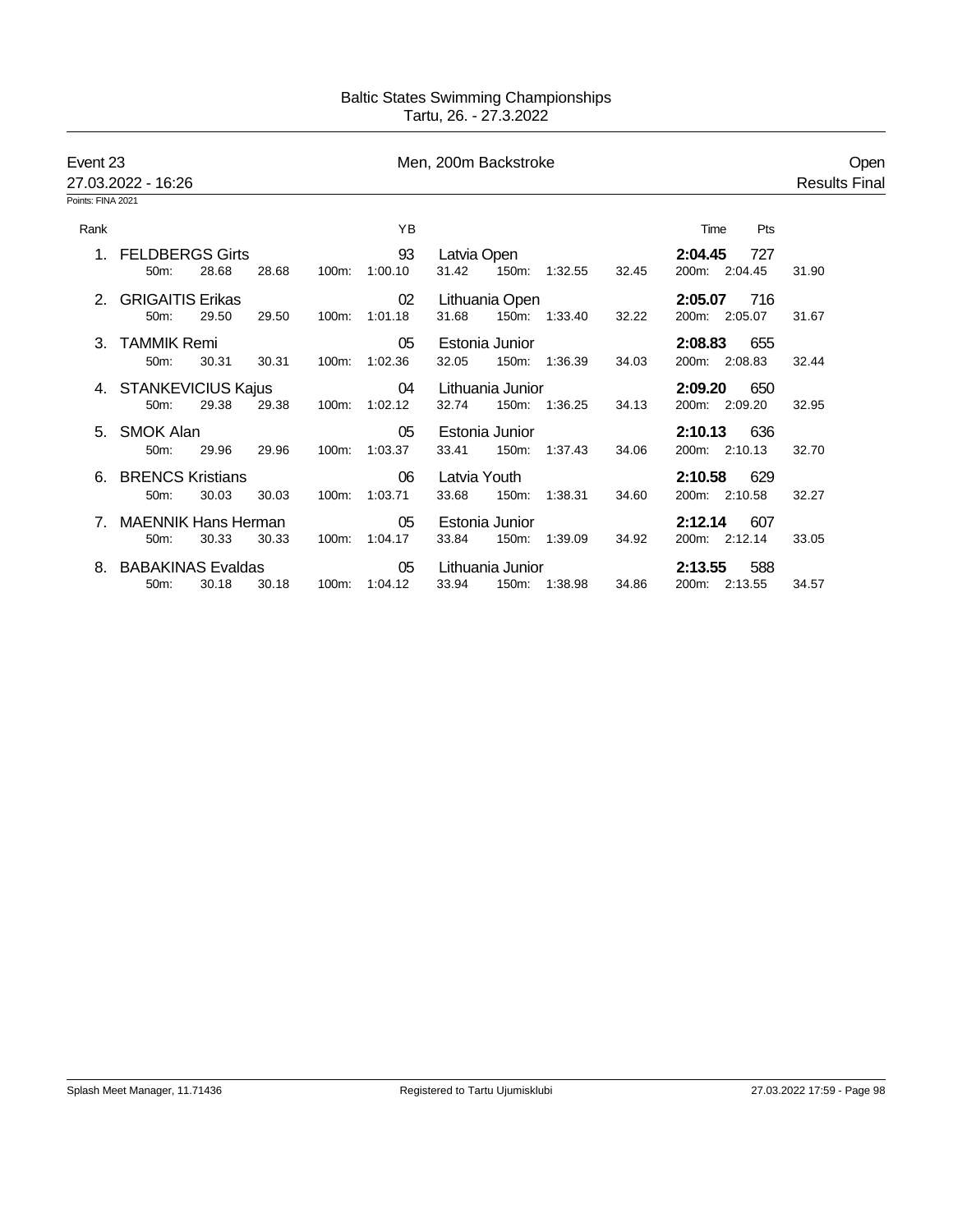| Event 24          |                                             |       |       |               |                     | Women, 200m Butterfly |                  |                                                 |       |                                   | Open                 |
|-------------------|---------------------------------------------|-------|-------|---------------|---------------------|-----------------------|------------------|-------------------------------------------------|-------|-----------------------------------|----------------------|
| Points: FINA 2021 | 27.03.2022 - 16:32                          |       |       |               |                     |                       |                  |                                                 |       |                                   | <b>Results Final</b> |
| Rank              |                                             |       |       |               | ΥB                  |                       |                  |                                                 |       | Pts<br>Time                       |                      |
|                   | MALUKA leva<br>50 <sub>m</sub> :            | 30.38 | 30.38 |               | 03<br>100m: 1:04.01 | Latvia Open<br>33.63  |                  | 150m: 1:40.46                                   | 36.45 | 2:20.55<br>650<br>200m: 2:20.55   | 40.09                |
|                   | 2. VEDEHHOVA Alina<br>50m:                  | 30.73 | 30.73 | 100m:         | 99<br>1:06.76       | 36.03                 | Estonia Open     | 150m: 1:45.69                                   | 38.93 | 583<br>2:25.76<br>200m: 2:25.76   | 40.07                |
|                   | 3. KERSEVICIUTE Radvile<br>50m:             | 33.01 | 33.01 |               | 05<br>100m: 1:10.58 | 37.57                 | Lithuania Junior | 150m: 1:49.13                                   | 38.55 | 2:26.04<br>- 580<br>200m: 2:26.04 | 36.91                |
|                   | 4. JUERISOO Miriam<br>50 <sub>m</sub> :     | 33.03 | 33.03 | 100m: 1:11.72 | 08                  | 38.69                 | Estonia Youth    | 150m: 1:51.49                                   | 39.77 | - 524<br>2:31.06<br>200m: 2:31.06 | 39.57                |
|                   | 5. TIMOFEJEVA Polina<br>50 <sub>m</sub> :   | 32.42 | 32.42 | 100m: 1:11.46 | 05                  | 39.04                 | Estonia Junior   | 150m: 1:52.19                                   | 40.73 | 2:31.60<br>518<br>200m: 2:31.60   | 39.41                |
|                   | 6. BOREVICIUTE Liepa Veronika 09<br>$50m$ : | 33.58 | 33.58 |               | 100m: 1:13.14       | 39.56                 |                  | Lithuania Youth <b>Example</b><br>150m: 1:54.22 | 41.08 | 2:32.85<br>506<br>200m: 2:32.85   | 38.63                |
| 7.                | <b>TRUCINSKAITE Guoda</b><br>$50m$ :        | 34.19 | 34.19 | 100m:         | 08<br>1:13.59       | 39.40                 | Lithuania Youth  | 150m: 1:54.64                                   | 41.05 | 2:35.77<br>478<br>200m: 2:35.77   | 41.13                |
|                   | 8. JANUTENAITE Saule<br>50m:                | 35.13 | 35.13 |               | 07<br>100m: 1:15.80 | 40.67                 | Lithuania Youth  | 150m: 1:58.91                                   | 43.11 | 413<br>2:43.44<br>200m: 2:43.44   | 44.53                |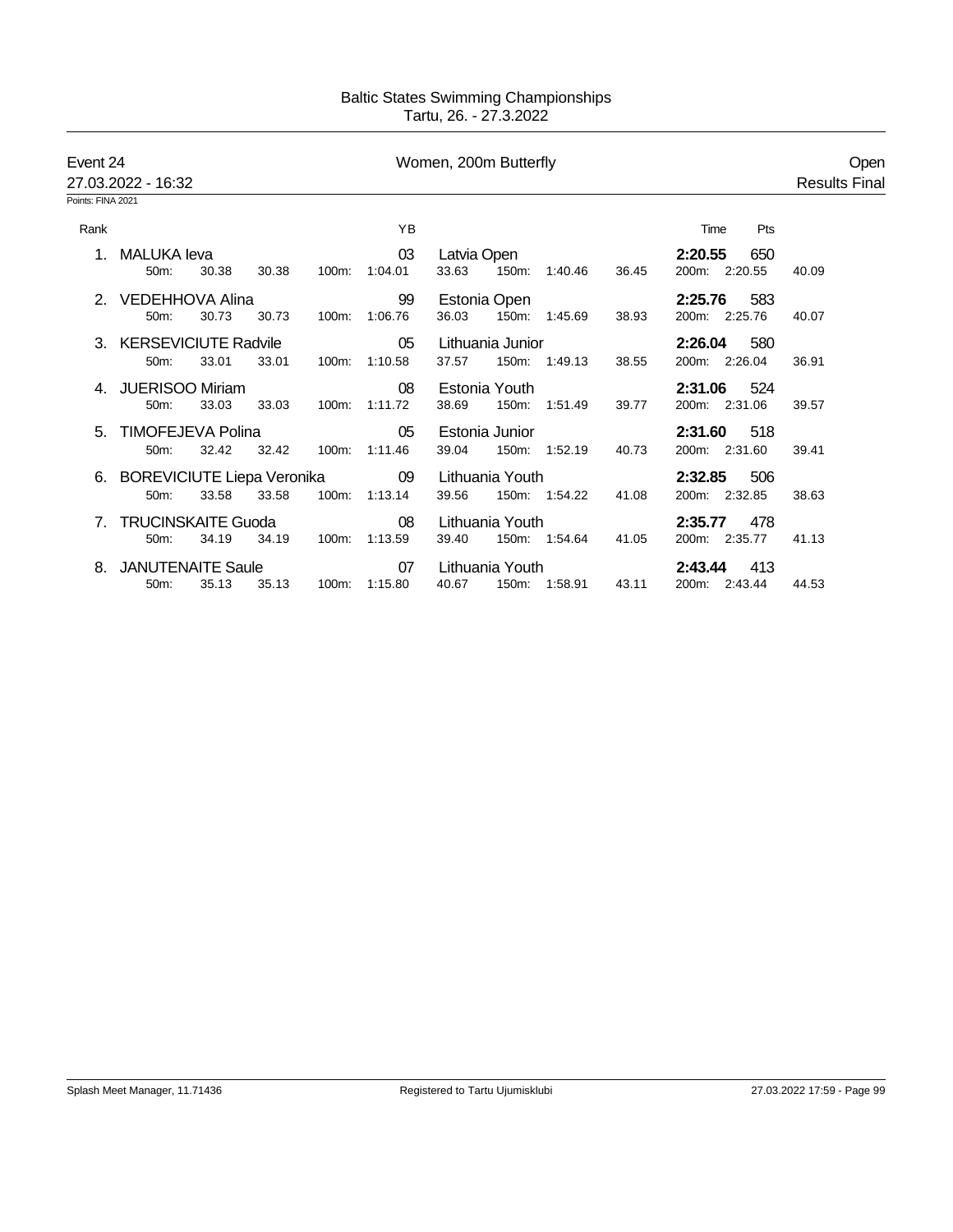| Event 25<br>Points: FINA 2021 | 27.03.2022 - 16:36            |       |       |       |                     | Men, 100m Butterfly       |         |     | Open<br><b>Results Finals</b> |
|-------------------------------|-------------------------------|-------|-------|-------|---------------------|---------------------------|---------|-----|-------------------------------|
| Rank                          |                               |       |       |       | YB                  |                           | Time    | Pts |                               |
| Final A                       |                               |       |       |       |                     |                           |         |     |                               |
|                               | 1. AHTIAINEN Alex<br>50m:     | 25.19 | 25.19 | 100m: | 01<br>54.05         | Estonia Open<br>28.86     | 54.05   | 768 |                               |
|                               | 2. ZAITSEV Daniel<br>50m:     | 25.78 | 25.78 | 100m: | 97<br>54.33         | Estonia Open<br>28.55     | 54.33   | 756 |                               |
|                               | 3. TOBLER Artur<br>50m:       | 26.53 | 26.53 | 100m: | 04<br>56.37         | Estonia Junior<br>29.84   | 56.37   | 677 |                               |
|                               | 4. CESNAKAS Edvinas<br>50m:   | 27.31 | 27.31 | 100m: | 03<br>57.11         | Lithuania Open<br>29.80   | 57.11   | 651 |                               |
|                               | 5. ASTRELIN Dmitri<br>50m:    | 27.25 | 27.25 | 100m: | 03<br>57.66         | Estonia Open<br>30.41     | 57.66   | 632 |                               |
|                               | 6. IVANOV Nikita<br>50m:      | 27.49 | 27.49 | 100m: | 05<br>57.69         | Estonia Junior<br>30.20   | 57.69   | 631 |                               |
|                               | 7. GIEDRAITIS Nedas<br>50m:   | 27.02 | 27.02 | 100m: | 04<br>58.17         | Lithuania Junior<br>31.15 | 58.17   | 616 |                               |
|                               | 8. TREPOCKA Kristupas<br>50m: | 29.74 | 29.74 |       | 06<br>100m: 1:02.43 | Lithuania Youth<br>32.69  | 1:02.43 | 498 |                               |
|                               |                               |       |       |       |                     |                           |         |     |                               |
| <b>Final B</b>                | 9. RULLIS Reds<br>50m:        | 27.10 | 27.10 | 100m: | 05<br>58.65         | Latvia Junior<br>31.55    | 58.65   | 601 |                               |
|                               | 10. TATAR Robin<br>50m:       | 27.33 | 27.33 | 100m: | 02<br>59.00         | Estonia Open<br>31.67     | 59.00   | 590 |                               |
|                               | 11. VESKI Harri<br>50m:       | 27.54 | 27.54 | 100m: | 03<br>59.21         | Estonia Open<br>31.67     | 59.21   | 584 |                               |
|                               | 12. SHUVALOV Danil<br>50m:    | 27.78 | 27.78 | 100m: | 06<br>59.36         | Estonia Youth<br>31.58    | 59.36   | 579 |                               |
|                               | 13. JUSKA Tajus<br>50m:       | 27.47 | 27.47 | 100m: | 09<br>59.44         | Lithuania Youth<br>31.97  | 59.44   | 577 |                               |
|                               | 14. ALEKSEJEVS Elijs<br>50m:  | 27.79 | 27.79 | 100m: | 06<br>59.49         | Latvia Youth<br>31.70     | 59.49   | 576 |                               |
|                               | 15. CILEKS Germans<br>50m:    | 27.44 | 27.44 | 100m: | 05<br>59.72         | Latvia Junior<br>32.28    | 59.72   | 569 |                               |
|                               | 16. KAIRYS Matas<br>50m:      | 27.65 | 27.65 |       | 05<br>100m: 1:00.87 | Lithuania Junior<br>33.22 | 1:00.87 | 537 |                               |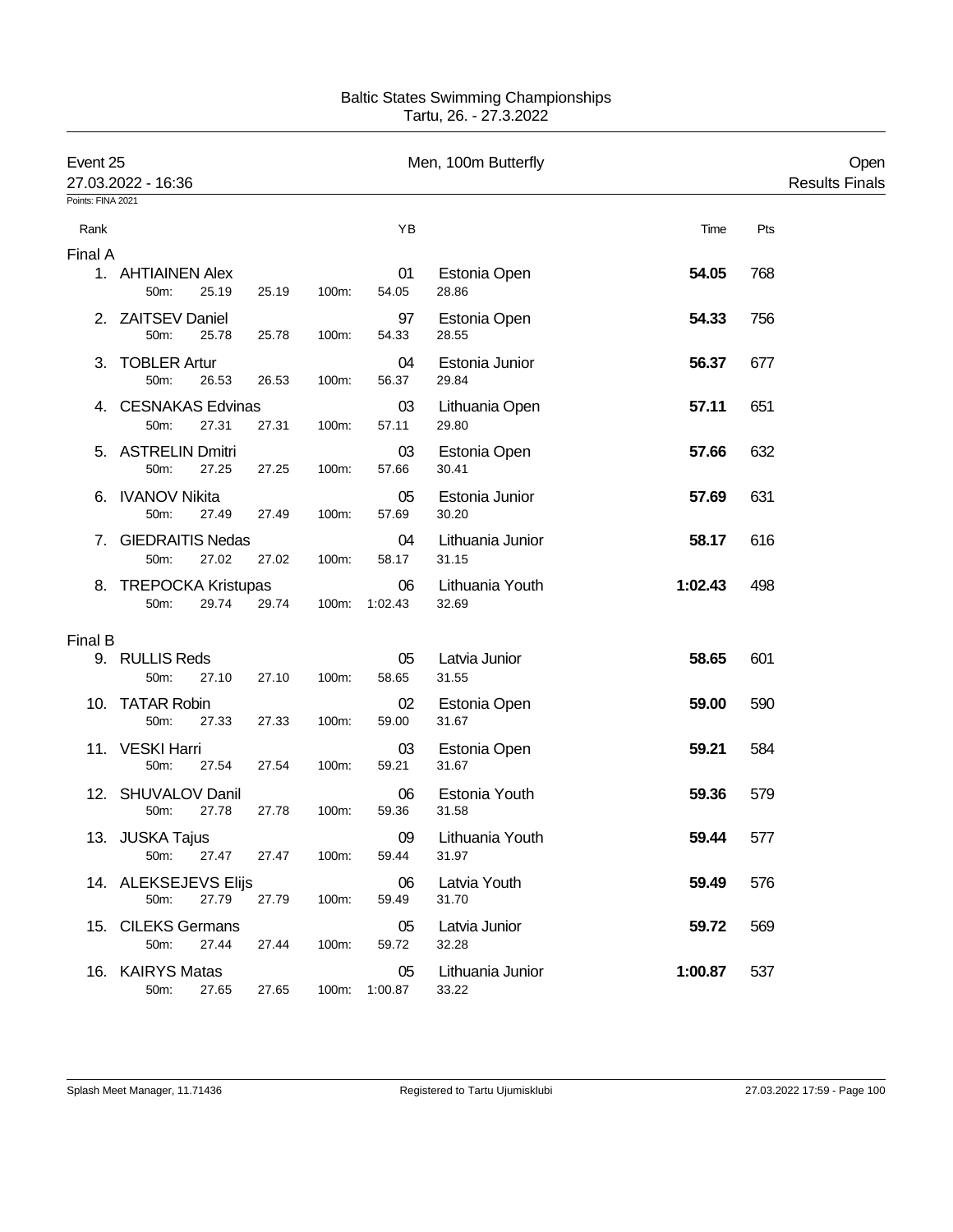| Event 26                       | 27.03.2022 - 16:42    |                          |       | Women, 400m Freestyle |         |              |                  |               |       |         |               | Open<br><b>Results Final</b> |  |
|--------------------------------|-----------------------|--------------------------|-------|-----------------------|---------|--------------|------------------|---------------|-------|---------|---------------|------------------------------|--|
| Points: FINA 2021              |                       |                          |       |                       |         |              |                  |               |       |         |               |                              |  |
| Rank                           |                       |                          |       |                       | YB      |              |                  |               |       | Time    | Pts           |                              |  |
| $\mathbf 1$ .                  | <b>MAAS Mari-Liis</b> |                          |       |                       | 04      |              | Estonia Open     |               |       | 4:37.76 | 616           |                              |  |
|                                | 50m:                  | 32.17                    | 32.17 | 150m:                 | 1:42.50 | 35.22        | 250m:            | 2:54.54       | 35.63 |         | 350m: 4:04.73 | 35.00                        |  |
|                                | 100m:                 | 1:07.28                  | 35.11 | 200m:                 | 2:18.91 | 36.41        | 300m:            | 3:29.73       | 35.19 |         | 400m: 4:37.76 | 33.03                        |  |
| $2_{-}$                        | <b>RAUDSEPP Britt</b> |                          |       |                       | 07      |              | Estonia Youth    |               |       | 4:38.52 | 611           |                              |  |
|                                | 50m:                  | 31.74                    | 31.74 | 150m:                 | 1:42.19 | 35.71        | 250m:            | 2:53.71       | 35.45 |         | 350m: 4:04.20 | 35.00                        |  |
|                                | 100m:                 | 1:06.48                  | 34.74 | 200m:                 | 2:18.26 | 36.07        | 300m:            | 3:29.20       | 35.49 |         | 400m: 4:38.52 | 34.32                        |  |
|                                | 3. BACKEVICIUTE Auste |                          |       |                       | 06      |              | Lithuania Junior |               |       | 4:40.57 | 598           |                              |  |
|                                | 50m:                  | 32.29                    | 32.29 | 150m:                 | 1:43.53 | 36.21        |                  | 250m: 2:55.85 | 36.28 |         | 350m: 4:07.87 | 35.60                        |  |
|                                | 100m:                 | 1:07.32                  | 35.03 | 200m:                 | 2:19.57 | 36.04        | 300m:            | 3:32.27       | 36.42 |         | 400m: 4:40.57 | 32.70                        |  |
| 4                              |                       | <b>BAZANOVA Ksenia</b>   |       |                       | 09      |              | Estonia Youth    |               |       | 4:43.03 | 583           |                              |  |
|                                | 50m:                  | 31.34                    | 31.34 | 150m:                 | 1:43.56 | 36.88        | 250m:            | 2:56.52       | 36.59 |         | 350m: 4:09.52 | 36.37                        |  |
|                                | 100m:                 | 1:06.68                  | 35.34 | 200m:                 | 2:19.93 | 36.37        | 300m:            | 3:33.15       | 36.63 |         | 400m: 4:43.03 | 33.51                        |  |
| 5.                             | <b>NAINYTE leva</b>   |                          |       |                       | 08      |              | Lithuania Youth  |               |       | 4:45.18 | 570           |                              |  |
|                                | 50m:                  | 32.23                    | 32.23 | 150m:                 | 1:45.86 | 37.90        |                  | 250m: 3:00.20 | 36.77 |         | 350m: 4:11.58 | 35.49                        |  |
|                                | 100m:                 | 1:07.96                  | 35.73 | 200m:                 | 2:23.43 | 37.57        |                  | 300m: 3:36.09 | 35.89 |         | 400m: 4:45.18 | 33.60                        |  |
| 6.                             |                       | <b>SVENCIONYTE Stela</b> |       |                       | 08      |              | Lithuania Youth  |               |       | 4:46.58 | 561           |                              |  |
|                                | 50m:                  | 33.59                    | 33.59 | 150m:                 | 1:46.70 | 36.54        |                  | 250m: 2:59.45 | 36.16 |         | 350m: 4:12.09 | 36.35                        |  |
|                                | 100m:                 | 1:10.16                  | 36.57 | 200m:                 | 2:23.29 | 36.59        |                  | 300m: 3:35.74 | 36.29 |         | 400m: 4:46.58 | 34.49                        |  |
| $7_{\scriptscriptstyle{\sim}}$ | VISOCKAITE leva       |                          |       |                       | 07      |              | Lithuania Youth  |               |       | 4:52.78 | 526           |                              |  |
|                                | 50m:                  | 32.64                    | 32.64 | 150m:                 | 1:46.58 | 37.51        |                  | 250m: 3:03.08 | 38.05 |         | 350m: 4:17.59 | 36.45                        |  |
|                                | 100m:                 | 1:09.07                  | 36.43 | 200m:                 | 2:25.03 | 38.45        | 300m:            | 3:41.14       | 38.06 |         | 400m: 4:52.78 | 35.19                        |  |
|                                | 8. KRAUKLE Emilija    |                          |       |                       | 08      | Latvia Youth |                  |               |       | 4:53.32 | 523           |                              |  |
|                                | 50m:                  | 33.01                    | 33.01 | 150m:                 | 1:46.87 | 37.52        | 250m:            | 3:02.74       | 37.92 |         | 350m: 4:17.68 | 37.30                        |  |
|                                | 100m:                 | 1:09.35                  | 36.34 | 200m:                 | 2:24.82 | 37.95        | 300m:            | 3:40.38       | 37.64 |         | 400m: 4:53.32 | 35.64                        |  |
|                                |                       |                          |       |                       |         |              |                  |               |       |         |               |                              |  |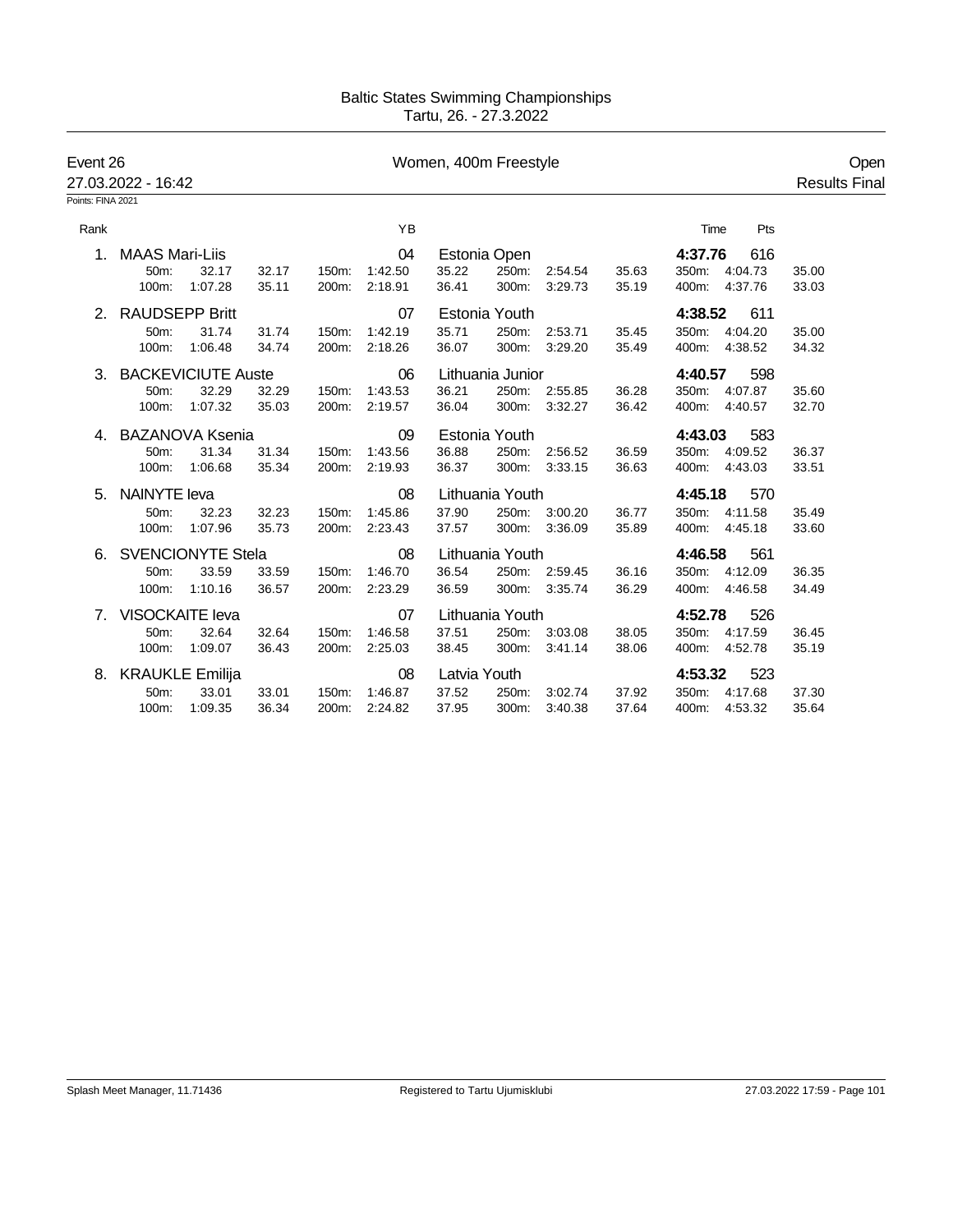| Event 27                 |        |                  |                    |     | Open                  |
|--------------------------|--------|------------------|--------------------|-----|-----------------------|
| 27.03.2022 - 16:48       |        |                  |                    |     | <b>Results Finals</b> |
| Points: FINA 2021        |        |                  |                    |     |                       |
|                          | YB     |                  | Time               | Pts |                       |
| Final A                  |        |                  |                    |     |                       |
| <b>ZAITSEV Daniel</b>    | 97     | Estonia Open     | 23.50              | 704 |                       |
| <b>AHTIAINEN Alex</b>    | 01     | Estonia Open     | 23.66              | 690 |                       |
| <b>PANCEREVAS Daniil</b> | 04     | Lithuania Junior | 23.95              | 665 |                       |
| PALVADRE Christopher     | 03     | Estonia Open     | 24.04              | 658 |                       |
| <b>BACKULIS Julius</b>   | 00     | Lithuania Open   | 24.15              | 649 |                       |
| <b>LIHHATS Erik</b>      | 03     | Estonia Open     | 24.18              | 646 |                       |
| <b>DZIRKALIS Janis</b>   | 05     | Latvia Junior    | 24.29              | 637 |                       |
| <b>KUULPAK Hans-Mikk</b> | 04     | Estonia Junior   | 24.39              | 630 |                       |
| Final B                  |        |                  |                    |     |                       |
| DROZDOV Daniil           | 04     | Estonia Junior   | 24.28              | 638 |                       |
| <b>VOOL Mattias</b>      | 05     | Estonia Junior   | 24.42              | 627 |                       |
| <b>PETRAGO Deniss</b>    | 04     | Latvia Junior    | 24.62              | 612 |                       |
| <b>RULLIS Reds</b>       | 05     | Latvia Junior    | 24.63              | 611 |                       |
| <b>BORISSOV Pavel</b>    | 05     | Estonia Junior   | 24.77              | 601 |                       |
| <b>ZIDKOVS Sergejs</b>   | 02     | Latvia Open      | 24.77              | 601 |                       |
| <b>VAINIKK Rando</b>     | $00\,$ | Estonia Open     | 24.78              | 600 |                       |
| <b>TAMMIK Remi</b>       | 05     | Estonia Junior   | 25.27              | 566 |                       |
|                          |        |                  | Men, 50m Freestyle |     |                       |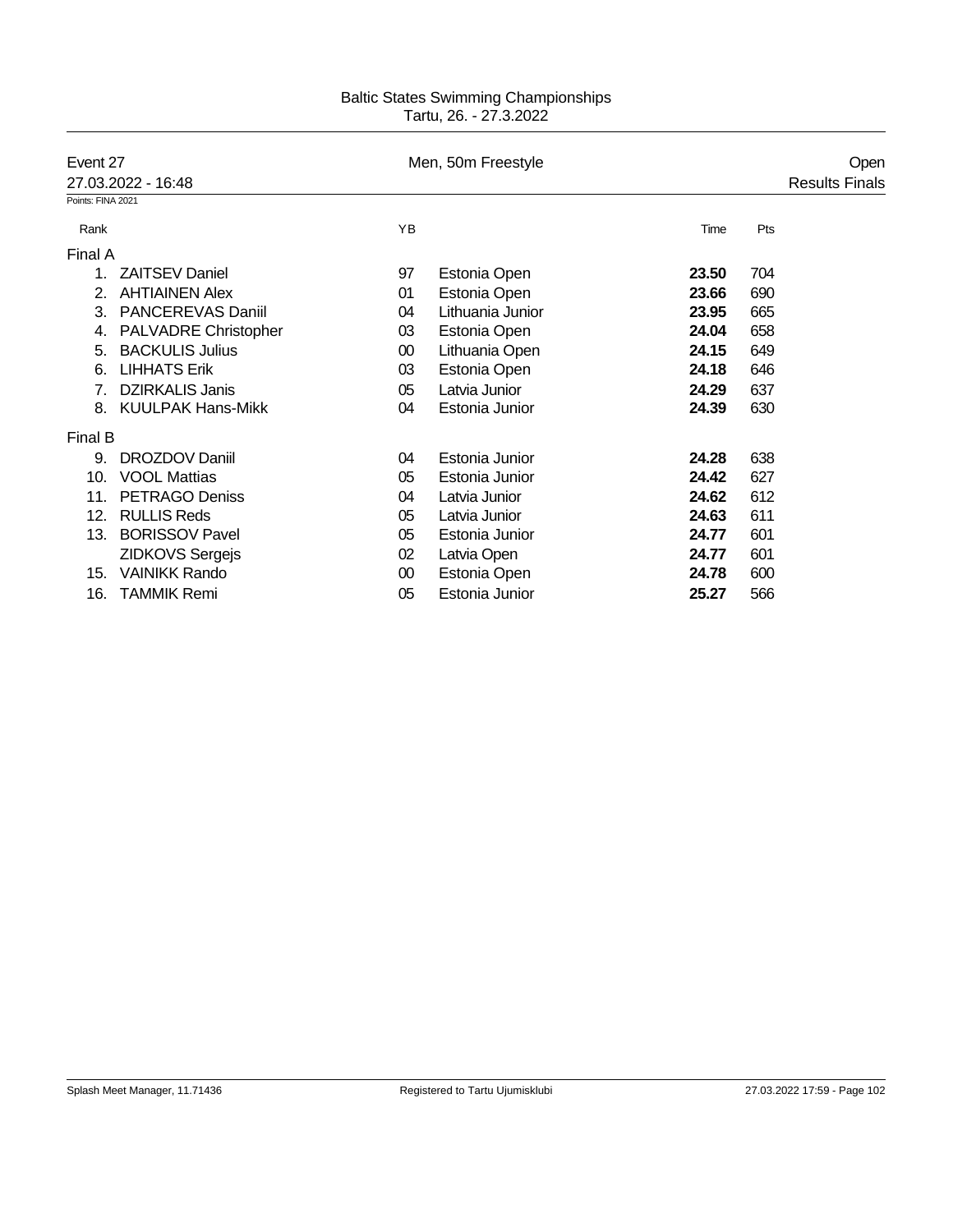|                   | Event 28                     |        | Women, 50m Breaststroke |       | Open |                       |
|-------------------|------------------------------|--------|-------------------------|-------|------|-----------------------|
|                   | 27.03.2022 - 16:52           |        |                         |       |      | <b>Results Finals</b> |
| Points: FINA 2021 |                              |        |                         |       |      |                       |
| Rank              |                              | YB     |                         | Time  | Pts  |                       |
| Final A           |                              |        |                         |       |      |                       |
| 1.                | <b>SELEIKAITE Agne</b>       | $00\,$ | Lithuania Open          | 32.76 | 722  |                       |
| 2.                | <b>VORONTSOVA Jekaterina</b> | 05     | Estonia Junior          | 33.20 | 694  |                       |
| 3.                | <b>ALISAUSKAITE Karile</b>   | 08     | Lithuania Youth         | 33.44 | 679  |                       |
| 4.                | <b>ROMANJUK Maria</b>        | 96     | Estonia Open            | 33.49 | 676  |                       |
| 5.                | <b>SLATKEVICIUTE Aiste</b>   | 05     | Lithuania Junior        | 33.86 | 654  |                       |
| 6.                | <b>SALU Egle</b>             | 07     | Estonia Youth           | 34.24 | 633  |                       |
| 7.                | <b>RASMANN Simona</b>        | 04     | Estonia Open            | 34.44 | 622  |                       |
| 8.                | <b>STANCIKAITE Guoda</b>     | 07     | Lithuania Youth         | 34.64 | 611  |                       |
| Final B           |                              |        |                         |       |      |                       |
| 9.                | <b>BOBORIKO Evita</b>        | 08     | Lithuania Youth         | 35.85 | 551  |                       |
| 10.               | <b>ZAIDENTSAL Alessandra</b> | 08     | Estonia Youth           | 35.92 | 548  |                       |
| 11.               | <b>UPPUS Elisabet</b>        | 04     | Estonia Open            | 35.98 | 545  |                       |
| 12.               | SARANA Smaragda-Luchia       | 04     | Estonia Open            | 36.48 | 523  |                       |
|                   | <b>VILLEMS Mariette</b>      | 05     | Estonia Junior          | 36.48 | 523  |                       |
| 14.               | <b>ANSON Emilia</b>          | 08     | Estonia Youth           | 36.90 | 505  |                       |
| 15.               | <b>HAAVISTE Maribel</b>      | 06     | Estonia Junior          | 37.39 | 486  |                       |
|                   |                              |        |                         |       |      |                       |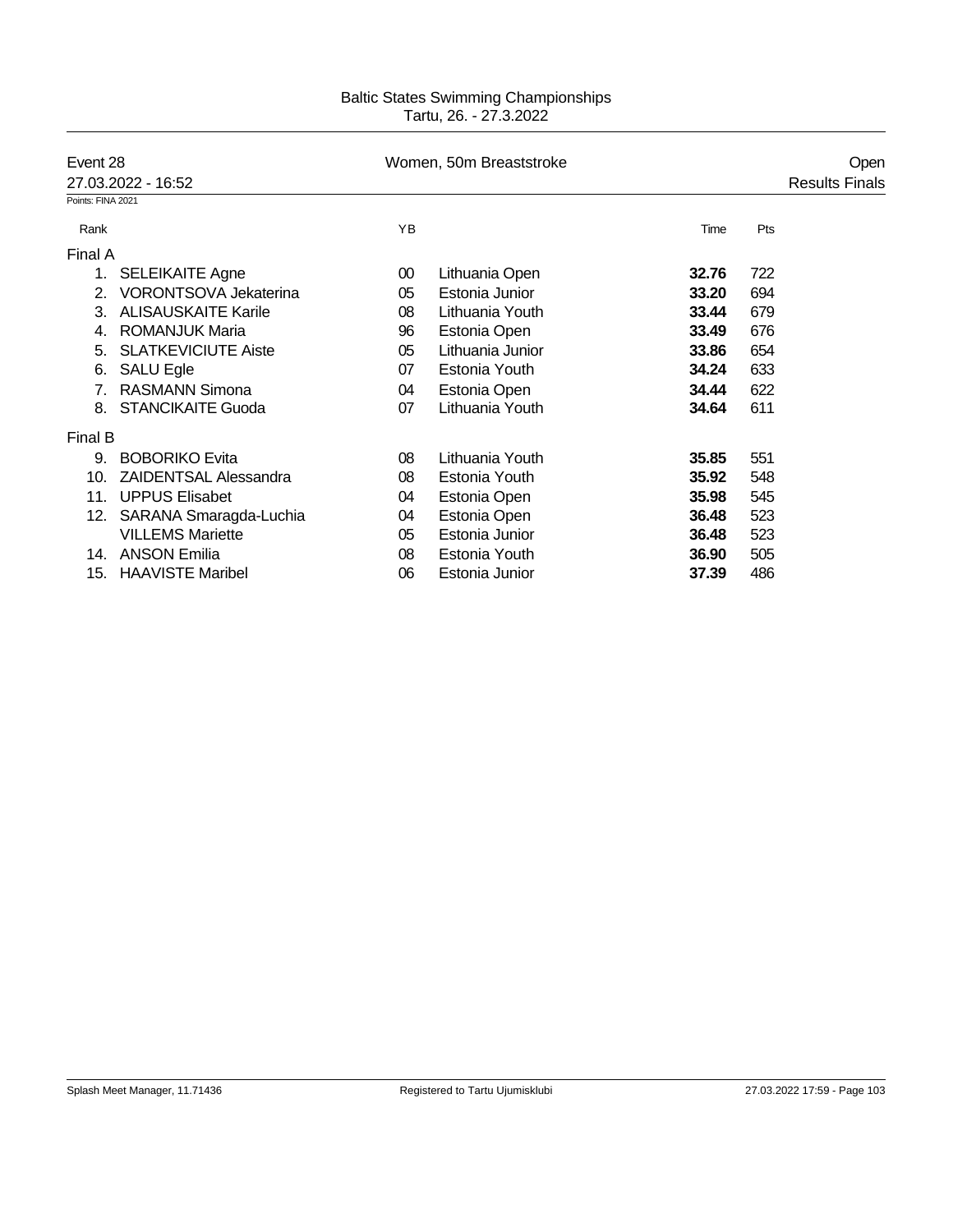| Event 29          |                            |       |       | Women, 200m Medley |         |               |                 |               |       |                | Open                 |
|-------------------|----------------------------|-------|-------|--------------------|---------|---------------|-----------------|---------------|-------|----------------|----------------------|
|                   | 27.03.2022 - 16:58         |       |       |                    |         |               |                 |               |       |                | <b>Results Final</b> |
| Points: FINA 2021 |                            |       |       |                    |         |               |                 |               |       |                |                      |
| Rank              |                            |       |       |                    | YB      |               |                 |               |       | Time<br>Pts    |                      |
|                   | 1. KOTSAR Karolin Victoria |       |       |                    | 05      |               | Estonia Junior  |               |       | 2:24.15<br>669 |                      |
|                   | 50m:                       | 30.40 | 30.40 | 100m:              | 1:08.15 | 37.75         |                 | 150m: 1:51.43 | 43.28 | 200m: 2:24.15  | 32.72                |
|                   | 2. GURJANOVA Violanta      |       |       |                    | 06      |               | Estonia Junior  |               |       | 2:26.41<br>639 |                      |
|                   | $50m$ :                    | 32.53 | 32.53 | 100m:              | 1:09.82 | 37.29         |                 | 150m: 1:52.10 | 42.28 | 200m: 2:26.41  | 34.31                |
|                   | 3. GELAZYTE Vyte           |       |       |                    | 07      |               | Lithuania Youth |               |       | 2:28.78<br>609 |                      |
|                   | 50m:                       | 31.87 | 31.87 | 100m:              | 1:12.56 | 40.69         |                 | 150m: 1:55.34 | 42.78 | 200m: 2:28.78  | 33.44                |
|                   | <b>TOOMPUU Marie</b>       |       |       |                    | 04      |               | Estonia Open    |               |       | 2:31.44<br>577 |                      |
|                   | 50m:                       | 33.24 | 33.24 | 100m:              | 1:12.98 | 39.74         |                 | 150m: 1:57.16 | 44.18 | 200m: 2:31.44  | 34.28                |
|                   | 5. LOCANE Alise            |       |       |                    | 05      | Latvia Junior |                 |               |       | 2:31.73<br>574 |                      |
|                   | 50m:                       | 32.61 | 32.61 | 100m:              | 1:12.82 | 40.21         |                 | 150m: 1:57.56 | 44.74 | 200m: 2:31.73  | 34.17                |
| 6.                | <b>TAMMIK Laura</b>        |       |       |                    | 05      |               | Estonia Junior  |               |       | 2:33.05<br>559 |                      |
|                   | 50m:                       | 32.23 | 32.23 | 100m:              | 1:11.22 | 38.99         | 150m:           | 1:58.03       | 46.81 | 200m: 2:33.05  | 35.02                |
| 7                 | <b>GUDOVSKAJA Anita</b>    |       |       |                    | 05      |               | Estonia Junior  |               |       | 2:33.21<br>557 |                      |
|                   | $50m$ :                    | 32.14 | 32.14 | 100m:              | 1:12.15 | 40.01         | 150m:           | 1:57.63       | 45.48 | 200m: 2:33.21  | 35.58                |
|                   | <b>MERIMAA Mirtel</b>      |       |       |                    | 08      |               | Estonia Youth   |               |       | 556<br>2:33.37 |                      |
|                   | 50 <sub>m</sub> :          | 31.97 | 31.97 | 100m:              | 1:12.66 | 40.69         | 150m:           | 1:56.48       | 43.82 | 200m: 2:33.37  | 36.89                |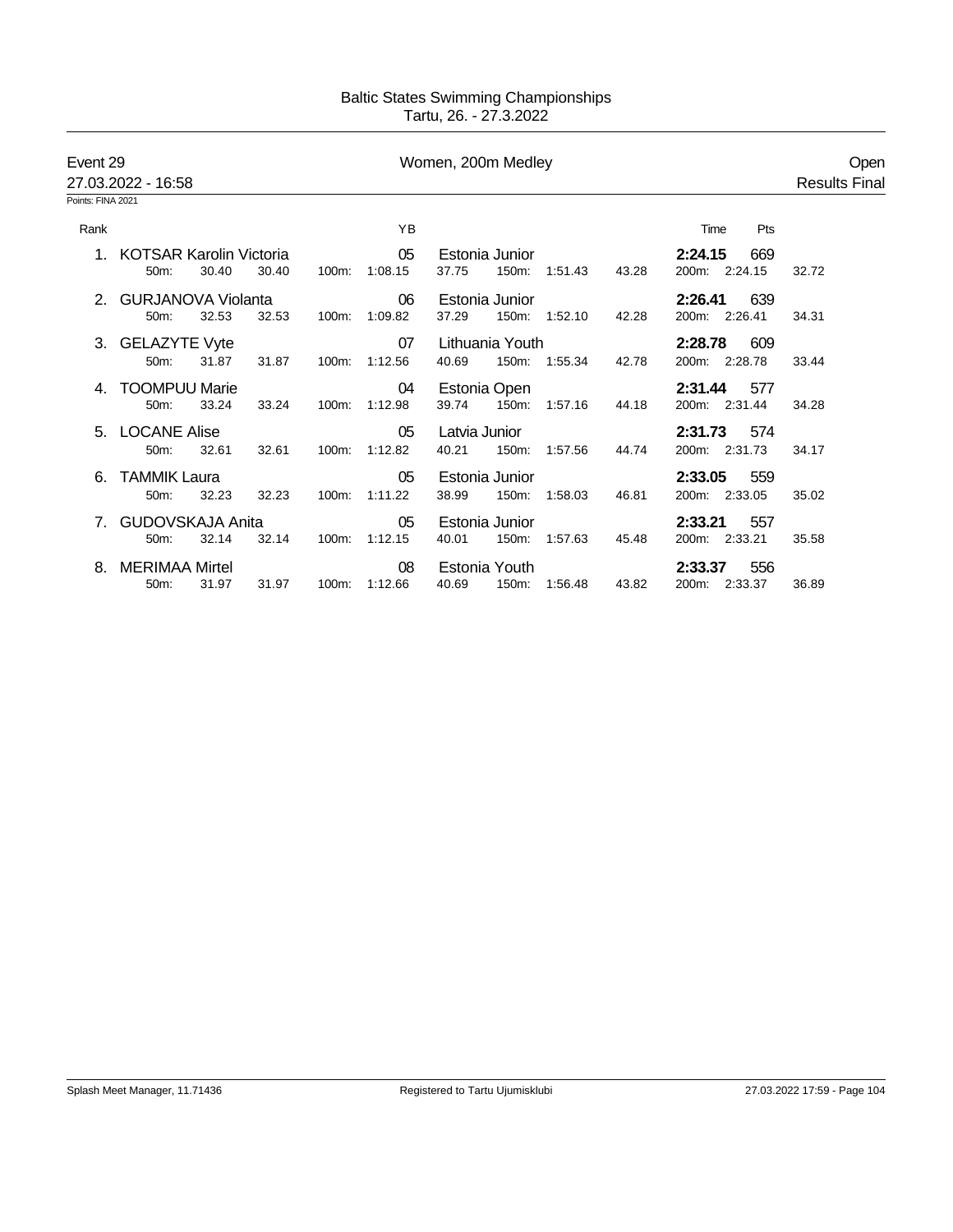| Event 30                       |                                |                          |       |       |         | Men, 400m Medley |                  |               |       |                  |         | Open                 |
|--------------------------------|--------------------------------|--------------------------|-------|-------|---------|------------------|------------------|---------------|-------|------------------|---------|----------------------|
|                                | 27.03.2022 - 17:02             |                          |       |       |         |                  |                  |               |       |                  |         | <b>Results Final</b> |
| Points: FINA 2021              |                                |                          |       |       |         |                  |                  |               |       |                  |         |                      |
| Rank                           |                                |                          |       |       | YB      |                  |                  |               |       | Time             | Pts     |                      |
|                                | <b>MIKELSONS Kristaps</b>      |                          |       |       | 04      | Latvia Junior    |                  |               |       | 4:38.49          | 671     |                      |
|                                | 50m:                           | 29.53                    | 29.53 | 150m: | 1:39.97 | 36.17            | 250m:            | 2:55.16       | 40.43 | 350m: 4:08.58    |         | 32.92                |
|                                | 100m:                          | 1:03.80                  | 34.27 | 200m: | 2:14.73 | 34.76            | 300m:            | 3:35.66       | 40.50 | 400m: 4:38.49    |         | 29.91                |
| 2.                             | <b>MILIUS Eimantas</b>         |                          |       |       | 96      |                  | Lithuania Open   |               |       | 4:42.11          | 645     |                      |
|                                | 50m:                           | 29.38                    | 29.38 | 150m: | 1:40.16 | 36.40            |                  | 250m: 2:55.33 | 39.40 | 350m: 4:10.06    |         | 33.73                |
|                                | 100m:                          | 1:03.76                  | 34.38 | 200m: | 2:15.93 | 35.77            | 300m:            | 3:36.33       | 41.00 | 400m: 4:42.11    |         | 32.05                |
|                                | 3. GATULIS Adomas              |                          |       |       | 05      |                  | Lithuania Junior |               |       | 4:47.65          | 609     |                      |
|                                | 50m:                           | 29.55                    | 29.55 | 150m: | 1:43.14 | 37.89            | 250m:            | 3:01.60       | 40.83 | 350m:<br>4:16.38 |         | 32.81                |
|                                | 100m:                          | 1:05.25                  | 35.70 | 200m: | 2:20.77 | 37.63            | 300m:            | 3:43.57       | 41.97 | 400m: 4:47.65    |         | 31.27                |
|                                | 4. DRAGASIUS Donatas           |                          |       |       | 04      | Latvia Junior    |                  |               |       | 4:49.50          | 597     |                      |
|                                | 50m:                           | 30.64                    | 30.64 | 150m: | 1:44.47 | 38.39            | 250m:            | 3:02.76       | 41.11 | 350m: 4:17.61    |         | 33.85                |
|                                | 100m:                          | 1:06.08                  | 35.44 | 200m: | 2:21.65 | 37.18            | 300m:            | 3:43.76       | 41.00 | 400m:            | 4:49.50 | 31.89                |
| 5.                             |                                | <b>DEICMANS Nikolass</b> |       |       | 06      | Latvia Youth     |                  |               |       | 4:52.53          | 579     |                      |
|                                | 50m:                           | 30.12                    | 30.12 | 150m: | 1:44.22 | 37.83            | 250m:            | 3:04.69       | 42.62 | 4:21.83<br>350m: |         | 34.49                |
|                                | 100m:                          | 1:06.39                  | 36.27 | 200m: | 2:22.07 | 37.85            | 300m:            | 3:47.34       | 42.65 | 400m: 4:52.53    |         | 30.70                |
|                                | <b>ANTONIAK Lars Sebastian</b> |                          |       |       | 05      |                  | Estonia Junior   |               |       | 4:53.69          | 572     |                      |
|                                | 50m:                           | 30.77                    | 30.77 | 150m: | 1:47.54 | 38.70            | 250m:            | 3:06.79       | 41.18 | 350m: 4:22.24    |         | 34.50                |
|                                | 100m:                          | 1:08.84                  | 38.07 | 200m: | 2:25.61 | 38.07            |                  | 300m: 3:47.74 | 40.95 | 400m: 4:53.69    |         | 31.45                |
| $7_{\scriptscriptstyle{\sim}}$ |                                | <b>VAICIUNAS Kostas</b>  |       |       | 06      |                  | Lithuania Youth  |               |       | 4:56.12          | 558     |                      |
|                                | 50m:                           | 31.97                    | 31.97 | 150m: | 1:53.09 | 42.39            |                  | 250m: 3:13.66 | 40.98 | 350m: 4:26.22    |         | 30.33                |
|                                | 100m:                          | 1:10.70                  | 38.73 | 200m: | 2:32.68 | 39.59            | 300m:            | 3:55.89       | 42.23 | 400m:            | 4:56.12 | 29.90                |
|                                | DSQ SKIRUTIS Nojus             |                          |       |       | 03      |                  | Lithuania Open   |               |       |                  |         |                      |
|                                |                                |                          |       |       |         |                  |                  |               |       |                  |         |                      |

*BaF - Did not finish on back*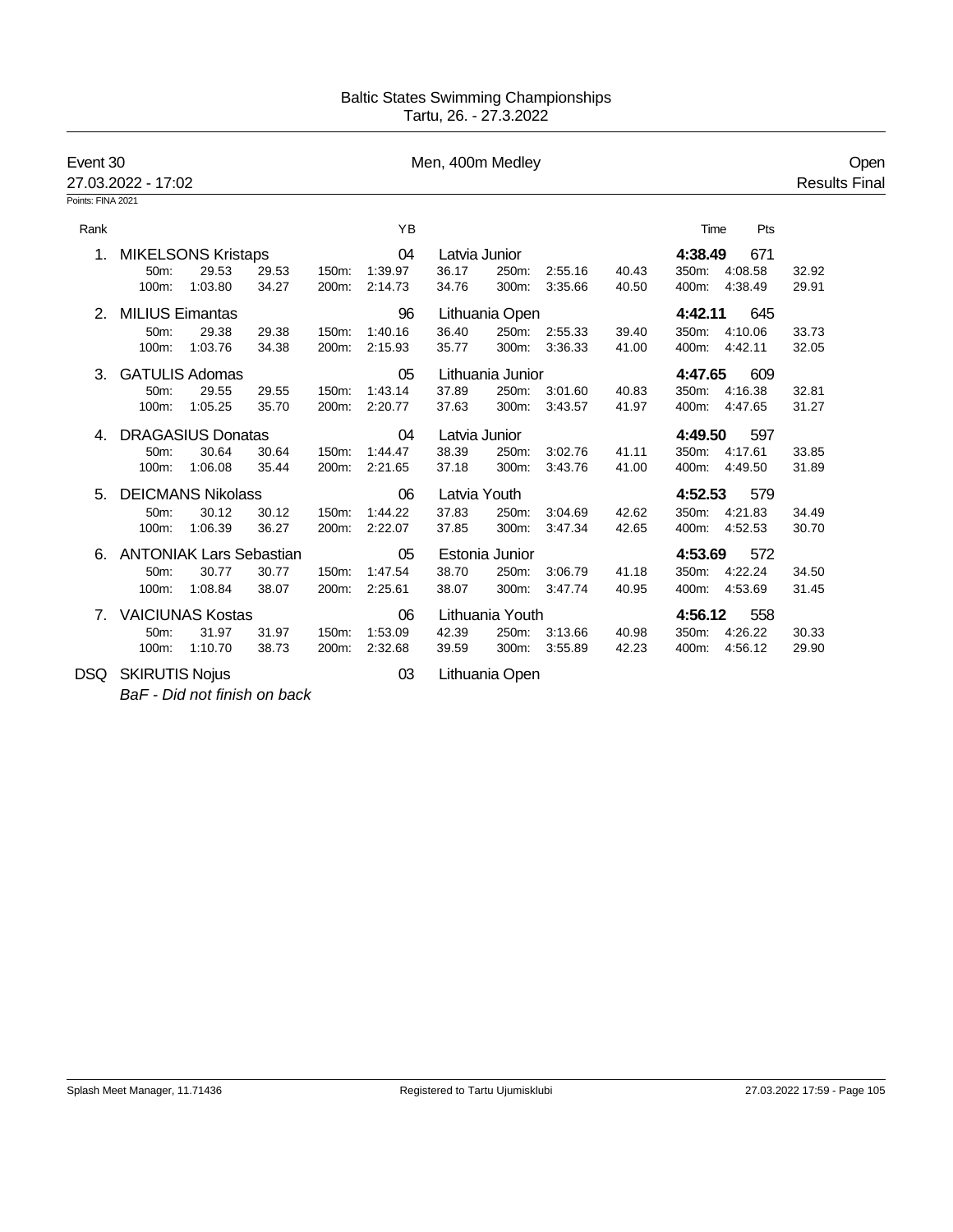| Event 31<br>27.03.2022 - 17:09 |                                   |    | Women, 50m Butterfly |       | Open |                       |
|--------------------------------|-----------------------------------|----|----------------------|-------|------|-----------------------|
|                                |                                   |    |                      |       |      | <b>Results Finals</b> |
| Points: FINA 2021              |                                   |    |                      |       |      |                       |
| Rank                           |                                   | YB |                      | Time  | Pts  |                       |
| Final A                        |                                   |    |                      |       |      |                       |
| 1.                             | <b>VEDEHHOVA Alina</b>            | 99 | Estonia Open         | 27.44 | 705  |                       |
| 2.                             | <b>NIKITINA Gabriela</b>          | 94 | Latvia Open          | 27.56 | 696  |                       |
| 3.                             | <b>BOITSUK Mariangela</b>         | 04 | Estonia Open         | 28.23 | 648  |                       |
| 4.                             | <b>MADAR Kirke</b>                | 07 | Estonia Youth        | 28.43 | 634  |                       |
| 5.                             | <b>ROOS Aurelia</b>               | 04 | Estonia Open         | 28.71 | 616  |                       |
| 6.                             | <b>TIMOFEJEVA Polina</b>          | 05 | Estonia Junior       | 28.92 | 602  |                       |
| 7 <sub>1</sub>                 | <b>MILEISYTE Barbora</b>          | 06 | Lithuania Junior     | 29.46 | 570  |                       |
| 8.                             | <b>MAETLIK Elisabet</b>           | 02 | Estonia Open         | 29.47 | 569  |                       |
| Final B                        |                                   |    |                      |       |      |                       |
| 9.                             | <b>JUERISOO Miriam</b>            | 08 | Estonia Youth        | 29.36 | 576  |                       |
| 10.                            | <b>RANDVAELI Maari</b>            | 09 | Estonia Youth        | 29.68 | 557  |                       |
| 11.                            | <b>MURENAITE Amelija</b>          | 04 | Lithuania Open       | 30.36 | 521  |                       |
| 12.                            | <b>KANN Kertu</b>                 | 06 | Estonia Junior       | 30.46 | 515  |                       |
| 13.                            | <b>BOREVICIUTE Liepa Veronika</b> | 09 | Lithuania Youth      | 30.65 | 506  |                       |
| 14.                            | <b>DAUNORAVICIUTE Elze Morta</b>  | 07 | Lithuania Youth      | 30.76 | 500  |                       |
| 15.                            | SARANA Smaragda-Luchia            | 04 | Estonia Open         | 30.81 | 498  |                       |
| 16.                            | <b>DOMAN Maia</b>                 | 06 | Estonia Junior       | 31.33 | 474  |                       |
|                                |                                   |    |                      |       |      |                       |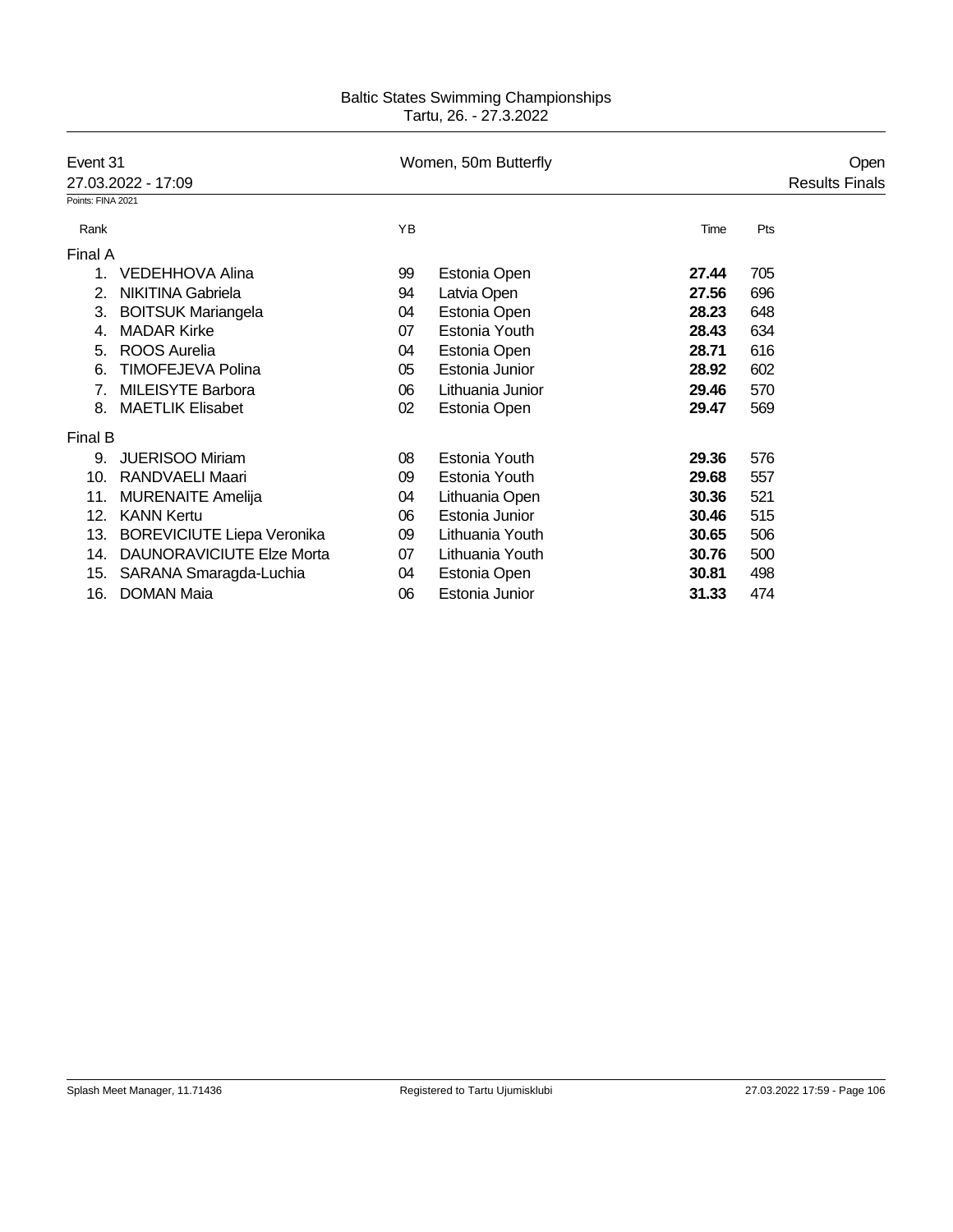| Event 32<br>27.03.2022 - 17:12 |                            | Men, 50m Backstroke | Open             |       |     |                       |
|--------------------------------|----------------------------|---------------------|------------------|-------|-----|-----------------------|
|                                |                            |                     |                  |       |     | <b>Results Finals</b> |
| Points: FINA 2021              |                            |                     |                  |       |     |                       |
| Rank                           |                            | YB                  |                  | Time  | Pts |                       |
| Final A                        |                            |                     |                  |       |     |                       |
| 1.                             | <b>FELDBERGS Girts</b>     | 93                  | Latvia Open      | 26.44 | 747 |                       |
| 2.                             | <b>NIINE Jannes</b>        | 02                  | Estonia Open     | 26.94 | 707 |                       |
| 3.                             | <b>CESNAKAS Edvinas</b>    | 03                  | Lithuania Open   | 27.10 | 694 |                       |
| 4.                             | <b>KAUSPEDAS Mantas</b>    | 07                  | Lithuania Youth  | 27.49 | 665 |                       |
| 5.                             | <b>TOBLER Artur</b>        | 04                  | Estonia Junior   | 27.55 | 661 |                       |
| 6.                             | <b>STANKEVICIUS Kajus</b>  | 04                  | Lithuania Junior | 27.56 | 660 |                       |
| 7.                             | <b>SMOK Alan</b>           | 05                  | Estonia Junior   | 27.61 | 656 |                       |
| 8.                             | <b>VAINIKK Rando</b>       | 00                  | Estonia Open     | 27.87 | 638 |                       |
| Final B                        |                            |                     |                  |       |     |                       |
| 9.                             | DROZDOV Daniil             | 04                  | Estonia Junior   | 27.53 | 662 |                       |
| 10.                            | <b>MAENNIK Hans Herman</b> | 05                  | Estonia Junior   | 28.00 | 629 |                       |
| 11.                            | <b>BEDITSKI Aleksandr</b>  | 02                  | Estonia Open     | 28.28 | 611 |                       |
| 12.                            | <b>GOLDBERG Georgi</b>     | 04                  | Estonia Junior   | 28.38 | 604 |                       |
| 13.                            | <b>EINBERG Endrik</b>      | 04                  | Estonia Junior   | 28.69 | 585 |                       |
| 14.                            | SOOSAAR Andreas            | 06                  | Estonia Youth    | 28.88 | 573 |                       |
| 15.                            | <b>SURNA Matas</b>         | 07                  | Lithuania Youth  | 29.20 | 555 |                       |
|                                | 16. AROLD Kaspar           | 05                  | Estonia Junior   | 29.22 | 554 |                       |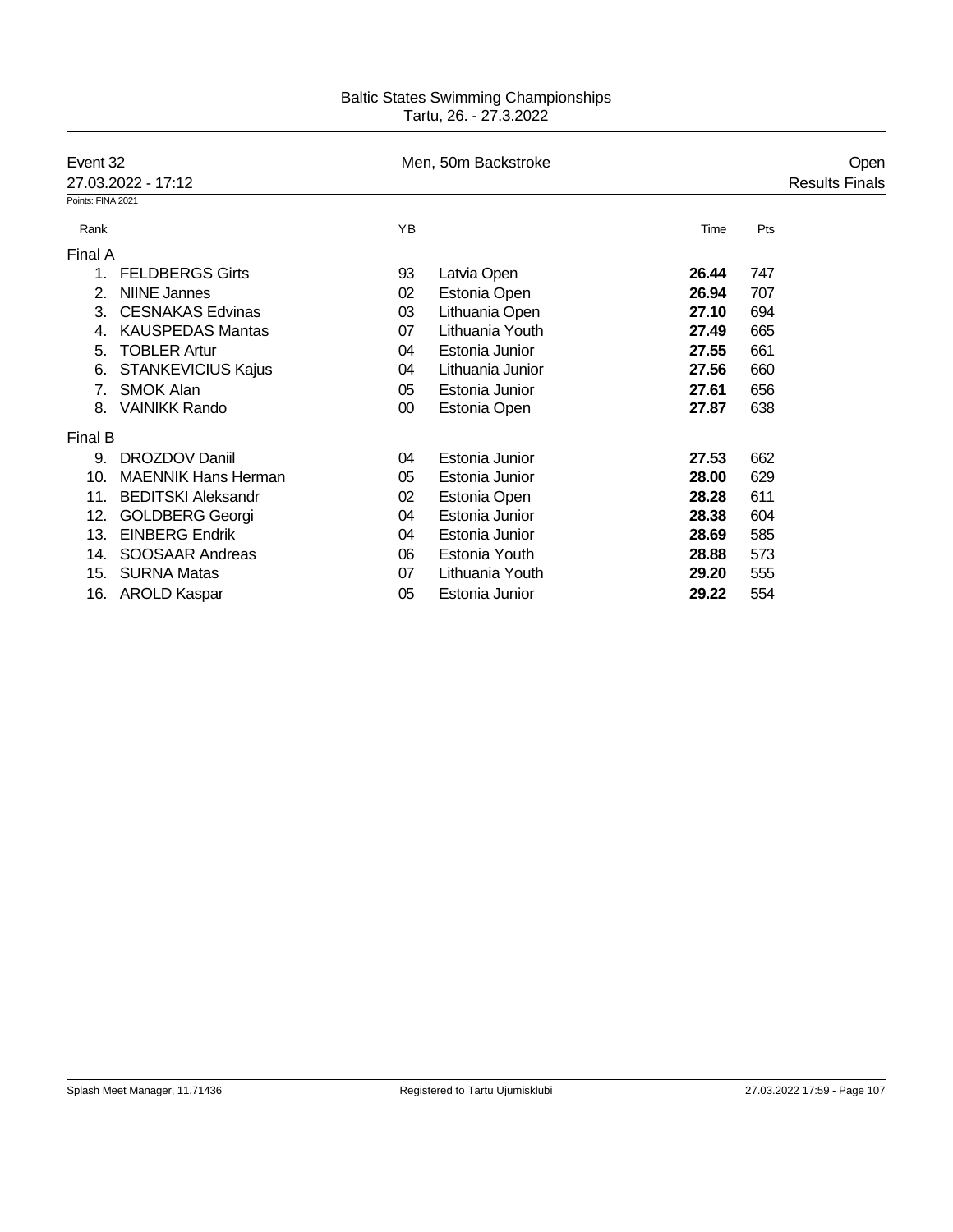| Event 332<br>27.03.2022 - 17:16 |                           | Women, 4 x 100m Medley |                |         |                                |         |       | Open    |  |  |
|---------------------------------|---------------------------|------------------------|----------------|---------|--------------------------------|---------|-------|---------|--|--|
|                                 |                           |                        |                |         |                                |         |       | Results |  |  |
| Points: FINA 2021               |                           |                        |                |         |                                |         |       |         |  |  |
| Rank                            |                           |                        |                |         |                                | Time    | Pts   |         |  |  |
|                                 | Estonia Open              |                        | Estonia Open   |         |                                | 4:18.42 | 708   |         |  |  |
|                                 | <b>VALDMAA Laura-Liis</b> | 04                     | 31.86          | 1:06.75 | VEDEHHOVA Alina                | 99      | 28.09 | 1:02.04 |  |  |
|                                 | <b>ROMANJUK Maria</b>     | 96                     | 33.06          | 1:11.10 | <b>KOTSAR Karolin Victoria</b> | 05      | 27.65 | 58.53   |  |  |
|                                 | Lithuania Open            |                        | Lithuania Open |         |                                | 4:19.45 | 700   |         |  |  |
|                                 | <b>PEKUNAITE Paulina</b>  | 02                     | 31.40          | 1:04.70 | <b>KERSEVICIUTE Radvile</b>    | 05      | 29.55 | 1:03.59 |  |  |
|                                 | <b>SELEIKAITE Agne</b>    | 00                     | 34.44          | 1:13.62 | <b>PLYTNYKAITE Smilte</b>      | 07      | 27.82 | 57.54   |  |  |
| 3.                              | Latvia Open               |                        | Latvia Open    |         |                                | 4:30.53 | 617   |         |  |  |
|                                 | <b>SINKUS Laura</b>       | 04                     | 33.29          | 1:08.83 | <b>GOLIKOVA Arina</b>          | 08      | 31.51 | 1:08.40 |  |  |
|                                 | <b>MALUKA</b> leva        | 03                     | 34.69          | 1:13.92 | <b>NIKITINA Gabriela</b>       | 94      | 28.58 | 59.38   |  |  |
|                                 |                           |                        |                |         |                                |         |       |         |  |  |